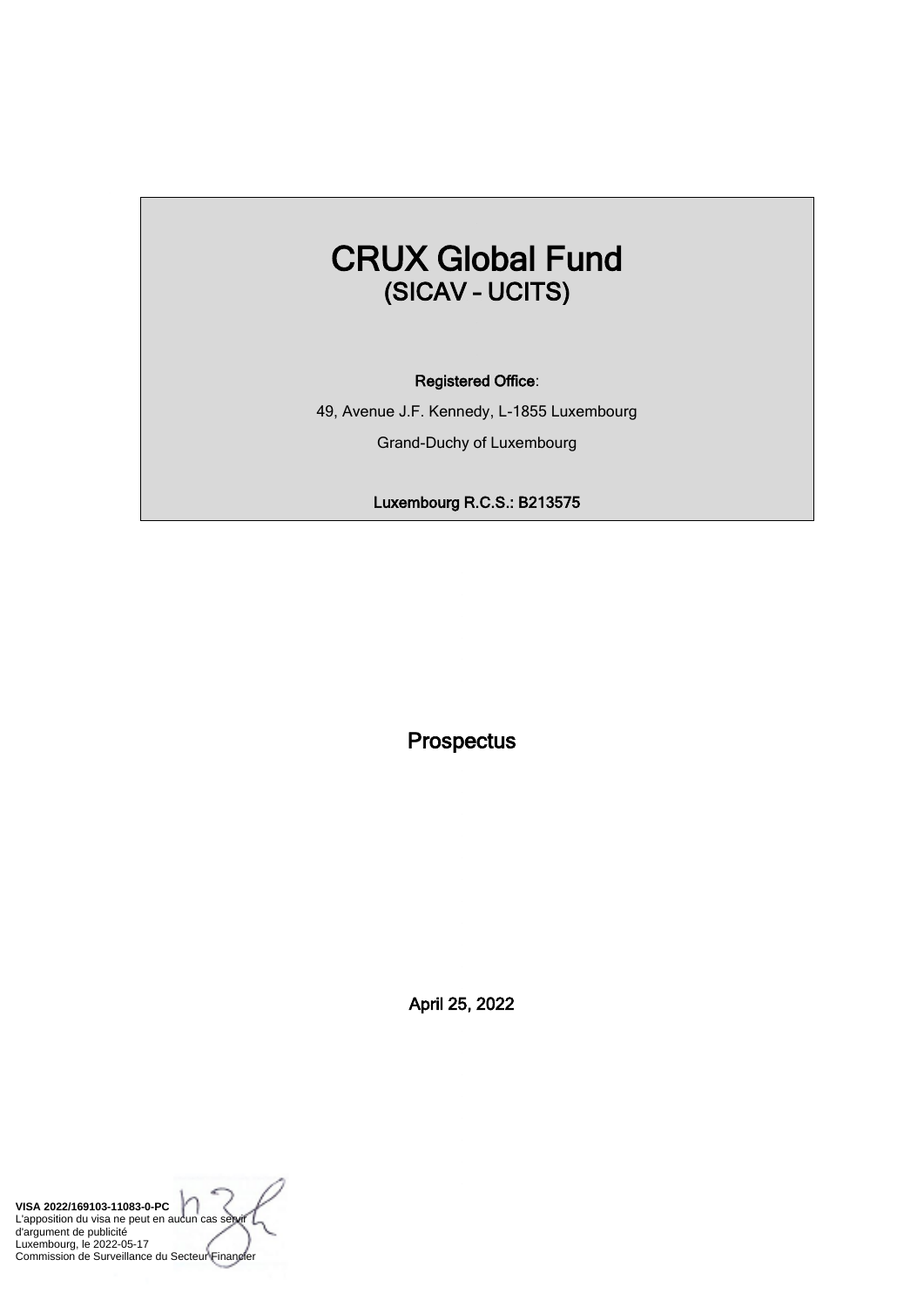# IMPORTANT INFORMATION

### Registration in Luxembourg

CRUX Global Fund (the "Fund") is registered in the Grand-Duchy of Luxembourg as an undertaking for collective investment pursuant to Part I of the Law of 17<sup>th</sup> December 2010 on undertakings for collective investment (the "2010 Law").

Such registration however does not imply a positive assessment by the Luxembourg financial supervisory authority (Commission de Surveillance du Secteur Financier, the "CSSF") of the quality of the shares of the Fund (the "Shares") offered for sale. Any representation to the contrary is unauthorised and unlawful.

The Fund is an undertaking for collective investment in transferable securities ("UCITS") for the purpose of Directive 2009/65/EC of the European Parliament and of the Council of 13th July 2009 on the coordination of laws, regulations and administrative provisions relating to undertakings for collective investment in transferable securities, as amended (the "UCITS Directive").

The Fund was incorporated on 16 March 2017 and is registered with the Luxembourg Trade and Companies Register under number B213575. The articles of incorporation of the Fund will be published in the Recueil électronique des sociétés et associations (RESA).

The Fund has appointed FundRock Management Company S.A. as its management company (the "Management Company").

## Reliance on Prospectus

Shares are offered on the basis of the information contained in the current prospectus (the "Prospectus") and the documents referred to herein.

Subscriptions can be accepted only on the basis of the Prospectus, which is valid only if accompanied by a copy of the latest annual report containing the audited accounts, and of the semi-annual report if such report is published after the latest annual report. These reports form an integral part of the Prospectus.

This Prospectus should be read in its entirety before making any application for Shares. If you are in any doubt about the contents of this Prospectus you should consult your financial or other professional adviser.

No person is authorised to make any representation other than as contained in the Prospectus or in the documents referred to in the Prospectus. Such documents are available to the public at the registered office of the Fund. No person has been authorised to issue any advertisement or to give any information, or to make any representations in connection with the offering, placing, subscription, sale, switching or redemption of Shares other than those contained in this Prospectus and, if issued, given or made, such advertisement, information or representations must not be relied upon as having been authorised by the Fund. Neither the delivery of this Prospectus nor the offer, placement, subscription or issue of any of the Shares shall under any circumstances create any implication or constitute a representation that the information given in this Prospectus is correct as of any time subsequent to the date hereof.

This Prospectus was prepared in English and may be translated into other languages. Any such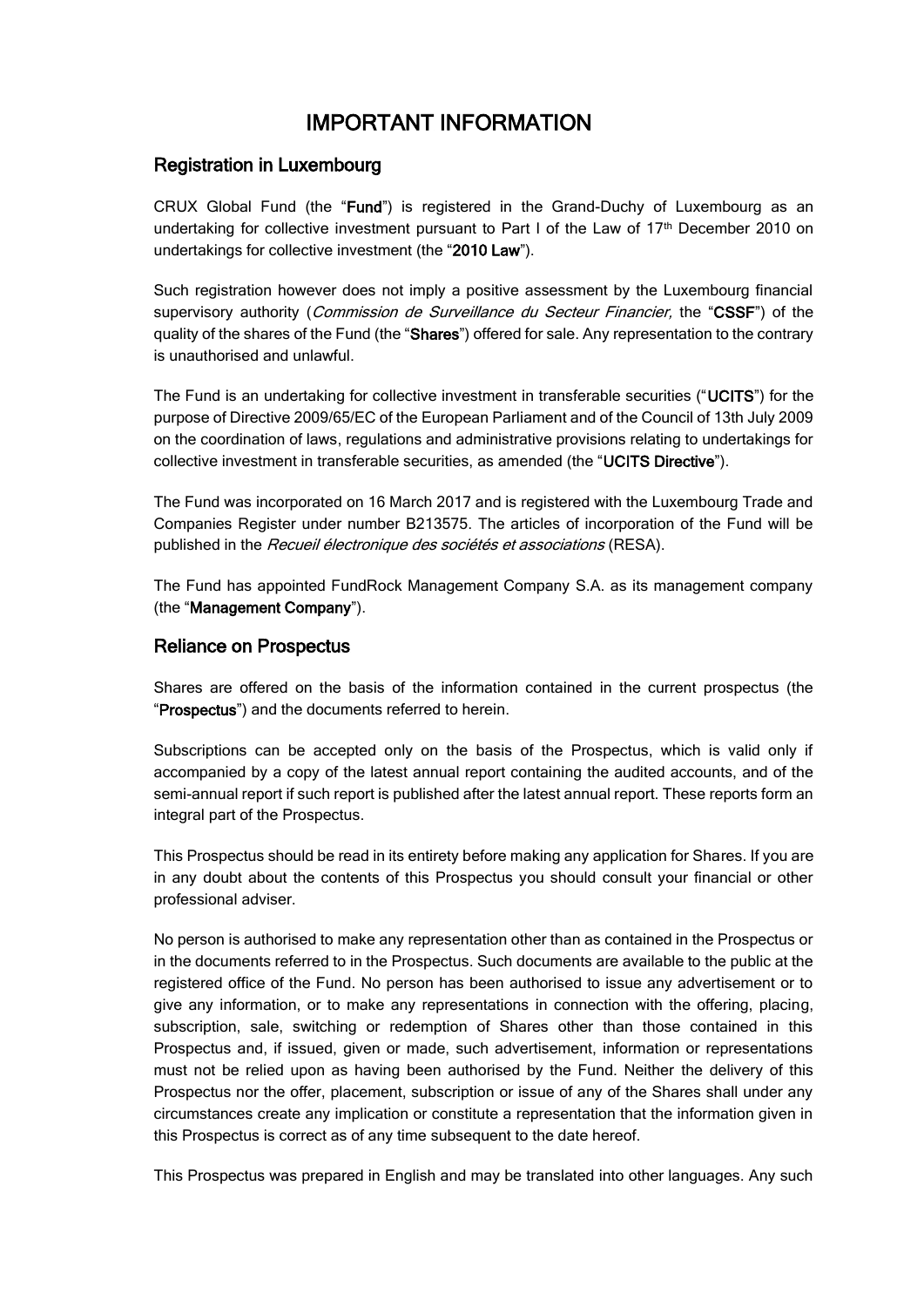translation shall only contain the same information and have the same meanings as the English version. In the event of any inconsistency or ambiguity in relation to the meaning of any word or phrase in any translation, the English version shall prevail except to the extent (but only to the extent) required by the laws of any jurisdiction where the Shares are sold, so that in an action based upon disclosure in a document of a language other than English, the language of the document on which such action is based shall prevail.

Investors may not treat the content of this Prospectus as advice relating to legal, taxation or investment matters and are advised to consult their own professional advisers concerning the acquisition, holding or disposal of an investment in the Fund referred to in this Prospectus.

Accordingly, prospective investors should inform themselves and take appropriate professional/specialist advice as to (a) the possible legal/tax consequences, (b) the legal/regulatory requirements and (c) any foreign exchange restrictions or exchange control requirements, which they might encounter under the laws of the countries of their nationality, residence or domicile and which might be relevant to the subscription, holding or disposal of the Shares.

The Board has taken all reasonable care to ensure that at the date of this Prospectus the information contained herein is accurate in all material respects and that there are no material facts the omission of which would make misleading any statement herein, whether of facts or opinion. The Board accepts responsibility accordingly. However, the Board does not accept responsibility with regard to the content of the Prospectus or any information relating to the Shares other than to the Shareholders.

Any information given by any person not mentioned in the Prospectus should be regarded as unauthorised. The information contained in the Prospectus is considered to be accurate at the date of its publication. To reflect material changes, this document may be updated from time to time and potential subscribers should enquire of the Fund as to the issue of any later Prospectus.

## Exercise of Shareholders' Rights

The Fund draws the investors' attention to the fact that any shareholder of the Fund (each a "Shareholder") will only be able to fully exercise his Shareholder's rights directly against the Fund, notably the right to participate in general meetings of shareholders, if the Shareholder is registered himself and in his own name in the Shareholders' register of the Fund. In cases where an investor invests in the Fund through an intermediary investing into the Fund in his own name but on behalf of the investor, it may not always be possible for the investor to exercise certain Shareholder's rights directly against the Fund. Prospective investors are advised to take advice on their Shareholder's rights.

## Data Protection

The Fund will use, process and share your personal data in accordance with the Luxembourg applicable data protection law and the General Data Protection Regulation (EU) 2016/679 of 27 April 2016 on the protection of natural persons with regard to the processing of personal data and on the free movement of such data (the "Data Protection Law") and the related privacy policy which can be viewed at http://www.cruxam.com/SICAV-Privacy-Policy.

## Restrictions on Distribution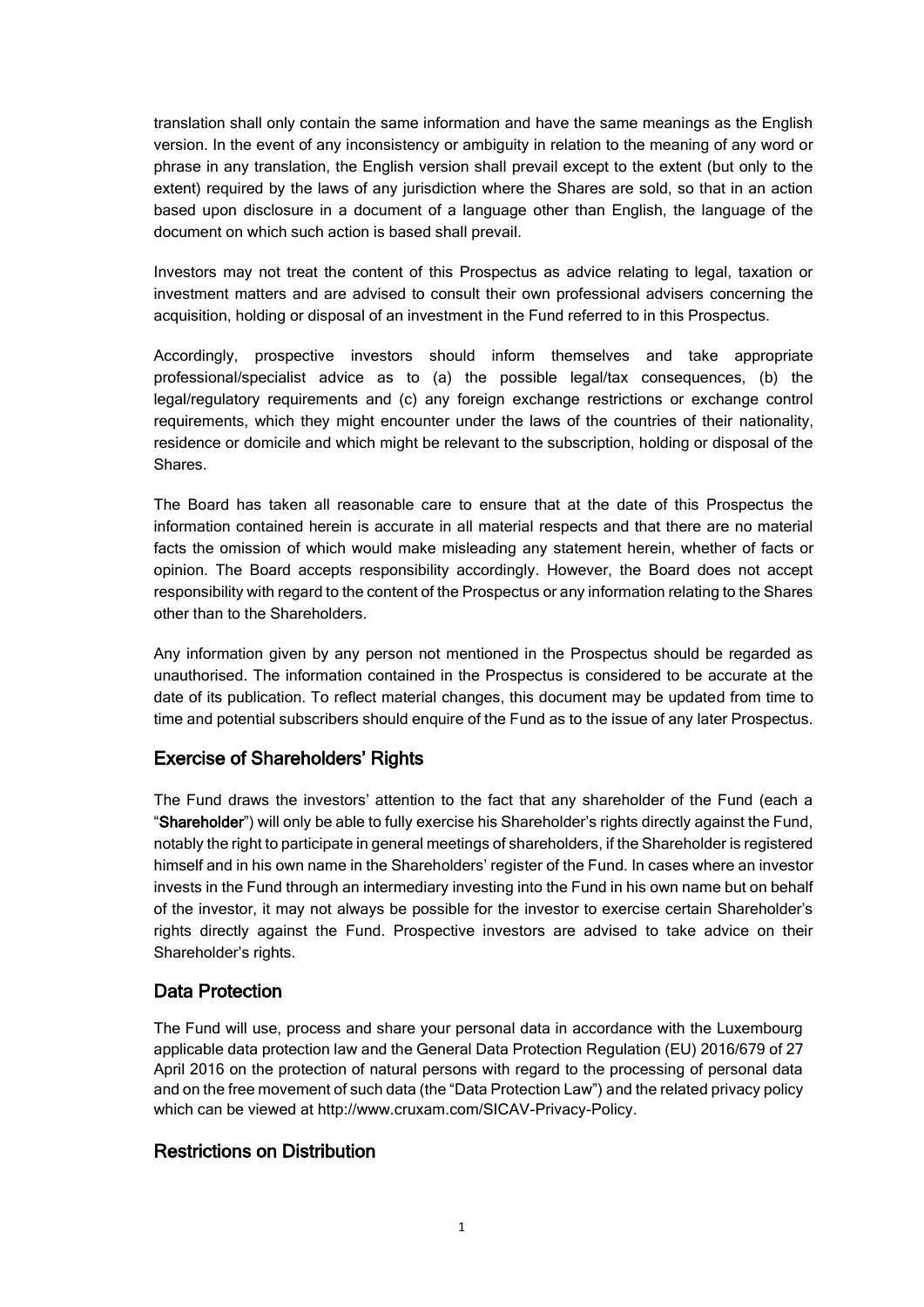The Prospectus does not constitute an offer to sell or a solicitation of an offer to buy any Shares in any jurisdiction in which such offer, solicitation or sale would be unlawful or to any person to whom it is unlawful to make such offer, solicitation or sale. The distribution of this Prospectus and the offering of the Shares may be restricted in certain jurisdictions. It is the responsibility of any persons in possession of this Prospectus and any persons wishing to make application for Shares pursuant to this Prospectus to inform themselves of and to observe all applicable laws and regulations of any relevant jurisdictions.

In particular, the Shares have not been and will not be registered under the United States Securities Act of 1933, as amended (nor has the Fund been registered under the United States Investment Company Act of 1940, as amended) and may not be offered or sold, directly or indirectly, in the United States of America or its territories or possessions or areas subject to its jurisdiction, or to citizens or residents thereof other than in accordance with the laws of the United States of America.

# Risk of Investing in the Fund

Investing in the Fund carries substantial risk. There can be no assurance that the Fund's investment objective will be achieved and investment results may vary substantially over time. Prospective investors should carefully consider whether an investment in Shares is suitable to them in light of their circumstances and financial resources (see further under "Risk of Investment").

It should be remembered that the price of the Shares can go down as well as up. An investor may not get back the amount he has invested, particularly if Shares are redeemed soon after they are issued and the Shares have been subject to a subscription charge or transaction charge. Changes in exchange rates may also cause the value of Shares in the investor's base currency to go up or down.

# Forward Pricing Principle

The Fund determines the principles of the calculation of the price or net asset value of its Shares, which are implemented by the Management Company and the Administrator on a forward basis. This means that it is not possible to know in advance the Net Asset Value per Share at which Shares will be bought or sold (exclusive of any subscription and redemption fees).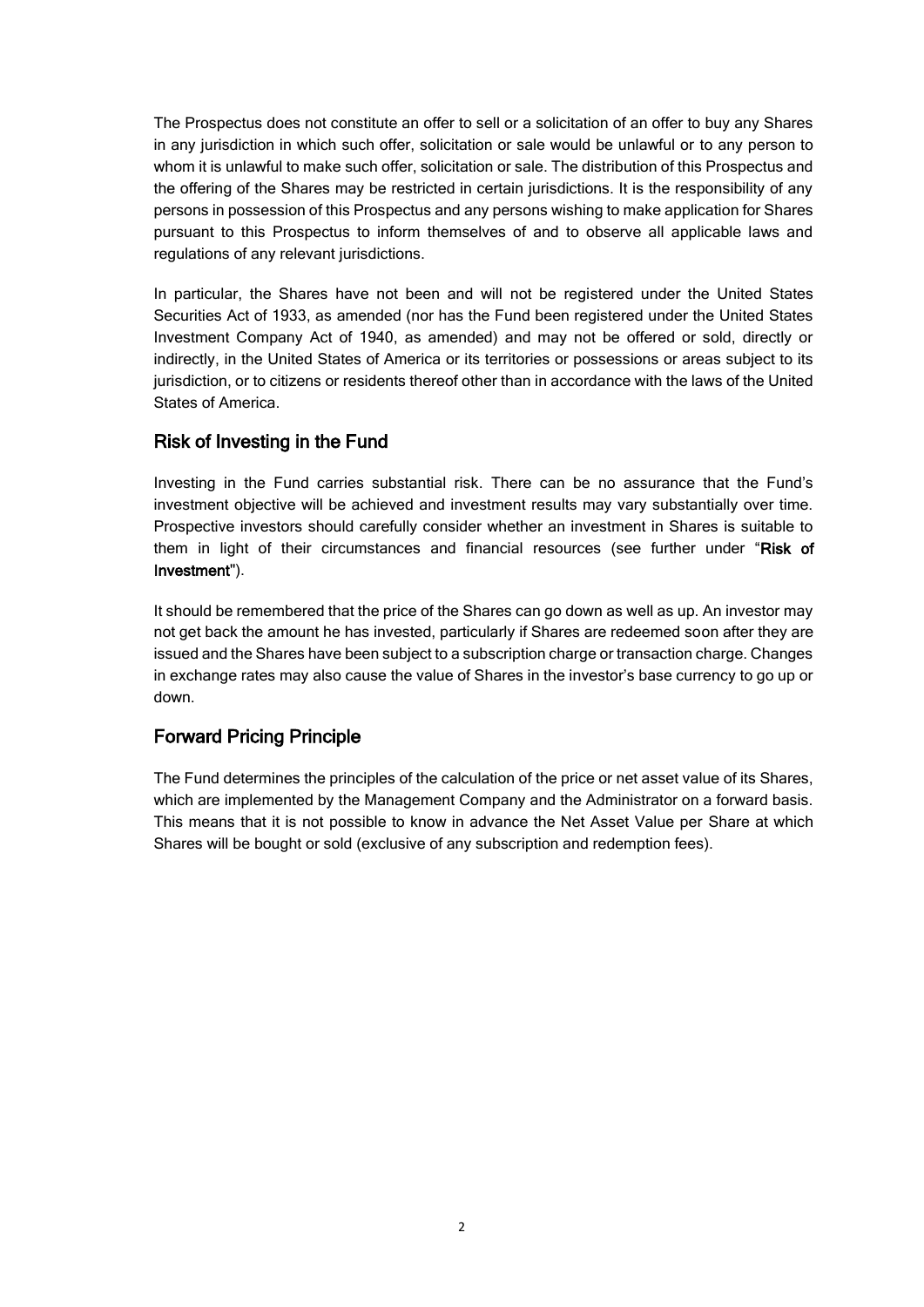# Table of Contents

|                | $1_{-}$        |                                                                  |  |
|----------------|----------------|------------------------------------------------------------------|--|
|                | 1.1            |                                                                  |  |
|                | 1.2            |                                                                  |  |
|                | 1.3.           |                                                                  |  |
|                | 1.4            |                                                                  |  |
|                |                |                                                                  |  |
|                | 2.1            |                                                                  |  |
|                | 2.2            |                                                                  |  |
|                | 2.3            |                                                                  |  |
| 3.             |                |                                                                  |  |
| 4.             |                |                                                                  |  |
| 5.             |                | SUBSCRIPTION, REDEMPTION, TRANSFER AND CONVERSION OF SHARES  37  |  |
|                | 5.1            |                                                                  |  |
|                | 5.2            |                                                                  |  |
|                | 5.3            |                                                                  |  |
|                | 5.4            |                                                                  |  |
|                | 5.5            |                                                                  |  |
|                | 5.6            |                                                                  |  |
|                | 5.7            | PROCEDURES FOR REDEMPTIONS AND CONVERSIONS REPRESENTING TEN      |  |
|                |                |                                                                  |  |
|                | 5.8            |                                                                  |  |
|                |                |                                                                  |  |
|                | 6.1            |                                                                  |  |
|                | 6.2            |                                                                  |  |
| 7 <sub>1</sub> |                |                                                                  |  |
| 8.             |                |                                                                  |  |
|                | 8.1            |                                                                  |  |
|                | 8.2            |                                                                  |  |
|                | 8.3            |                                                                  |  |
|                | 8.4            | THE DOMICILIARY AND ADMINISTRATION AGENT, REGISTRAR AND TRANSFER |  |
|                |                |                                                                  |  |
|                | 8.5            |                                                                  |  |
|                | 8.6            |                                                                  |  |
|                | 9 <sub>1</sub> |                                                                  |  |
|                | 9.1            |                                                                  |  |
|                | 9.2            |                                                                  |  |
|                |                |                                                                  |  |
|                | 10.1           |                                                                  |  |
|                | 10.2           |                                                                  |  |
|                | 10.3           |                                                                  |  |
|                | 10.4           |                                                                  |  |
|                | 10.5           |                                                                  |  |
|                | 10.6           |                                                                  |  |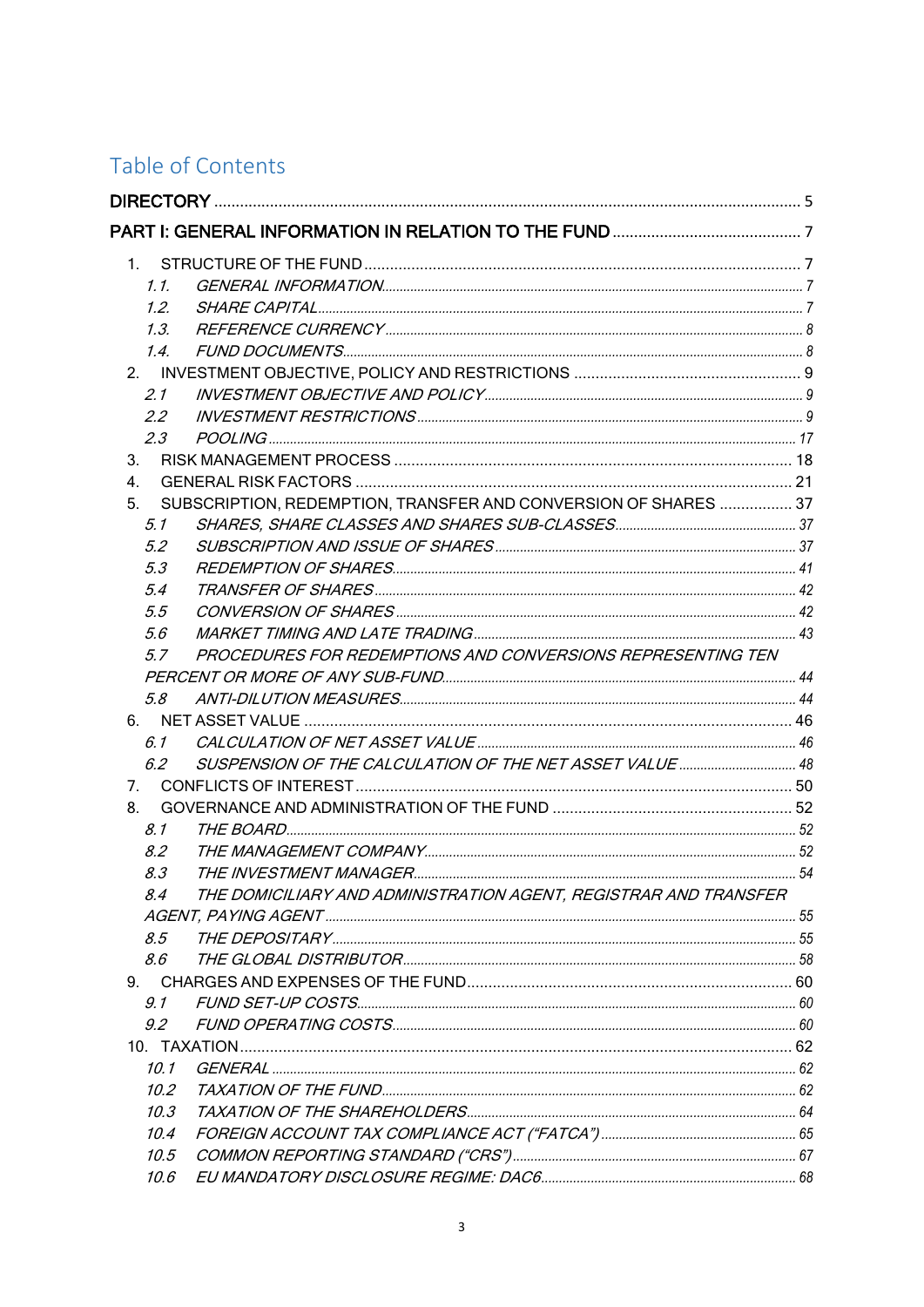| 11. FINANCIAL YEAR, GENERAL MEETINGS AND FINANCIAL REPORTS  69            |  |
|---------------------------------------------------------------------------|--|
| 11.1                                                                      |  |
| 11.2                                                                      |  |
| 11.3                                                                      |  |
|                                                                           |  |
|                                                                           |  |
| 13.1                                                                      |  |
| 13.2                                                                      |  |
| 13.3                                                                      |  |
|                                                                           |  |
| PART II: APPENDICES - SPECIFIC INFORMATION IN RELATION TO THE SUB-FUND(S) |  |
|                                                                           |  |
|                                                                           |  |
| 1.                                                                        |  |
| 2 <sub>1</sub>                                                            |  |
| 2.1                                                                       |  |
| $2.2^{\circ}$                                                             |  |
| 2.3                                                                       |  |
| 3.                                                                        |  |
| $\overline{4}$ .                                                          |  |
| 5.                                                                        |  |
| 6.                                                                        |  |
| 7.                                                                        |  |
| 8.                                                                        |  |
| 9.                                                                        |  |
|                                                                           |  |
| 10.1                                                                      |  |
| $10.2^{\circ}$                                                            |  |
| 10.3                                                                      |  |
|                                                                           |  |
| 1.                                                                        |  |
| 2.                                                                        |  |
| 2.1                                                                       |  |
| $2.2^{\circ}$                                                             |  |
| 3.                                                                        |  |
| 4.                                                                        |  |
| 5.                                                                        |  |
| 6.                                                                        |  |
| 7.                                                                        |  |
| 8.                                                                        |  |
| 9.                                                                        |  |
|                                                                           |  |
|                                                                           |  |
| 11.1                                                                      |  |
| 11.2                                                                      |  |
| 11.3                                                                      |  |
|                                                                           |  |
| 1.                                                                        |  |
| 2.                                                                        |  |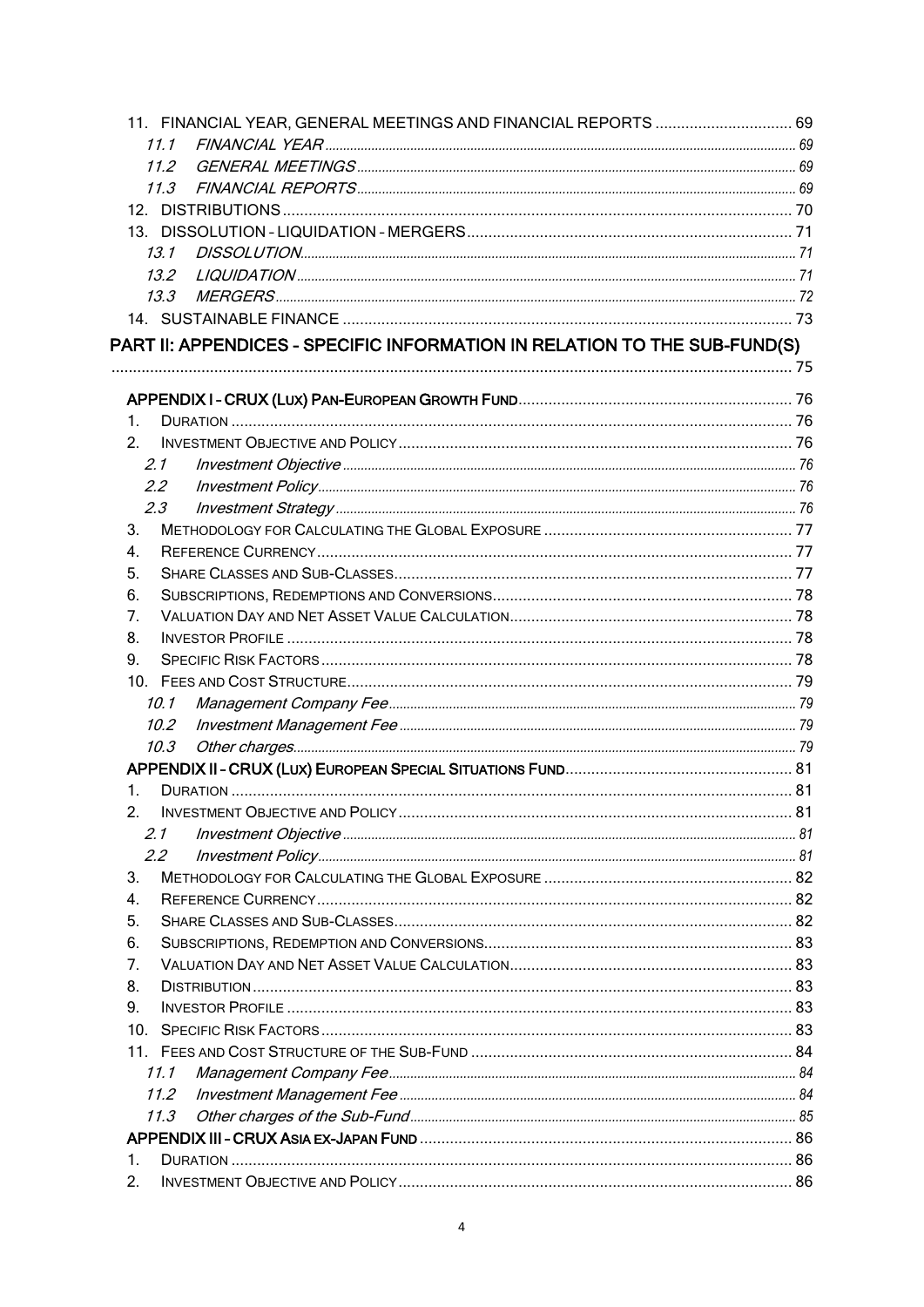|                | 2.1            |  |  |
|----------------|----------------|--|--|
|                | 22             |  |  |
|                | 2.3            |  |  |
| 3.             |                |  |  |
| 4.             |                |  |  |
| 5.             |                |  |  |
| 6.             |                |  |  |
| 7.             |                |  |  |
| 8.             |                |  |  |
| 9 <sub>1</sub> |                |  |  |
|                |                |  |  |
|                | 10.1           |  |  |
|                | $10.2^{\circ}$ |  |  |
|                | 10.3           |  |  |
|                |                |  |  |
| 1.             |                |  |  |
| 2 <sub>1</sub> |                |  |  |
|                | 2.1            |  |  |
|                | 2.2            |  |  |
|                | 2.3            |  |  |
| 3.             |                |  |  |
| 4.             |                |  |  |
| 5.             |                |  |  |
| 6.             |                |  |  |
| 7.             |                |  |  |
| 8.             |                |  |  |
| 9.             |                |  |  |
|                |                |  |  |
|                | 10.1           |  |  |
|                | 10.2           |  |  |
|                | 10.3           |  |  |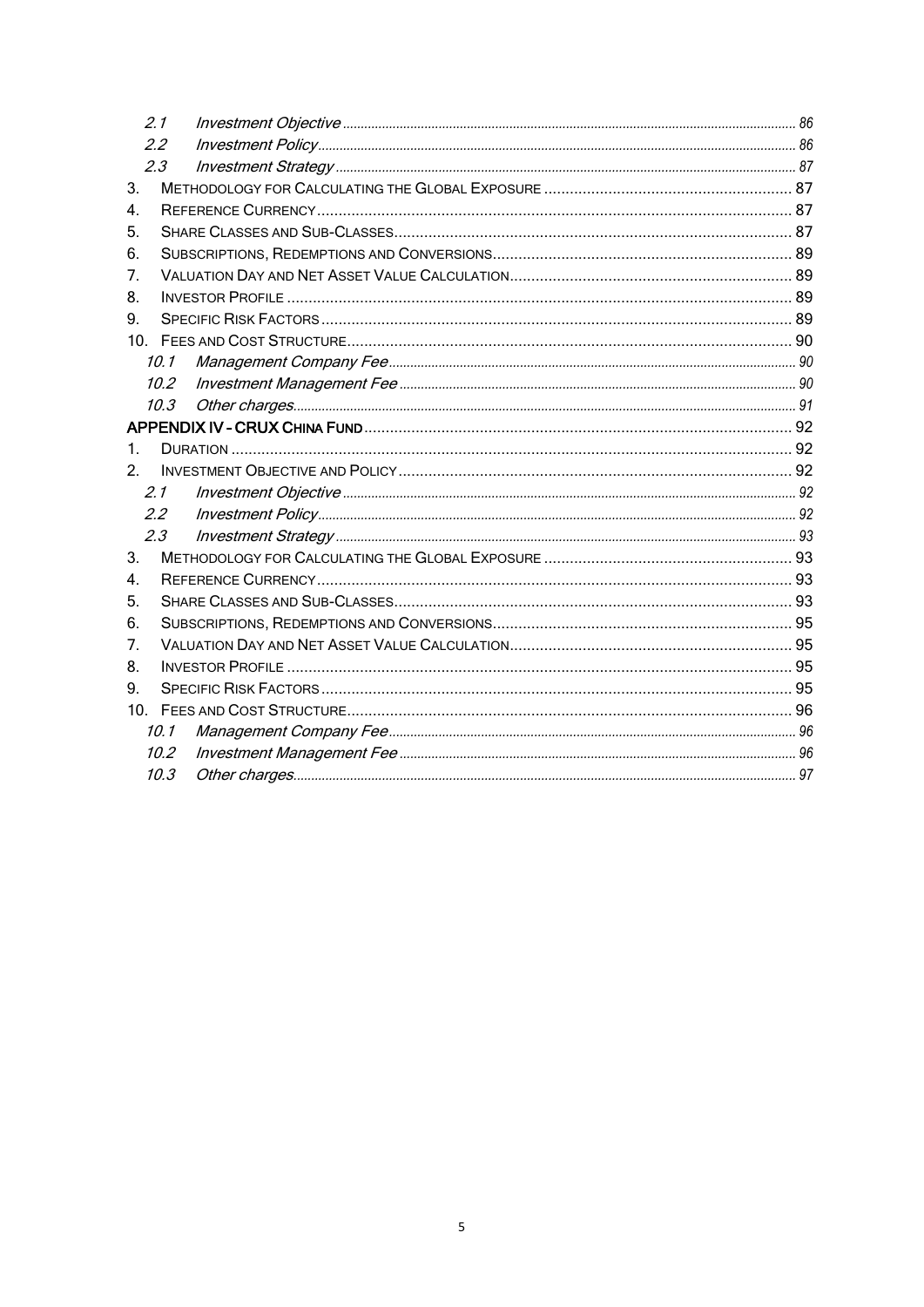# **DEFINITIONS**

The following definitions apply throughout this Prospectus, unless the context requires otherwise, and reference to the singular shall be deemed to include reference to the plural (and vice versa):

| "1915 Law"                     | the Luxembourg law of 10 August 1915 on commercial companies, as<br>amended from time to time                                                                                                                                                                                                          |
|--------------------------------|--------------------------------------------------------------------------------------------------------------------------------------------------------------------------------------------------------------------------------------------------------------------------------------------------------|
| "1993 Law"                     | the Luxembourg law of 5 April 1993 relating to the financial sector, as<br>amended from time to time                                                                                                                                                                                                   |
| "2010 Law"                     | the Luxembourg law of 17 December 2010 on undertakings for collective<br>investment, as amended from time to time                                                                                                                                                                                      |
| "Accumulation Share"           | any Share that accumulates the income arising in respect of such Share so<br>that it is reflected in the NAV of that Share                                                                                                                                                                             |
| "Appendix"                     | an appendix of the Prospectus specifying the terms and conditions of a<br>specific Sub-Fund                                                                                                                                                                                                            |
| "Articles of<br>Incorporation" | the articles of incorporation of the Fund, as the same may be amended,<br>supplemented and modified from time to time                                                                                                                                                                                  |
| "Auditor"                      | Deloitte Luxembourg, in its capacity as auditor of the Fund, or such person<br>as may subsequently be appointed to act in such capacity                                                                                                                                                                |
| "Board"                        | the board of directors of the Fund                                                                                                                                                                                                                                                                     |
| "Business Day"                 | a day upon which banks are open all day for business in Luxembourg                                                                                                                                                                                                                                     |
| "Administrator"                | State Street Bank International GmbH, Luxembourg Branch, in its capacity<br>as administration agent, domiciliary agent, corporate agent, paying agent,<br>and registrar and transfer agent of the Fund in Luxembourg, or such other<br>person as may subsequently be appointed to act in such capacity |
| "Administration<br>Agreement"  | the administration agency, domiciliary, corporate and paying agency, and<br>registrar and transfer agency agreement entered into between the<br>Administrator, the Management Company and the Fund on 20 March 2017,<br>as the same may be amended from time to time                                   |
| "CET"                          | Central European Time                                                                                                                                                                                                                                                                                  |
| "Class" or "Share<br>Class"    | any class (catégorie) of Shares in the meaning of the 1915 Law, created by<br>the Board and issued in a Sub-Fund                                                                                                                                                                                       |
| <b>"CRS"</b>                   | <b>Common Reporting Standard</b>                                                                                                                                                                                                                                                                       |
| "CRS Law"                      | has the meaning ascribed to it in Section 10.5                                                                                                                                                                                                                                                         |
| "CSSF"                         | the Commission de Surveillance du Secteur Financier, the Luxembourg<br>supervisory authority of the financial market                                                                                                                                                                                   |
| "Cut-off Time"                 | the time by which the Administrator must receive applications for<br>subscription, conversion or redemption in respect of a Valuation Day for such                                                                                                                                                     |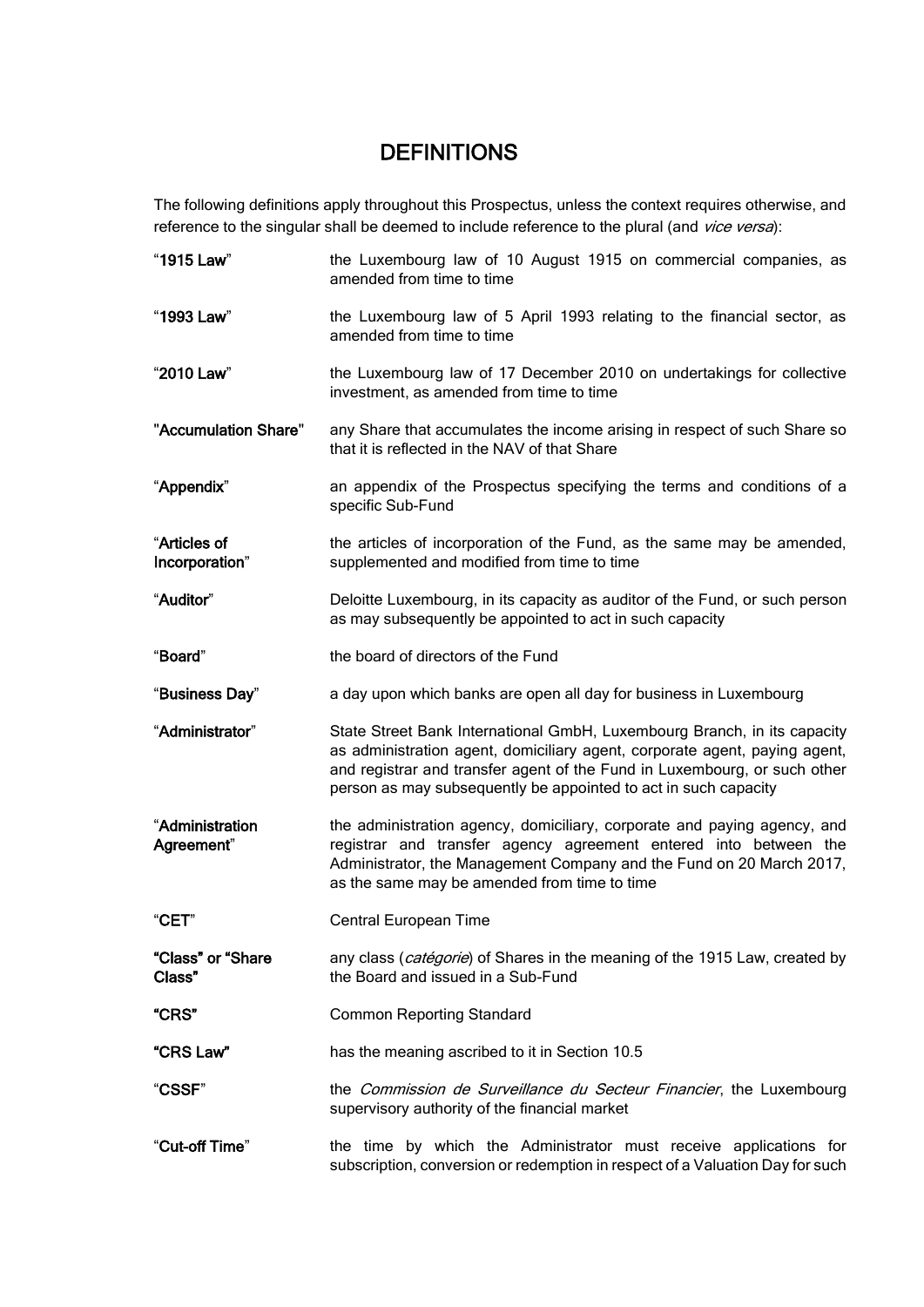|                                    | application to be processed on such Valuation Day. This shall mean<br>12.30pm CET on a Valuation Day for all Sub-Funds.                                                                                                                                                                                                 |
|------------------------------------|-------------------------------------------------------------------------------------------------------------------------------------------------------------------------------------------------------------------------------------------------------------------------------------------------------------------------|
| "Depositary"                       | State Street Bank International GmbH, Luxembourg Branch, acting in its<br>capacity as the depositary of the Fund, or such other Luxembourg credit<br>institution within the meaning of the 1993 Law as may subsequently be<br>appointed to act in such capacity                                                         |
|                                    | "Depositary Agreement" the depositary agreement entered into between the Depositary and the<br>Fund, as the same may be amended from time to time                                                                                                                                                                       |
| "EU"                               | the European Union                                                                                                                                                                                                                                                                                                      |
| "EUR"                              | the lawful currency of the member states of the European Union that adopt<br>the single currency in accordance with the Treaty of Lisbon as amending the<br>Treaty on the European Union and the Treaty establishing the European<br>Community                                                                          |
| "FATCA"                            | the provisions of the United States Hiring Incentives to Restore Employment<br>(HIRE) Act of 18 March 2010 commonly referred to as the Foreign Account<br>Tax Compliance Act (FATCA) and other regulations promulgated thereunder                                                                                       |
| "FATCA Law"                        | the Luxembourg law of 24 July 2015 approving the intergovernmental<br>agreement on FATCA signed between Luxembourg and the US, as<br>amended                                                                                                                                                                            |
| "Fund"                             | CRUX Global Fund, a Luxembourg investment company with variable capital<br>(société d'investissement à capital variable) - undertaking for collective<br>investment in transferable securities (organisme de placement collectif en<br>valeurs mobilières) established as a public limited company (société<br>anonyme) |
| "GBP"                              | Pound Sterling, the lawful currency of the United Kingdom                                                                                                                                                                                                                                                               |
| "General Meeting"                  | any extraordinary and/or ordinary general meeting of the Shareholders held<br>in accordance with the provisions of the Articles of Incorporation                                                                                                                                                                        |
| "Global Distribution<br>Agreement" | the global distribution agreement entered into between the Management<br>Company, the Fund and the Global Distributor, as the same may be<br>amended from time to time                                                                                                                                                  |
| "Global Distributor"               | CRUX Asset Management Limited in its capacity as global distributor in<br>respect of the Fund and the Sub-Funds pursuant to the Global Distribution<br>Agreement                                                                                                                                                        |
| "HIRE Act"                         | the US law of 18 March 2010 on Hiring Incentives to Restore Employment,<br>as amended                                                                                                                                                                                                                                   |
| "IGA"                              | the intergovernmental agreement on FATCA signed between Luxembourg<br>and the US on 28 March 2014                                                                                                                                                                                                                       |
| "Income Shares"                    | any Share that distributes the income arising in respect of such Share to its<br>holder                                                                                                                                                                                                                                 |
| "Initial Offer"                    | the first day or period on or during which Shares of any Class(es) or Sub-<br>Class(es), where applicable, will be or were available for subscription                                                                                                                                                                   |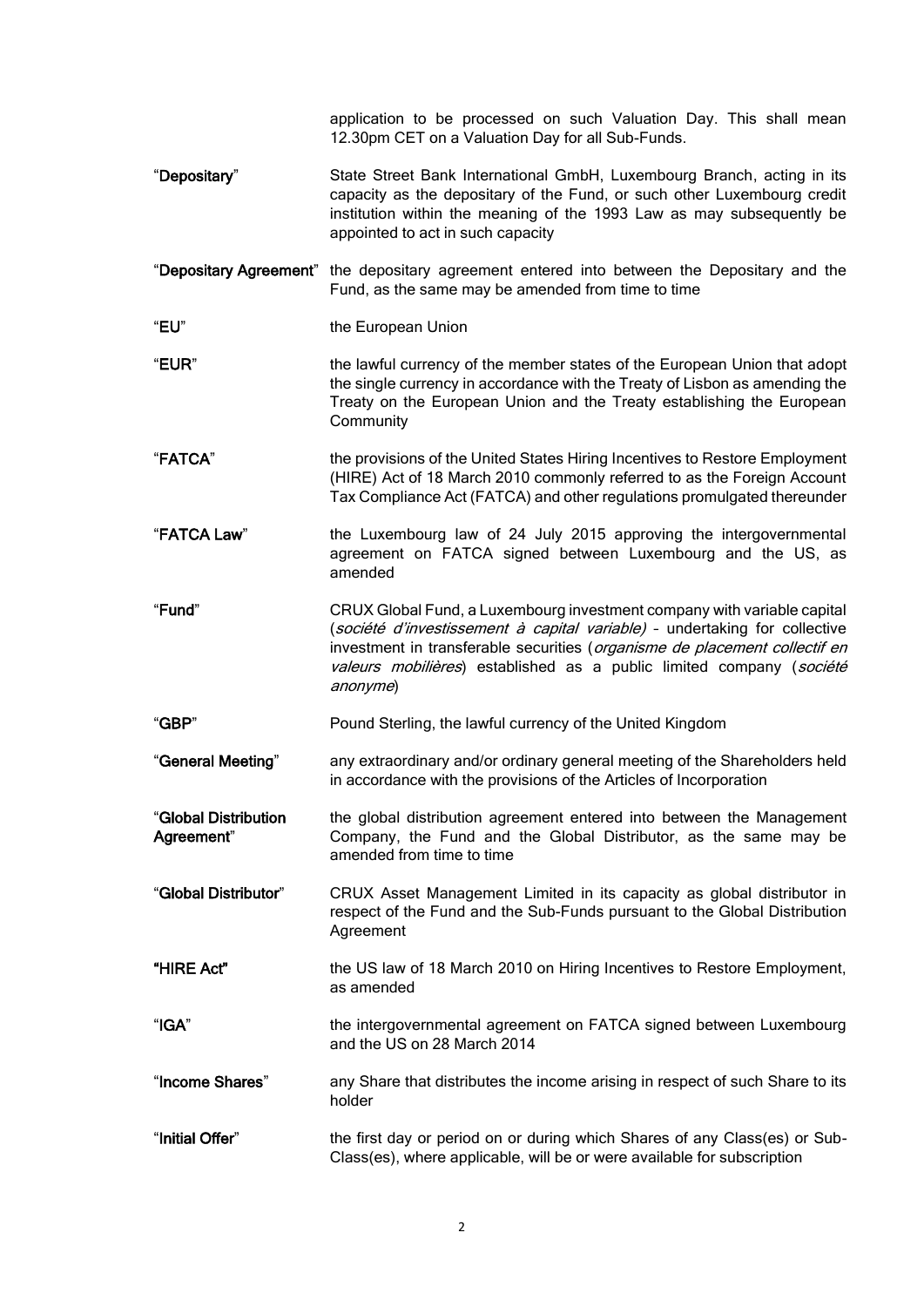| "Initial Offer Price"                                      | the price at which Shares may be subscribed for on or during the Initial Offer                                                                                                                                                                                                                                                                                                                                                          |
|------------------------------------------------------------|-----------------------------------------------------------------------------------------------------------------------------------------------------------------------------------------------------------------------------------------------------------------------------------------------------------------------------------------------------------------------------------------------------------------------------------------|
| "Institutional Investor"                                   | an institutional investor within the meaning of article 174 of the 2010 Law                                                                                                                                                                                                                                                                                                                                                             |
| "Investment<br><b>Management</b><br>Agreement"             | the investment management agreement entered into between the<br>Management Company, the Fund and the Investment Manager, as the same<br>may be amended from time to time                                                                                                                                                                                                                                                                |
| "Investment Manager"                                       | CRUX Asset Management Limited in its capacity as investment manager in<br>respect of the Fund and the Sub-Funds pursuant to the Investment<br>Management Agreement                                                                                                                                                                                                                                                                      |
| "Key Investor<br><b>Information Document"</b><br>or "KIID" | a key investor information document published by the Fund for each Share<br>Class or Sub-Class of each Sub-Fund which contains the information<br>required by the 2010 Law to help investors understand the nature and the<br>risks of investing in the Sub-Fund. A key investor information document must<br>be provided to investors prior to subscribing for Shares so they can make an<br>informed decision about whether to invest |
| "Management<br>Company"                                    | FundRock Management Company S.A. in its capacity as the Fund's<br>appointed management company within the meaning of chapter 15 of the<br>2010 Law, or such other Person as may subsequently be appointed to act in<br>such capacity                                                                                                                                                                                                    |
| "Management<br><b>Company Agreement"</b>                   | the management company agreement entered into between the Fund and<br>the Management Company, as the same may be amended from time to time                                                                                                                                                                                                                                                                                              |
| "Member State"                                             | a Member State of the EU                                                                                                                                                                                                                                                                                                                                                                                                                |
| "Net Asset Value"<br>"NAV"                                 | or as the context indicates, the net asset value of the Fund, any Sub-Fund, any<br>each Class, Sub-Class, or any Share, as determined in accordance with the<br>Articles of Incorporation and Section 6 of Part I hereof                                                                                                                                                                                                                |
| "OECD"                                                     | Organization for Economic Co-operation and Development                                                                                                                                                                                                                                                                                                                                                                                  |
| "Operating Costs"                                          | the Fund's operating costs and expenses as further described under Section<br>9.2                                                                                                                                                                                                                                                                                                                                                       |
| "Other State"                                              | any state of Europe which is not a Member State, and any state of America,<br>Africa, Asia, Australia and Oceania                                                                                                                                                                                                                                                                                                                       |
| "Reference Currency"                                       | with respect to the Fund, the currency of consolidation of the Fund, i.e. the<br>Euro (EUR); with respect to any Sub-Fund, Class or Sub-Class, the currency<br>in which that Sub-Fund, Class or Sub-Class is denominated, as specified in<br>the relevant Appendix                                                                                                                                                                      |
| "Section"                                                  | a section of the present Prospectus                                                                                                                                                                                                                                                                                                                                                                                                     |
| "Settlement Date"                                          | has the meaning ascribed to it in Section 5.2.7                                                                                                                                                                                                                                                                                                                                                                                         |
| "Share"                                                    | a share of the Fund                                                                                                                                                                                                                                                                                                                                                                                                                     |
| "Shareholder"                                              | a registered owner of one or more Shares                                                                                                                                                                                                                                                                                                                                                                                                |
| "SICAV"                                                    | investment company with variable capital (société d'investissement à capital<br>variable)                                                                                                                                                                                                                                                                                                                                               |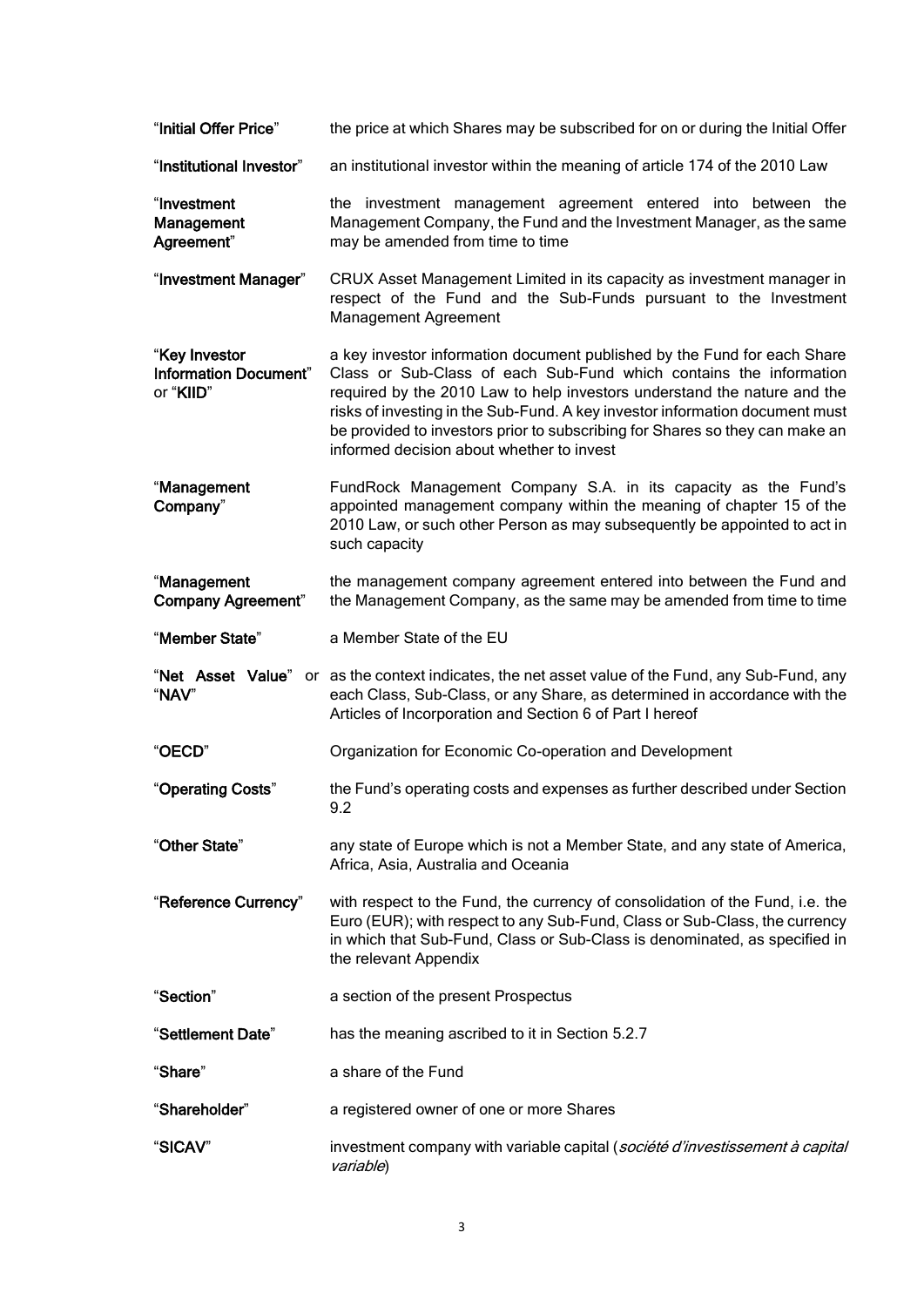| "Sub-Class"   | any sub-class within a Class of Shares                                                                                                              |
|---------------|-----------------------------------------------------------------------------------------------------------------------------------------------------|
| "Sub-Fund(s)" | any sub-fund in the Fund, created by the Board from time to time in<br>accordance with this Prospectus and the Articles of Incorporation, the terms |
|               | of which are described in a dedicated Appendix                                                                                                      |

- "Subscription Form" the subscription form of the Fund, to be completed and returned by any prospective investor in any Sub-Fund or Class, as may be amended from time to time
- "Sustainability Factor" means environmental, social and employee matters, respect for human rights, anti-corruption and anti-bribery matters, as defined in article 2 of SFDR.
- "Sustainability Risk" means an environmental, social or governance event or condition that, if it occurs, could cause an actual or a potential material negative impact on the value of the investments made by a Sub-Fund, in line with the definition thereof established in article 2 of SFDR.
- "UCI" undertaking for collective investments
- "UCITS" undertaking for collective investments in transferable securities within the meaning of the UCITS Directive
- "UCITS Directive" the directive 2009/65/EC of the European Parliament and of the Council of 13 July 2009 in the coordination of laws, regulations and administrative provisions relating to undertakings for collective investment in transferable securities as amended by the directive 2014/91/EU of the European Parliament and of the Council of 23 July 2014 as regards depositary functions, remuneration policies and sanctions, as may be further amended in the future
- "UK" the United Kingdom
- "US" the United States of America
- "Valuation Day" any day by reference to which the NAV of the Fund, any Sub-Fund, Class or Sub-Class is calculated, as determined by the Board and specified for each Sub-Fund in the relevant Appendix

"VaR" value at risk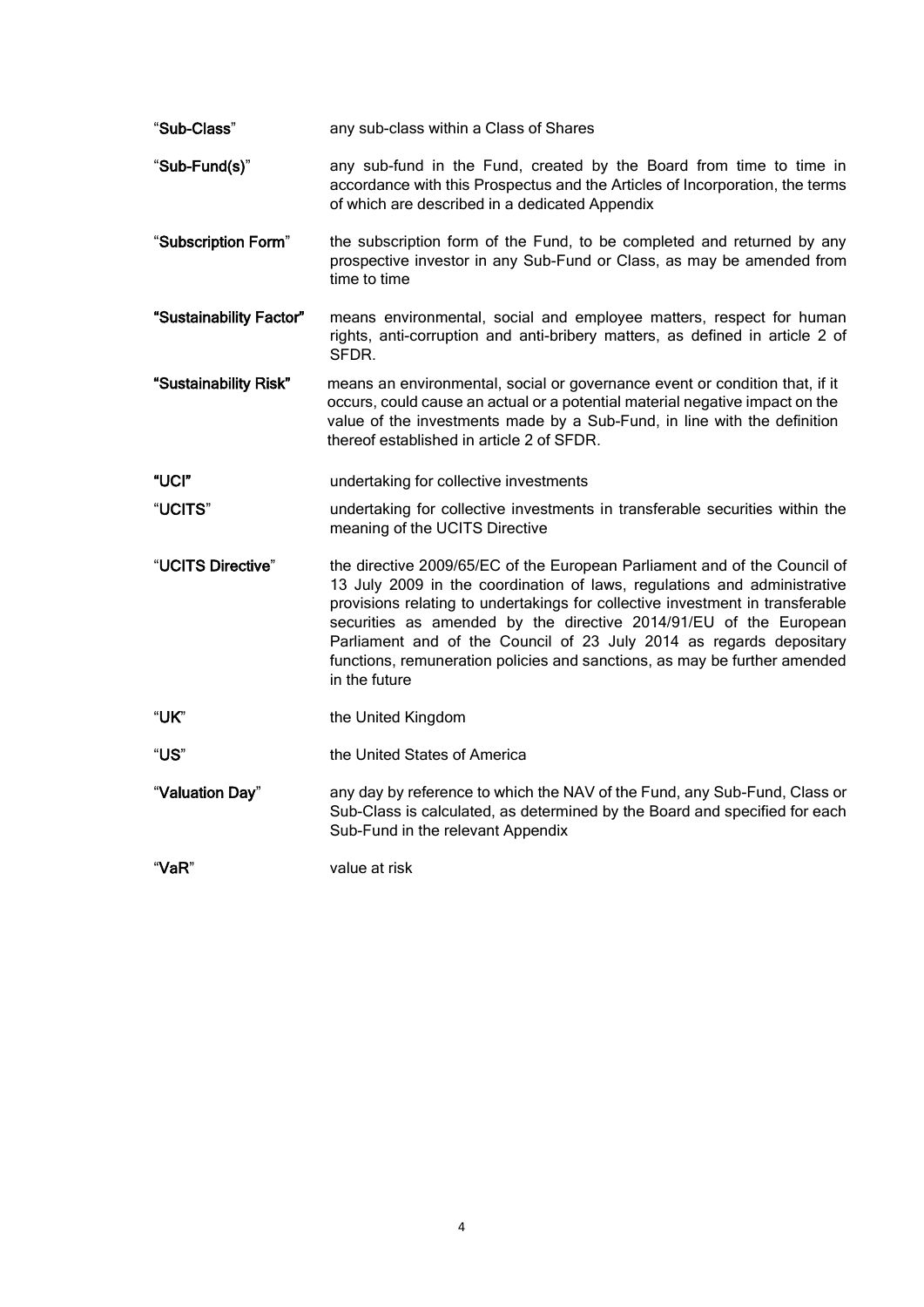# **DIRECTORY**

#### THE FUND CRUX Global Fund

<span id="page-11-0"></span>49, Avenue J.F. Kennedy, L-1855 Luxembourg Grand-Duchy of Luxembourg

#### BOARD OF DIRECTORS OF THE FUND

#### Chairman

Alain Guérard, Managing Partner, Mont Blanc Consult S.à r.l 6, Rue Kummert, L-6743, Grevenmacher, Grand-Duchy of Luxembourg

#### Members

Revel Justin Wood, Independent Non-Executive Director, 14 rue du Centre, L-3960 Ehlange, Grand-Duchy of Luxembourg

Karen Zachary, Chief Executive Officer, CRUX Asset Management Limited 48 Pall Mall, St James's, London SW1Y 5JG, United Kingdom

#### MANAGEMENT COMPANY

FundRock Management Company S.A. 33, Rue de Gasperich. L-5826 Hesperange Grand-Duchy of Luxembourg

#### Board of directors of the Management Company

#### Chairman

Michel Marcel Vareika, FundRock Management Company S.A. Luxembourg

#### Members

Romain Denis, Executive Director – Managing Director FundRock Management Company S.A. Luxembourg

> Xavier Parain, Executive Director – Head of FundRock Management Company S.A. Luxembourg

Thibault Gregoire, Executive Director - Chief Financial Officer FundRock Management Company S.A. Luxembourg

#### Conducting officers of the Management Company

Xavier Parain, Executive Director – CEO Romain Denis, Executive Director – Managing Director Emmanuel Nantas, Director – Compliance Franck Caramelle, Director - Alternatives Investments Khalil Haddad, Head of Valuation

#### INVESTMENT MANAGER CRUX Asset Management Limited

48 Pall Mall, St James's, London SW1Y 5JG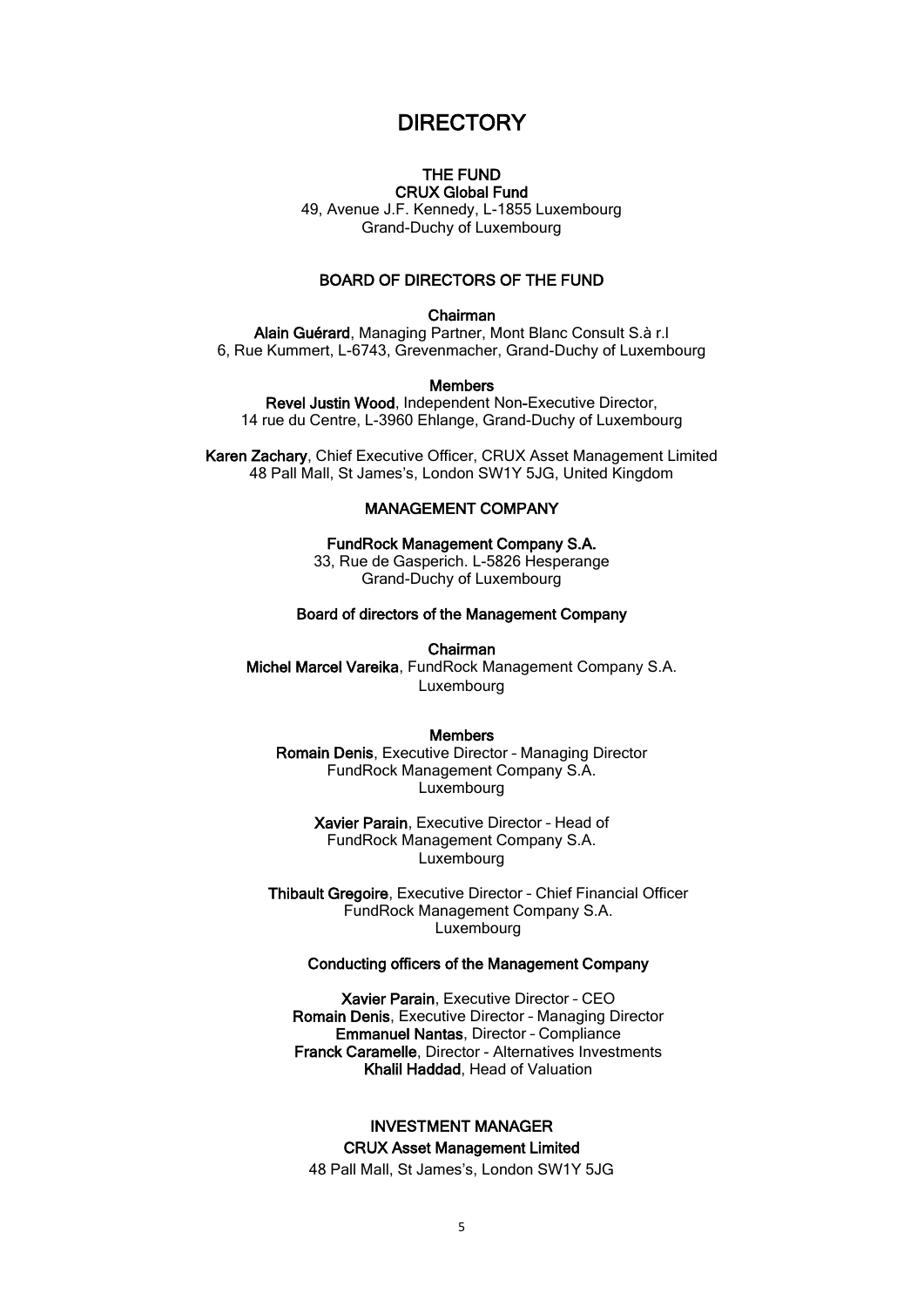#### United Kingdom

## **DEPOSITARY**

#### State Street Bank International GmbH, Luxembourg Branch

49, Avenue J.F. Kennedy, L-1855 Luxembourg Grand-Duchy of Luxembourg

### DOMICILIARY AND CENTRAL ADMINISTRATION AGENT, REGISTRAR AND TRANSFER AGENT, PAYING AGENT

#### State Street Bank International GmbH, Luxembourg Branch

49, Avenue J.F. Kennedy, L-1855 Luxembourg Grand-Duchy of Luxembourg

#### GLOBAL DISTRIBUTOR CRUX Asset Management Limited

48 Pall Mall, St James's, London SW1Y 5JG United Kingdom

#### LEGAL ADVISOR Marjac Avocats

21, rue Glesener, L-1631 Luxembourg Grand-Duchy of Luxembourg

#### AUDITOR

#### Deloitte Luxembourg

20 Boulevard de Kockelscheuer, L-1821 Luxembourg Grand-Duchy of Luxembourg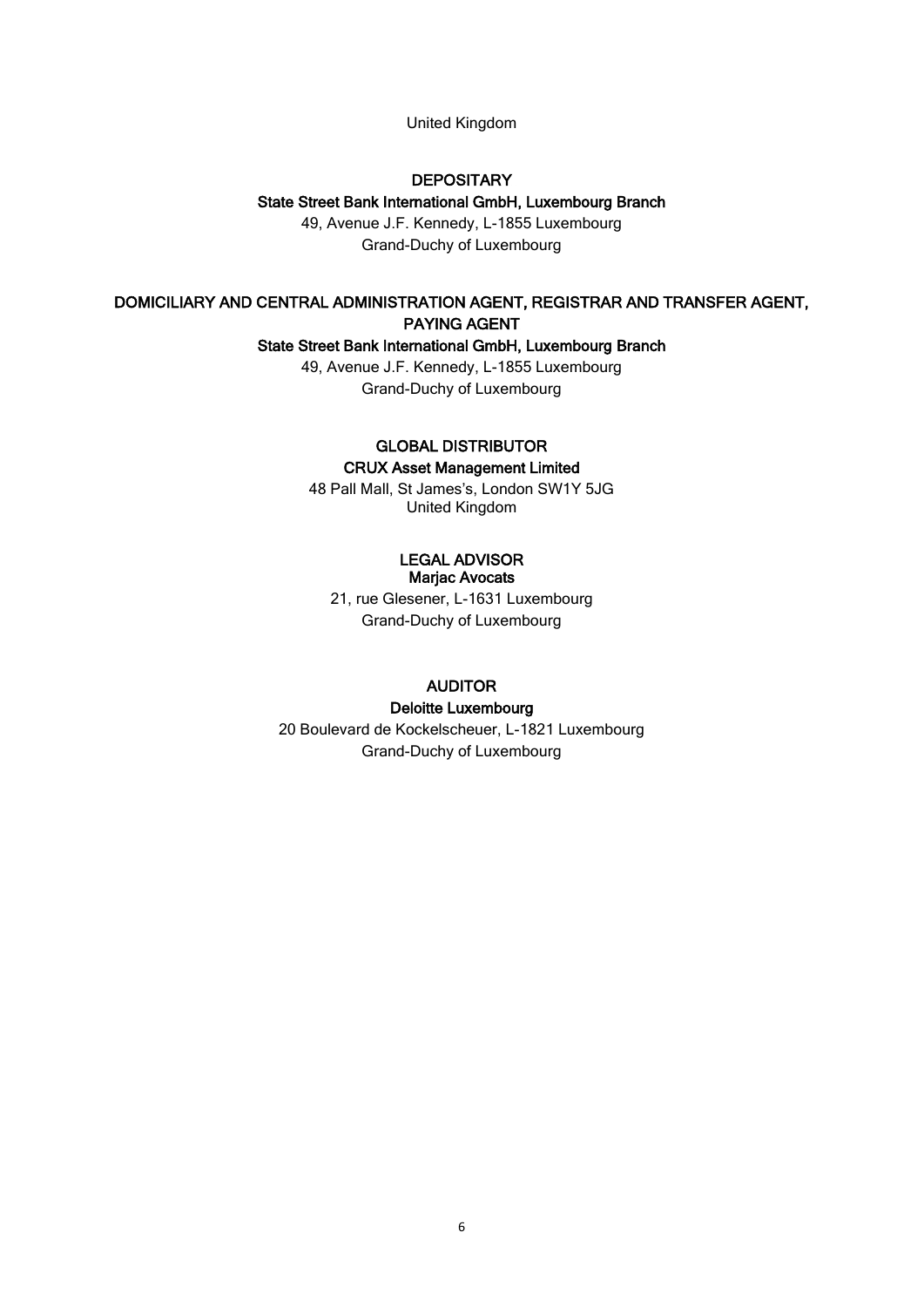# PART I: GENERAL INFORMATION IN RELATION TO THE FUND

# <span id="page-13-1"></span><span id="page-13-0"></span>1. STRUCTURE OF THE FUND

# <span id="page-13-2"></span>1.1. GENERAL INFORMATION

The Fund is an open-ended investment company with variable capital (SICAV) incorporated as a public limited company (*société anonyme*) under the laws of the Grand-Duchy of Luxembourg on 16 March 2017.

The Fund has been established with an umbrella structure offering the possibility to create multiple fully segregated Sub-Funds. In accordance with article 181 (1) of the 2010 Law, each Sub-Fund corresponds to a separate portfolio of assets and liabilities of the Fund.

Each Sub-Fund may have its own specific investment objective and policy, investment strategy, distribution policy, Reference Currency, duration, costs structure or any other specific features, all of which are detailed in the relevant Appendix.

The Fund is currently comprised of four Sub-Funds, namely the "CRUX (Lux) Pan-European Growth Fund", the "CRUX (Lux) European Special Situations Fund", the "CRUX Asia ex-Japan Fund", and the "CRUX China Fund". The Board may at any time resolve to set up new Sub-Funds and/or create within each Sub-Fund one or more Share Classes and Sub-Classes and this Prospectus will be updated accordingly.

The Fund was created for an unlimited duration, yet each Sub-Fund may be created for a limited or unlimited duration, as further described with respect to each Sub-Fund in the relevant Appendix.

The assets of each Sub-Fund are ring-fenced. Consequently, the rights of Shareholders and of creditors concerning any Sub-Fund or which have arisen in connection with the creation, operation or liquidation of a Sub-Fund are limited to the assets of that Sub-Fund.

In each Sub-Fund, Shares of one or more Classes or Sub-Classes may be issued, whose assets will be commonly invested pursuant to the specific investment policy of the relevant Sub-Fund, but where a specific fee structure, currency of denomination or other specific feature may apply to each Class or Sub-Class. A separate Net Asset Value per Share, which may differ as a consequence of these variable factors, will be calculated for each Class or Sub-Class. Details of the offered Classes or Sub-Classes of Shares for each Sub-Fund are set in the relevant Appendix.

At the discretion of the Board, Share Classes and Sub-Classes of the Sub-Funds may be listed on any stock exchange. Where applicable, full details on the listing of each Share Class and Sub-Class may be obtained at any time at the registered office of the Fund upon request.

# <span id="page-13-3"></span>1.2. SHARE CAPITAL

Due to the Fund having a variable capital, the capital of the Fund shall at all times be equal to the Net Asset Value of the Fund, i.e. the total of its assets less the total of its liabilities.

The initial share capital of the Fund at incorporation was thirty thousand Euro (EUR 30,000.-) represented by three hundred (300) shares of no par value. The minimum share capital of the Fund imposed by the 2010 Law is one million two hundred and fifty thousand Euro (EUR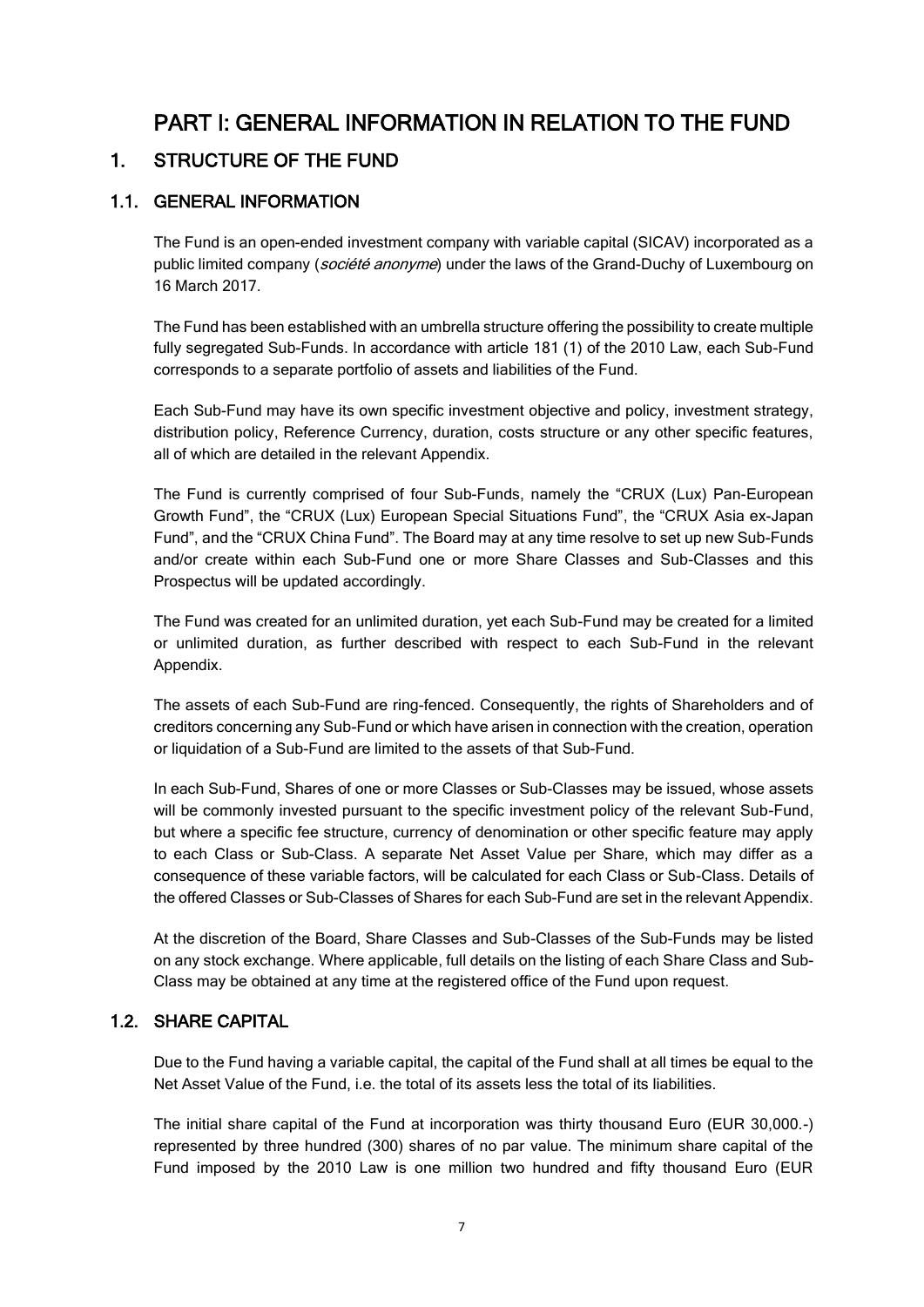1,250,000.-) or any equivalent amount in any other currency converted into Euro and must be reached within a period of six (6) months following the authorization of the Fund by the CSSF as a UCITS under the 2010 Law, and at any time thereafter.

## <span id="page-14-0"></span>1.3. REFERENCE CURRENCY

The Reference Currency of the Fund is the Euro (EUR). The Reference Currency of each Sub-Fund is indicated in the relevant Appendix.

## <span id="page-14-1"></span>1.4. FUND DOCUMENTS

Copies of the Articles of Incorporation, the Prospectus, the KIIDs and any available financial reports may be obtained upon request, free of charge, from the registered office of the Fund.

The following material contracts are available for inspection during normal business hours on any Business Day, at the registered office of the Fund:

- ► the Management Company Agreement;
- the Depositary Agreement;
- the Administration Agreement;
- the Subscription Form:
- the Global Distribution Agreement;
- the Investment Management Agreement(s); and
- any other service agreement(s) material to the Fund or a Sub-Fund.

Investors desiring to receive further information regarding the Fund or the Management Company (including the procedures relating to complaints handling, the strategy followed for the exercise of the voting rights of the Fund, the policy for placing orders to deal on behalf of the Fund with other entities, the best execution policy as well as the arrangements relating to the fee, commission or non-monetary benefit in relation with the investment management and administration of the Fund) or wishing to make a complaint about the operation of the Fund should contact the Management Company or the Administrator.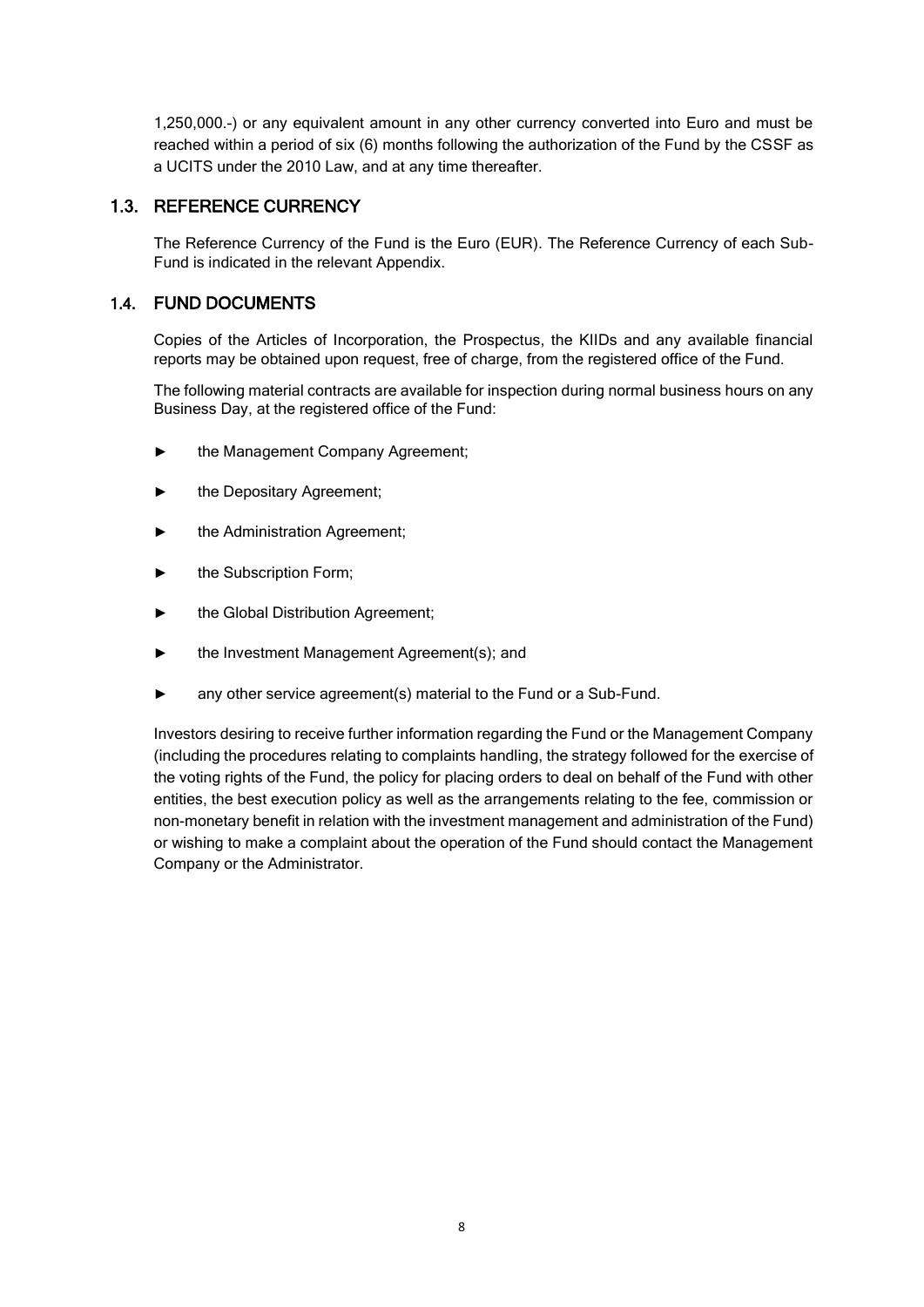# <span id="page-15-0"></span>2. INVESTMENT OBJECTIVE, POLICY AND RESTRICTIONS

#### <span id="page-15-1"></span>2.1 INVESTMENT OBJECTIVE AND POLICY

The exclusive object of the Fund is to place the funds available to it in transferable securities and/or in other liquid financial assets as indicated in Section 2.2, with the purpose of spreading investment risks and affording its Shareholders the results of the management of its portfolio.

The specific investment objective and policy of each Sub-Fund is described in the relevant Appendix.

The investments of each Sub-Fund shall at all times comply with the investment restrictions set out in Section 2.2, and investors should, prior to any investment being made, take due account of the risks of investments set out in Section 3.

### <span id="page-15-2"></span>2.2 INVESTMENT RESTRICTIONS

Pursuit of the investment objective and policy of each Sub-Fund must be in compliance with the limits and restrictions as set forth below. Such limits and restrictions are subject at all times to any regulations and guidance issued from time to time by the CSSF or any other appropriate regulatory body.

The Board may impose additional investment guidelines for each Sub-Fund, from time to time, as described in the relevant Appendix, for instance where it is necessary to comply with local laws and regulations in countries where Shares are distributed.

Each Sub-Fund should be regarded as a separate UCITS for the purposes of this Section A.

If an issuer or body is a legal entity with multiple sub-funds or compartments where the assets of each sub-fund or compartment are exclusively reserved to the investors of that sub-fund or compartment and to those creditors whose claim has arisen in connection with the creation, operation and liquidation of that sub-fund or compartment, each sub-fund or compartment is to be considered as a separate issuer or body for the purpose of the risk diversification rules described in this Section A.

#### A. General Investment Rules

- 1) The investments of a Sub-Fund must comprise only one or more of the following:
	- a) transferable securities and money market instruments admitted to or dealt in on a regulated market within the meaning of Directive 2004/39/EC of the European Parliament and of the Council of 21 April 2004 on markets in financial instruments;
	- b) transferable securities and money market instruments dealt in on another market in a Member State which is regulated, operates regularly and is recognised and open to the public;
	- c) transferable securities and money market instruments admitted to official listing on a stock exchange in an Other State or dealt in on another market in an Other State Union which is regulated, operates regularly and is recognised and open to the public provided that the choice of the stock exchange or market has been provided for in the Articles of Incorporation;
	- d) recently issued transferable securities and money market instruments, provided that: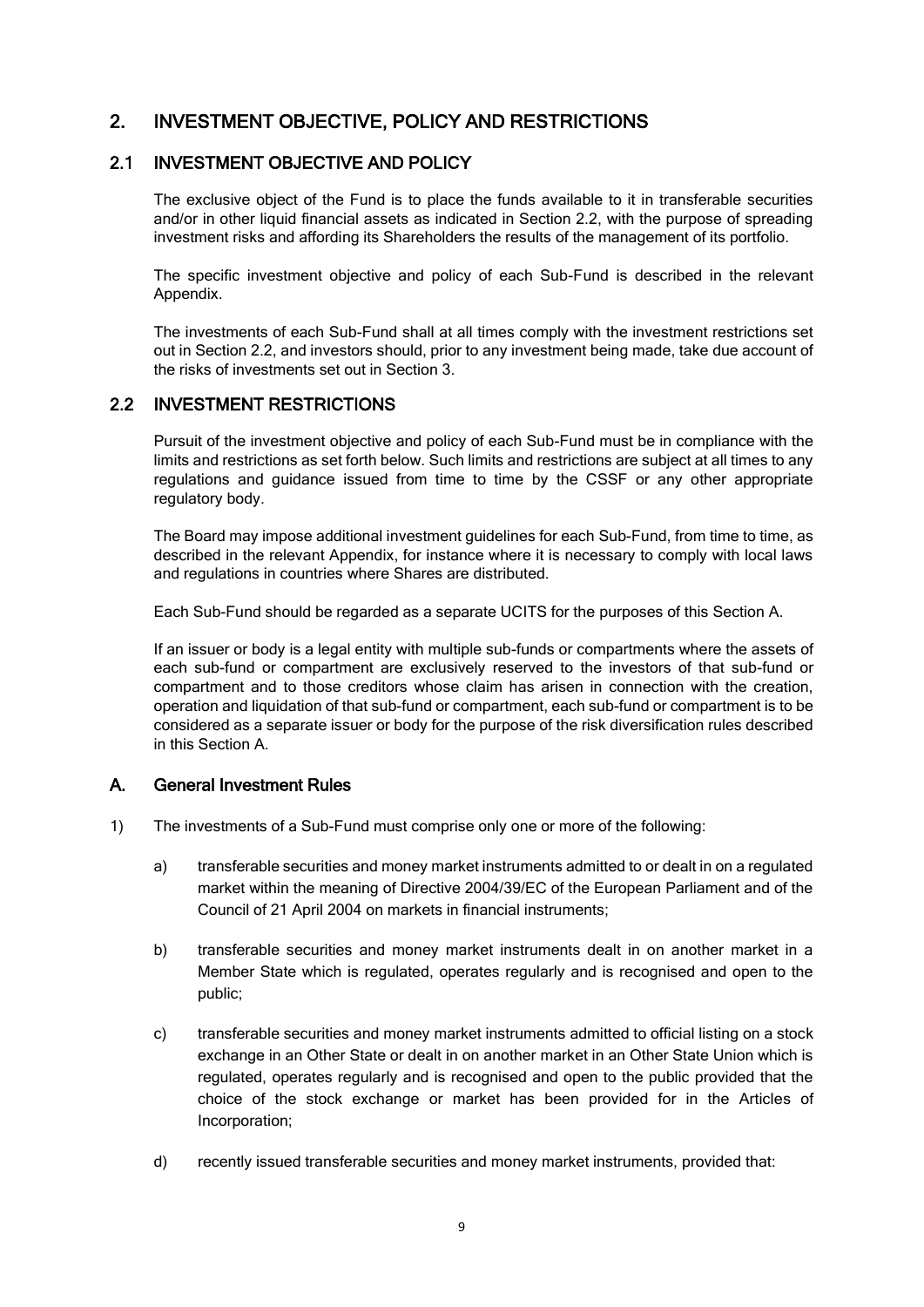- the terms of issue include an undertaking that application will be made for admission to official listing on a stock exchange or to another regulated market which operates regularly and is recognised and open to the public, provided that the choice of the stock exchange or the market has been provided for in the Articles of Incorporation; and
- the admission is secured within one year of issue;
- e) units of UCITS and/or other undertakings for collective investment ("UCI") within the meaning of Article 1(2)(a) and (b) of the UCITS Directive, whether or not established in a Member State provided that:
	- such other UCIs are authorised under laws which provide that they are subject to supervision considered by the CSSF to be equivalent to that laid down in EU law, and that cooperation between authorities is sufficiently ensured;
	- the level of protection for unitholders in the other UCIs is equivalent to that provided for the Shareholders, and in particular that the rules on assets segregation, borrowing, lending, and uncovered sales of transferable securities and money market instruments are equivalent to the requirements of the UCITS Directive;
	- the business of the other UCIs is reported in half-yearly and annual reports to enable an assessment of the assets and liabilities, income and operations over the reporting period;
	- no more than 10% of the assets of the UCITS or of the other UCIs, whose acquisition is contemplated, can, according to their management regulations or instruments of incorporation, be invested in aggregate in units of other UCITS or other UCIs;
- f) deposits with a credit institution which are repayable on demand or have the right to be withdrawn, and maturing in no more than 12 months, provided that the credit institution has its registered office in a Member State or, if the registered office of the credit institution is situated in an Other State, provided that it is subject to prudential rules considered by the CSSF as equivalent to those laid down in EU law;
- g) financial derivative instruments, including equivalent cash-settled instruments, dealt in on a regulated market referred to in points a), b) and c) above and/or financial derivative instruments dealt in over-the-counter ("OTC derivatives"), provided that:
	- ► the underlying consists of instruments covered by point 1) of this Section, financial indices, interest rates, foreign exchange rates or currencies, in which the Fund may invest according to its investment objectives;
	- the counterparties to OTC derivative transactions are institutions subject to prudential supervision, and belonging to the categories approved by the CSSF, and
	- the OTC derivatives are subject to reliable and verifiable valuation on a daily basis and can be sold, liquidated or closed by an offsetting transaction at any time at their fair value at the Fund's initiative;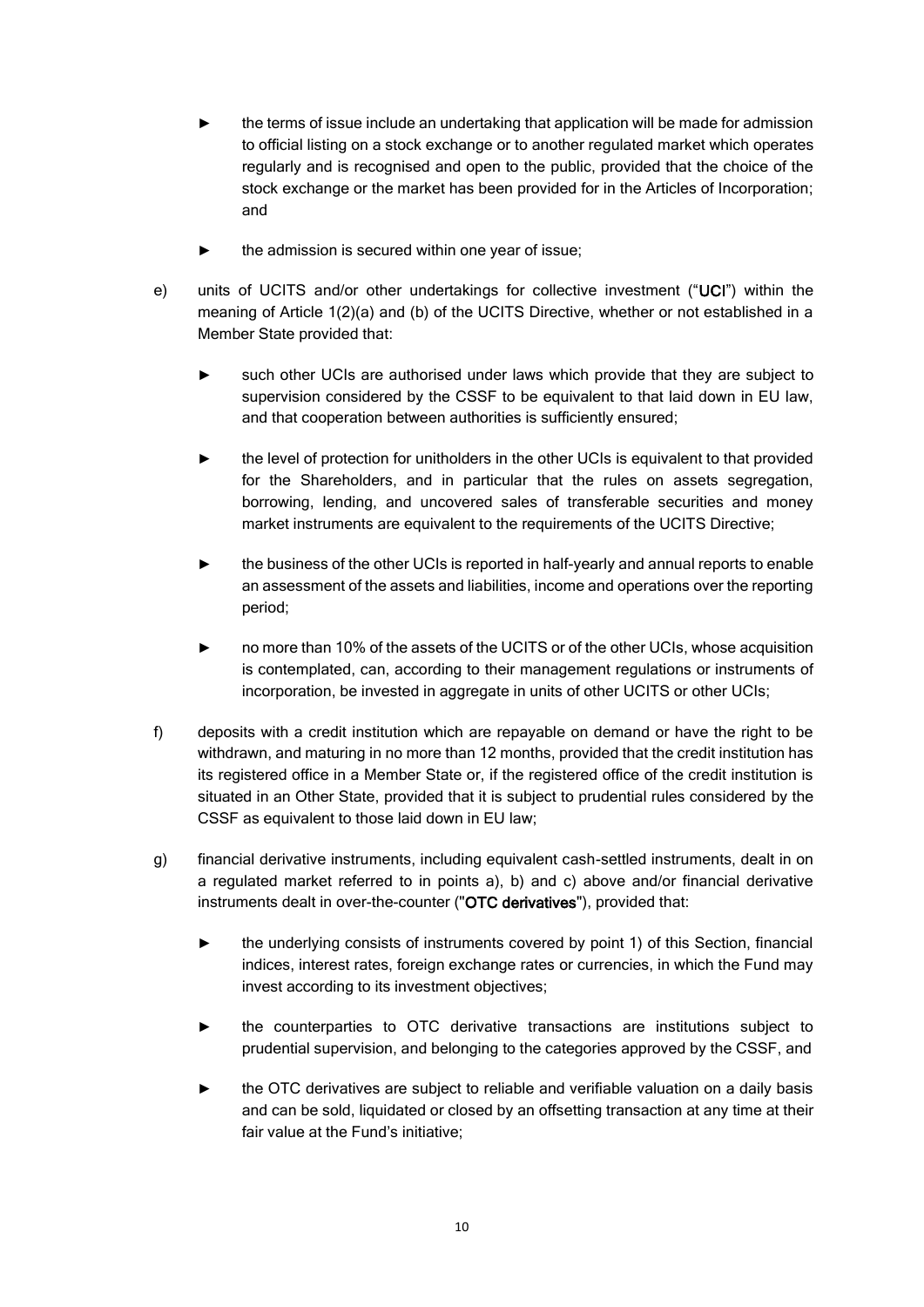- h) money market instruments other than those dealt in on a regulated market, if the issue or the issuer of such instruments is itself regulated for the purpose of protecting investors and savings, and provided that these investments are:
	- issued or guaranteed by a central, regional or local authority or by a central bank of a Member State, the European Central Bank, the European Union or the European Investment Bank, an Other State or, in the case of a Federal State, by one of the members making up the federation, or by a public international body to which one or more Member States belong, or
	- issued by an undertaking any securities of which are dealt in on regulated markets referred to in points a), b) or c) above, or
	- issued or guaranteed by an establishment subject to prudential supervision, in accordance with criteria defined by EU law, or by an establishment which is subject to and complies with prudential rules considered by the CSSF to be at least as stringent as those laid down by EU law; or
	- issued by other bodies belonging to the categories approved by the CSSF provided that investments in such instruments are subject to investor protection equivalent to that laid down in the first, the second or the third indent and provided that the issuer is a company whose capital and reserves amount to at least ten million Euro (EUR 10,000,000.-) and which presents and publishes its annual accounts in accordance with Directive 2013/34/EU, is an entity which, within a group of companies (as defined in Directive 2013/34/EU) which includes one or several listed companies, is dedicated to the financing of the group or is an entity which is dedicated to the financing of securitization vehicles which benefit from a banking liquidity line.
- 2) A Sub-Fund shall not, however:
	- a) invest more than 10% of its assets in transferable securities or money market instruments other than those referred to in paragraph 1);
	- b) as from May 26, 2022, invest more than 10% of its assets in the units of other UCITS or other UCIs;
	- c) acquire commodities or precious metals or certificates representing them or hold any option, right or interest therein. Investments in debt instruments linked to, or backed by the performance of, commodities or precious metals do not fall under this restriction.
	- d) except as set out in paragraph 3) below, invest in real estate or hold any option, right or interest in real estate. Investments in debt instruments linked to or backed by the performance of real estate or interests therein, or shares or debt instruments issued by companies which invest in real estate or interests therein, are not affected by this restriction.
	- e) issue warrants or other instruments giving holders the right to purchase Shares in a Sub-Fund.
- 3) The Fund may acquire movable and immovable property which is essential for the direct pursuit of its business. A Sub-Fund may also hold ancillary liquid assets. Liquid assets held to cover exposure to financial derivative instruments do not fall under this restriction. A Sub-Fund may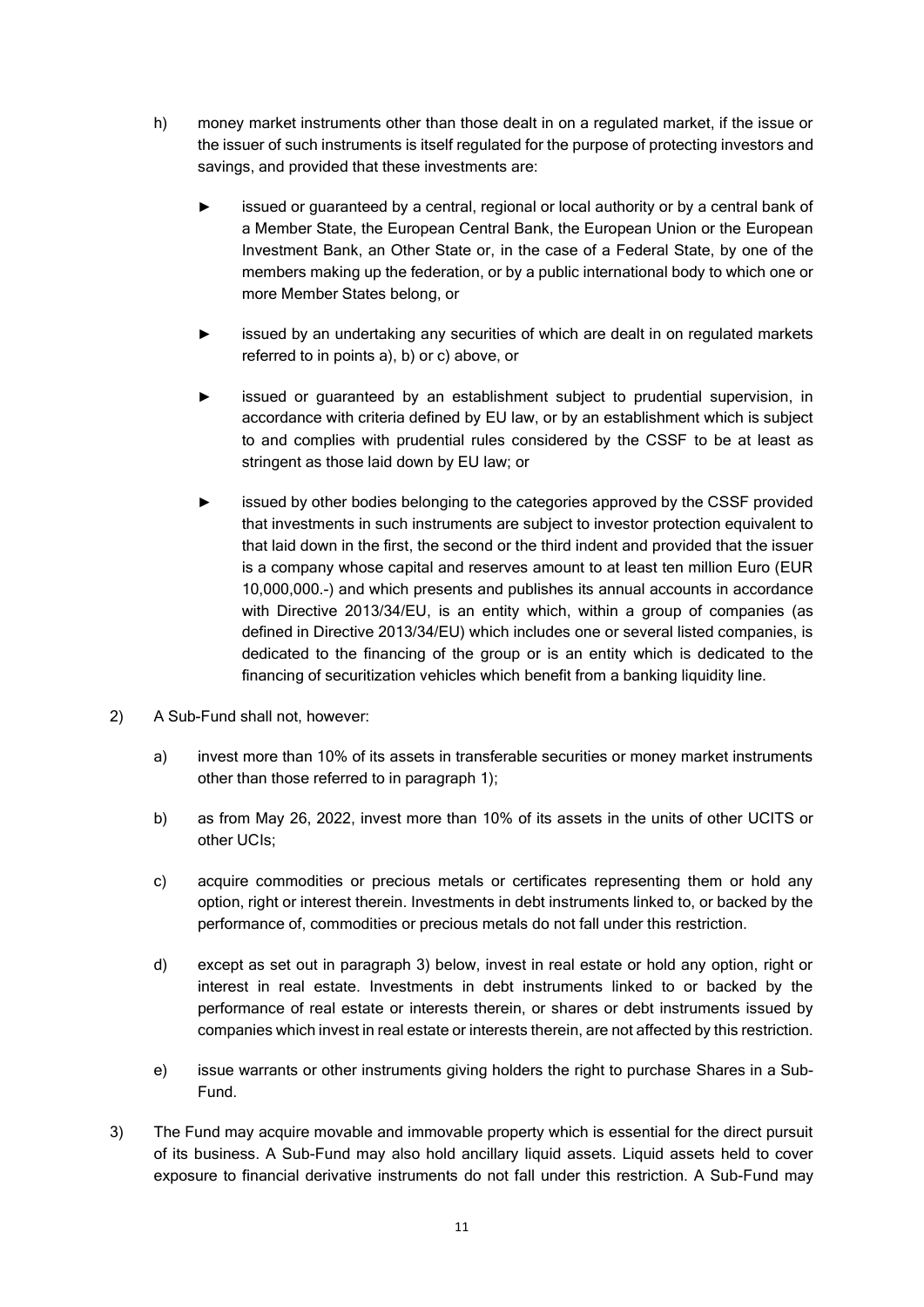exceptionally and temporarily hold liquid assets on a principal basis if the Board considers this to be in the best interest of its Shareholders.

- 4) A Sub-Fund is authorised to employ techniques and instruments relating to transferable securities and money market instruments under the conditions and within the limits laid down by the CSSF provided that such techniques and instruments are used for the purpose of efficient portfolio management, as further described under Sections 2.2 C), D) and E) below.
- 5) A Sub-Fund may invest no more than 10% of its assets in transferable securities or money market instruments issued by the same body.

A Sub-Fund may not invest more than 20% of its assets in deposits made with the same body.

The risk exposure to a counterparty of the Fund in an OTC derivative transaction and efficient portfolio management techniques (as described below) undertaken with a single body for the benefit of a Sub-Fund may not exceed 10% of its assets when the counterparty is a credit institution referred to in point 1) f), or 5% of its assets in other cases.

6) The total value of the transferable securities and money market instruments held by a Sub-Fund in the issuing bodies in each of which it invests more than 5% of its assets shall not exceed 40% of the value of its assets.

This limitation does not apply to deposits and OTC derivative transactions made with financial institutions subject to prudential supervision.

Notwithstanding the individual limits laid down in paragraph 5), a Sub-Fund shall not combine, where this would lead to investment of more than 20% of its assets in a single body, any of the following:

- investments in transferable securities or money market instruments issued by that body;
- deposits made with that body; or
- exposures arising from OTC derivative transactions undertaken with that body.
- 7) The limit laid down in the first sentence of paragraph 5) is raised to a maximum of 35% if the transferable securities or money market instruments are issued or guaranteed by a Member State, by its public local authorities, by an Other State or by public international bodies of which one or more Member States belong.
- 8) The limit laid down in the first sentence of paragraph 5) is raised to 25% for certain debt securities issued by a credit institution which has its registered office in a Member State and is subject by law, to special public supervision designed to protect holders of debt securities. In particular, sums deriving from the issue of those debt securities shall be invested in accordance with the law in assets which, during the whole period of validity of the debt securities, are capable of covering claims attaching to the debt securities and which, in case of bankruptcy of the issuer, would be used on a priority basis for the reimbursement of the principal and payment of the accrued interest.

Where a Sub-Fund invests more than 5% of its assets in the debt securities referred to in the first subparagraph which are issued by a single issuer, the total value of such investments may not exceed 80% of the value of the assets of such Sub-Fund.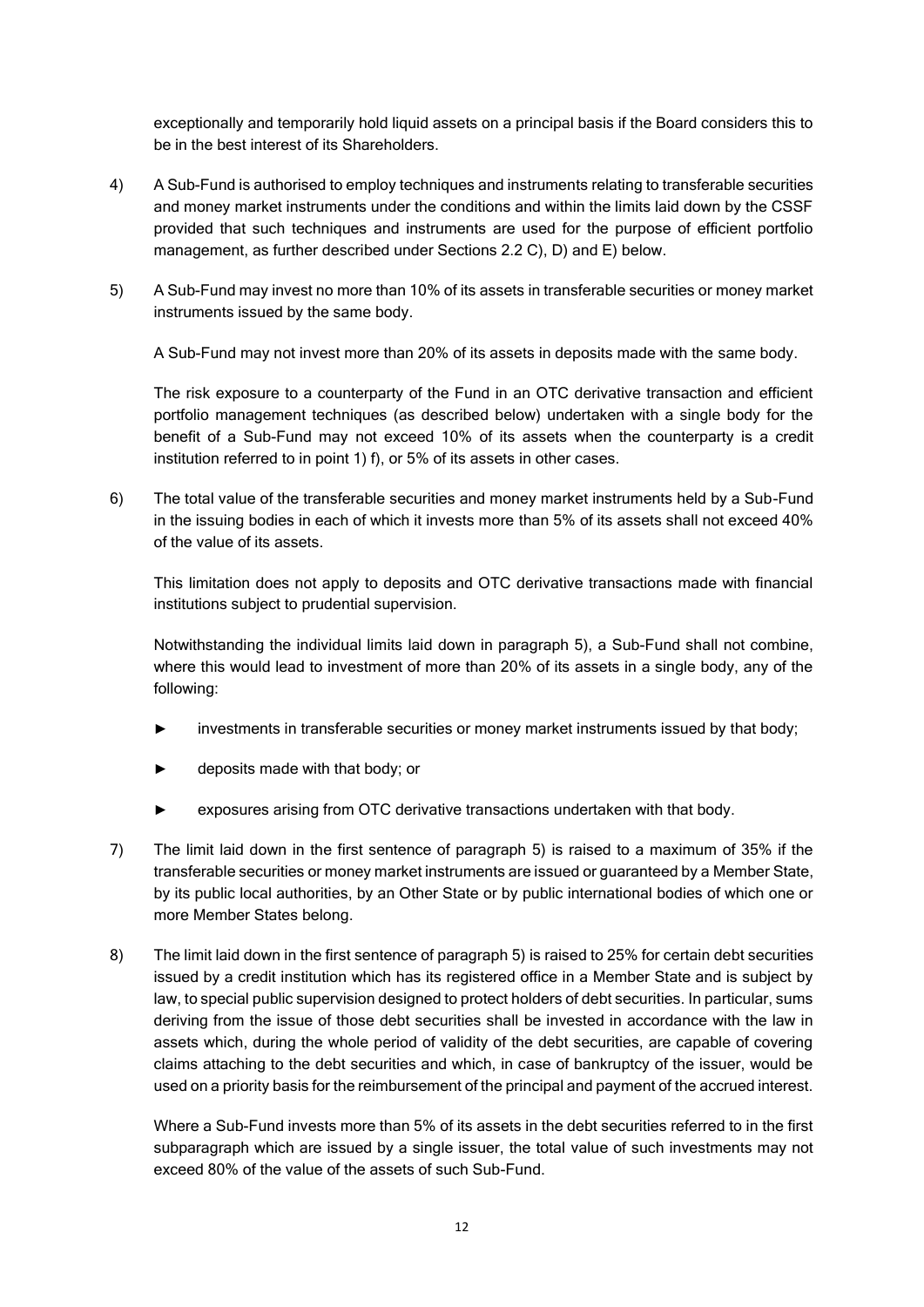9) The transferable securities and money market instruments referred to in paragraphs 7) and 8) shall not be taken into account for the purpose of applying the limit of 40% referred to in paragraph 6).

The limits set out in paragraphs 5), 6), 7) and 8) shall not be combined; thus investments in transferable securities or money market instruments issued by the same body or in deposits or derivative instruments made with this body carried out in accordance with paragraphs 5), 6), 7) and 8) shall not exceed in total 35% of the assets of a Sub-Fund.

Companies which are included in the same group for the purposes of consolidated accounts, as defined in accordance with Directive 2013/34/EU or in accordance with recognised international accounting rules, shall be regarded as a single body for the purpose of calculating the limits contained in paragraphs 5), 6), 7) and 8) of the present Section.

The limit laid down in the first sentence of paragraph 5) is raised to 20% in the case of transferable securities and money market instruments issued by the same group of companies (as defined in Directive 2013/34/EU).

10) By way of derogation from paragraphs 5) to 9), a Sub-Fund may be authorised to invest in accordance with the principle of risk-spreading up to 100% of its assets in different transferable securities and money market instruments issued or guaranteed by a Member State, one or more of its local authorities, an Other State accepted by the CSSF (being at the date of this Prospectus, any member state of the Organisation for Economic Cooperation and Development (OECD), any member state of the Group of Twenty (G20), the Hong Kong Special Administrative Region of the People's Republic of China, and the Republic of Singapore) or public international body to which one or more Member States belong.

#### In such an event, the Sub-Fund shall hold securities from at least six different issues, but securities from any single issue shall not account for more than 30% of its total assets.

11) Unless it qualifies as a Feeder under the 2010 law, a Sub-Fund may acquire the units of UCITS and/or other UCIs referred to in point 1) e), provided that no more than 20% of its assets are invested in the units of a single UCITS or other UCI.

Investments made in units of UCIs other than UCITS may not in aggregate exceed 30% of the assets of a Sub-Fund. When a Sub-Fund has acquired units of UCITS and/or other UCIs, the assets of the respective UCITS or other UCIs do not have to be combined for the purposes of the limits laid down in paragraphs 5) to 9).

Where a Sub-Fund invests in the units of other UCITS and/or other UCIs that are managed, directly or by delegation, by the Management Company or by any other company with which the Management Company is linked by common management or control, or by a substantial direct or indirect holding, the Management Company or other company may not charge subscription or redemption fees on account of the Sub-Fund's investment in the units of such other UCITS and/or other UCIs.

The maximum level of management fees that may be charged both to the Sub-Fund itself and to the other UCITS and/or other UCIs in which it intends to invest amounts to 1.25% of the Sub-Fund's Net Asset Value.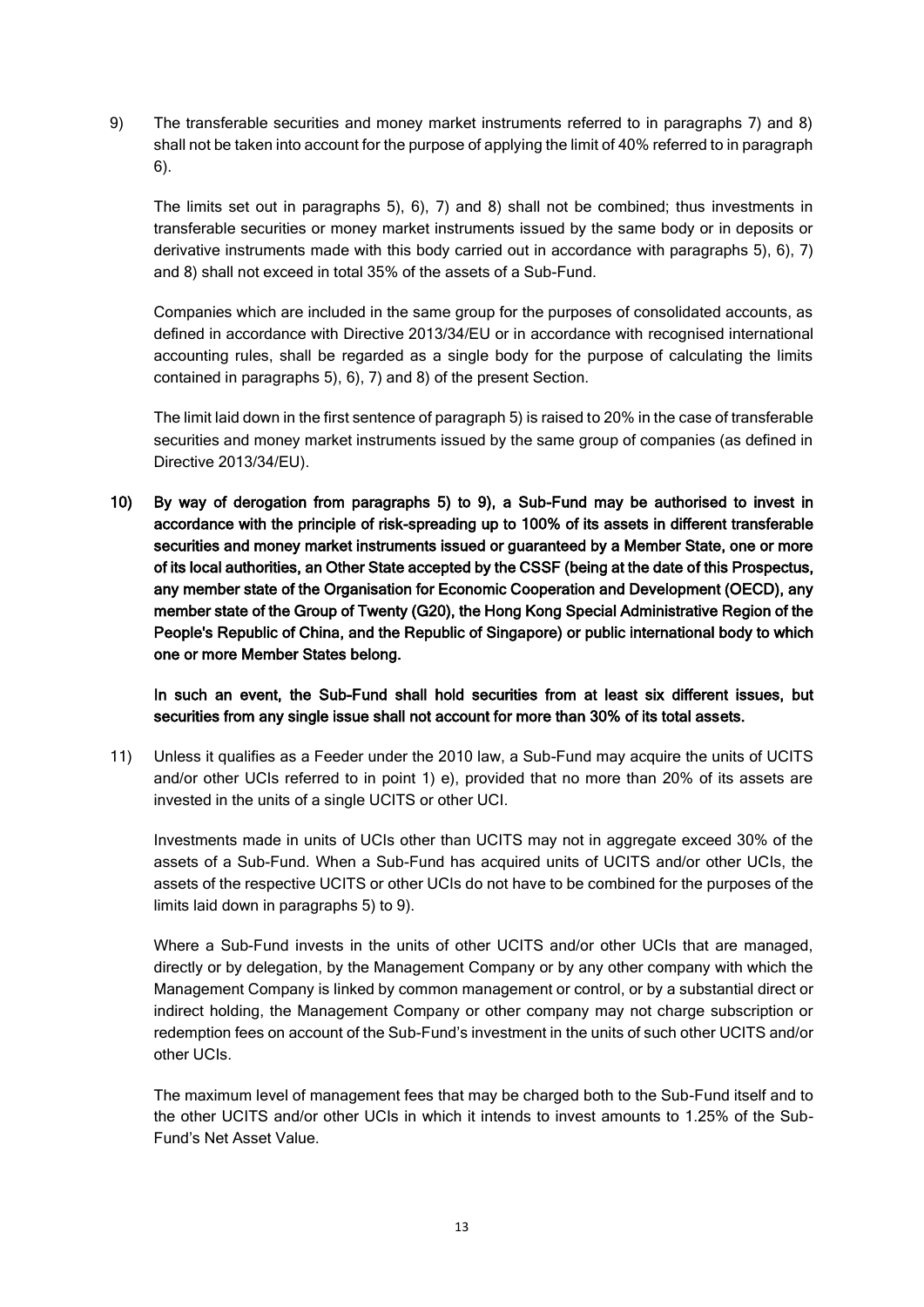- 12) The Fund may not acquire any shares carrying voting rights which would enable it to exercise significant influence over the management of an issuing body.
- 13) Moreover, a Sub-Fund may acquire no more than:
	- ► 10% of the outstanding non-voting shares of the same issuer;
	- ► 10% of the outstanding debt securities of the same issuer;
	- ► 25% of the outstanding units of the same UCITS or other UCI;
	- ► 10% of the outstanding money market instruments of any single issuer.

The limits laid down in the second, third and fourth indents may be disregarded at the time of acquisition if at that time the gross amount of bonds or of the money market instruments, or the net amount of the instruments in issue cannot be calculated.

- 14) Paragraphs 12) and 13) are waived as regards:
	- a) transferable securities and money market instruments issued or guaranteed by a Member State or its local authorities;
	- b) transferable securities and money market instruments issued or guaranteed by an Other State;
	- c) transferable securities and money market instruments issued by public international bodies of which one or more Member States of the European Union are members;
	- d) shares held in the capital of a company incorporated in an Other State which invests its assets mainly in the securities of issuing bodies having their registered office in that State, where under the legislation of that State, such a holding represents the only way in which the Fund can invest in the securities of issuing bodies of that State. This derogation, however, shall apply only if in its investment policy such company complies with the limits laid down in paragraphs 5), 6), 7), 8), 9), 11), 12) and 13). Where the limits set in paragraphs 5 ), 6), 7), 8), 9), and 11) are exceeded, paragraph 15) shall apply mutatis mutandis;
	- e) shares held by one or more investment companies in the capital of subsidiary companies which carry on the business of management, advice or marketing in the country where the subsidiary is established, in regard to the repurchase of units at the request of unitholders exclusively on its or their behalf.
- 15) The Sub-Funds do not need to comply with the limits laid down in this Section when exercising subscription rights attaching to transferable securities or money market instruments which form part of its assets.

While ensuring observance of the principle of risk-spreading, a Sub-Fund may derogate from paragraphs 5) to 11) for six months following the date of its launch.

If the limits referred to in paragraph 15) are exceeded for reasons beyond the control of the Fund or as a result of the exercise of subscription rights, it shall adopt as a priority objective for its sales transactions the remedying of that situation, taking due account of the interests of the Shareholders.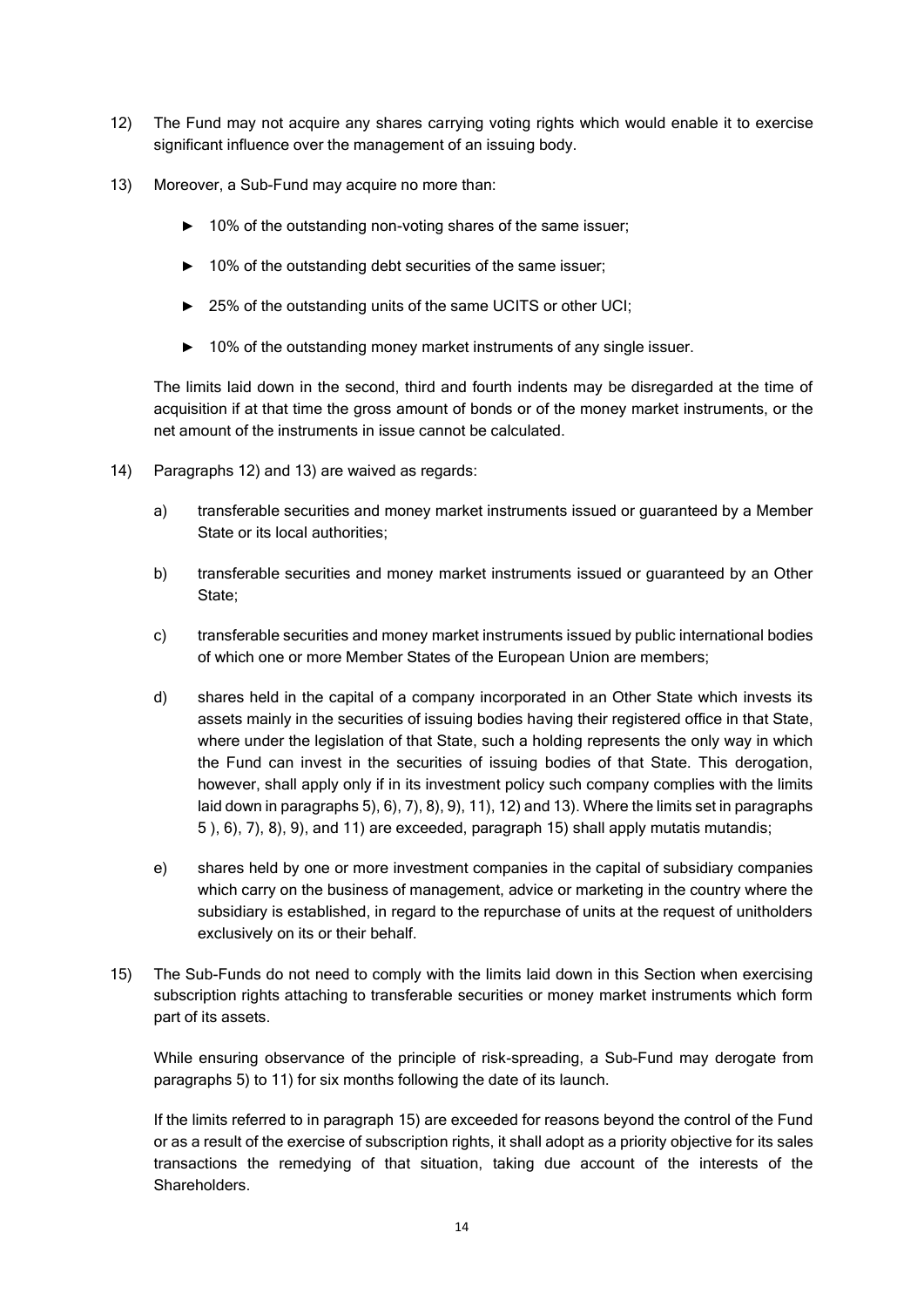- 16) The Fund may not borrow. However, a Sub-Fund may acquire foreign currency by means of backto-back loans.
- 17) By way of derogation from paragraph 16), a Sub-Fund may borrow provided that such a borrowing is:
	- a) on a temporary basis and represents not more than 10% of its assets, or
	- b) to enable the acquisition of immovable property essential for the direct pursuit of its business and represents no more than 10% of its assets.

Where a Sub-Fund is authorised to borrow under points a) and b), that borrowing shall not exceed 15% of its assets in total.

Collateral arrangements to cover exposure to financial derivative instruments are not considered borrowings for the purposes of this restriction.

- 18) Without prejudice to the application of paragraphs 1) to 4), the Fund may not grant loans to or act as guarantor for third parties.
- 19) Paragraph 18) shall not prevent any Sub-Fund from acquiring transferable securities, money market instruments or other financial instruments referred to in paragraph 1)(e), (g) and (h) which are not fully paid.
- 20) The Sub-Funds may not carry out uncovered sales of transferable securities, money market instruments or other financial instruments referred to in paragraph 1)(e), (g) and (h).

#### B. Financial Derivative Instruments

- 1) The Fund is authorised to employ techniques and instruments relating to transferable securities and money market instruments under the conditions and within the limits laid down by the CSSF provided that such techniques and instruments are used for the purpose of efficient portfolio management. When these operations concern the use of derivative instruments, these conditions and limits shall conform to the provisions laid down in the 2010 Law.
- 2) Under no circumstances shall these operations cause a Sub-Fund to diverge from its investment objectives as laid down in the relevant Appendix.
- 3) The Fund, for each Sub-Fund, shall ensure that its global exposure relating to derivative instruments does not exceed the total net value of its portfolio.

The exposure is calculated taking into account the current value of the underlying assets, the counterparty risk, future market movements and the time available to liquidate the positions. This shall also apply to the following subparagraphs.

The Fund may invest, as a part of a Sub-Fund's investment policy and within the limits laid down in paragraph 9) of Section 2.2. (A) in financial derivative instruments, provided that the exposure to the underlying assets does not exceed in aggregate the investment limits laid down in paragraphs 5) to 9) of Section 2.2. (A).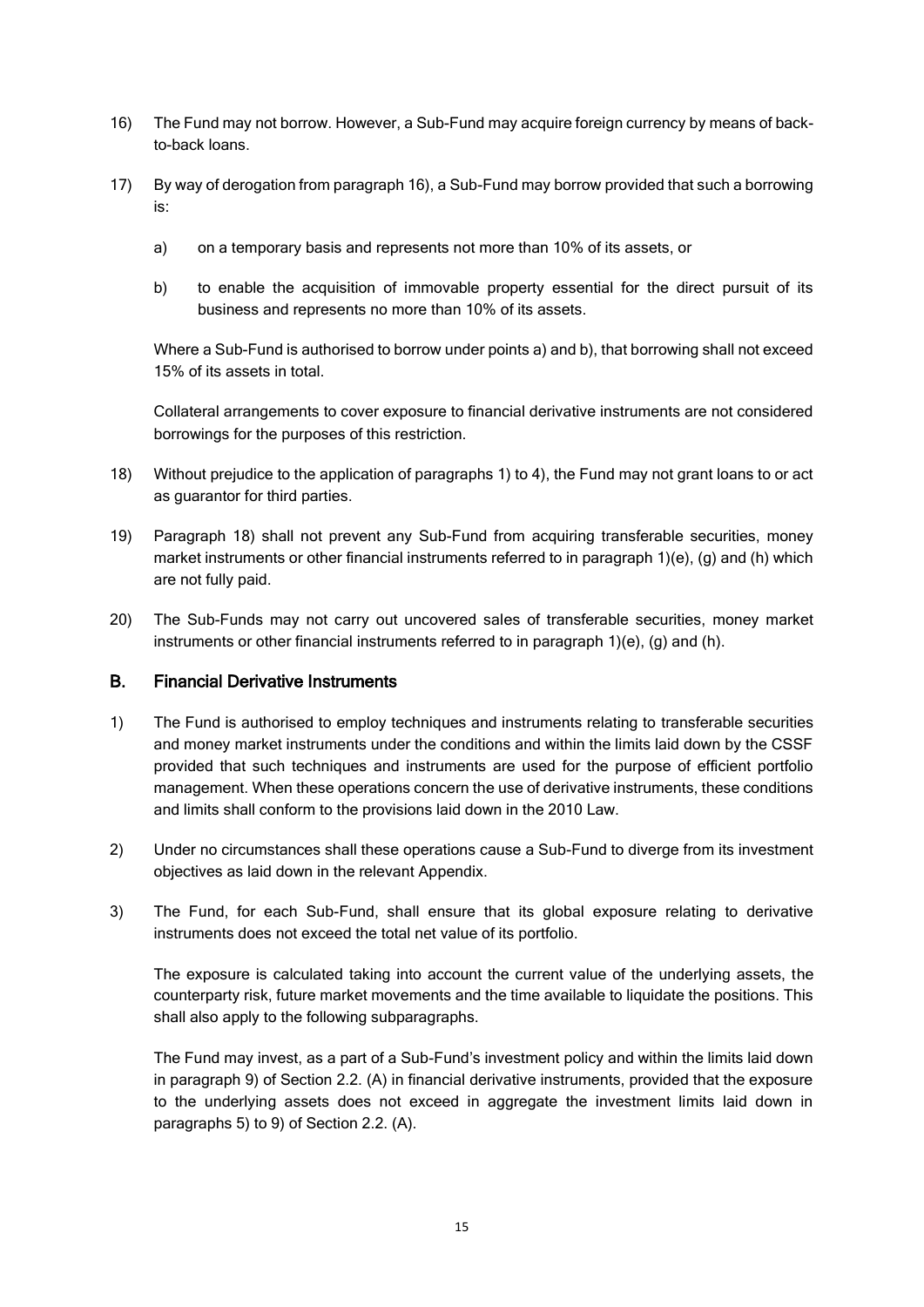When the Fund invests in index-based financial derivative instruments, those investments are not required to be combined for the purposes of the limits laid down in paragraphs 5) to 9) of Section 2.2. (A).

When a transferable security or a money market instrument embeds a derivative instrument, the derivative instrument shall be taken into account when complying with the requirements of paragraphs 1) to 3) of this Section.

- 4) The risk exposure to a counterparty of the Fund in an OTC derivative transaction and efficient portfolio management techniques (as described below) undertaken with a single body for the benefit of a Sub-Fund authorised in its Appendix to use such techniques and instruments may not exceed 10% of its assets when the counterparty is a credit institution referred to in paragraph 1) f) of Section 2.2. (A), or 5% of its assets in other cases.
- 5) The Fund will not invest in total return swaps.

#### C. Other Financial Techniques and Instruments

1) The Fund will not make use of financial techniques and instruments (such as securities lending, sale with right of repurchase transactions as well as repurchase and reverse repurchase agreements).

#### D. Collateral received in respect of Financial Derivative Instruments

- 1) Assets received from counterparties in OTC derivative transactions, if any, other than currency forwards constitute collateral.
- 2) The collateral received in connection with such transactions, if any, must meet the criteria set out in the CSSF Circular 08/356 and the CSSF Circular 14/592.
- 3) Where permitted in the Appendix for a given Sub-Fund, the Fund will only enter into such transactions with counterparties which the Management Company believes to be creditworthy. Approved counterparties will typically have a public rating of A- or above. Such counterparties will comply with prudential rules considered by the CSSF as equivalent to EU prudential rules. The counterparty will, in such case, not have discretion over the composition or management of a Sub-Fund's portfolio or over the underlying of financial derivative instruments used by that Sub-Fund and its approval will not be required in relation to any investment decisions made by that Sub-Fund.
- 4) Collateral may be offset against gross counterparty exposure provided it meets a range of standards, including those for liquidity, valuation, issuer credit quality, correlation and diversification. In offsetting collateral its value is reduced by a percentage (a "haircut") which provides, inter alia, for short term fluctuations in the value of the exposure and of the collateral. Collateral levels shall be maintained to ensure that net counterparty exposure does not exceed the limits per counterparty as set out in paragraph 5) of Section 2.2.(A), taking into account the nature and characteristics of transactions, the creditworthiness and identity of counterparties and prevailing market conditions. Collateral shall be received in the form of securities and cash. Noncash collateral received shall not be sold, reinvested or pledged. Collateral shall be valued, on a daily basis, using available market prices and taking into account appropriate discounts for each asset class taking into account the nature of the collateral received, such as the issuer's credit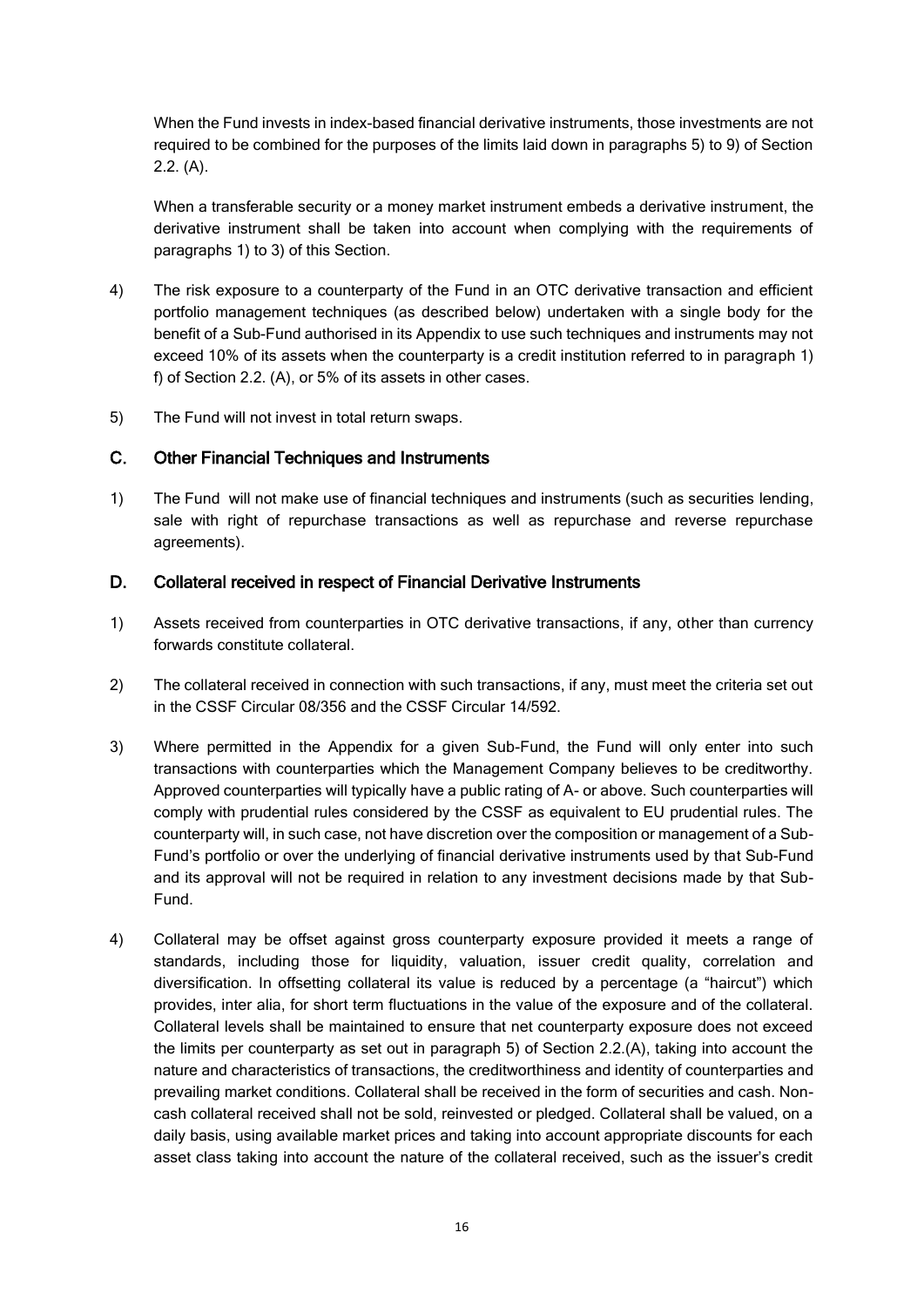standing, the maturity, currency, price volatility of the assets and, where applicable, the outcome of liquidity stress tests under normal and exceptional liquidity conditions.

5) Collateral should be sufficiently diversified in terms of country, markets and issuers. The criterion of sufficient diversification with respect to issuer concentration is considered to be respected if a Sub-Fund authorised in its Appendix to use such techniques and instruments receives from a counterparty of efficient portfolio management and OTC financial derivative transactions a basket of collateral with a maximum exposure to a given issuer of 20% of the Sub-Fund's Net Asset Value. When a Sub-Fund authorised in its Appendix to use such techniques and instruments is exposed to different counterparties, the different baskets of collateral should be aggregated to calculate the 20% limit of exposure to a single issuer. By way of derogation from this paragraph, a Sub-Fund authorised in its Appendix to use such techniques and instruments may be fully collateralised in different transferable securities and money market instruments issued or guaranteed by a Member State, one or more of its local authorities, or by another member state of the OECD, or a public international body to which one or more EU Member States belong. In such case, the Sub-Fund should receive securities from at least six different issues, but securities from any single issue should not account for more than 30% of the Sub-Fund's Net Asset Value.

The reinvestment of cash collateral received shall be restricted to high quality government bonds, deposits, reverse repos and short term money market funds, in order to mitigate the risk of losses on reinvestment. Re-invested cash collateral should be diversified in accordance with the diversification requirements applicable to non-cash collateral as set out above. Re-investment of cash collateral involves certain risks for the Sub-Fund. Exposures arising from the reinvestment of collateral received by a Sub-Fund authorised in its Appendix to use such techniques and instruments shall be taken into account within the diversification limits applicable under the 2010 Law. Sub-Funds which receive collateral for at least 30% of their assets shall have an appropriate stress testing policy in place to ensure regular stress tests are carried out under normal and exceptional liquidity conditions to enable an adequate assessment of the liquidity risks attached to the collateral.

6) The Fund, for each Sub-Fund authorised in its Appendix to use such techniques and instruments, must make sure that it is able to claim its rights on the guarantee in case of the occurrence of an event requiring the execution thereof. Therefore, the guarantee must be available at all times, in such a manner that the Sub-Fund is able to appropriate or realize the assets given as guarantee, without delay, if the counterparty does not comply with its obligation to return the securities.

## <span id="page-23-0"></span>2.3 POOLING

For the purpose of effective management, and subject to the provisions of the Articles of Incorporation of the Fund and to applicable laws and regulations, the Board may resolve that all or any part of the portfolio of assets established for two or more Sub-Funds (the "Participating Sub-Funds") will be invested and managed on a pooled basis. Any such asset pool shall be formed by transferring to it cash or other assets (subject to such assets being appropriate with respect to the investment policy of the pool concerned) from each of the Participating Sub-Funds. Thereafter, the Board may from time to time make further transfers to each asset pool. Assets may also be transferred back to a Participating Sub-Fund up to the amount of the participation of the Class concerned.

The share of a Participating Sub-Fund in an asset pool shall be measured by reference to notional units of equal value in the asset pool. On formation of an asset pool, the Board shall, in its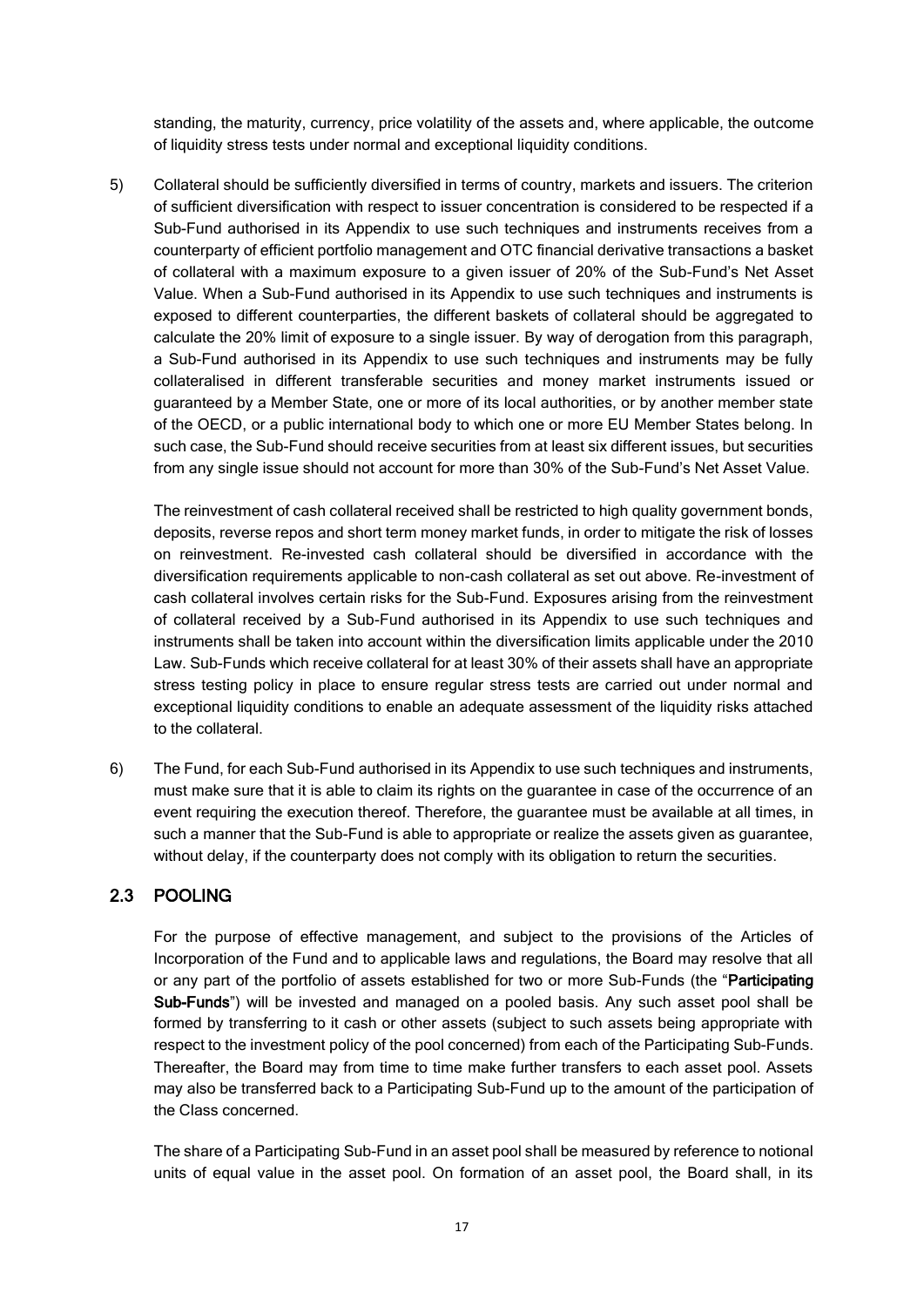discretion, determine the initial value of notional units (which shall be expressed in such currency as the Board considers appropriate) and shall allocate to each Participating Sub-Fund units having an aggregate value equal to the amount of cash (or to the value of other assets) contributed. Thereafter, the value of the notional unit shall be determined by dividing the net asset value of the asset pool by the number of notional units subsisting.

When additional cash or assets are contributed to or withdrawn from an asset pool, the allocation of units of the Participating Sub-Fund concerned will be increased or reduced, as the case may be, by a number of units determined by dividing the amounts of cash or the value of assets contributed or withdrawn by the current value of a unit. Where a contribution is made in cash, it will be treated for the purpose of this calculation as reduced by an amount which the Board consider appropriate to reflect fiscal charges and dealing and purchase costs which may be incurred in investing the cash concerned; in the case of cash withdrawal, a corresponding addition will be made to reflect costs which may be incurred in realizing securities or other assets of the asset pool.

Dividends, interests and other distributions of an income nature received in respect of the assets in an asset pool will be immediately credited to the Participating Sub-Funds in proportion to their respective participation in the asset pool at the time of receipt. Upon the dissolution of the Fund, the assets in an asset pool will be allocated to the Participating Sub-Funds in proportion to their respective participation in the asset pool.

Within any pooling arrangements, the Depositary shall ensure that at all times it is able to identify the assets which are owned by each Participating Sub-Fund.

# <span id="page-24-0"></span>3. RISK MANAGEMENT PROCESS

The Management Company will implement a risk management process for each Sub-Fund which enables it to monitor and measure at any time the risk of the positions and their contribution to the overall risk profile of each Sub-Fund in accordance with the UCITS Directive, CSSF Circular 11/512 and any other applicable laws and CSSF circular. The Management Company or its delegates will employ, if applicable, a process for accurate and independent assessment of the value of any OTC derivative instruments.

Upon request of an investor, the Management Company shall also provide supplementary information relating to the quantitative limits that apply in the risk management of each Sub-Fund, to the methods chosen to this end and to the recent evolution of the main risks and yields of the categories of instruments. This supplementary information includes the VaR levels set for the Sub-Funds using such risk measure.

The Management Company may calculate the global exposure for the relevant Sub-Fund using the commitment, relative VaR or absolute VaR approach.

The selection of the appropriate methodology for calculating global exposure is made by the Management Company based upon a consideration of the following factors:

- a) whether the Sub-Fund engages in complex investment strategies which represent a significant part of the Fund's investment policy;
- b) whether the Sub-Fund has a significant exposure to exotic derivatives; and/or
- c) whether the commitment approach adequately captures the market risk of the Sub-Fund's portfolio.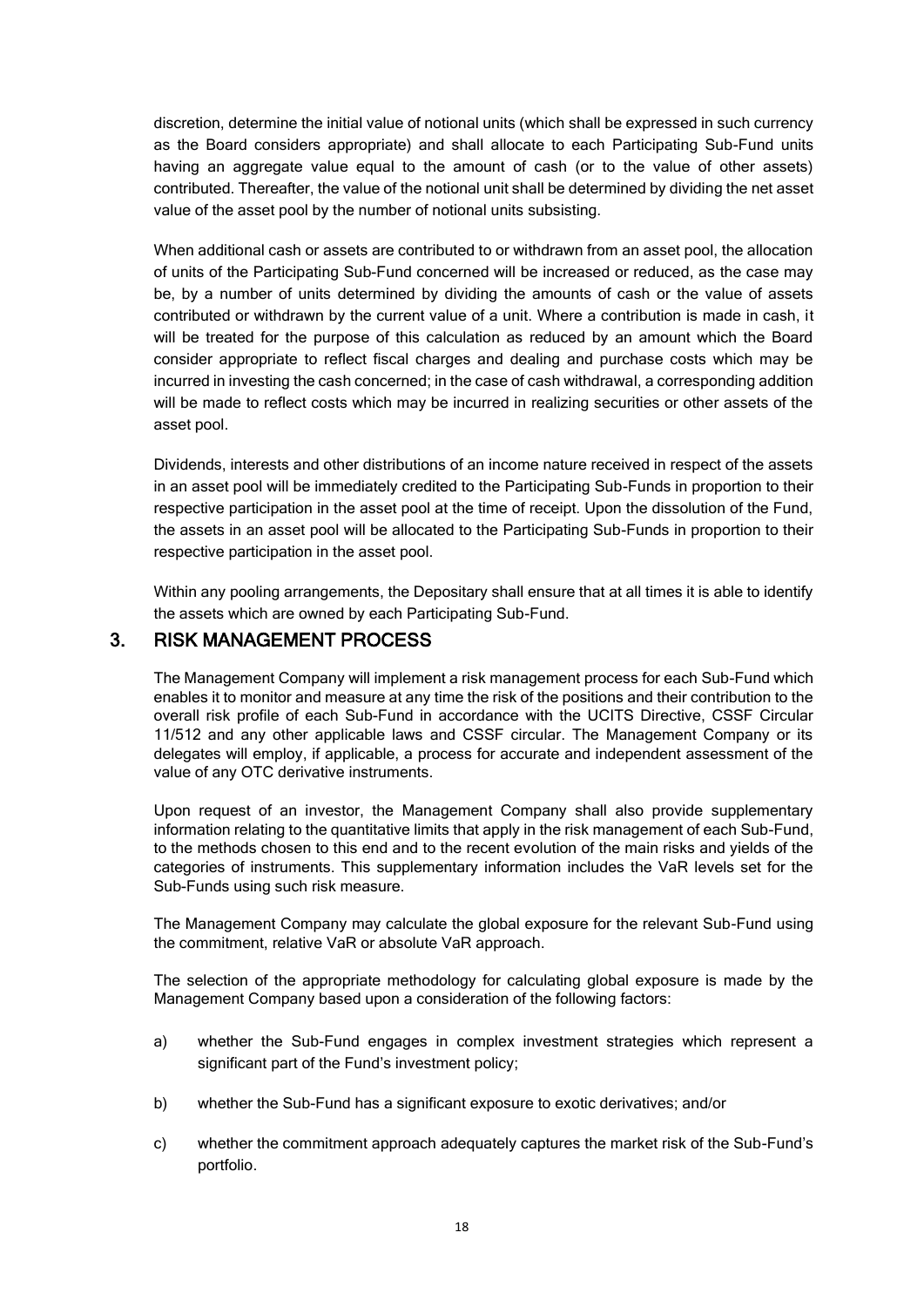The selection of relative VaR or absolute VaR approach to calculate the global exposure of a Sub-Fund will depend on whether the Sub-Fund has a leverage free reference portfolio which reflects its investment strategy. The reference portfolios adopted by the Sub-Funds are standard, widelyused industry indices. Classification of a Sub-Fund will depend on a consideration of each of these factors and the fact that a Sub-Fund is authorised to use derivative instruments for investment purposes will not automatically, in isolation, mean that the global exposure of that Sub-Fund will be calculated using either relative or absolute VaR approach.

Expected leverage is not a regulatory limit applicable to the Fund and there may be no action as a result of the actual leverage of a Sub-Fund being higher or lower than the disclosed expected leverage.

Derivatives usage is consistent with the investment objective and the risk profile of a Sub-Fund. The 'sum of notionals' calculation does not allow netting or hedging. The expected leverage using the 'sum of notionals' calculation may not reflect the investment risk associated with the derivative positions held in the Sub-Fund. Additional information about the realised range of leverage employed by the relevant Sub-Funds can be found in the annual report.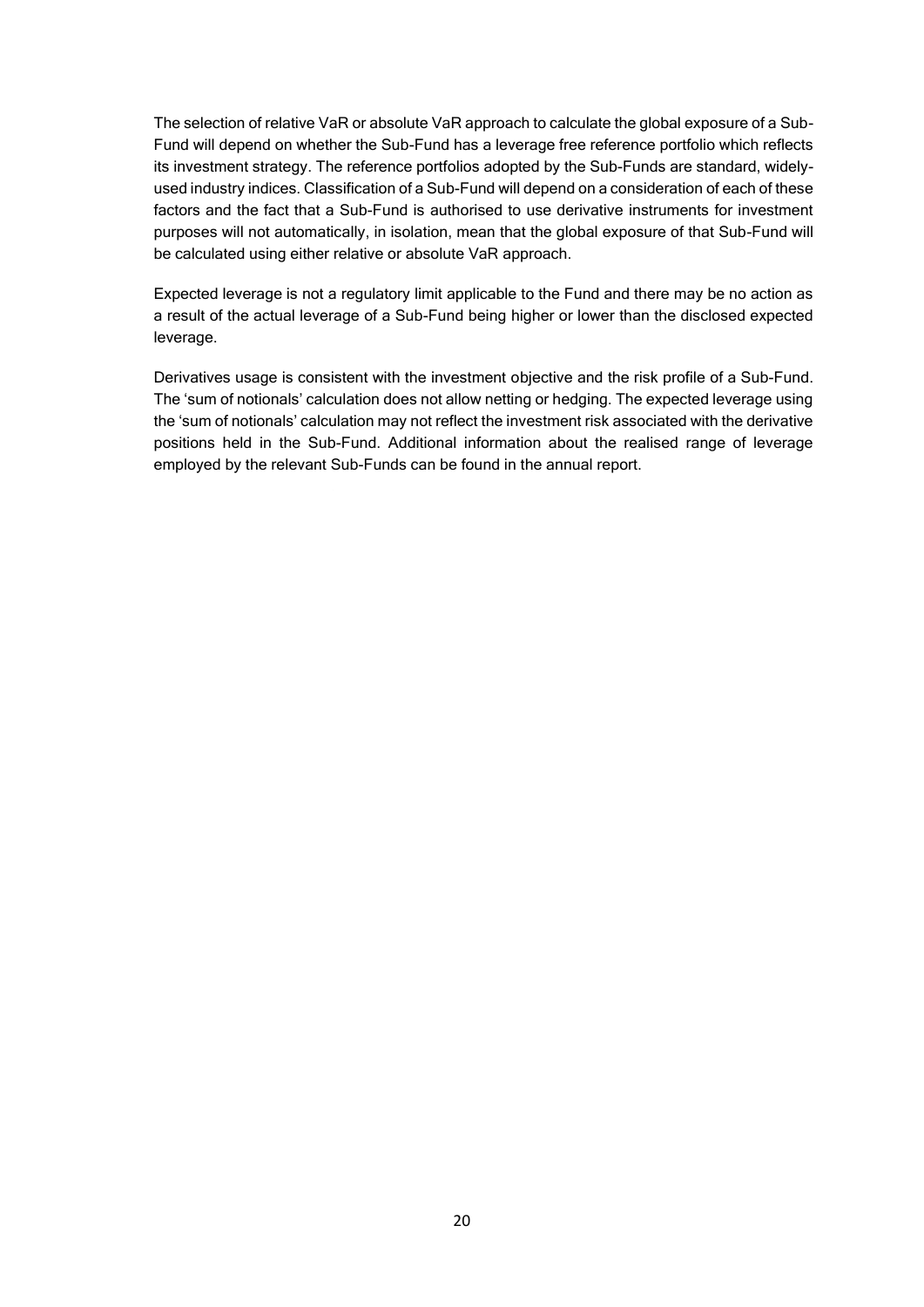# <span id="page-26-0"></span>4. GENERAL RISK FACTORS

An investment in any Sub-Fund involves certain risks relating to the particular structure and investment objectives and policy of such Sub-Fund, which investors should evaluate before making a decision to invest.

The investments within each Sub-Fund are subject to market fluctuations and to the risks inherent to all investments; accordingly, no assurance can be given that the investment objectives and policies of the relevant Sub-Fund will be achieved.

Investors should make their own independent evaluation of the financial, market, legal, regulatory, credit, tax and accounting risks and consequences involved in investment in a Sub-Fund and its suitability for their own purposes. In evaluating the merits and suitability of an investment in a Sub-Fund, careful consideration should be given to all of the risks attached to investing in a Sub-Fund, and investors should carefully read and make sure to understand the Prospectus and the Articles of Incorporation, as well as the subscription agreement as the case may be.

Attention should be drawn to the fact that the Net Asset Value can go down as well as up. An investor may not get back the initially invested amount. Changes in foreign exchange rates may also cause the Net Asset Value per Share in the investor's base currency to go up or down. No guarantee as to future performance or future return from the Fund or any Sub-Fund can be given.

An investment in a Sub-Fund carries substantial risks and is suitable only for investors who accept those risks, can assume the risk of losing their entire investment and who understand that there is no recourse other than to the assets of the relevant Sub-Fund: the investments to be made by the relevant Sub-Fund are speculative by nature and there is a possibility of partial or total loss of invested capital.

Investors should not subscribe/commit to subscribe or invest in any Sub-Fund unless they can readily bear the consequences of such loss. In particular they should evaluate the risk factors discussed below which, individually or in aggregate, could have a material adverse effect on the relevant Sub-Fund or its assets and may result in the loss of the contributed capital or lower returns than those discussed herein.

The following is a brief description of certain general factors which should be considered along with other matters discussed elsewhere in this Prospectus. The following however, does not purport to be a comprehensive/exhaustive summary of all the risks associated with investments in any Sub-Fund. In addition to these general risks, which are inherent to all investments, an investment in a given Sub-Fund may entail additional specific risks which are described in the relevant Appendix.

- ► General risk: Past performance is not a guide to future performance. Investments are subject to market fluctuations and other risks inherent to investing in securities and other financial instruments. The price of the Shares can go down as well as up. An investor may not get back the amount he has invested, particularly if Shares are redeemed soon after they are issued and the Shares have been subject to a subscription fee, as further disclosed in Section 5.2.4.
- ► Investment objective: There is no guarantee or representation that the investment objective of the Fund will be achieved. Depending on market conditions and the macroeconomic environment, it may become more difficult or even impossible to achieve investment objectives.
- Market risk: Investors may experience losses due to changes in the level of one or more market prices, rates, indices, or other market factors. Market risk cannot be eliminated through diversification, though it can be hedged against. Sources of market risk include, but are not limited to, recessions, political turmoil, changes in monetary policies, etc.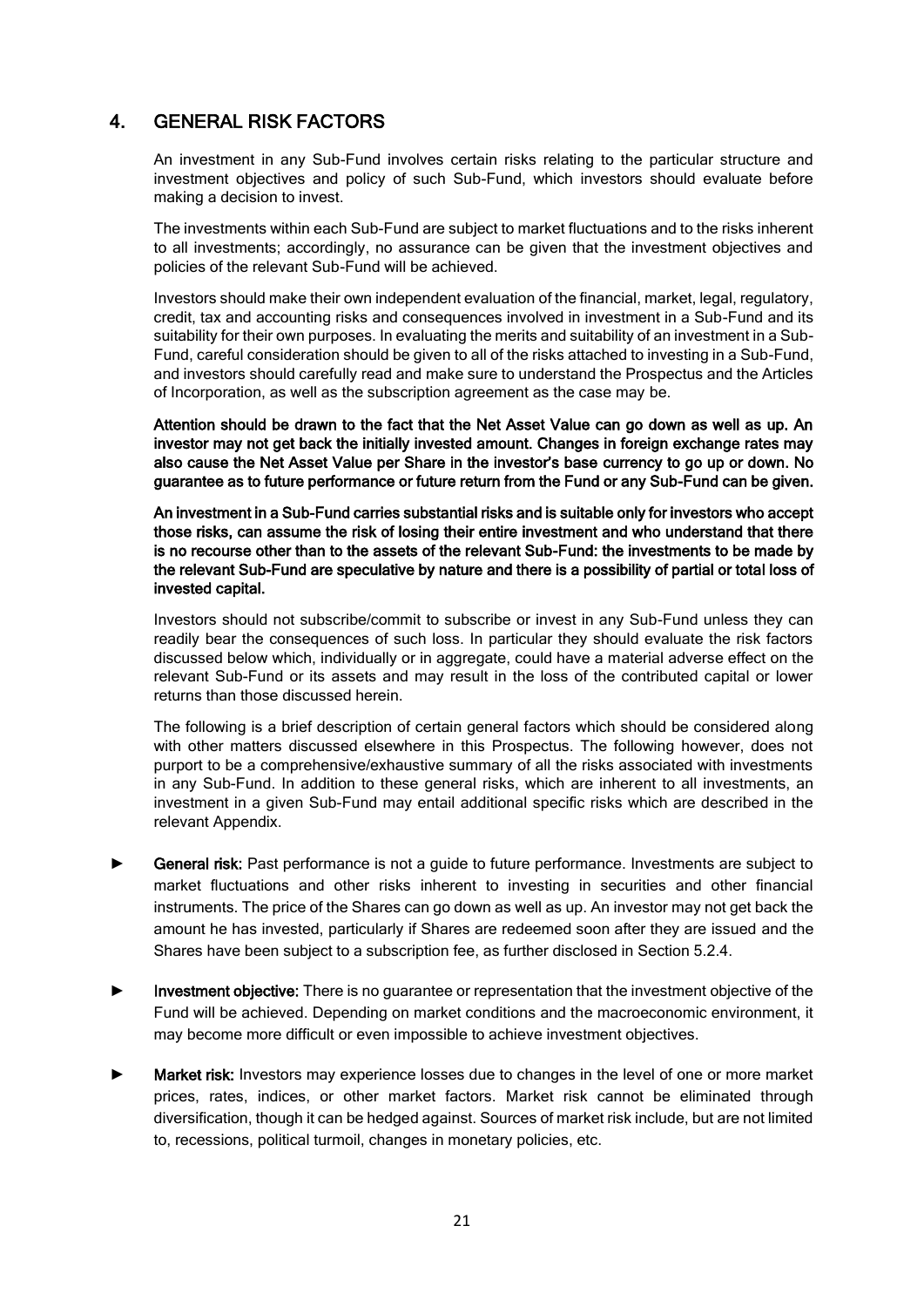- Currency risk: The Investment Manager may in principle invest on behalf of the Sub-Funds in assets denominated in a wide range of currencies. The Net Asset Value expressed in the Reference Currency would then fluctuate in accordance with the changes in foreign exchange rate between the Reference Currency and the currencies in which the portfolio investments could be denominated. In the event that the relevant Sub-Fund utilizes derivatives to hedge its portfolio against currency fluctuations, there can be no assurance that such portfolio hedging transactions will be effective or beneficial.
- Share Class currency: Certain Share Classes and Sub-Classes of certain Sub-Funds may be denominated in a currency other than the Reference Currency of the relevant Sub-Funds. Therefore changes in foreign currency exchange rates between the Reference Currency and the currency in which these Share Classes are denominated will cause the value of Shares held in such Sub-Funds to differ. In the event that the relevant Sub-Fund utilizes derivatives to hedge its NAV against currency fluctuations, there can be no assurance that such NAV hedging transactions will be effective or beneficial.
- Volatility risk: The volatility of a financial instrument is a measure of the variations in the price of that instrument over time. A higher volatility means that the price of the instrument can change significantly over a short time period in either direction. Each Sub-Fund may make investments in instruments or markets that are likely to experience high levels of volatility. This may cause the Net Asset Value per Share to experience significant increases or decreases in value over short periods of time.
- Liquidity risk: Liquidity risk exists when some of the Sub-Funds' investments may be difficult to sell due to unforeseen economic or market conditions, such as the deterioration in the creditworthiness of an issuer. In case of a large redemption request, the Fund may consequently not be able to sell certain assets on behalf of the relevant Sub-Fund to meet the redemption requirement or may not be able to sell certain assets at levels close to current valuation price.
- Counterparty risk: The Fund may enter on behalf of the Sub-Funds into transactions with counterparties (which could be a company, government or other institution), thereby exposing the relevant Sub-Fund to the counterparties' creditworthiness and their ability to perform and fulfil their financial obligations. There exists a risk that the obligation of such counterparties will not be satisfied. This risk may arise at any time the Sub-Funds' assets are deposited, extended, committed, invested or otherwise exposed through actual or implied contractual agreements. The weaker the financial strength of a counterparty, the greater the risk of that party failing to satisfy its obligations. The Net Asset Value of a Sub-Fund could be affected by any actual or anticipated breach of the party's obligations, while the income of the Sub-Fund would be affected only by an actual failure to pay, which is known as a default. In addition, the Fund may enter on behalf of the Sub-Funds into contracts with service providers and other third party contractors (the "Service Providers"). This risk means that in certain circumstances (including but not limited to force majeure events) the Service Providers may not be able to perform or fulfil their contractual obligations to the Funds. This could result in periods where the normal trading activity of the Funds may be affected or disrupted.
- Operational risk: Operational risk means the risk of loss for the Fund resulting from inadequate internal processes and failures in relation to people and systems of the Fund, the Management Company and/or its agents and service providers, or from external events, and includes legal and documentation risk and risk resulting from the trading, settlement and valuation procedures operated on behalf of the Fund.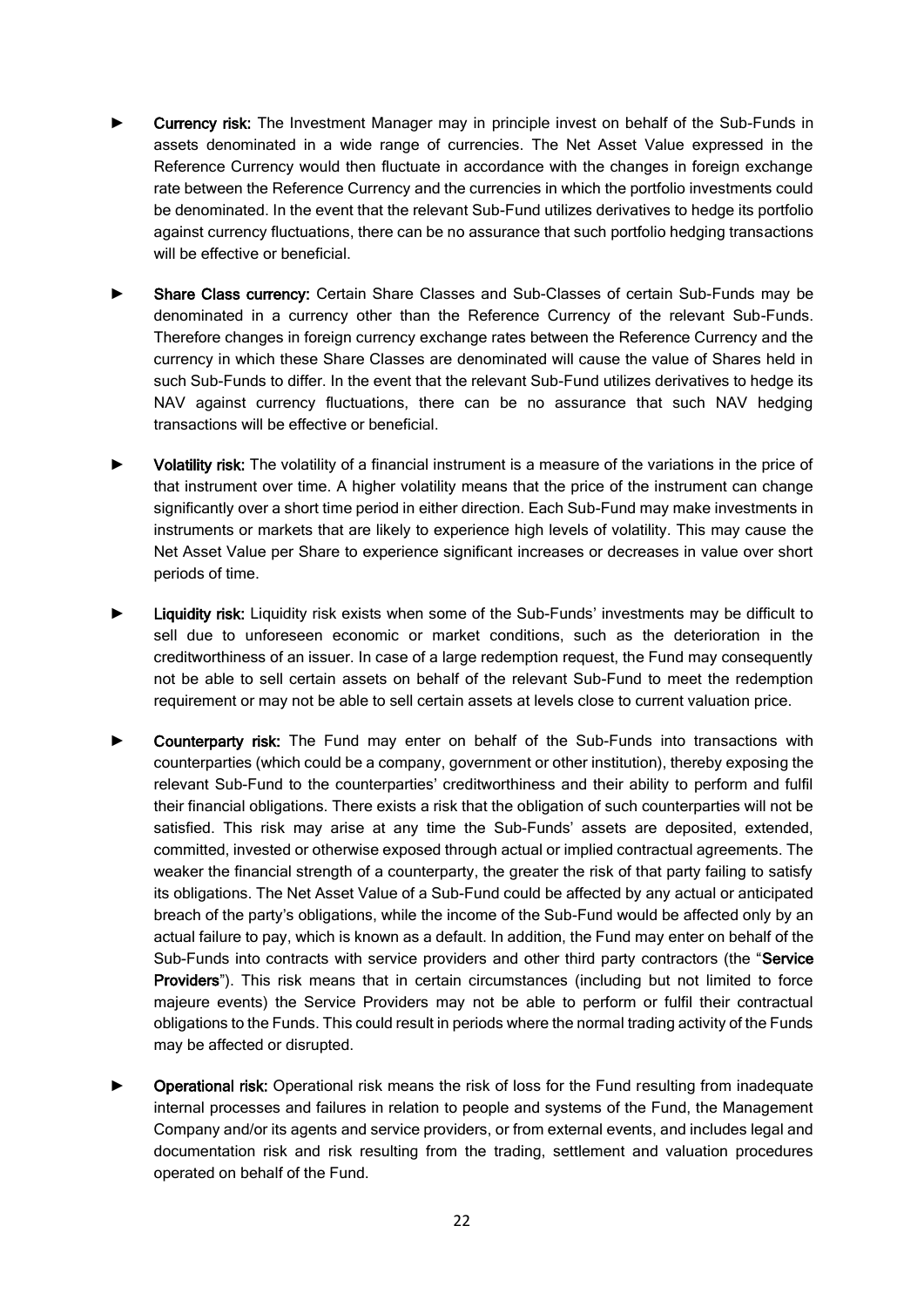- Depositary risk: The Assets of the Fund are entrusted to the Depositary for safekeeping and are identified in the Depositary's books as belonging to the Fund. Securities held by the Depositary are segregated from other assets of the Depositary which mitigates but does not exclude the risk of non-restitution in case of bankruptcy of the Depositary. However, no such segregation applies to cash which increases the risk of non-restitution in case of bankruptcy.
- Inflation/deflation risk: Inflation risk refers to the possibility of a reduction in the value of the income or assets as inflation decreases the value of money. The real value of a Sub-Fund's portfolio could decline as inflation increases. Deflation risk is the risk that prices throughout the economy may decline over time. Deflation may have an adverse effect on the creditworthiness of issuers and may make issuer default more likely, which may result in a decline in the value of a Sub-Fund's portfolio.
- Valuation risk: Certain Sub-Funds may hold investments for which market prices or quotations are not available or representative, or which are not quoted, listed or traded on an exchange or regulated market. In addition, in certain circumstances, investments may become less liquid or illiquid. Such investments will be valued at their probable realization value estimated with care and in good faith by the Board using any valuation method approved by the Board. Such investments are inherently difficult to value and are the subject of substantial uncertainty. There is no assurance that the estimates resulting from the valuation process will reflect the actual sales or liquidation prices of investments.
- **Regulatory risk:** The Fund is domiciled in Luxembourg and investors should note that all the regulatory protections provided by their local regulatory authorities may not apply. Additionally, some of the Sub-Funds may be registered in non-EU jurisdictions for marketing purposes and, as a result, may be subject, without any notice to the Shareholders in the Sub-Funds concerned, to more restrictive regulatory regimes. In such cases the Sub-Funds will abide by these more restrictive requirements. This may prevent the Sub-Funds from making the fullest possible use of the investment limits. Regulators are authorised to take extraordinary actions in the event of market emergencies. The effect of any future regulatory action on the Fund or the Sub-Funds could be substantial and adverse.
- Suspension of Share Class dealing: Investors are reminded that in certain circumstances their right to redeem or convert Shares may be suspended (see Section 6.2.).
- Currency hedged Share Classes: The Board may decide from time to time for some or all of the Sub-Funds to issue currency hedged Share Classes. Currency hedged Share Classes employ hedging strategies to seek to limit exposure to currency movements between a Sub-Fund's Reference Currency, investment currencies or index currencies and the currency in which the relevant hedged Share Class is denominated. The hedging strategy of the currency hedged Share Class does not seek to eliminate all currency exposure. Exchange rate risk exists as a result of movements between the currency of denomination of the currency hedged Share Class and the valuation currencies of the assets in which the Fund invests on behalf of the Sub-Funds where these currencies differ from the Reference Currency of the Sub-Fund.

Such hedging strategies may not completely eliminate exposure to such currency movements. There can be no guarantee that hedging strategies will be successful. Mismatches may result between a Sub-Fund's Reference Currency position and the currency of the hedged Share Class issued within that Sub-Fund. Investors should be aware that certain market events or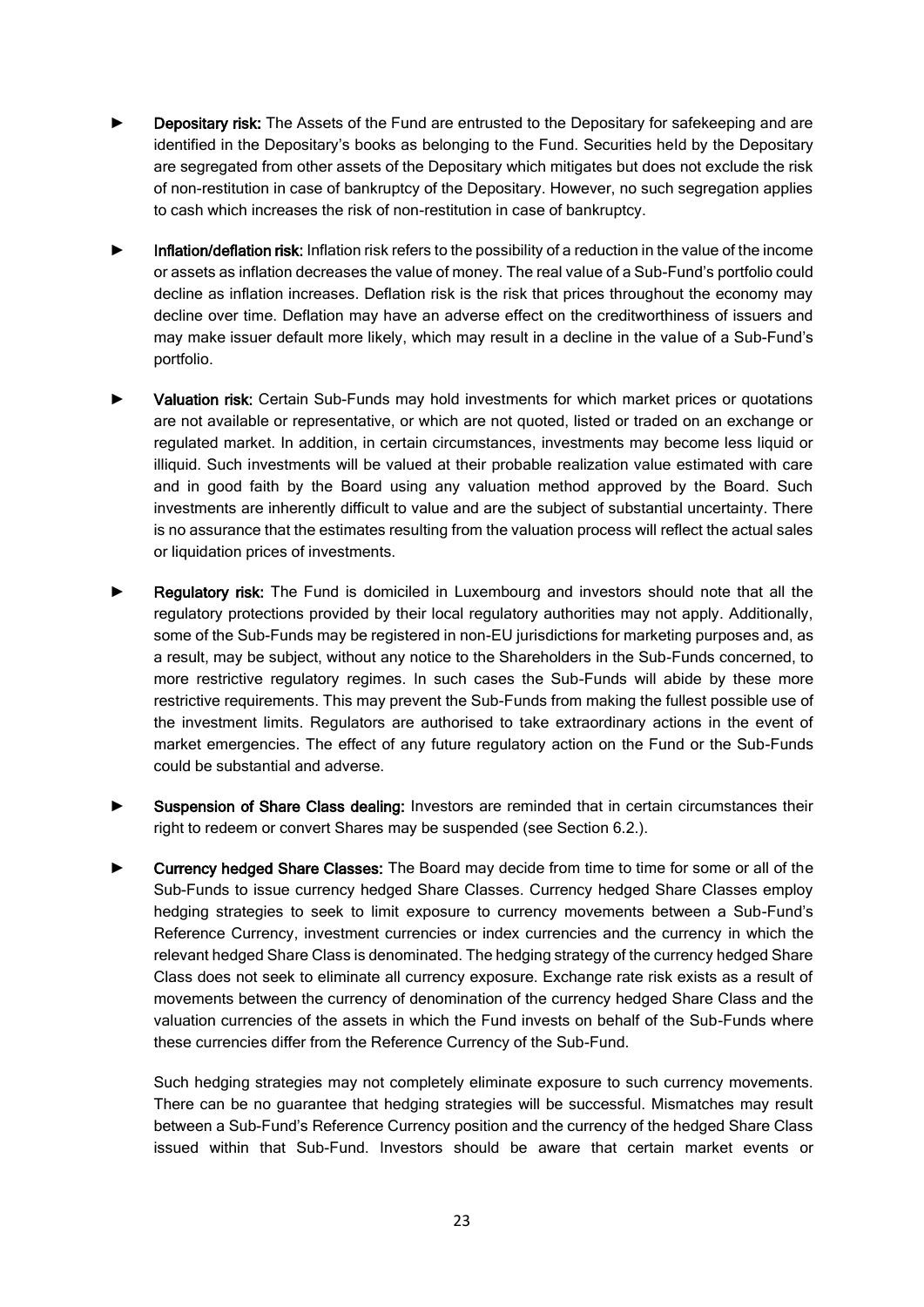circumstances could result in the Investment Manager no longer being able to perform hedging transactions or that such strategies may no longer be economically viable.

The use of hedging strategies may substantially limit currency hedged Share Class Shareholders from benefiting if the currency of the currency hedged Share Class falls against a Sub-Fund's Reference Currency, investment currencies or index currencies. The costs of hedging and all gains/losses from hedging transactions are borne separately by the Shareholders of the respective currency hedged Share Classes. Investors should also note that the hedging of currency hedged Share Classes is distinct from any hedging strategies that the Investment Manager may implement at Sub-Fund level.

- Financial derivative instruments: Where permitted in its Appendix, a Sub-Fund may be authorised to use derivative instruments, such as options, futures and swap contracts and enter into forward foreign exchange transactions. The ability to use these strategies may be limited by market conditions and regulatory limits and there can be no assurance that the objective sought to be attained from the use of these strategies will be achieved. Participation in the options or futures markets, in swap contracts and in foreign exchange transactions involves investment risks and transaction costs to which a Sub-Fund investing in financial derivative instruments would not be subject if it did not use these strategies. If the Investment Manager's predictions of movements in the direction of the securities, foreign currency and interest rate markets are inaccurate, the adverse consequences to a Sub-Fund investing in financial derivative instruments may leave such Sub-Fund in a less favourable position than if such strategies were not used. Risks inherent in the use of options, foreign currency, swaps and futures contracts and options on futures contracts include, but are not limited to (a) dependence on the Investment Manager's ability to predict correctly movements in the direction of interest rates, securities prices and currency markets; (b) imperfect correlation between the price of options and futures contracts and options thereon and movements in the prices of the securities or currencies being hedged; (c) the fact that skills needed to use these strategies are different from those needed to select portfolio securities; (d) the possible absence of a liquid secondary market for any particular instrument at any time; and (e) the possible inability of a Sub-Fund investing in financial derivative instruments to purchase or sell a portfolio security at a time that otherwise would be favourable for it to do so, or the possible need for such Sub-Fund to sell a portfolio security at a disadvantageous time. Where a Sub-Fund enters into swap transactions it is exposed to a potential counterparty risk. In case of insolvency or default of the swap counterparty, such event would affect the assets of such Sub-Fund. Where permitted in its Appendix, a Sub-Fund may take short positions by way of financial derivative instruments. Short positions through financial derivative instruments involve trading on margin and accordingly can involve greater risk than investments based on a long position.
- **OTC derivative instruments:** Where permitted in its Appendix, a Sub-Fund may be authorised to use OTC derivative instruments. In general, there is less government regulation and supervision of transactions in OTC markets than of transactions entered into on organised exchanges. OTC derivatives are executed directly with the counterparty rather than through a recognised exchange and clearing house. Counterparties to OTC derivatives are not afforded the same protections as may apply to those trading on recognised exchanges, such as the performance guarantee of a clearing house. The principal risk when engaging in OTC derivatives (such as non-exchange traded options, forwards, swaps or contracts for difference) is the risk of default by a counterparty who has become insolvent or is otherwise unable or refuses to honour its obligations as required by the terms of the instrument. OTC derivatives, where permitted in the Appendix for a given Sub-Fund, may expose such Sub-Fund to the risk that the counterparty will not settle a transaction in accordance with its terms, or will delay the settlement of the transaction, because of a dispute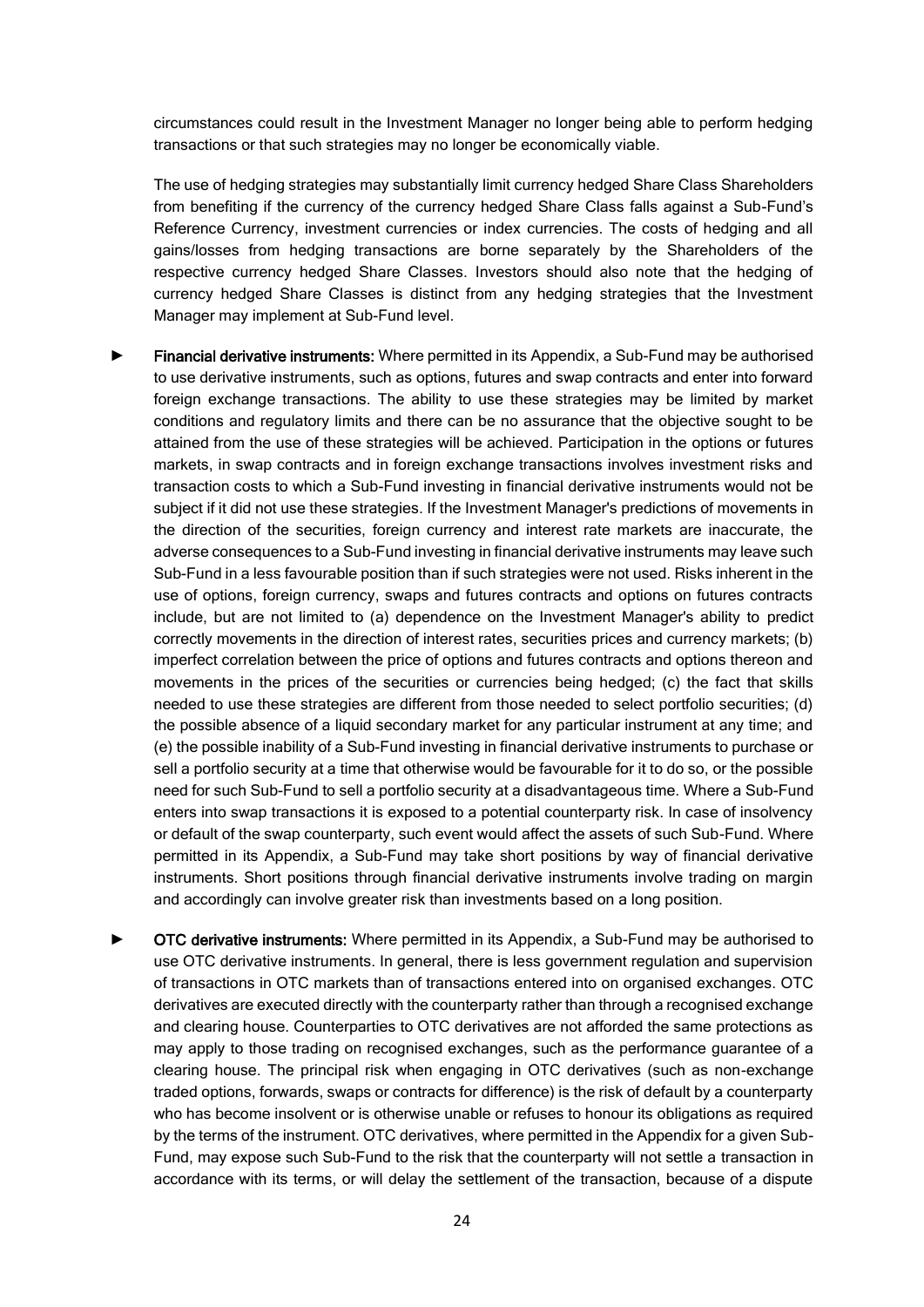over the terms of the contract (whether or not bona fide) or because of the insolvency, bankruptcy or other credit or liquidity problems of the counterparty. Counterparty risk is generally mitigated by the transfer or pledge of collateral in favour of such Sub-Fund. The value of the collateral may fluctuate, however, and it may be difficult to sell, so there are no assurances that the value of collateral held will be sufficient to cover the amount owed to such Sub-Fund. Where permitted in relation to a given Sub-Fund, the Fund may enter into OTC derivatives cleared through a clearinghouse that serves as a central counterparty. Central clearing is designed to reduce counterparty risk and increase liquidity compared to bilaterally-cleared OTC derivatives, but it does not eliminate those risks completely. The central counterparty will require margin from the clearing broker which will in turn require margin from the Fund. There is a risk of loss by such Sub-Fund of its initial and variation margin deposits in the event of default of the clearing broker with which the Fund has an open position or if margin is not identified and correctly report to the Sub-Fund, in particular where margin is held in an omnibus account maintained by the clearing broker with the central counterparty. In the event that the clearing broker becomes insolvent, the Fund may not be able to transfer or "port" its positions to another clearing broker. EU Regulation 648/2012 on OTC derivatives, central counterparties and trade repositories (also known as the European Market Infrastructure Regulation or EMIR) requires certain eligible OTC derivatives to be submitted for clearing to regulated central clearing counterparties and the reporting of certain details to trade repositories. In addition, EMIR imposes requirements for appropriate procedures and arrangements to measure, monitor and mitigate operational and counterparty risk in respect of OTC derivatives which are not subject to mandatory clearing. Ultimately, these requirements are likely to include the exchange and segregation of collateral by the parties, including by the Fund, as the case may be. While some of the obligations under EMIR have come into force, a number of the requirements are subject to phase-in periods and certain key issues have not been finalised by the date of this Prospectus. It is as yet unclear how the OTC derivatives market will adapt to the new regulatory regime. ESMA has published an opinion calling for the UCITS Directive to be amended to reflect the requirements of EMIR and in particular the EMIR clearing obligation. However, it is unclear whether, when and in what form such amendments would take effect. Accordingly, it is difficult to predict the full impact of EMIR on the Fund, which may include an increase in the overall costs of entering into and maintaining OTC derivatives. Investors should be aware that the regulatory changes arising from EMIR and other applicable laws requiring central clearing of OTC derivatives may in due course adversely affect the ability of a Sub-Fund using OTC derivatives to adhere to its respective investment policies and achieve their investment objective. Investments in OTC derivatives may be subject to the risk of differing valuations arising out of different permitted valuation methods. Although the Fund has implemented appropriate valuation procedures to determine and verify the value of OTC derivatives, certain transactions are complex and valuation may only be provided by a limited number of market participants who may also be acting as the counterparty to the transactions. Inaccurate valuation can result in inaccurate recognition of gains or losses and counterparty exposure. Unlike exchange-traded derivatives, which are standardised with respect to their terms and conditions, OTC derivatives are generally established through negotiation with the other party to the instrument. While this type of arrangement allows greater flexibility to tailor the instrument to the needs of the parties, OTC derivatives may involve greater legal risk than exchange-traded instruments, as there may be a risk of loss if the agreement is deemed not to be legally enforceable or not documented correctly. There also may be a legal or documentation risk that the parties may disagree as to the proper interpretation of the terms of the agreement. However, these risks are generally mitigated, to a certain extent, by the use of industry-standard agreements such as those published by the International Swaps and Derivatives Association, Inc. (ISDA).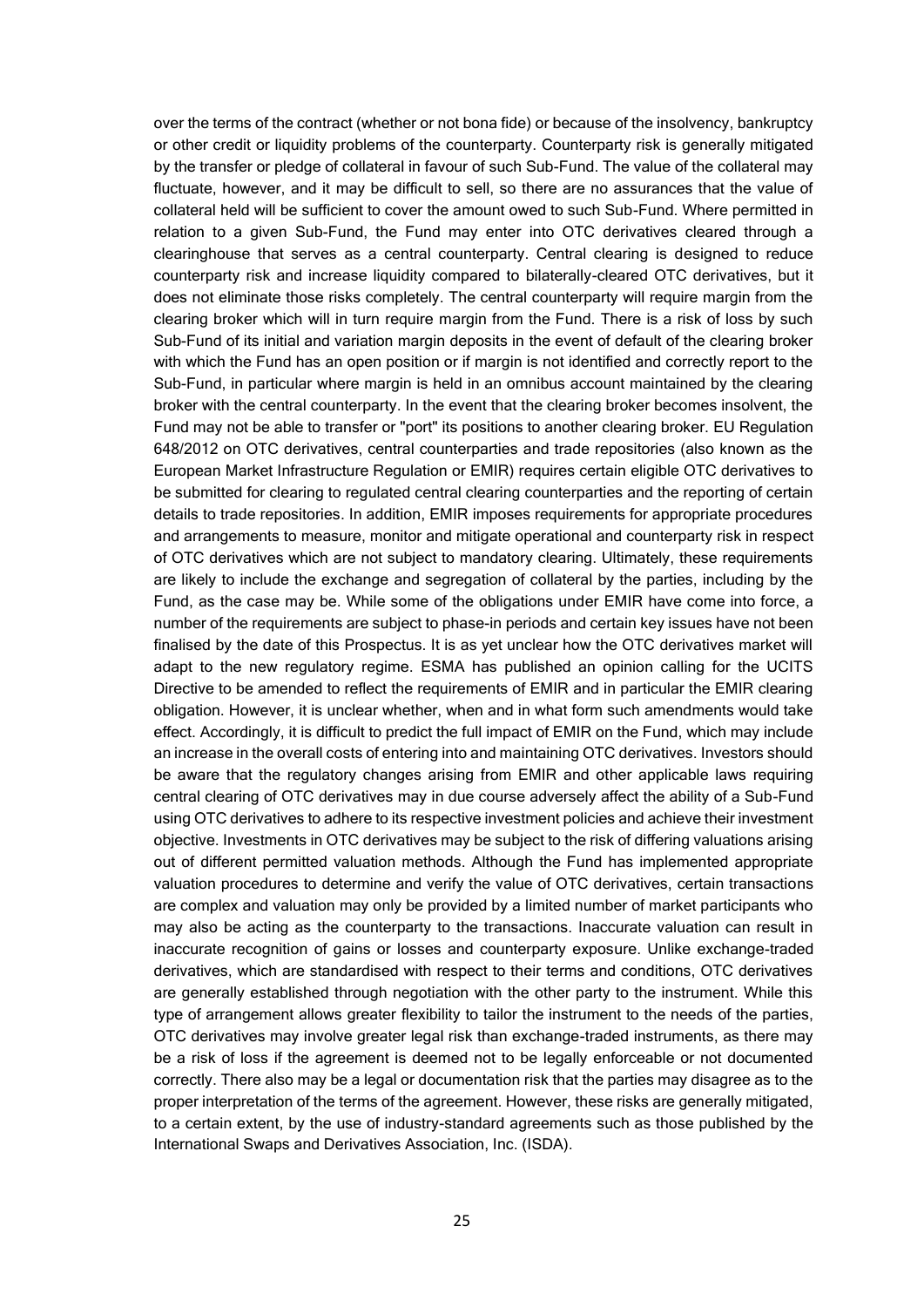- Collateral management: Counterparty risk arising from investments in OTC financial derivative instruments is generally mitigated by the transfer or pledge of collateral in favour of the Sub-Fund investing in such instruments. However, transactions may not be fully collateralised. Fees and returns due to the Sub-Fund investing in such instruments may not be collateralised. If a counterparty defaults, a Sub-Fund may need to sell non-cash collateral received at prevailing market prices. In such a case such Sub-Fund could realise a loss due, inter alia, to inaccurate pricing or monitoring of the collateral, adverse market movements, deterioration in the credit rating of issuers of the collateral or illiquidity of the market on which the collateral is traded. Difficulties in selling collateral may delay or restrict the ability of a Sub-Fund to meet redemption requests. A Sub-Fund may also incur a loss in reinvesting cash collateral received, where permitted. Such a loss may arise due to a decline in the value of the investments made. A decline in the value of such investments would reduce the amount of collateral available to be returned by the Sub-Fund to the counterparty as required by the terms of the transaction. The Sub-Fund would be required to cover the difference in value between the collateral originally received and the amount available to be returned to the counterparty, thereby resulting in a loss to the Sub-Fund.
- Settlement risks in certain emerging markets, frontier markets and other non-developed markets: In certain emerging markets, frontier markets and other non-developed markets, settlement systems may be less well-organised than in developed markets. Thus there may be a risk that settlement may be delayed and that cash or securities of the Sub-Funds investing in those markets may be in jeopardy because of failures of or defects in the systems. In particular, market practice may require that payment shall be made prior to receipt of the security which is being purchased, or that delivery of a security must be made before payment is received. In such cases, default by a broker or bank (the "Counterparty") through whom the relevant transaction is effected might result in a loss being suffered by the relevant Sub-Funds investing in non-developed market securities. The Fund will seek, where possible, to use Counterparties whose financial status is such that this risk is reduced. However, there can be no certainty that this risk will be successfully eliminated for the relevant Sub-Funds, particularly as Counterparties operating in emerging markets, frontier markets and other non-developed markets frequently lack the substance or financial resources of those in developed countries.

There may also be a danger that, because of uncertainties in the operation of settlement systems in individual markets, competing claims may arise in respect of securities held by or to be transferred to the relevant Sub-Funds. Furthermore, compensation schemes may be non-existent or limited or inadequate to meet the Fund's claims in any of these events.

- Taxation: Investors should note that the proceeds from the sale of securities in some markets or the receipt of any dividends or other income may be or may become subject to withholding or other taxes imposed by the authorities in that market. Tax and law practice in certain countries into which the Fund invests or may invest in the future on behalf of a Sub-Fund may not be clearly established, may be subject to change or may be subject to change with retrospective effect. It is possible therefore that additional taxation applies in such countries that were not anticipated either at the date of the Prospectus or when investments were made, valued or disposed of.
- Foreign Account Tax Compliance Act ("FATCA"): FATCA provisions generally impose a reporting regime and in case of failure to provide the requested information a 30% US withholding tax regime with respect to certain US source income (including dividends and interest) and gross proceeds from the sale or other disposal of property that can produce US source interest or dividends. As a general matter, the rules are designed to require non-US financial institutions that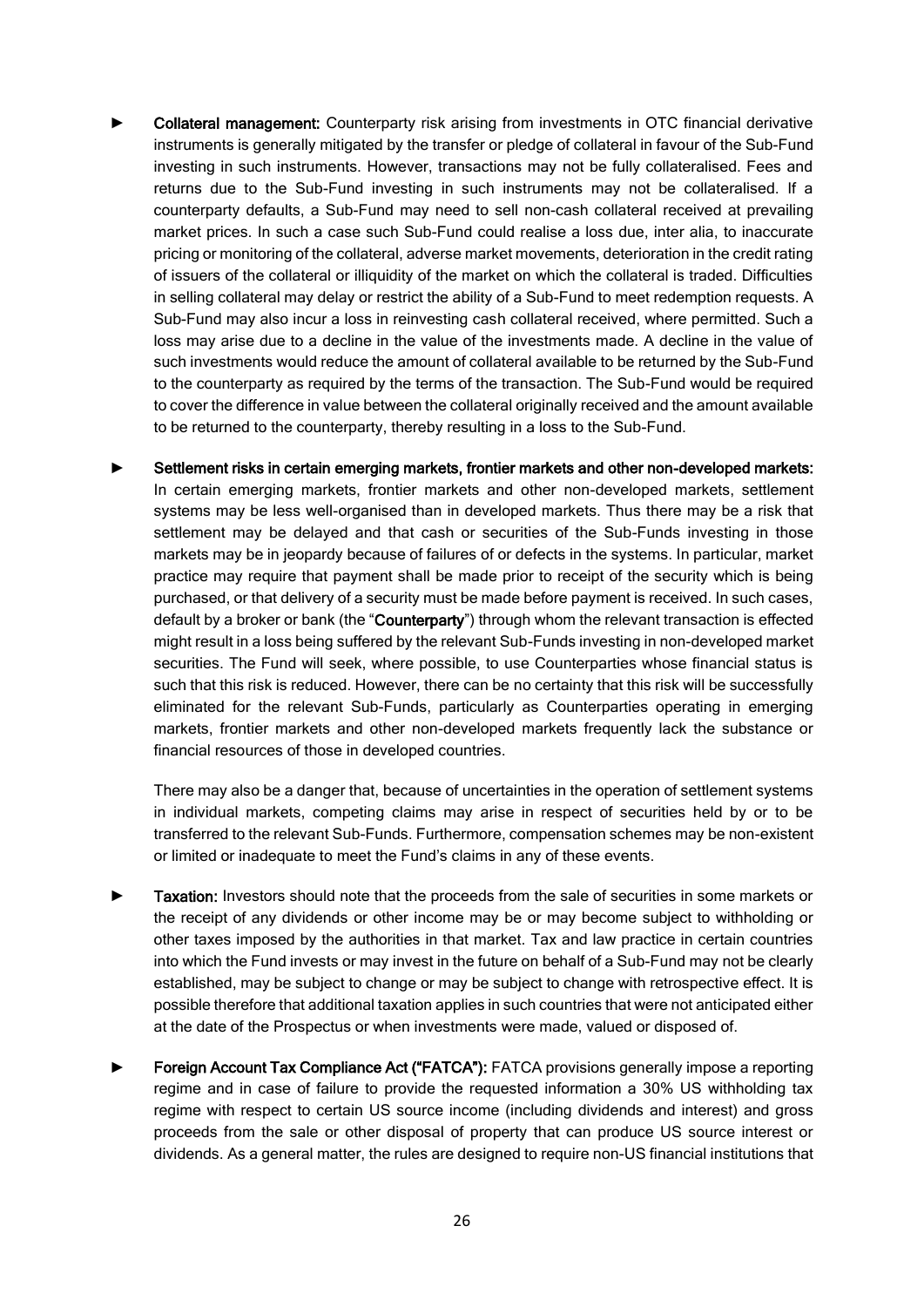do not comply with FATCA and US persons' direct and indirect ownership of non-US accounts and non-US entities to be reported to the US Internal Revenue Service.

Capitalised terms used in this section should have the meaning as set forth in the IGA (as defined in Section 10.4 below), unless provided otherwise herein.

FATCA was introduced in Luxembourg by the FATCA Law approving the IGA, which treats the Fund as a Luxembourg Financial Institution and requires that the Fund comply with due diligence identification and documentation obligations and reporting obligations. If the Fund does not comply with its due diligence obligations or its duty to set up the required reporting procedures, it may be subject in Luxembourg to a fine of up to two hundred and fifty thousand Euro (EUR 250,000.-). In case of missing, incomplete, incorrect or late reporting to the Luxembourg tax authorities, the Fund may be subject to a fine of at least one thousand five hundred Euro (EUR 1,500.-) and up to 0.5% of the reportable amounts.

As a Luxembourg Foreign Financial Institution for the purposes of the FATCA Law, the Fund may require all investors to provide documentary evidence of their FATCA status and all other information deemed necessary to comply with the above mentioned regulations.

Although the Fund will attempt to satisfy any obligation imposed on it to avoid imposition of FATCA withholding tax and of the Luxembourg fines, no assurance can be given that the Fund will be able to satisfy these obligations. If the Fund becomes subject to a withholding tax or fine as a result of the FATCA regime, the value of the Shares held by the investor may suffer material losses.

The Fund and/or the Shareholders may also be indirectly affected by the fact that a non-US financial entity does not comply with FATCA regulations even if the Fund satisfies with its own FATCA obligations.

Therefore and despite anything else herein contained and as far as permitted by Luxembourg law, the Fund shall have the right to:

- require any Shareholder or beneficial owner of the Shares to promptly furnish such personal data or other data as may be required by the Fund in its discretion in order to comply with applicable laws and regulations and/or to promptly determine the amount of withholding to be retained;
- divulge any such personal information to any tax authority, as may be required by applicable laws and regulations or requested by such authority;
- withhold on any payment to investors an amount equal to any taxes or similar charges that it is legally required to withhold, whether by applicable laws and regulations or otherwise, in respect of any shareholding in the Fund; and
- delay the payment, including dividend or redemption proceeds, to any Shareholder until the Fund holds sufficient information to comply with applicable laws and regulations and/or determine the correct amount to be withheld.

As described in Section 5.2.10, the Board has resolved to prevent the ownership of Shares by any US person.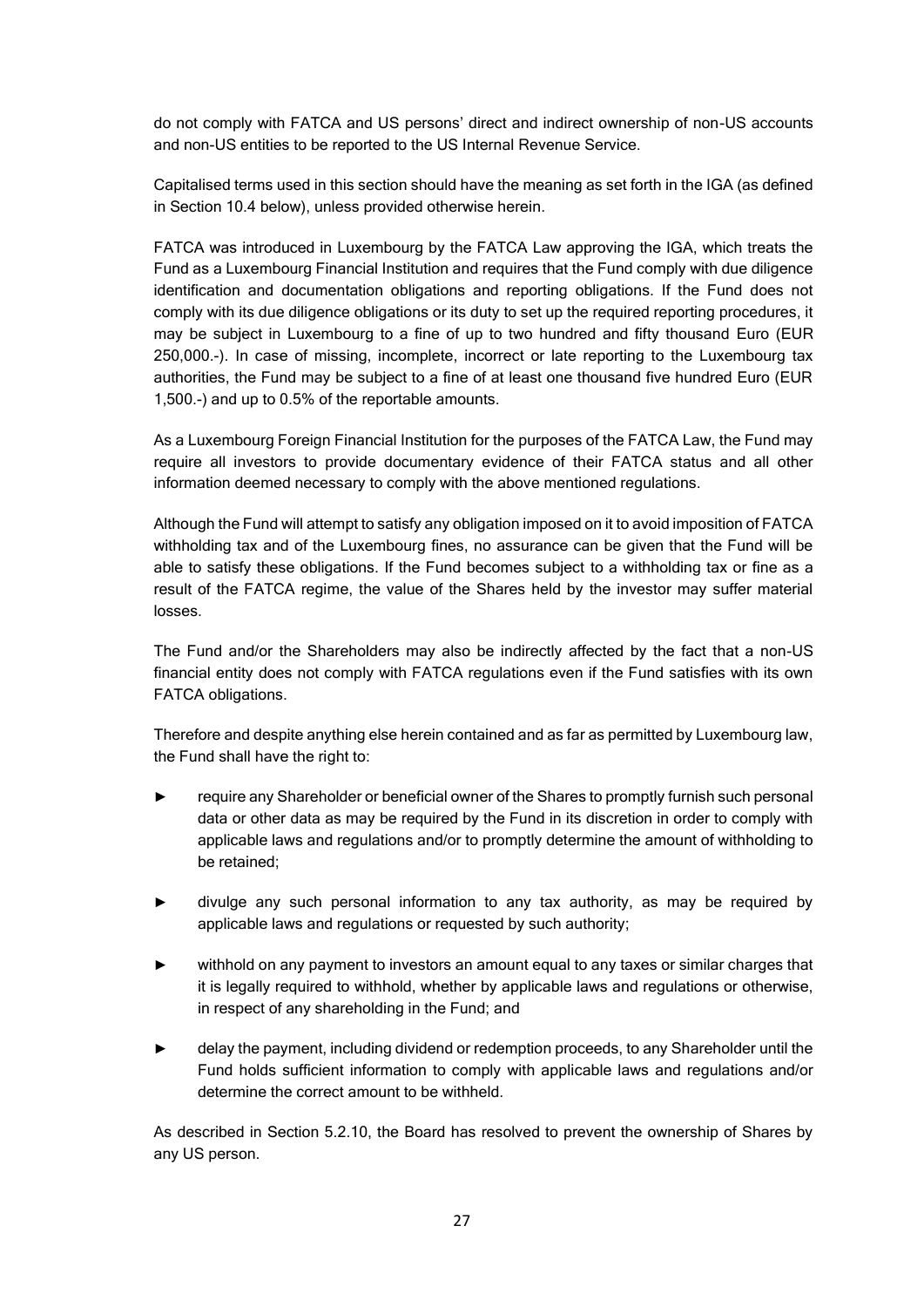Each prospective investor should consult its own tax advisers regarding the requirements under FATCA with respect to its own situation.

Please refer to Section 10.4 for further details on FATCA.

Common Reporting Standard ("CRS"): The Common Reporting Standard is a standard designed by the OECD for the automatic exchange of financial account information between tax authorities, to assist tax authorities in their efforts to ensure correct taxation of taxpayers with respect to their financial accounts held abroad.

The CRS has been endorsed by the G20, adopted in the European Union through Directive 2014/107/EU amending Directive 2011/16/EU on administrative cooperation in tax matters and adopted by CRS participating jurisdictions through the signing of the Multilateral Competent Authority Agreement on automatic exchange of financial account information, signed by Luxembourg 29 October 2014, under the general information exchange provisions of the Multilateral Convention on Mutual Administrative Assistance in Tax Matters.

Capitalised terms used in this section should have the meaning as set forth in the CRS Law (as defined in Section 10.5 below), unless provided otherwise herein.

The CRS was introduced in Luxembourg by the CRS Law, which treats the Fund as a Luxembourg Financial Institution and requires that the Fund comply with due diligence identification and documentation obligations and reporting obligations.

As of 30 June 2017 and without prejudice to other applicable data protection provisions and the Fund's privacy policy available at www:/cruxam.com/SICAV-Privacy-Policy, the Fund will be required to annually report to the Luxembourg tax authorities personal and financial information related, inter alia, to the identification of, holdings by and payments made to (i) certain investors qualifying as Reportable Persons and (ii) Controlling Persons of certain non-financial entities ("NFEs") which are themselves Reportable Persons. This information, as exhaustively set out in Annex I of the CRS Law (the "Information"), will include personal data related to the Reportable Persons.

In this regard, the Fund may require all investors to provide documentary evidence of their CRS status and all other information deemed necessary to comply with the above-mentioned regulations.

The Fund's ability to satisfy its reporting obligations under the CRS Law will depend on each Shareholder providing the Fund with the Information, along with the required supporting documentary evidence. In this context, as further detailed under the Fund's privacy policy available at www:/cruxam.com/SICAV-Privacy-Policy, the Shareholders are hereby informed that, as data controller, the Fund will process the Information for the purposes as set out in the CRS Law. The Shareholders undertake to inform their Controlling Persons, if applicable, of the processing of their Information by the Fund.

The Shareholders are further informed that the Information related to Reportable Persons will be disclosed to the Luxembourg tax authorities annually for the purposes set out in the CRS Law. In particular, Reportable Persons are informed that certain operations performed by them will be reported to them through the issuance of statements, and that part of this information will serve as a basis for the annual disclosure to the Luxembourg tax authorities.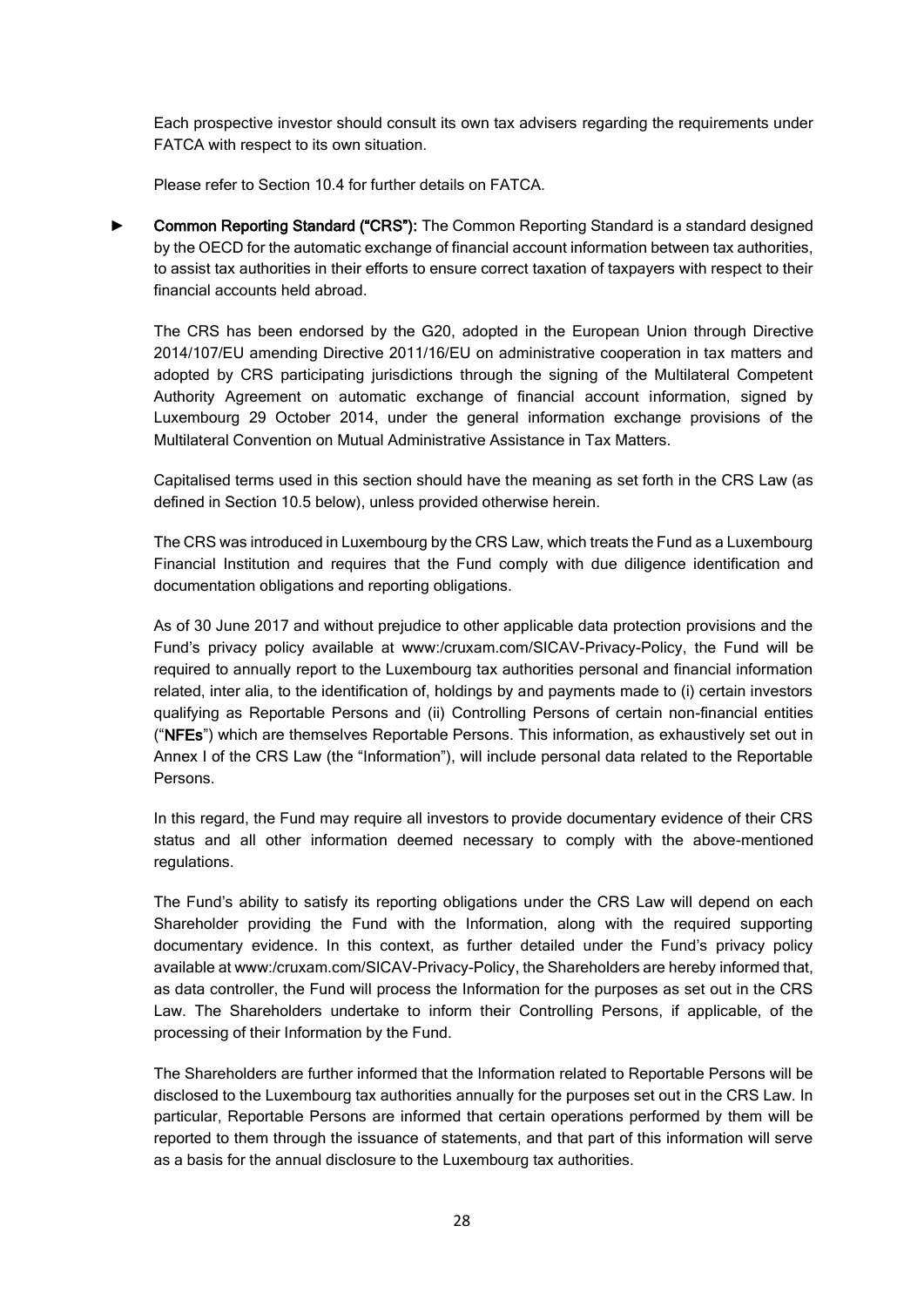Similarly, the Shareholders undertake to inform the Fund within thirty (30) days of receipt of these statements should any included personal data be not accurate. The Shareholders further undertake to inform the Fund within thirty (30) days of, and provide the Fund with all supporting documentary evidence of any changes related to the Information after occurrence of such changes.

Any Shareholder that fails to comply with the Fund's Information or documentation requests may be held liable for fines imposed on the Fund and attributable to such Shareholder's failure to provide the Information and the Fund may in its sole discretion redeem the Shares of such Shareholder.

If the Fund does not comply with its due diligence obligations or its duty to set up the required reporting procedures under the CRS Law, it may be subject in Luxembourg to a fine of up to two hundred and fifty thousand Euro (EUR 250,000.-). In case of missing, incomplete, incorrect or late reporting to the Luxembourg tax authorities, the Fund may be subject to a fine of at least one thousand five hundred Euro (EUR 1,500.-) and up to 0.5% of the amounts reportable.

Although the Fund will attempt to satisfy any obligation imposed on it and to avoid imposition of Luxembourg fines, no assurance can be given that the Fund will be able to satisfy these obligations. If the Fund becomes subject to fines as a result of the CRS regime, the value of the Shares held by the investor may suffer material losses.

Therefore and despite anything else herein contained and as far as permitted by Luxembourg law, the Fund shall have the right to:

- require any Shareholder or beneficial owner of the Shares to promptly furnish such personal data or other data as may be required by the Fund in its discretion in order to comply with applicable laws and regulations;
- divulge any such personal information to the Luxembourg tax authority, as may be required by law or regulation or requested by such authority; and
- delay the payment of any dividend or redemption proceeds to a Shareholder until the Fund holds sufficient information to enable it to fulfil its obligations under the CRS Law or any other law.

Each prospective investor should consult its own tax advisers regarding the requirements under the CRS with respect to its own situation.

Please refer to Section 10.5 for further details on CRS.

Potential conflicts of interest: The Management Company, the Investment Manager, the investment adviser(s), if any, and other affiliates may effect transactions in which they have, directly or indirectly, an interest which may involve a potential conflict with the Management Company's duty to the Fund. Neither the Management Company nor the Investment Manager nor the investment adviser(s) nor other affiliates shall be liable to account to the Fund for any profit, commission or remuneration made or received from or by reason of such transactions or any connected transactions nor will the Management Company's fees, unless otherwise provided, be adjusted. The Management Company, the Investment Manager and the investment adviser(s), if any, will ensure that such transactions are effected on terms which are not less favourable to the Fund than if the potential conflict had not existed. Such potential conflicts of interest may arise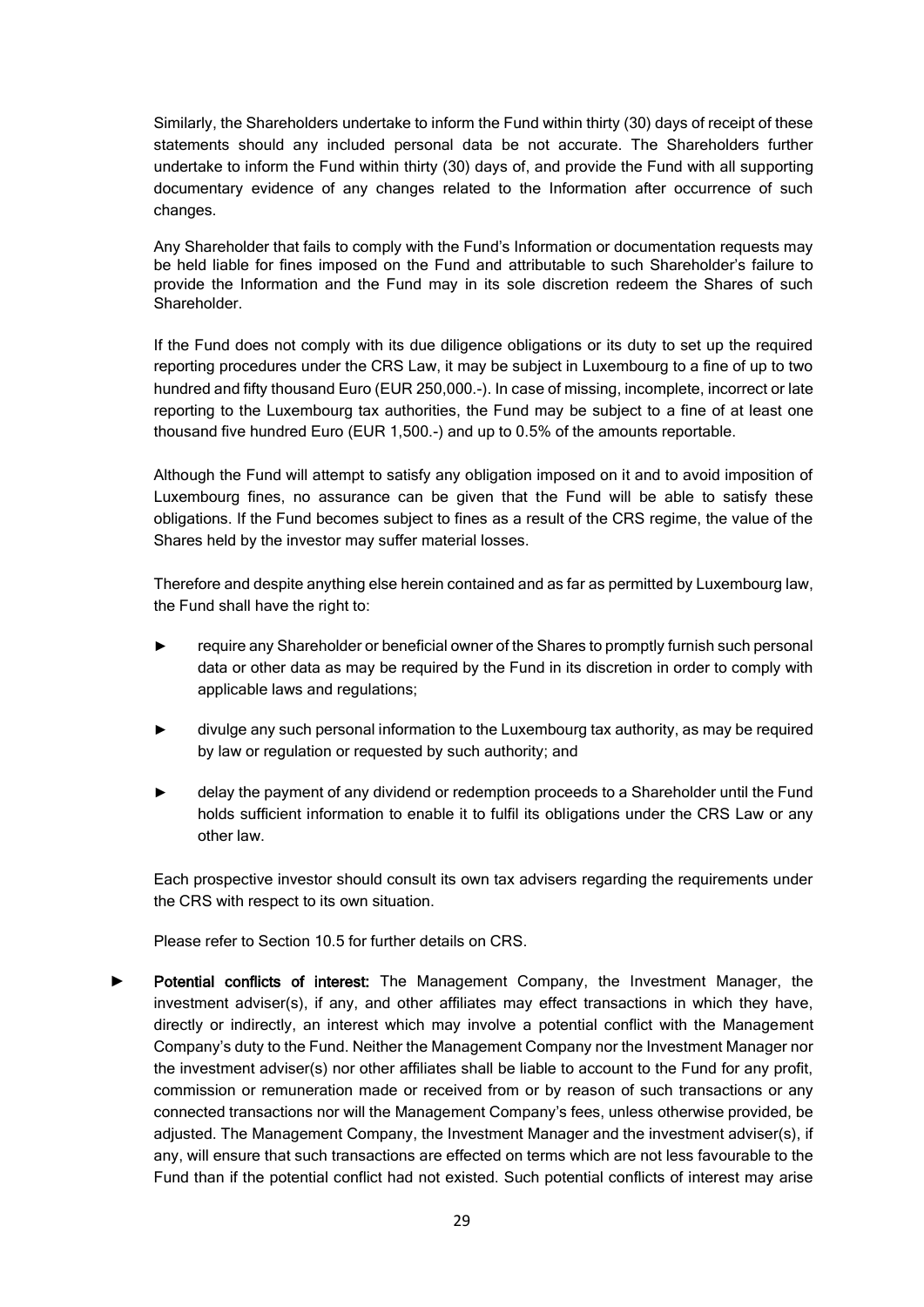because the Management Company, the Investment Manager or the investment adviser(s), if any, may have invested directly or indirectly in the Fund. More specifically, the Management Company, under the rules of conduct applicable to it, must try to avoid conflicts of interests and, when they cannot be avoided, ensure that its clients are fairly treated.

- Cyber security: The Fund and its service providers are susceptible to cyber security risks that include, among other things, theft, unauthorised monitoring, release, misuse, loss, destruction or corruption of confidential and highly restricted data; denial of service attacks; unauthorised access to relevant systems, compromises to networks or devices that the Fund and its service providers use to service the Funds' operations; or operational disruption or failures in the physical infrastructure or operating systems that support the Fund and its service providers. Cyber-attacks against or security breakdowns of the Fund or its service providers may adversely impact the Fund and its Shareholders, potentially resulting in, among other things, financial losses; the inability of Shareholders to transact business and the Fund to process transactions; inability to calculate the Fund's NAV; violations of applicable privacy and other laws; regulatory fines, penalties, reputational damage, reimbursement or other compensation costs; and/or additional compliance costs. The Fund may incur additional costs for cyber security risk management and remediation purposes. In addition, cyber security risks may also impact issuers of securities in which the Fund invests, which may cause the Fund's investments in such issuers to lose value. There can be no assurance that the Fund or its service providers will not suffer losses relating to cyber-attacks or other information security breaches in the future.
- Impact of the United Kingdom (UK)'s vote to leave the EU: On June 23, 2016, the UK voted, via referendum, to exit from the EU, triggering political, economic, tax and legal uncertainty. Following the results of the general election held on 12th December 2019 in the UK, on the UK Parliament voted in favour of the withdrawal agreement bill, thereby approving the UK's exit from the EU on 31st January 2020. On the basis of the agreement for an orderly withdrawal of the UK from the EU, the UK benefited from a transitionary period, pursuant to which all EU Treaties and EU legislation still applied to the UK. This transitionary period ended on 31 December 2020. Since the end of this transitionary period, the UK is considered a third country. An agreement determines the terms of the UK's relationship with the EU, including the terms of trade between the UK and the EU, after such transitionary period. In addition, the UK is required to negotiate with other countries with which the UK previously traded on the basis of agreements concluded with the EU (having been members thereof). These events, subsequent developments and future consequences of Brexit lie outside of the control of the Company, the Management Company and the Investment Manager and their impact cannot be reliably predicted.

Further, the vote by the UK to exit the EU may increase the likelihood of similar referenda in other Member States, which could result in additional departures. The uncertainty resulting from any further exits from the EU, or the possibility of such exits, would also be likely to cause market disruption in the EU and more broadly across the global economy, as well as introduce further legal and regulatory uncertainty in the EU.

This will impact the Sub-Funds in a variety of ways, not all of which are readily apparent immediately following the exit vote. It is not clear whether and to what extent EU regulations generally would apply with respect to the Investment Manager in the case of a UK exit, but it could become more difficult for the Investment Manager to access markets, attract and retain employees or enter into agreements on its own behalf or on behalf of the Sub-Funds.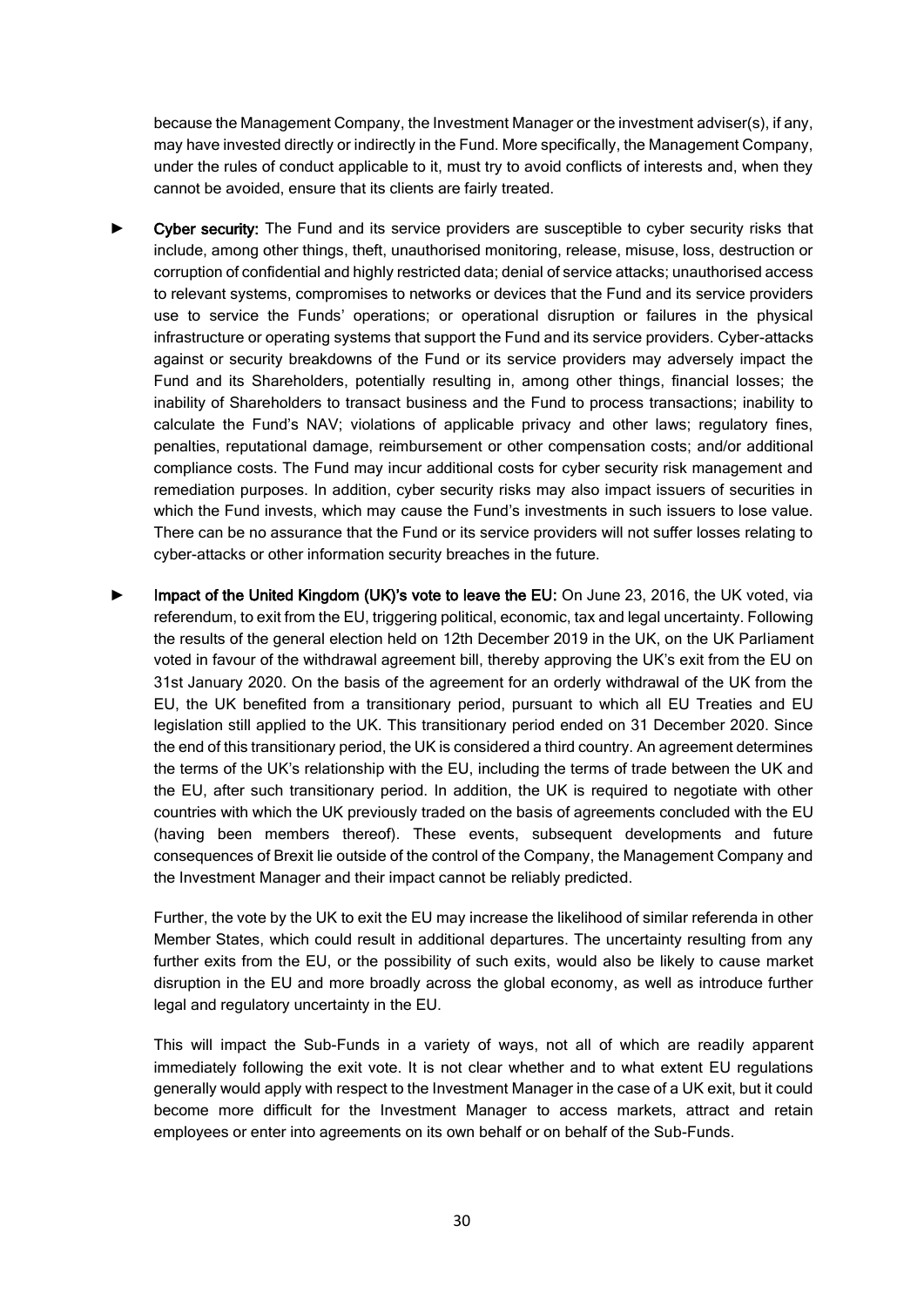Relevant developments relating to the consequences of the exit vote on the Investment Manager and its ability to perform its duties with respect to the Fund will be monitored and consideration will be given as to whether there may, at some point in the future, be a need to vary any of the arrangements relating to the management of the Sub-Funds' portfolios.

#### ► China risk:

Some Sub-Funds may invest, in accordance with their investment policy, in China A shares via the Shanghai-Hong Kong Stock Connect and the Shenzhen-Hong Kong Stock Connect.

Investing in the onshore (domestic) market of the PRC is subject to the risks of investing in emerging markets and other risks of investments applicable to the PRC (as described in this section), as well as to additional risks that are specific to the PRC market.

#### PRC political, economic and social risk

Investments in the People's Republic of China (the "PRC") are subject to certain risks with regards to political changes, social instability and adverse diplomatic developments which may take place in or in relation to the PRC and which can notably conduct to additional restrictions and change in the policies of the government and relevant authorities of the PRC. Investor shall note that risk of expropriation, confiscatory taxes and nationalisation may possibly arise in the PRC market, putting the value of the investment at risk and affect the performance of the Sub-Funds investing in the PRC.

Also, in order to support its economic growth and to control inflation, the PRC government has implemented economic measures and reforms in the last few years. There is no assurance that the PRC government will continue and maintain such economic policies and that the economic growth in PRC will continue. Changes in the economic policies may have an adverse impact on the PRC's economy and therefore affect the performance of the Sub-Funds investing in the PRC.

### PRC legal system risk

The Shanghai-Hong Kong Stock Connect and the Shenzhen-Hong Kong Stock Connect are subject to regulation by both Mainland China and Hong Kong which are relatively new. These regulations are untested and are subject to change. In addition, there is no certainty as to how they will apply and regarding their enforceability. There can be no assurance that changes in such regulations, their interpretation or their enforcement will not have a material adverse effect on the business operations of PRC companies which may issue securities to be invested by the Sub-Funds.

#### PRC accounting and reporting standards risk

Although accounting, auditing and financial standards and practices applicable to PRC companies should be based on the international accounting and reporting standards. There may be significant differences between financial statements prepared in accordance with the PRC accounting standards and practice and those prepared in accordance with international accounting standards.

### Renminbi currency risk

Renminbi is currently not a freely convertible currency as it is subject to foreign exchange control policies and repatriation restrictions imposed by the PRC. Converting foreign currencies into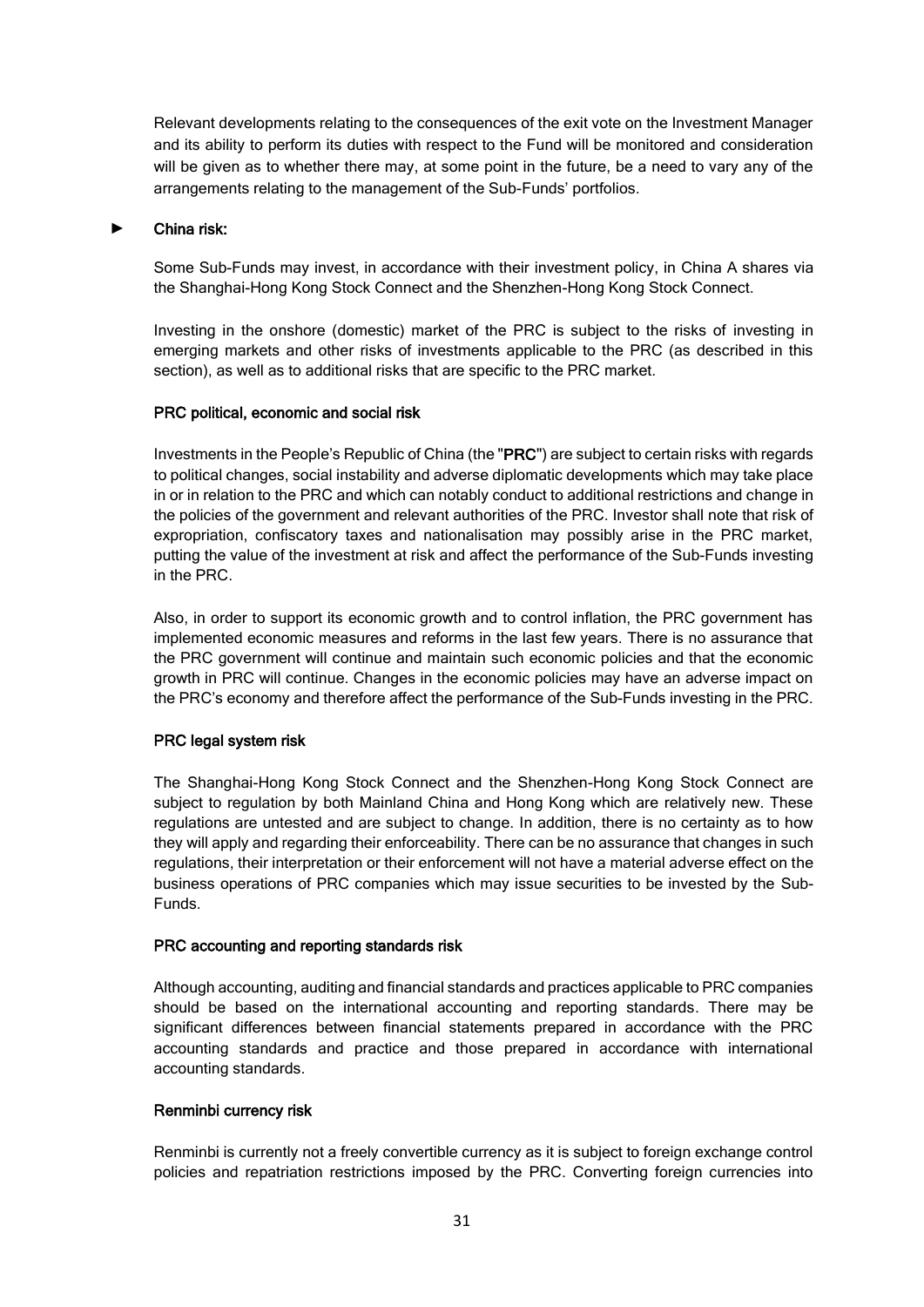Renminbi is carried out on the basis of the rate applicable to offshore Renminbi ("CNH"). The daily trading price of CNH against other major currencies in the inter-bank foreign exchange market is floating in a band around the central parity published by the People's Bank of China. The value of the CNH may differ, perhaps significantly, from the value of onshore Renminbi ("CNY") due to a number of factors including without limitation those foreign exchange control policies and repatriation restrictions applied by the Chinese government from time-to-time as well as other external factors and market forces.

If such policies change in the future, the Sub-Funds' position may be adversely affected as the Sub-Funds may hold assets denominated in Renminbi. There is no assurance that Renminbi will not be subject to devaluation, in which case the value of the investments may be adversely affected.

The CNH market is in development and there may be periods in which it is difficult for market participants to obtain or dispose of CNH. Furthermore, government or regulatory intervention in the CNH market may impact the availability and/or convertibility of CNH. In such situations, the exchange rate may fluctuate substantially, and it may not be possible to obtain an exchange rate through any customary channel.

### Shanghai-Hong Kong Stock Connect and the Shenzhen-Hong Kong Stock Connect risk

Some of the Sub-Funds may seek exposure to stocks issued by companies listed on Mainland China stock exchanges via the Shanghai-Hong Kong Stock Connect and the Shenzhen-Hong Kong Stock Connect. The Shanghai-Hong Kong Stock Connect and the Shenzhen-Hong Kong Stock Connect are new trading programs that link the stock markets in Shanghai or Shenzhen and Hong Kong and may be subject to additional risk factors. Investors in Hong Kong and Mainland China can trade and settle shares listed on the other market via the exchange and clearing house in their home market.

Under the Shanghai-Hong Kong Stock Connect (the "Shanghai Connect"), the Sub-Funds, through their Hong Kong brokers, may trade certain eligibility shares listed on the Shanghai Stock Exchange (the "SSE"). The scope of Shanghai Connect includes all constituent stocks of the SSE 180 Index and the SSE 380 Index and all China A shares dual-listed on the SSE and the Stock Exchange of Hong Kong Limited (the "SEHK").

Under the Shenzhen-Hong Kong Stock Connect (the "Shenzhen Connect"), the Sub-Funds, through their Hong Kong brokers, may trade certain eligible shares listed on the Shenzhen Stock Exchange (the "SZSE"). The scope of Shenzhen Connect includes all constituent stocks of the SZSE Component Index and the SZSE Small/Mid Cap Innovation Index and all China A shares dual-listed on the SZSE and SEHK.

Only certain China A shares are eligible to be accessed through the Shanghai-Hong Kong Stock Connect and the Shenzhen-Hong Kong Stock Connect. Such securities may lose their eligibility at any time and be recalled from the scope of the Shanghai-Hong Kong Stock Connect and the Shenzhen-Hong Kong Stock Connect. When a stock is recalled from the scope of eligible stocks for trading via the Shanghai-Hong Kong Stock Connect and the Shenzhen- Hong Kong Stock Connect, the stock can only be sold but restricted from being bought. This may affect the investment portfolio or strategies of the relevant Sub-Funds.

Furthermore, investors should note that market rules and disclosures requirements apply to companies issuing China A shares, changes of such rules and requirements may affect share prices.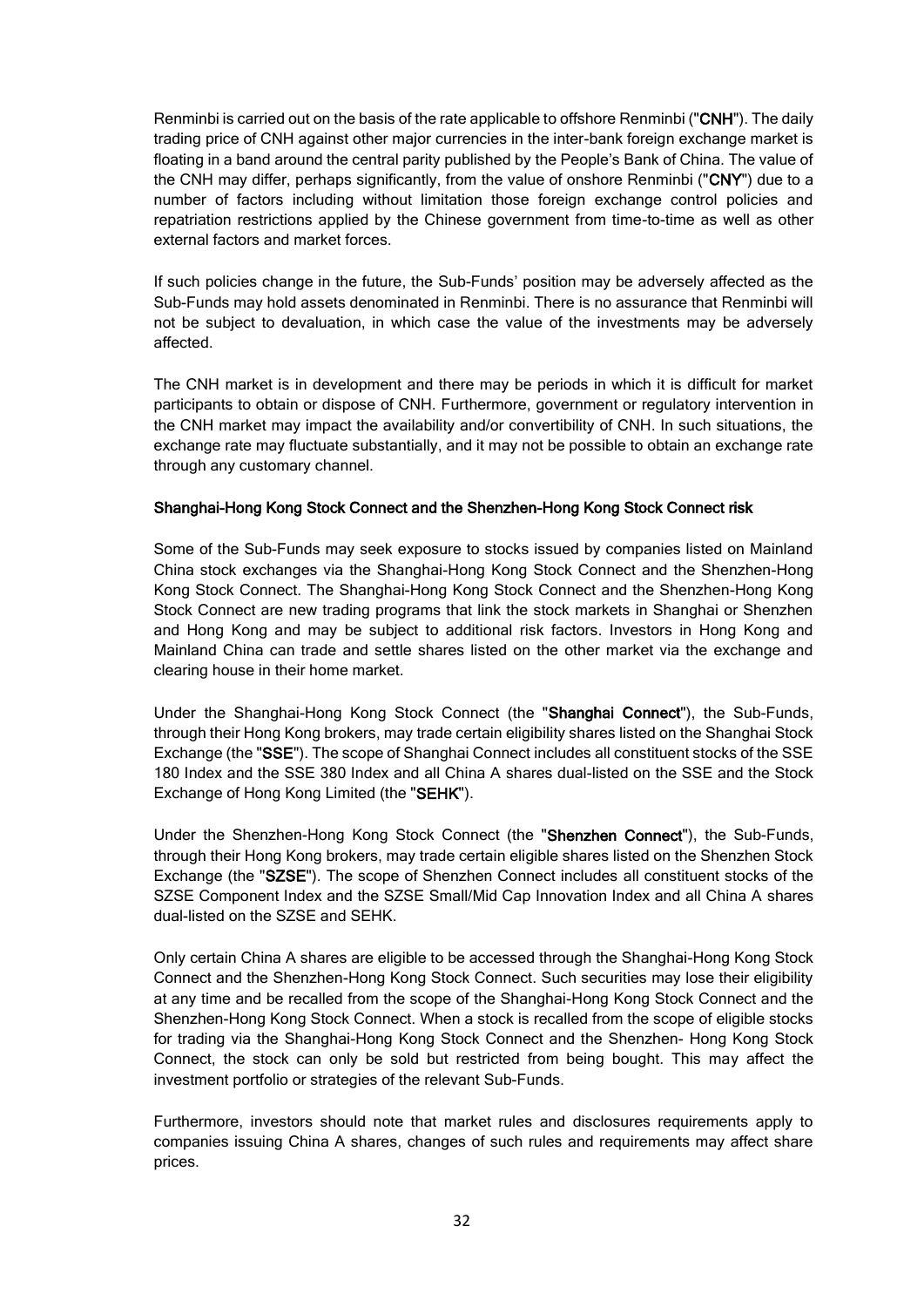### • Trading restrictions

Sub-Funds investing in China A shares will be subject to restrictions on trading (including restriction on retention of proceeds) in China A shares as a result of its interest in the China A shares. Under the current Mainland China rules, once an investor holds up to 5% of the shares of a company listed on the SSE or the SZSE, the investor is required to disclose his interest within three working days and during which he cannot trade the shares of that company. The investor is also required to disclose any change in his shareholding and comply with related trading restrictions in accordance with the Mainland China rules.

#### • Beneficial owner of the China A Shares

The Sub-Funds trade SSE shares and SZSE shares through their brokers affiliated to the Sub-Funds sub-custodian who is SEHK exchange participants. These China A shares will be held following settlement by brokers or custodians as clearing participants in accounts in the Hong Kong Central Clearing and Settlement System ("CCASS") maintained by the Hong Kong Securities and Clearing Corporation Limited ("HKSCC") as central securities depositary in Hong Kong and nominee holder. HKSCC in turn holds the China A shares of all its participants through a "single nominee omnibus securities account" in its name registered with China Securities Depository and Cleaning Corporation Limited ("ChinaClear"), the central securities depositary in Mainland China.

China A share in which the Sub-Funds will invest will be held on behalf of the Sub-Funds by the HKSCC and the Sub-Funds should be considered as the beneficial owners of the China A shares. The Sub-Funds are therefore eligible to exercise their rights through the nominee only. The law surrounding such rights and the concept of beneficial ownership are at their early stages in China and the mechanisms that beneficial owners may use to enforce their rights are untested and therefore pose uncertain risks.

Investors should note that according to existing Mainland China practices, the Sub-Funds as a beneficial owner of China A shares traded via the Shanghai-Hong Kong Stock Connect and the Shenzhen-Hong Kong Stock Connect cannot appoint proxies to attend shareholders' meetings on its behalf.

In the event that HKSCC becomes subject to winding up proceedings in Hong Kong, investors should note that China A shares will not be regarded as part of the general assets of HKSCC available for distribution to creditors even under Mainland China law. However, HKSCC will not be obliged to take any legal action or enter into court proceedings to enforce any rights on behalf of investors in China A shares in Mainland China.

The HKSCC is a wholly owned subsidiary of the Hong Kong Exchanges and Clearing Limited and is responsible for the clearing, settlement and the provision of depository, nominee and other related services of the trades executed by their respective market participants and investors. The China A shares traded through the Shanghai- Hong Kong Stock Connect and the Shenzhen-Hong Kong Stock Connect are issued in scripless form, and investors will not hold any physical China A shares. Although HKSCC does not claim proprietary interests in the China A shares held in its omnibus stock account in ChinaClear, ChinaClear as the share registrar for SSE and SZSE listed companies will still treat HKSCC as one of the shareholders when it handles corporate actions in respect of China A shares.

• ChinaClear default risk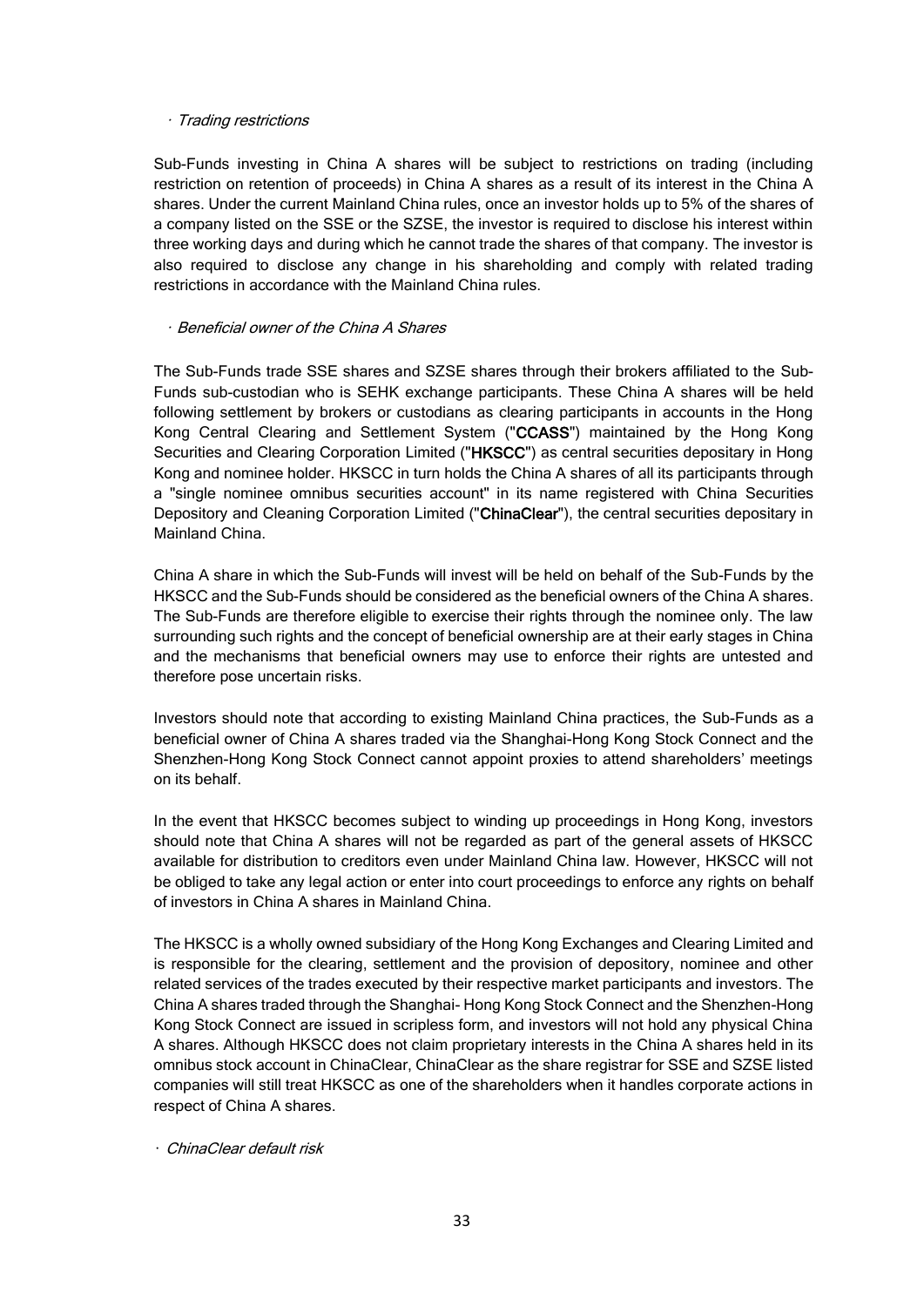ChinaClear has established a risk management framework and measures that are approved and supervised by the China Securities Regulatory Commission.

In the event of a ChinaClear default, HKSCC's liabilities in China A shares under its market contracts with clearing participants will be limited to assisting clearing participants in pursuing their claims against ChinaClear. HKSCC will, in good faith, seek recovery of the outstanding Stock Connect securities and monies from ChinaClear through available legal channels and through ChinaClear's liquidation process, if applicable. HKSCC will in turn distribute the Shanghai-Hong Kong Stock Connect and the Shenzhen-Hong Kong Stock Connect securities and/or monies recovered to clearing participants on a pro-rata basis as prescribed by the relevant Shanghai-Hong Kong Stock Connect and/or the Shenzhen-Hong Kong Stock Connect's authorities.

The chances of China Clear default are considered to be remote.

#### • HKSCC default risk

A failure or delay by the HKSCC in the performance of its obligations may result in a failure of settlement or the loss of China A shares and/or monies in connection with them and the Sub-Funds and their investors may suffer losses as a result.

### • Volatility risk

The existence of a liquid trading market for China A shares may depend on whether there is supply of, and demand for, China A shares. The price at which securities may be purchased or sold by the Sub-Funds and the Net Asset Value of the Sub-Funds may be affected if trading markets for China A shares are limited or absent.

The China A share market may be more volatile and unstable (for example, due to the risk of suspension of a particular stock or government intervention). Market volatility and settlement difficulties in the China A share markets may also result in significant fluctuations in the prices of the securities traded on such markets and thereby may affect the value of the Sub-Funds investing in China A shares.

Given that the China A share market is considered volatile and unstable (with risk of suspension of a particular stock or governmental intervention), the subscription and redemption of Shares may also be disrupted.

#### • Suspension risk

It is contemplated that the Shanghai-Hong Kong Stock Connect and the Shenzhen-Hong Kong Stock Connect have the right to suspend or limit trading in any security traded on the relevant exchange if necessary, for ensuring an orderly and fair market and that risks are managed prudently. In particular, trading band limits are imposed by the stock exchanges on China A shares, where trading in any China A share security on the relevant stock exchange may be suspended if the trading price of the security has increased or decreased to the extent beyond the trading band limit.

A suspension will render it impossible for the relevant Sub-Funds to liquidate positions and could thereby expose the Sub-Funds to significant losses. Further, when the suspension is subsequently lifted, it may not be possible for the Sub-Funds to liquidate positions at a favourable price, which could thereby expose the affected Sub-Funds to significant losses. Finally, where a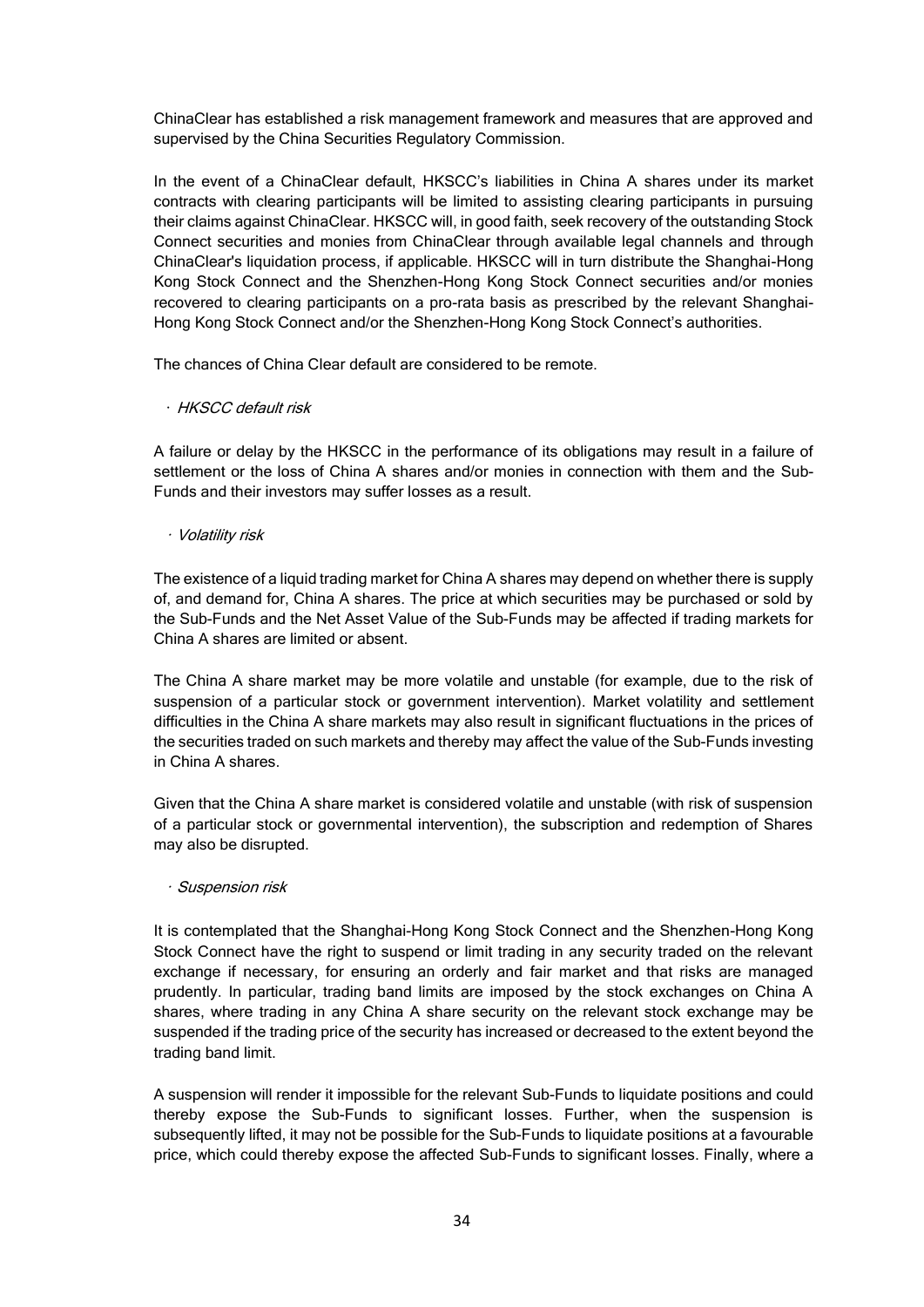suspension is effected, the relevant Sub-Funds' ability to access the PRC market will be adversely affected.

### • Quota and other limitations risk

The Shanghai-Hong Kong Stock Connect and the Shenzhen-Hong Kong Stock Connect allow non-Chinese investors to trade Chinese equities without a license, purchases of securities through such programmes are subject to market-wide quota limitations issued from time to time which may restrict a Sub-Fund's ability to deal via the Shanghai-Hong Kong Stock Connect and the Shenzhen-Hong Kong Stock Connect on a timely basis.

Trading under the Shanghai-Hong Kong Stock Connect and the Shenzhen-Hong Kong Stock Connect is initially subject to a maximum cross-boundary investment quota together with a daily quota. Quota limitations may prevent the Sub-Funds from purchasing China A shares when it is otherwise advantageous to do so. In particular, once the quota is reached, buy orders will be rejected (although investors will be permitted to sell their cross- boundary securities regardless of the quota balance). This may impact that Sub-Fund's ability to implement its investment strategy effectively.

### • Differences in trading day risk

Because the Shanghai-Hong Kong Stock Connect and the Shenzhen-Hong Kong Stock Connect trades are routed through Hong Kong brokers and the SEHK, the Shanghai-Hong Kong Stock Connect and the Shenzhen-Hong Kong Stock Connect will only operate on days when both the PRC and Hong Kong markets are open for trading and when banks in both markets are open on the corresponding settlement days. Therefore, it may happen that during a normal trading day for the PRC market, the Sub-Funds cannot carry out any China A shares trading via the Shanghai-Hong Kong Stock Connect and the Shenzhen-Hong Kong Stock Connect. As a result, prices of the Shanghai-Hong Kong Stock Connect and the Shenzhen-Hong Kong Stock Connect may fluctuate at times when the Sub-Funds are unable to add to or exit its position.

Additionally, an investor cannot purchase and sell the same security on the same trading day, which may restrict the Sub-Funds' ability to invest in China A shares through the Shanghai-Hong Kong Stock Connect and the Shenzhen- Hong Kong Stock Connect and to enter into or exit trades where it is advantageous to do so on the same trading day.

### • Lack of investor protection risk

The Shanghai-Hong Kong Stock Connect and the Shenzhen-Hong Kong Stock Connect transactions are not covered by investor protection programs of either the Hong Kong, the SSE or the SZSE. Investment in SSE or SZSE shares via the Shanghai-Hong Kong Stock Connect and the Shenzhen-Hong Kong Stock Connect is conducted through brokers and is subject to the risks of default by such brokers' in their obligations. Investments of the Sub-Funds are not covered by the Hong Kong's Investor Compensation Fund, which has been established to pay compensation to investors of any nationality who suffer pecuniary losses as a result of default of a licensed intermediary or authorised financial institution in relation to exchange-traded products in Hong Kong.

Since default matters in respect of SSE or SZSE shares via the Shanghai-Hong Kong Stock Connect and the Shenzhen-Hong Kong Stock Connect do not involve products listed or traded in SEHK or Hong Kong Futures Exchange Limited, they will not be covered by the Hong Kong's Investor Compensation Fund. Therefore, the Sub-Funds are exposed to the risks of default of the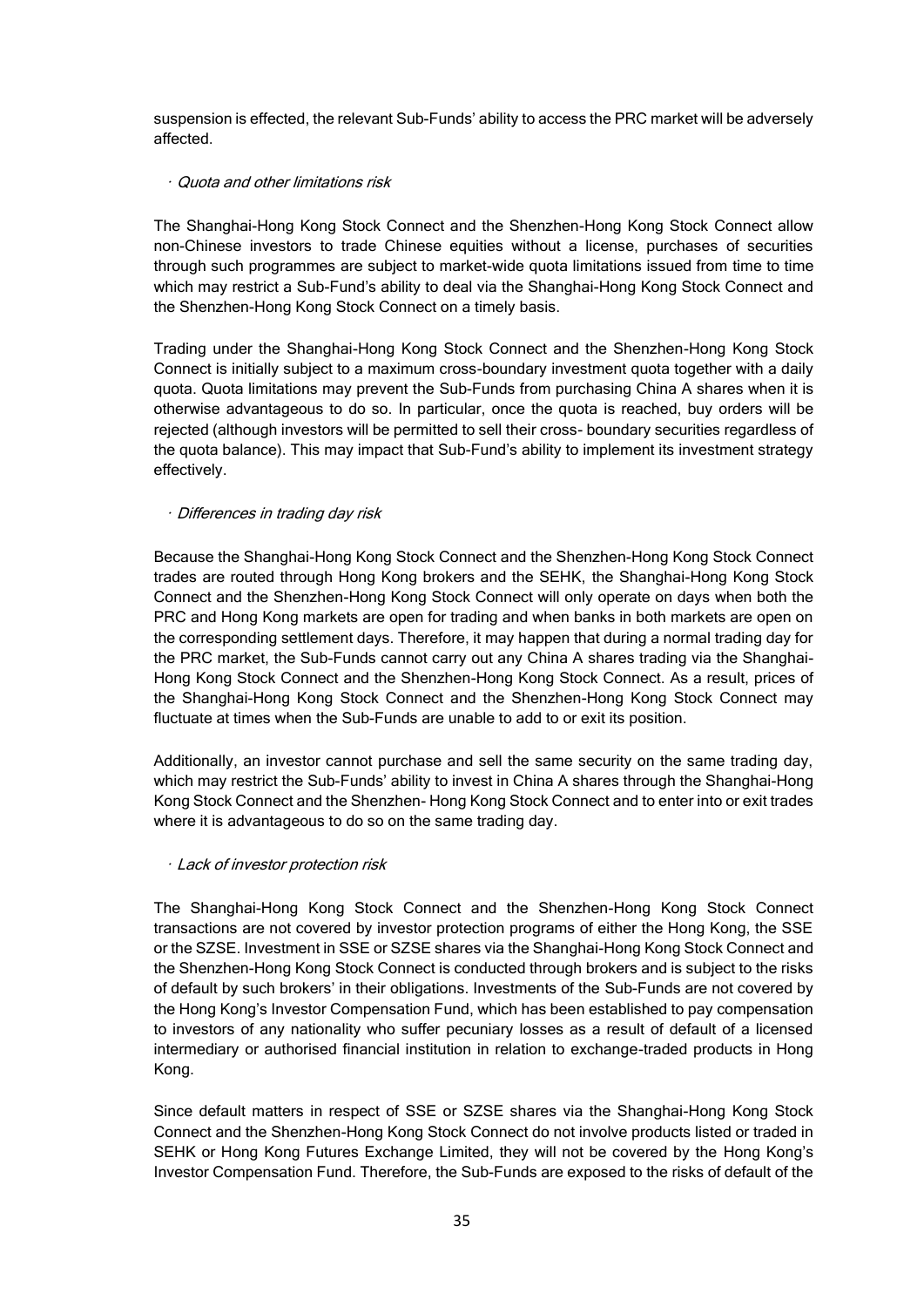broker(s) it engages in its trading in China A shares through the Shanghai-Hong Kong Stock Connect and the Shenzhen-Hong Kong Stock Connect.

#### • Costs risk

In addition to paying trading fees, levies and stamp duties in connection with trading in China A shares, Sub-Funds investing via the Shanghai-Hong Kong Stock Connect and the Shenzhen-Hong Kong Stock Connect may be subject to new fees arising from trading of China A shares via the Shanghai-Hong Kong Stock Connect and the Shenzhen- Hong Kong Stock Connect which are yet to be determined and announced by the relevant authorities.

### China tax risk

With the uncertainty over whether and how certain gains on PRC securities are to be taxed, coupled with the possibility of the tax laws, regulations and practice in the PRC changing, and/or the current interpretation or understanding and also the possibility of taxes being applied retrospectively, any provision for taxation may be excessive or inadequate to meet final PRC tax liabilities on gains derived from the disposal of PRC securities.

The interpretation and applicability of existing PRC tax laws may not be as consistent and transparent as those of more developed nations and may vary from region to region. There is a possibility that the current tax laws, regulations, and practice in the PRC may be changed with retrospective effect in the future. Moreover, there is no assurance that tax incentives currently offered to foreign companies, if any, will not be abolished and the existing tax laws and regulations will not be revised or amended in the future. Any of these changes may reduce the income from, and/or value of, the Shares in the Sub-Funds investing in China A shares.

There can be no guarantee that new tax laws, regulations, and practice in the PRC that may be promulgated in the future will not adversely impact the tax exposure of the Sub-Funds investing in China A shares and/or its Shareholders.

### ► Sustainability Risk

Such risk is principally linked to climate-related events resulting from climate change (also known as physical risks) or to the society's response to climate change (also known as transition risks), which may result in unanticipated losses that could affect the Sub-Funds' investments and financial condition. Social events (e.g. inequality, inclusiveness, labour relations, investment in human capital, accident prevention, changing customer behaviour, etc.) or governance shortcomings (e.g. recurrent significant breach of international agreements, bribery issues, products quality and safety, selling practices, etc.) may also translate into Sustainability Risks.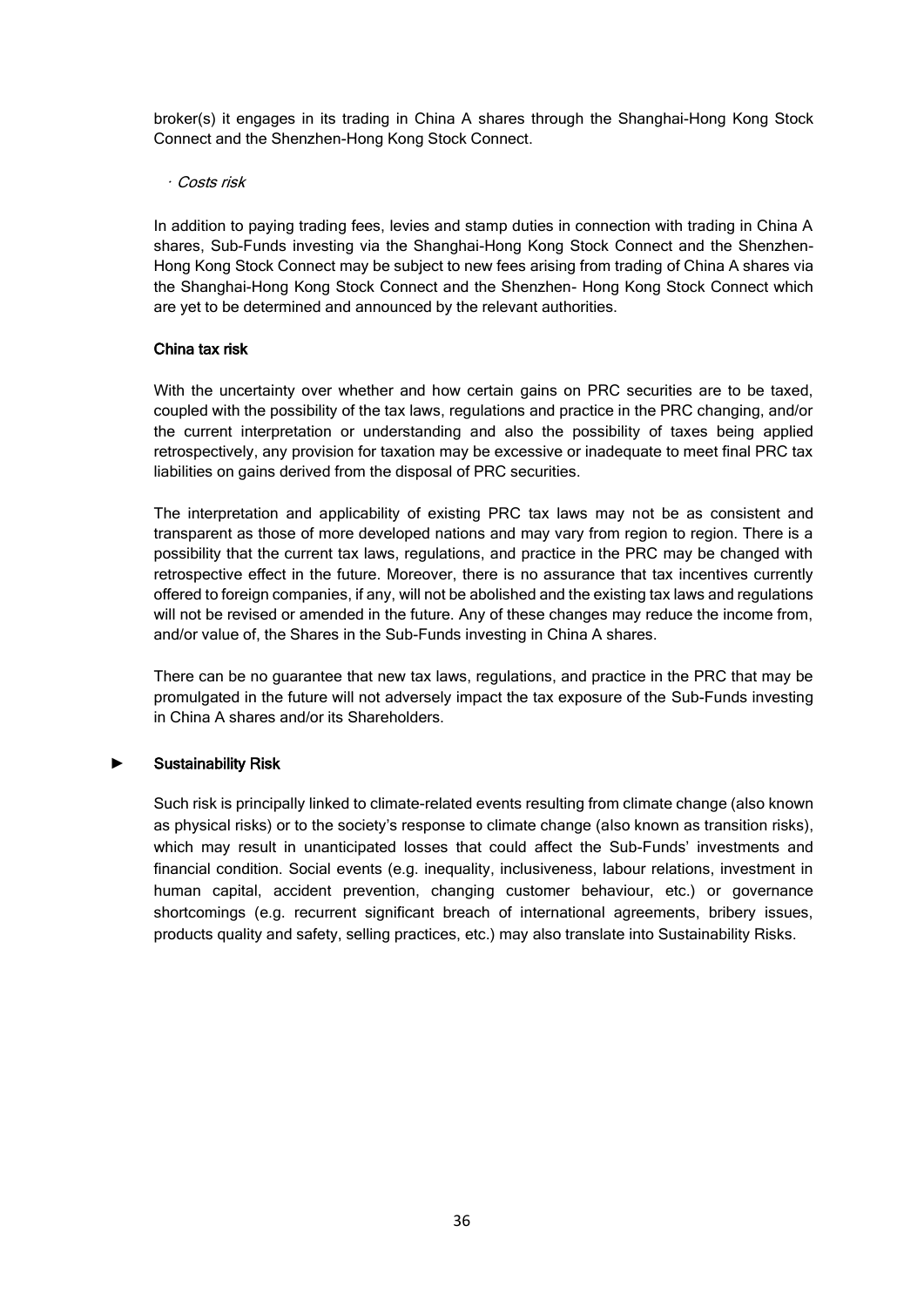# 5. SUBSCRIPTION, REDEMPTION, TRANSFER AND CONVERSION OF SHARES

### 5.1 SHARES, SHARE CLASSES AND SHARES SUB-CLASSES

Shares will be issued fully paid-up and in registered form only. Subject to Section 5.2.8 (Delivery into Clearstream/Euroclear), fractions of Shares may be issued up to 2 decimal places. Fractional entitlements to Shares will be rounded downwards to 2 decimal places.

The share register is conclusive evidence of ownership. The Fund treats the registered owner of a Share as the absolute and beneficial owner thereof.

Shares are issued in uncertificated form. The uncertificated form enables the Management Company to effect redemption instructions without undue delay.

The Board may decide to create within each Sub-Fund different Classes and Sub-Classes of Shares whose assets will be commonly invested pursuant to the specific investment policy of the relevant Sub-Fund.

Each Class or Sub-Class may differ from the others by its specific target audience, currency of denomination, minimum initial subscription and subsequent holding amount, fee structure, distribution policy, hedging policy or other features.

A separate Net Asset Value per Share, which may differ as a consequence of these variable factors, will be calculated for each Class and Sub-Class. Details of the Classes and Sub-Classes of Shares offered in each Sub-Fund are given in the relevant Appendix.

The Board is authorised without limitation to issue fully paid up Shares of any Class or Sub-Class at any time.

Any request for subscription, redemption or conversion shall be irrevocable except in the event of a suspension of the calculation of the Net Asset Value per Share of the relevant Class or Sub-Class.

## 5.2 SUBSCRIPTION AND ISSUE OF SHARES

### 5.2.1 Key Investor Information Document

Investors must receive and read the relevant KIID prior to subscribing to any Shares. Where applicable, financial intermediaries or advisers are responsible for providing investors with the appropriate KIID. Please always contact your financial intermediary or adviser before subscribing to any Shares. If you do not have a financial intermediary or adviser, you should contact the Administrator and/or the Management Company in order to receive a copy of the KIID.

### 5.2.2 Subscription Procedure

Shares may be subscribed on each Valuation Day of the relevant Sub-Fund.

Investors desiring to subscribe for Shares for the first time will be required to execute and return a Subscription Form and make certain representations and warranties to the Sub-Fund. The Subscription Form will indicate the Sub-Fund, Share Class and where applicable Sub-Class in which the investor wishes to invest as well as the amount of the subscription of the investor. Subsequent applications may be made in writing or by fax.

Subscription Forms must be forwarded to the Administrator in Luxembourg, or to any distributor indicated on the Subscription Form.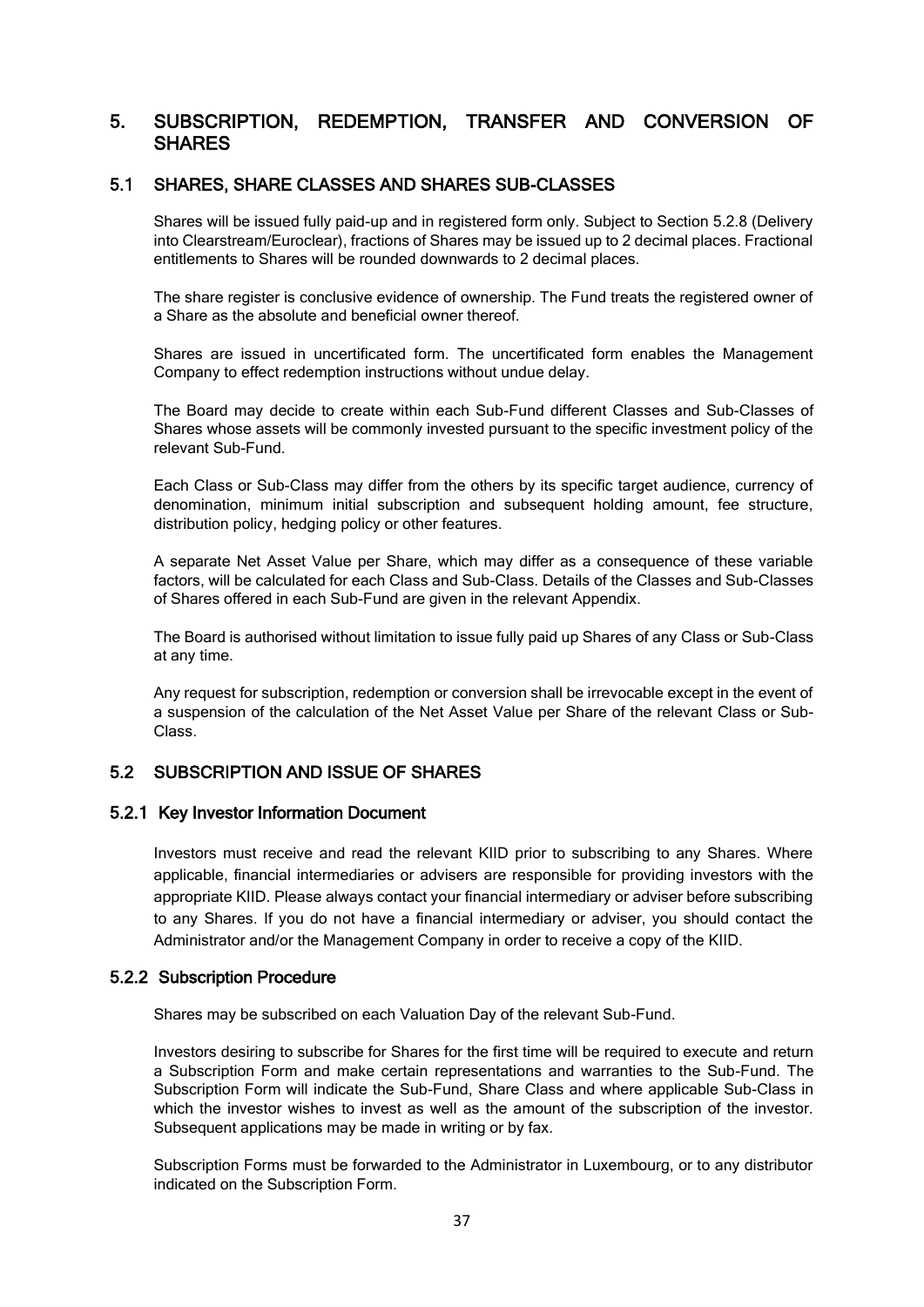The Management Company or its delegate may request an investor to provide additional information to substantiate any representation made by the investor in its application. The Management Company and the Board reserve in any case the right to reject any application for Shares, in whole or in part.

Applicants are allocated a Shareholder number on acceptance of their application and this together with the Shareholder's personal details are proof of identity. This Shareholder number should be used for all future dealings by the Shareholder with the Fund.

Any changes to the Shareholder's personal details or loss of Shareholder number must be notified immediately to the Administrator in writing. Failure to do so may result in delay upon redemption. The Management Company on behalf of the Fund reserves the right to require an indemnity or verification countersigned by a bank, stockbroker or other party acceptable to it before accepting such instructions.

If any application is not accepted in whole or in part the application monies or the balance outstanding will be returned to the applicant by post or bank transfer at the applicant's risk.

All applications are made subject to this Prospectus, the latest annual report and semi-annual report, if available, the Articles of Incorporation and the Subscription Form.

Joint applicants must each sign the Subscription Form unless an acceptable power of attorney or other written authority is provided.

Unless otherwise specified in the relevant Appendix, Subscription Forms received by the Administrator not later than by the Cut-off Time on any Valuation Day will be processed on such Valuation Day on the basis of the Net Asset Value per Share determined for that Valuation Day. Applications received after the Cut-off Time will be processed on the following Valuation Day on the basis of the Net Asset Value per Share determined for that following Valuation Day.

Subscriptions for Income Shares shall begin accruing dividends on the Valuation Day on which such subscriptions are processed.

## 5.2.3 Initial Offer

The Initial Offer of each Class or Sub-Class in any Sub-Fund is detailed in the relevant Appendix.

The Fund may decide to reschedule the launch of a Sub-Fund, a Class or a Sub-Class before the end of the Initial Offer where that Sub-Fund, Class or Sub-Class, as the case may be, has not reached the minimum or expected level of subscriptions for such Sub-Fund, Class or Sub-Class, as the case may be, to be operated in an economically efficient manner.

### 5.2.4 Initial Offer Price

On or during the Initial Offer of each Class or Sub-Class, Shares may be subscribed for at the relevant Initial Offer Price of such Class or Sub-Class as specified in the relevant Appendix.

After the Initial Offer of a Class or Sub-Class, Shares in such Class or Sub-Class will be issued at an issue price corresponding to the Net Asset Value per Share of the relevant Class or Sub-Class adjusted, where applicable, to reflect the Swing Factor and any Dilution Levy (see Section 5.8 below).

A subscription fee of up to 5% of the amount of each individual subscription may be levied by the Fund in favour of the Global Distributor or any sub-distributor. This subscription fee is an initial charge levied on subscription amounts, which is not contained within the price at which the Shares are issued.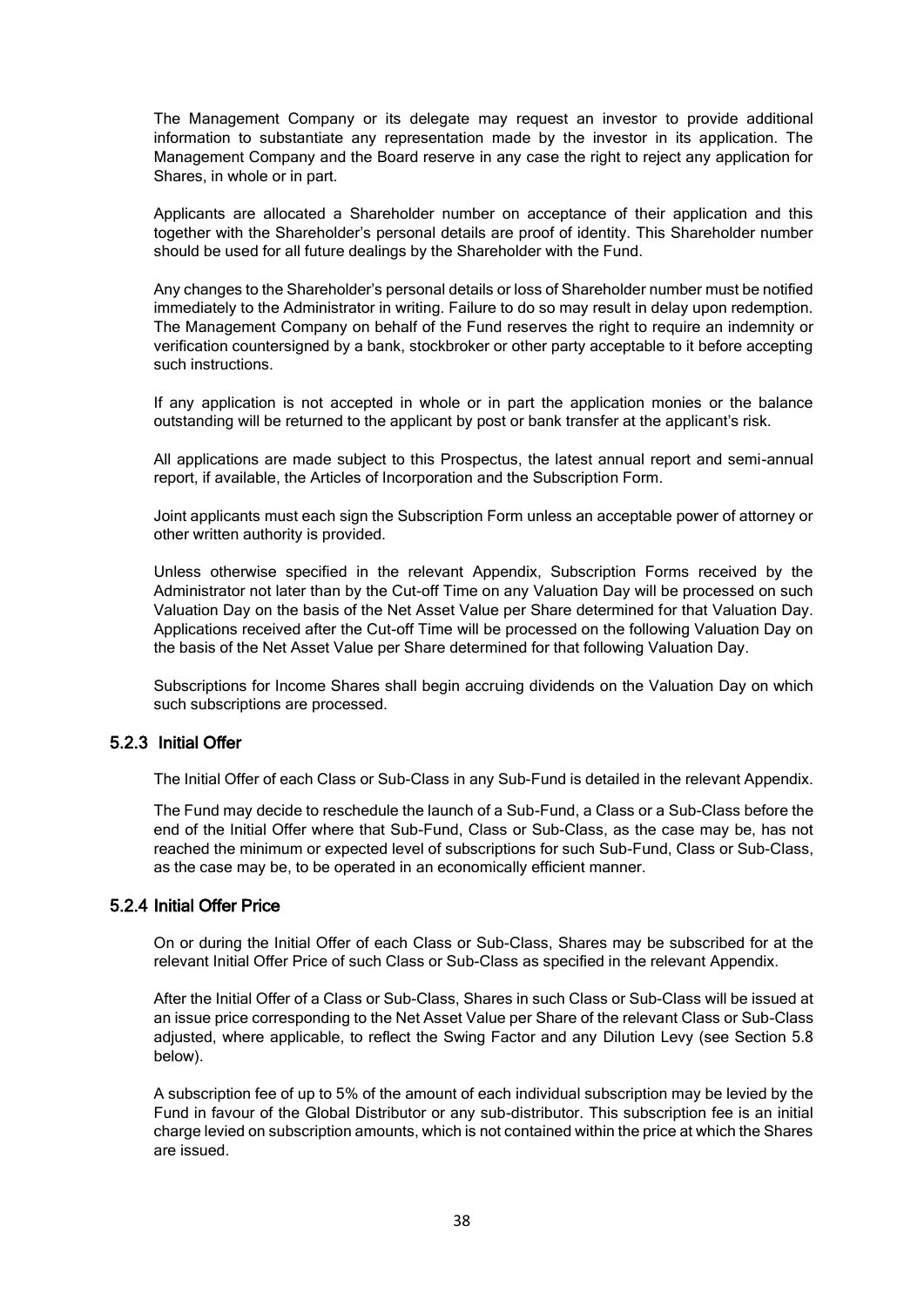### 5.2.5 Subscriptions in-kind

The Fund retains the right to accept or refuse, in its sole and absolute discretion, applications for payment for Shares in whole or in part by an in kind subscription of suitable investments. The transaction costs incurred in connection with the acceptance by the Fund of an in-kind subscription will be borne directly by the incoming Shareholder. Any applicable subscription fee or charge will be deducted before investment commences. The investments forming the in-kind subscription will be valued and a report will be issued by the Auditor following their review of the methods of the valuation used by the Fund for accepting the in-kind subscription.

Such review will be conducted in accordance with the professional recommendations of the Luxembourg *Institut des Réviseurs d'Entreprises*. The value determined, together with the Net Asset Value per Share calculated for the Class of Shares concerned in the relevant Sub-Fund, will determine the number of Shares to be issued to the incoming Shareholder. The purpose of the foregoing policy is to ensure that the existing Shareholders in a Sub-Fund do not bear the transaction costs of acquiring additional assets for a large incoming Shareholder.

## 5.2.6 Minimum Initial and Minimum Subsequent Holding Amount

The Board will set a minimum initial subscription amount and a minimum subsequent holding amount per Share Class and/or Sub-Class where applicable in each Sub-Fund, to be specified in the relevant Appendix.

These minima may be waived or varied, in any particular case or generally, by the Board or by the Investment Manager, in their respective discretion.

### 5.2.7 Subscription Payment

Unless otherwise specified in the relevant Appendix, the payment for subscription is to be received in the Reference Currency of the relevant Sub-Fund, Class and, where applicable Sub-Class, for good value no later than four (4) Business Days after the relevant Valuation Day (the "Settlement Date"). The Shares of the relevant Sub-Fund Class and, where applicable, Sub-Class, shall be issued to the relevant subscribers and so registered in the Fund's register of Shareholders within ten (10) calendar days after the relevant Valuation Day. Issuance of such Shares shall be conditional upon receipt of payment for subscription. In the event of a late payment, the Fund or the Management Company may either rescind the subscription or charge interest at the then current rate for overdraft for the Reference Currency of the relevant Sub-Fund from the day immediately following the Settlement Date.

### 5.2.8 Delivery into Clearstream/Euroclear

Arrangements can be made for Shares to be held in accounts maintained with either Clearstream or Euroclear. For further information about the procedures involved, please contact the Administrator. Investors should note that Clearstream will accept deliveries of fractional Shares to two decimal places, whereas Euroclear shall only accept deliveries for whole numbers of Shares. Please refer also to Section 12 (Distributions).

## 5.2.9 Anti-Money Laundering Procedures

Pursuant to international rules and Luxembourg laws and regulations including without limitation the law of 12 November 2004 on the fight against money laundering and financing of terrorism, as amended, CSSF Regulation 12-02 and CSSF circulars issued from time to time, obligations have been imposed on all professionals of the financial sector to prevent the use of undertakings for collective investment for money laundering and financing of terrorism purposes.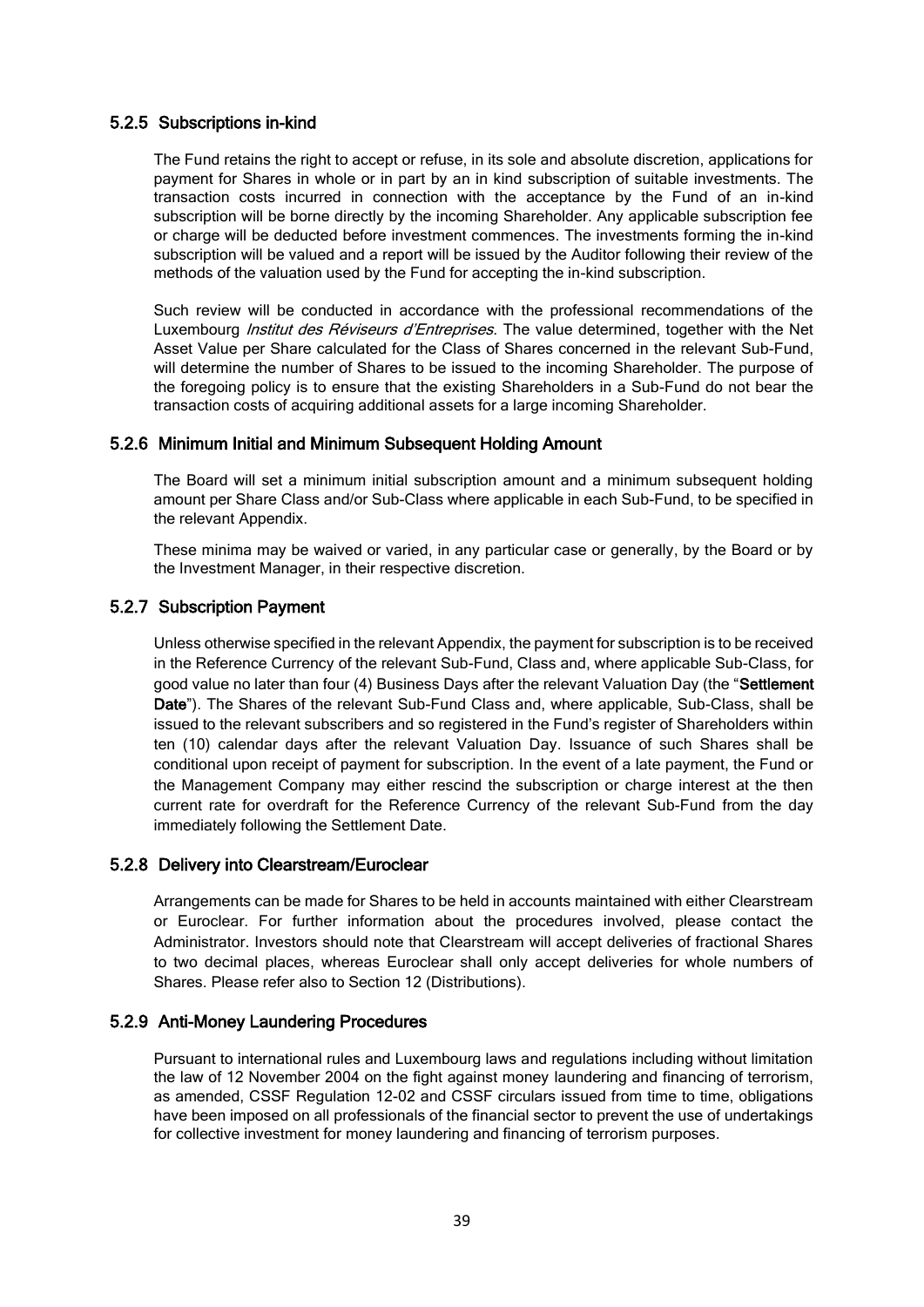As a result of such provisions, the Administrator must ascertain the identity of the subscriber in accordance with Luxembourg laws and regulations. The Administrator may require subscribers to provide any document it deems necessary to effect such identification.

In case of delay or failure by an applicant to provide the documents required, the application for subscription (or, if applicable, for redemption) will not be accepted. Neither the Fund nor the Administrator have any liability for delays or failure to process deals as a result of the applicant providing no or only incomplete documentation.

Shareholders may be requested to provide additional or updated identification documents from time to time pursuant to ongoing client due diligence requirements under relevant laws and regulations.

## 5.2.10 Restrictions on Subscriptions

The Fund and/or the Management Company reserves the right to accept or refuse any subscription in whole or in part and for any reason, in which case subscription monies paid (if any), or the balance thereof, as appropriate, will be returned to the applicant as soon as practicable.

In particular, the Fund and/or the Management Company will, in principle, not accept any subscription from or for the benefit of or holding by a "US Person" being defined as:

- any individual person in the US;
- any partnership, trust or corporation organised or incorporated under the laws of the US;
- any agency or branch of a non-US entity located in the US;
- any discretionary account or similar account (other than an estate or trust) held by a dealer; or
- other fiduciary organised, incorporated, or, if an individual, resident in the US.

A US Person would also include:

- any estate of which any executor or administrator is a US Person;
- any trust of which any trustee is a US Person;
- any discretionary account or similar account (other than an estate or trust) held by a dealer or
- other fiduciary for the benefit or account of a US Person;
- any partnership of which any partner is a US Person.

In addition, the Fund and/or the Management Company will, in principle, not accept any direct subscription from or direct holding by any individual who is a US citizen or a US tax resident or any non-US partnership, non-US trust or similar tax transparent non-US entity that has any partner, beneficiary or owner that is a US Person, US citizen or US tax resident.

Should a Shareholder become a (i) US Person, (ii) US citizen, (iii) US tax resident or (iv) specified US person for purposes of the US Foreign Account Tax Compliance Act (FATCA), he may be subject to US withholding taxes and tax reporting to any relevant tax authority, including the US Internal Revenue Service and he is required to notify the Management Company immediately.

The Fund does not permit market timing and late trading within the meaning of CSSF Circular 04/146. The Fund and/or the Management Company have the right to reject any request for the subscription of Shares from any investor engaging in such practices or suspected of engaging in such practices and to take such further action as it may deem appropriate or necessary.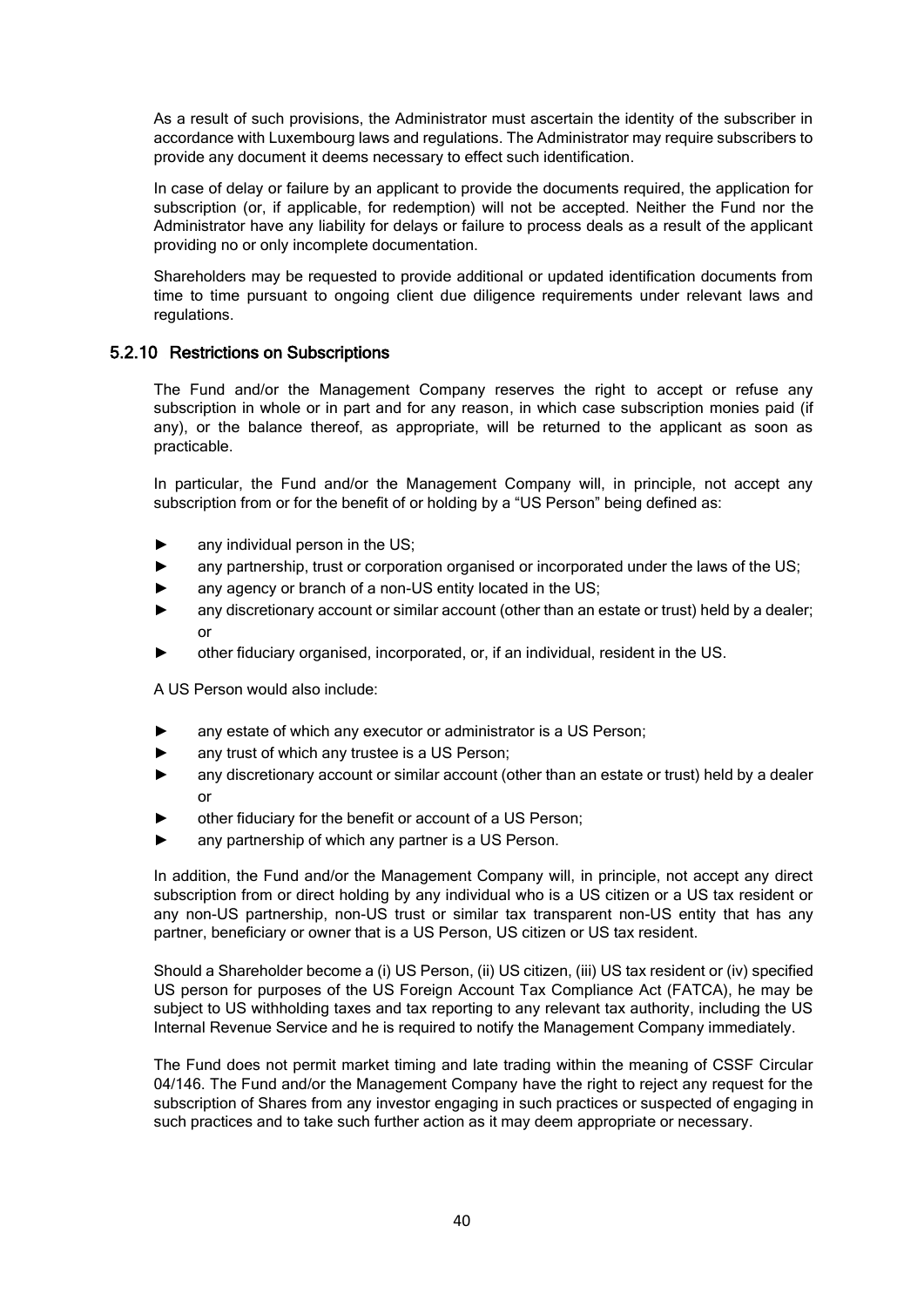### 5.2.11 Suspension of subscriptions

The Fund and/or the Management Company may further suspend the issue of Shares of any Class and Sub-Class in any Sub-Fund, at any time and without prior notice.

In the event of a suspension, the Fund and/or the Management Company will process the subscription requests on the first applicable Valuation Day following the end of the suspension period. Furthermore, the Board may at their discretion, taking due account of the principle of fair treatment between investors and the interest of the relevant Sub-Fund, decide to accept any withdrawal of an application for subscription.

## 5.3 REDEMPTION OF SHARES

### 5.3.1 Redemption Procedure

Redemptions can be requested with respect to each Valuation Day (each a "Redemption Day").

Unless otherwise specified in the relevant Appendix, to be processed on any Redemption Day, redemption requests must be received by the Administrator before the Cut-off Time on such Redemption Day. Redemption requests received after the Cut-off Time will be processed on the following Redemption Day.

The Fund and/or the Management Company may limit the total number of Shares which may be redeemed on any Redemption Day to a number representing 10% of the NAV of the Sub-Fund, as further described in Section 5.7 hereunder. The limitation will be applied pro rata to all Shareholders who have requested redemptions to be effected on such Redemption Day so that the proportion redeemed of each redemption request that is effectively redeemed is the same for all redeeming shareholders. Any Shares which, by virtue of this limitation, are not redeemed on any particular Redemption Day shall be carried forward for redemption on the next following Redemption Day, in priority to any redemption requests received subsequently.

Alternatively, the Fund or the Management Company, in its sole and absolute discretion, may propose a payment in whole or in part by an in-kind distribution of securities in lieu of cash to such relevant Shareholders. In proposing or accepting a request for a redemption in-kind at any given time, the Fund and the Management Company shall take into account the interests of other Shareholders in the Sub-Fund and the principle of fair treatment. To the extent required by applicable laws and regulations, the securities forming the in-kind distribution will be valued independently in a special report issued by the Auditor in connection with the in-kind distribution. The Fund and the redeeming Shareholder will agree on specific settlement procedures. Shareholders who receive securities in lieu of cash upon redemption should note that they may incur brokerage and/or local tax charges on the sale of the securities. In addition, the net proceeds from the sale by the redeeming Shareholder of the securities may be more or less than the Redemption Price due to market conditions and/or the difference between the prices used to calculate the Net Asset Value per Share and bid prices received on the sale of the securities. No Shareholder can be required to accept an in-kind distribution against their will. To the extent that a Shareholder refuses payment in whole or in part by an in-kind distribution of securities in lieu of cash, such redemption will be paid in cash.

Any costs incurred in connection with a redemption in kind, including the costs of issuing a valuation report, shall be borne by the redeeming Shareholder or by such other third party as agreed by the Fund or in any other way which the Board considers fair to all Shareholders of the Sub-Fund.

Without prejudice to the above, redemption requests accepted on any Redemption Day shall be processed on the basis of the NAV per Share of the relevant Class and Sub-Class determined as of such Redemption Day, where applicable adjusted to reflect the Swing Factor (see Section 5.8 below), less a redemption fee of up to 1% of the NAV per Share.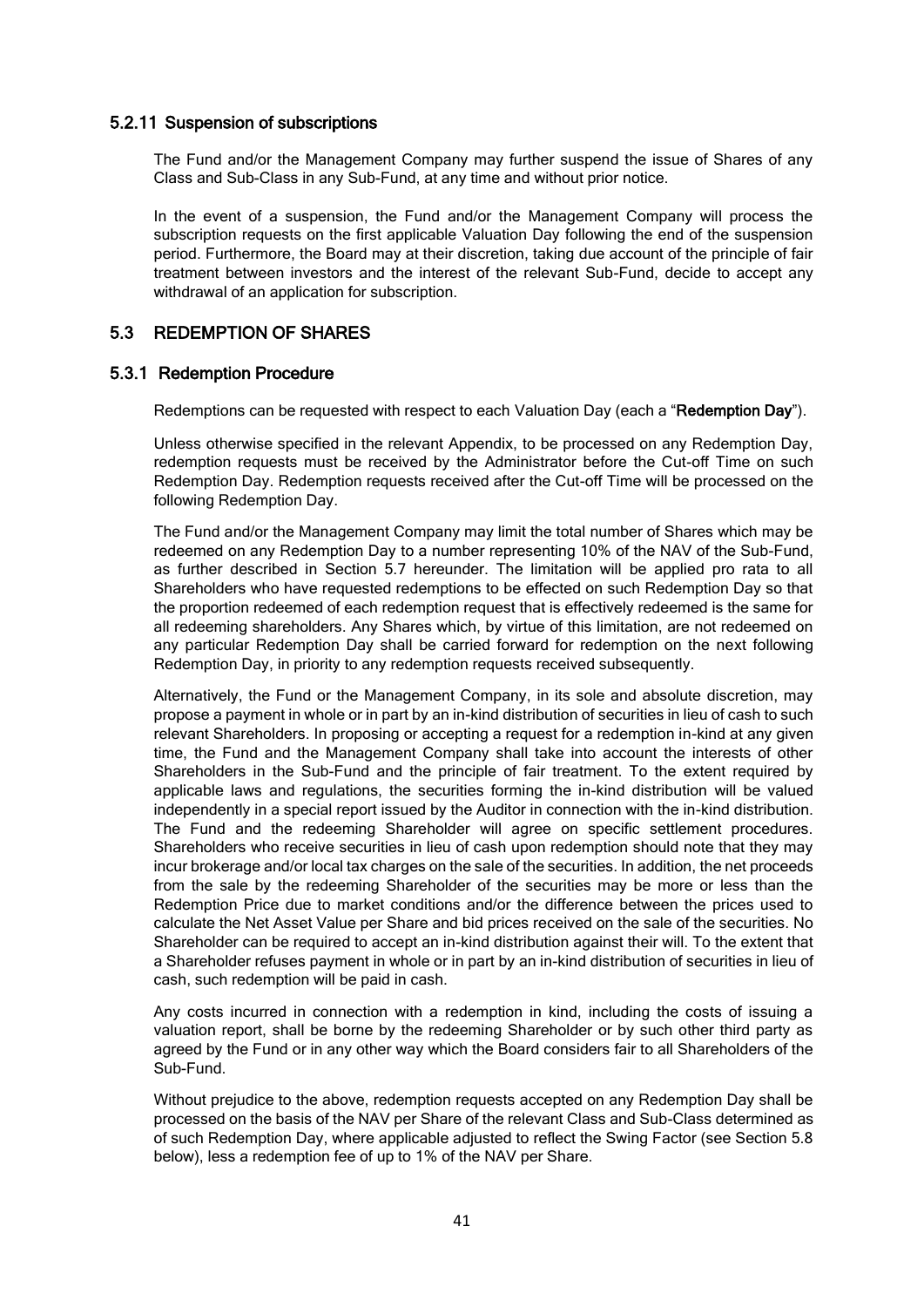Such redemption fee may be levied in favour of the Global Distributor or any sub-distributor. Where specifically provided in the relevant Sub-Fund Appendix for a specific Sub-Fund, a redemption fee may be charged in favour of the relevant Sub-Fund.

The Board may in its discretion decide to charge lower redemption fees or no redemption fees at all taking due account of the principle of fair treatment between investors.

Unless otherwise specified in the relevant Appendix, redemption proceeds shall be paid in the Reference Currency of the relevant Class within five (5) Business Days from the relevant Redemption Day.

## 5.3.2 Temporary suspension of redemption

The redemption of Shares of the Fund will be suspended during any period when the calculation of the Net Asset value per Share of the relevant Class is suspended in accordance with Section 6.2. Any Shareholder tendering Shares for redemption will be notified of such period of suspension. The Shares in question will be redeemed on the first Valuation Day following the end of the suspension period.

During period of suspension, the redemption request may be cancelled by the Shareholder by notice in writing to a distributor or to the Management Company, provided that the notice is received by the distributor or the Management Company prior to any relevant deadline notified to the Shareholder on the last Valuation Day of the suspension period.

## 5.4 TRANSFER OF SHARES

Issued Shares are freely transferable, subject however to the transferee complying with the eligibility and minimum holding requirements applicable to the relevant Class. Restrictions on subscriptions of Shares also apply to transfer of Shares to a (i) US Person, (ii) US citizen, (iii) US tax resident (Please refer to Section 5.2.10. above).

The transfer of Shares may normally be effected by delivery to the Global Distributor, a subdistributor or the Management Company of an instrument of transfer in appropriate form, and all documentation required for the identification of the transferee. On the receipt of the transfer request and relevant documentation, and after reviewing the endorsement(s), signature(s) may be required to be certified/notarised.

Shareholders are advised to contact the Global Distributor or the Management Company prior to requesting a transfer to ensure that they have the correct documentation for the transaction.

## 5.5 CONVERSION OF SHARES

Shareholders may request the conversion of their Shares of any Class (the "Original Class") into shares of another Class within the Sub-Fund or from the Sub-Fund to another Sub-Fund of the Fund (the "New Class") subject however to meeting the eligibility and minimum holding requirements of the New Class.

Conversions can be requested with respect to each Valuation Day (each a "Conversion Day").

Unless otherwise specified in the relevant Appendix, to be processed on any Conversion Day, conversion requests must be received by the Administrator before the Cut-off Time. Applications received after the Cut-off Time will be processed on the following Conversion Day. The conversion request must state the number of Shares of the relevant Class(es), which the Shareholder wishes to convert.

The Fund and/or the Management Company may limit the total number of Shares of any Sub-Fund which may be converted into Shares of another Sub-Fund on any Conversion Day to a number representing 10% of the NAV of the relevant Sub-Funds. The limitation will be applied pro rata to all Shareholders who have requested conversions to be effected on or as at such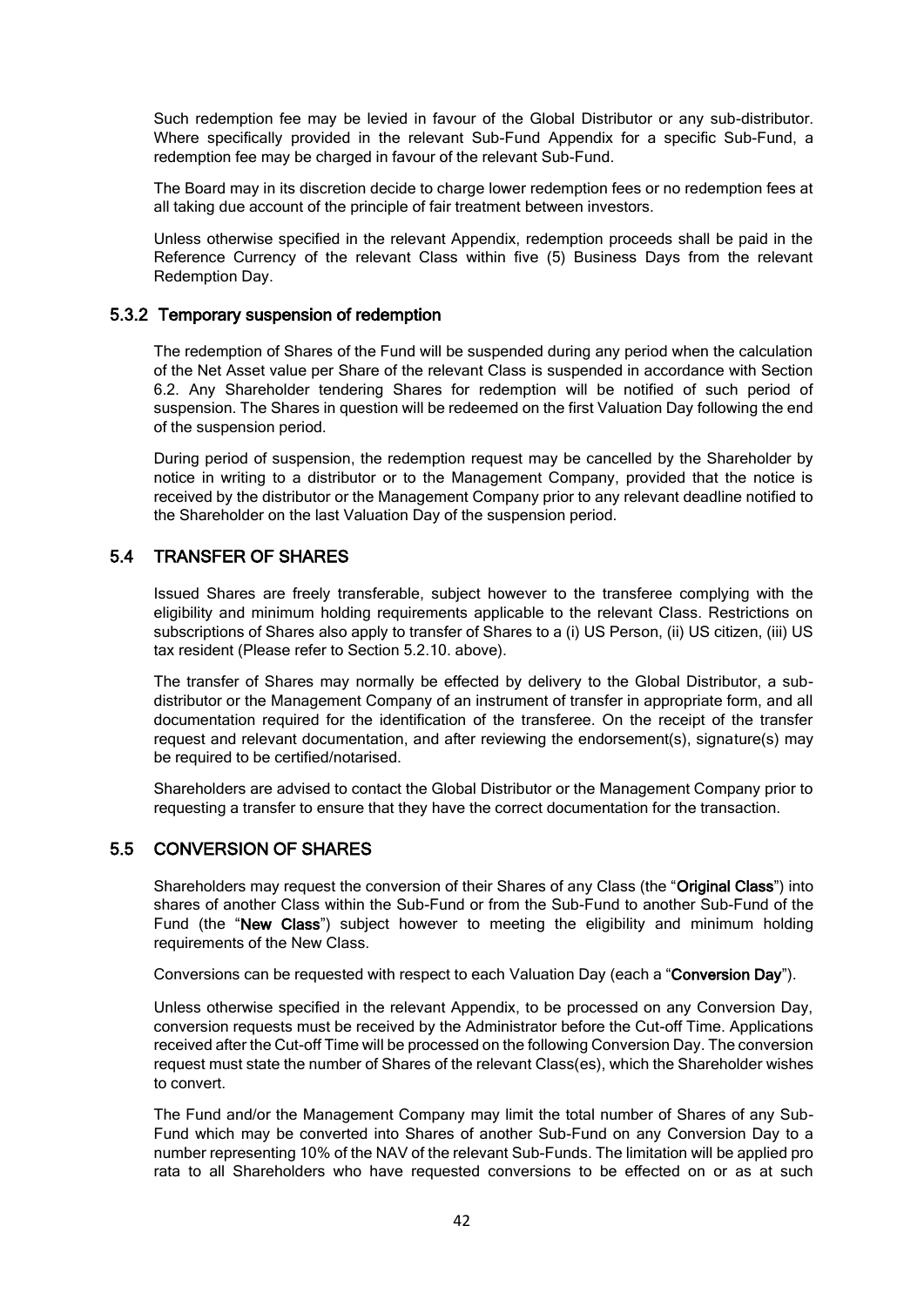Conversion Day so that the proportion converted of each holding so requested is the same for all such Shareholders. Any Shares which, by virtue of this limitation, are not converted on any particular Conversion Day shall be carried forward for conversion on the next following Conversion Day.

A conversion fee of up to 1% of the NAV of the Shares of the relevant New Class to be issued may be levied to cover conversion costs.

The Board may in its discretion decide to charge lower conversion fee or no conversion fee at all taking due account of the principle of fair treatment between investors.

Subject to any currency conversion (if applicable) the proceeds resulting from the redemption of the original Shares will be applied immediately as the subscription monies for the Shares in the New Class into which the original Shares are converted.

Where Shares denominated in one currency are converted into Shares denominated in another currency, the number of such Shares to be issued will be calculated by converting the proceeds resulting from the redemption of the Shares into the currency in which the Shares to be issued are denominated.

The rate at which all or part of the Shares of the Original Class are converted into Shares of the New Class, is determined in accordance with the following formula:

$$
A = \frac{B \times C \times E}{D}
$$

Where:

A is the number of Shares to be allocated in the New Class;

B is the number of Shares of the Original Class which is to be converted;

C is the Net Asset Value per Share (minus any applicable conversion fee) of the Original Class at the relevant valuation point;

D is the Net Asset Value per Share of the New Class at the relevant valuation point; and

E is the actual rate of exchange on the day concerned applied to conversions between Share Classes denominated in different currencies, and is equal to 1 in relation to conversions between Share Classes denominated in the same currency.

After conversion of the Shares, the Administrator will inform the Shareholder of the number of Shares of the New Class obtained by conversion and the price thereof. A confirmation note will be sent to the Shareholder by ordinary post (or by fax, electronic or other means) on the Conversion Day, providing full details of the transaction.

It is recommended that applicants check confirmation notes on receipt.

Requests for conversions will be accepted upon verification by the Global Distributor or relevant distributor that the relevant shareholders have received the KIID of the Class or Sub-Class of Share into which they intend to convert.

Restrictions on subscriptions of Shares apply to conversion requests from any investor engaging in or suspected of engaging in market timing and/or late trading practices (Please refer to Section 5.6 below).

# 5.6 MARKET TIMING AND LATE TRADING

The Fund determines the principles of the calculation of the price or Net Asset Value of its Shares, which are implemented by the Management Company and the Administrator on a forward basis. This means that it is not possible to know in advance the Net Asset Value per Share at which Shares will be bought or sold (exclusive of any subscription fee).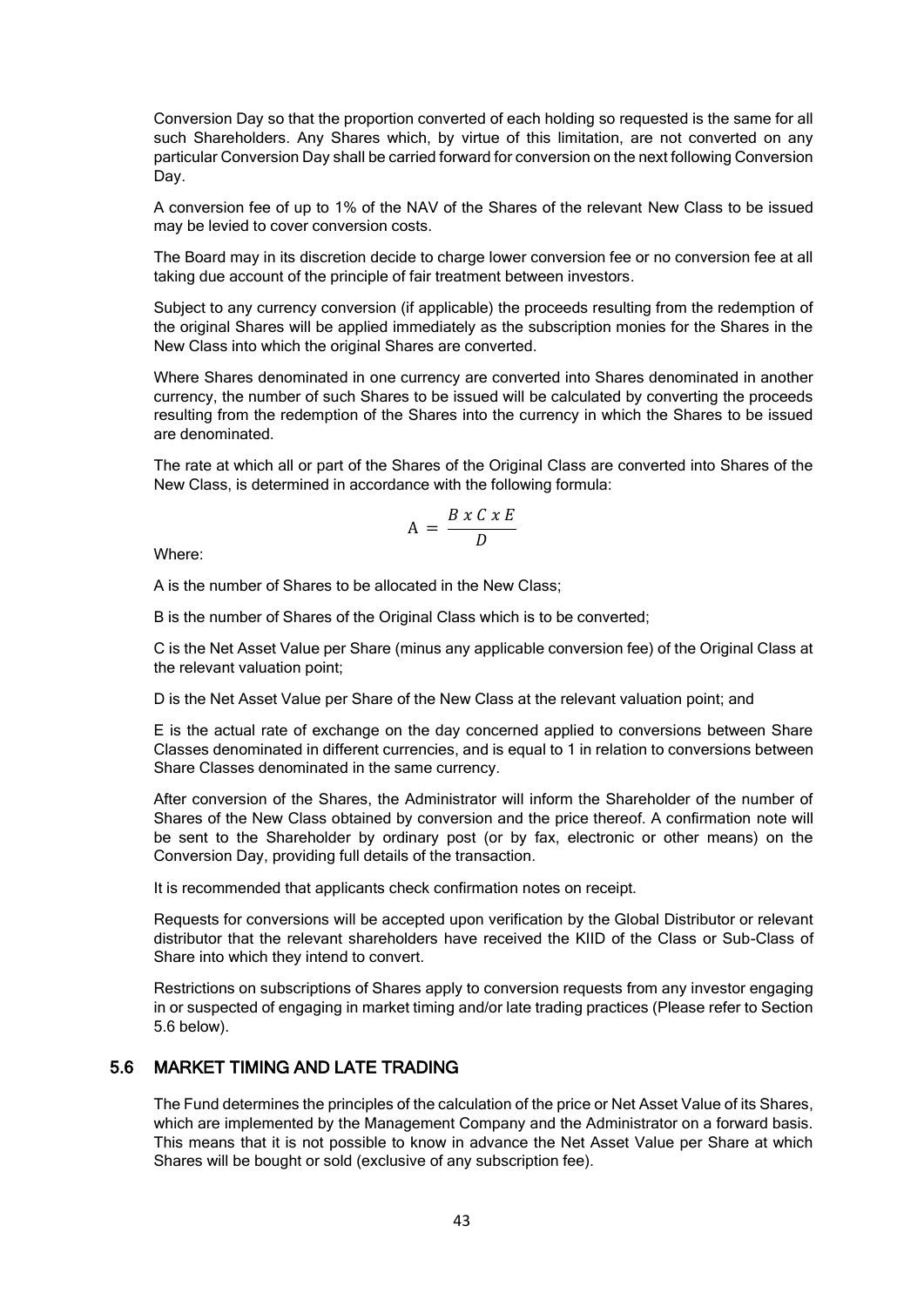The Net Asset Value per Share is calculated at the valuation point following the Cut-Off Time.

The Sub-Funds are not designed for investors with short term investment horizons. Activities which may adversely affect the interests of the Shareholders (for example that disrupt investment strategies or impact expenses) are not permitted.

Specifically, market timing is not permitted.

No distributor is permitted to withhold subscription orders to benefit themselves by a price change.

Whilst recognizing that Shareholders may have legitimate needs to adjust their investments from time to time, the Management Company in its discretion may, if deems such activities adversely affect the interests of the Fund's Shareholders, take action as appropriate to deter such activities.

Accordingly, if the Management Company determines or suspects that a Shareholder has engaged in such activities, it may suspend, cancel, reject or otherwise deal with that Shareholder's subscription or conversion applications and take any action or measures as appropriate or necessary to protect the Fund and its Shareholders.

# 5.7 PROCEDURES FOR REDEMPTIONS AND CONVERSIONS REPRESENTING TEN PERCENT OR MORE OF ANY SUB-FUND

If any application for redemption or conversion is received in respect of any one Valuation Day (the "First Valuation Day") which either singly or when aggregated with other applications so received, is more than 10% of the Net Asset Value of any one Sub-Fund, the Fund reserves the right in its sole and absolute discretion (and acting in the best interests of the remaining Shareholders) to scale down pro rata each application with respect to such First Valuation Day so that no more than 10% of the Net Asset Value of the relevant Sub-Fund be redeemed or converted on such First Valuation Day.

To the extent that any application is not given full effect on such First Valuation Day by virtue of the exercise of the power to pro-rate applications, it shall be treated with respect to the unsatisfied balance thereof as if a further request had been made by the Shareholder in respect of the next Valuation Day and, if necessary, subsequent Valuation Days, until such application shall have been satisfied in full. With respect to any application received in respect of the First Valuation Day, to the extent that subsequent applications shall be received in respect of the following Valuation Days, such later applications shall be postponed until after the satisfaction of applications relating to the First Valuation Day, but subject thereto shall be dealt with as set out in the preceding sentence.

# 5.8 ANTI-DILUTION MEASURES

To the extent that the Management Company considers it to be in the best interests of Shareholders, taking into account factors including the prevailing market conditions, the level of subscriptions and redemptions in a particular Sub-Fund and the size of the Sub-Fund, the Management Company may take one or both of the following steps:

(i) adjust the Net Asset Value of a Fund ("Swing Pricing") to reflect the estimated dealing spreads, costs and charges to be incurred by the Sub-Fund in liquidating or purchasing investments ("Swing Factor") to satisfy the net transactions received in respect of a particular Valuation Day. Under normal market circumstances, the Swing Factor shall not exceed 1% of the Net Asset Value of the relevant Sub-Fund on the relevant Valuation Day. When net subscriptions in a Sub-Fund exceed a certain threshold on a given Valuation Day, the Net Asset Value is adjusted upwards by the Swing Factor. Similarly, when net redemptions in a Sub-Fund exceed a certain threshold on a given Valuation Day, the Net Asset Value of the Sub-Fund is adjusted downwards by the Swing Factor. This method of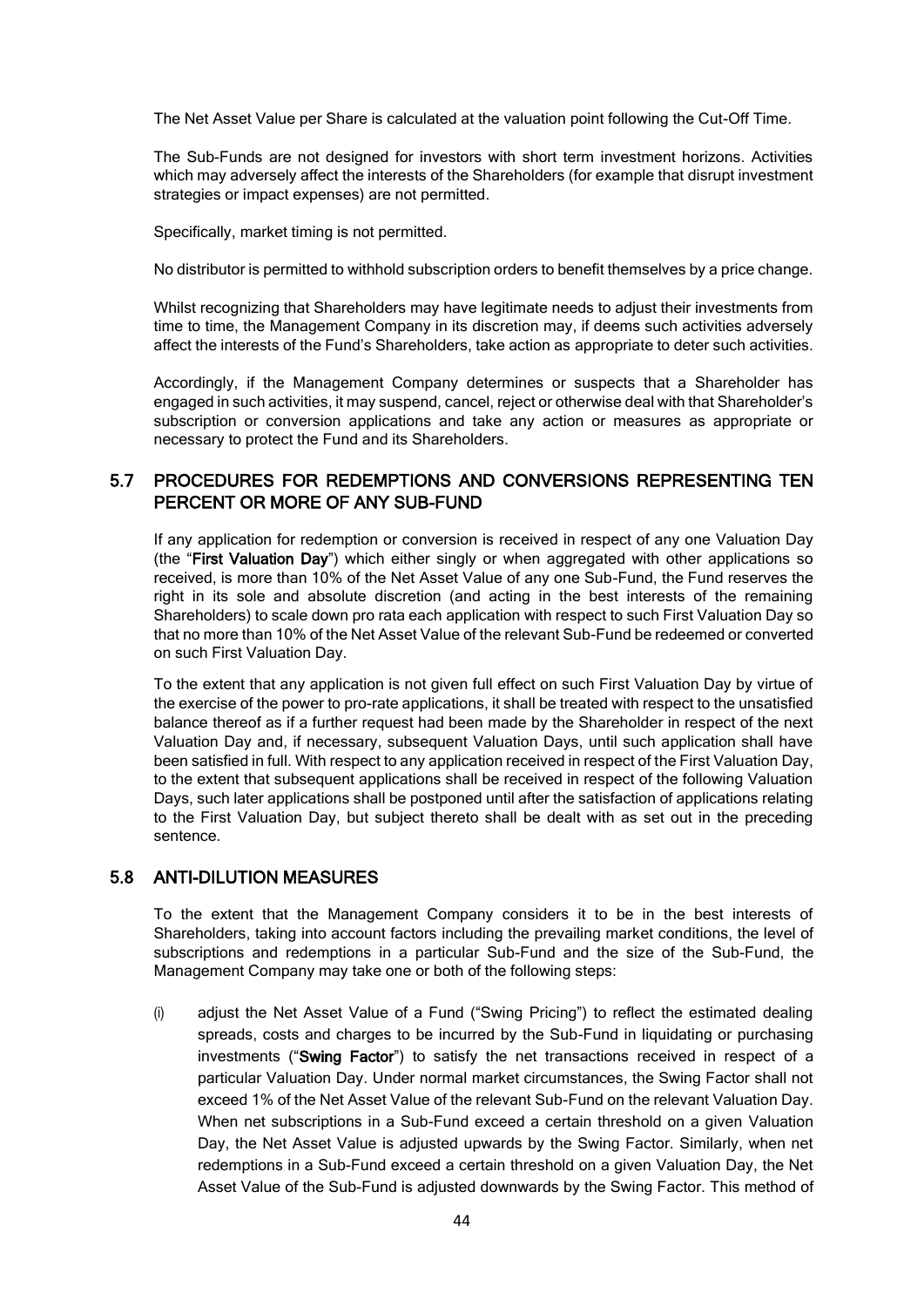valuation is intended to pass the estimated costs of underlying investment activity of the Fund to the active Shareholders by adjusting the net asset value of the relevant Share and thus to protect the Fund's existing Shareholders from costs associated with ongoing subscription and redemption activity; and

(ii) a dilution levy (the "Dilution Levy") of up to 1% of the amount of an individual subscription or redemption may be applied to reflect the estimated dealing spreads, costs and charges to be incurred by the Sub-Fund in liquidating or purchasing investments, which the Management Company in its discretion may apply where it does not consider it appropriate to adjust the Net Asset Value of a Sub-Fund through Swing Pricing or does not consider Swing Pricing alone to be an adequate solution, e.g. where a particular investor or group of investors has been the main cause of the dilution effect.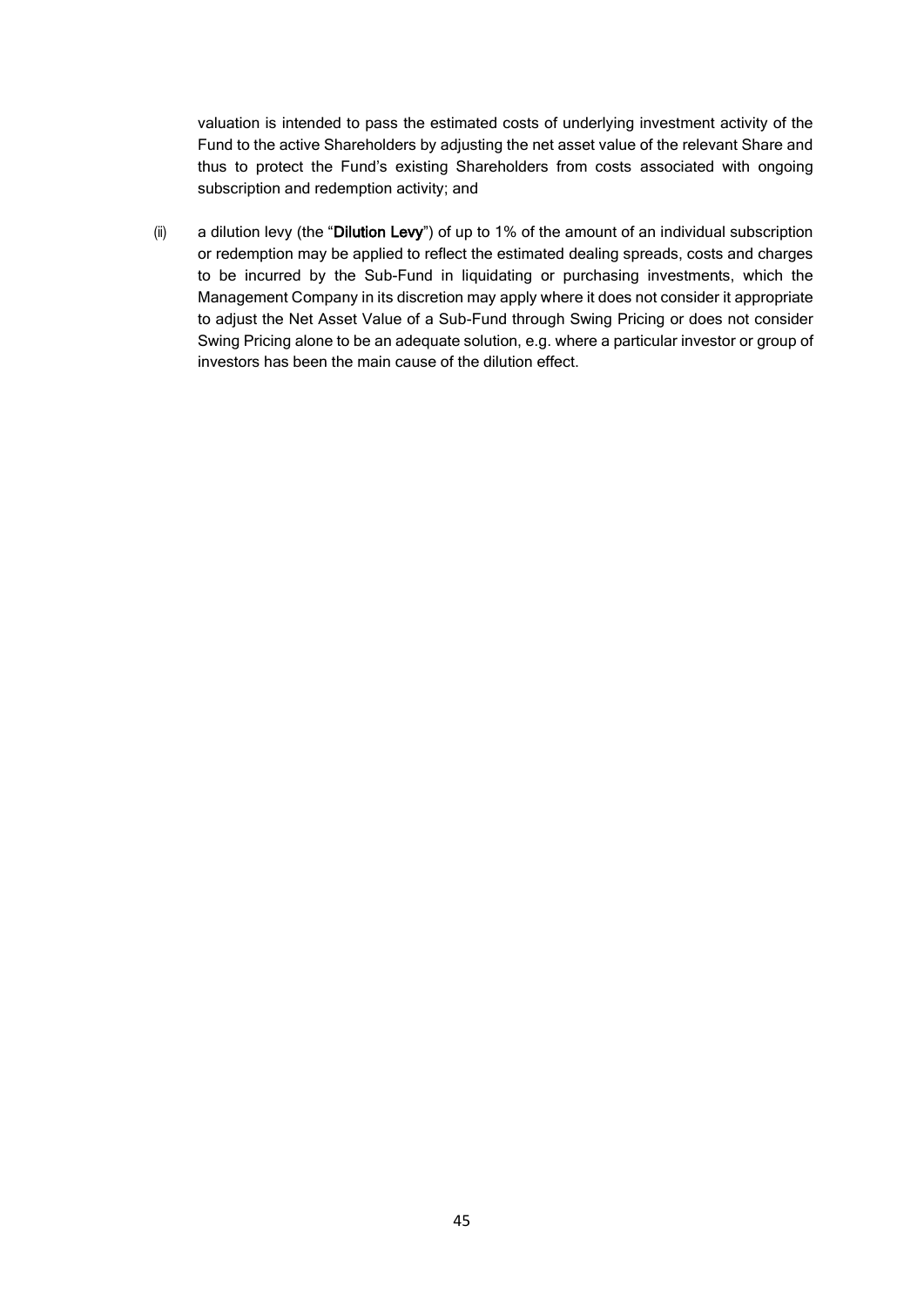# 6. NET ASSET VALUE

### 6.1 CALCULATION OF NET ASSET VALUE

The Board determines the principles of the calculation of the price or Net Asset Value of the Shares, which are implemented by the Management Company and the Administrator on a forward basis. This means that it is not possible to know in advance the Net Asset Value per Share at which Shares will be bought or sold (exclusive of any subscription fee).

The Net Asset Value per Share of each Share Class and Sub-Class in each Sub-Fund will be calculated by the Administrator as of each Valuation Day at the valuation point following the Cut-Off Time in accordance with the Articles of Incorporation and the provisions of this Section 6. It will be calculated by dividing the Net Asset Value attributable to each Share Class in each Sub-Fund, being the proportionate value of its assets less its liabilities, on each Valuation Day by the number of Shares of such Share Class then in issue on such Valuation Day. The resulting sum shall be rounded down to the nearest two decimal places.

The Net Asset Value per Share of each Share Class in each Sub-Fund will be calculated in the currency of denomination of the relevant Share Class. The Net Asset Value of each Sub-Fund shall be calculated and expressed in the Reference Currency of such Sub-Fund.

The Net Asset Value per Share of each Sub-Fund, Class and, where applicable, Sub-Class will be determined on the basis of the last available prices at the valuation point from the markets on which the investments of such Sub-Fund are principally traded. The last available price and valuation point for collective investment schemes in which a Sub-Fund invest may vary and may include prior valuation days of those collective investment schemes.

Events may occur between the determination of an investment's last available price and the determination of the Net Asset Value per Share of any Sub-Fund or Class at the valuation point that may, in the opinion of the Board, mean that the last available price does not truly reflect the fair market value of the investment. In such circumstances, the price of such investment shall be adjusted in accordance with the procedures adopted from time to time by the Board in accordance with the Fund's fair valuation policy.

To the extent that the Board considers that it is in the best interests of the Shareholders, taking into account factors including the prevailing market conditions, the level of subscriptions and redemptions in a particular Sub-Fund and the size of the Sub-Fund, the Net Asset Value per Share of a Sub-Fund may be adjusted to reflect the estimated dealing spreads, costs and charges to be incurred by such Sub-Fund in liquidating or purchasing investments to satisfy the net transactions for a particular Valuation Day. The adjustments shall not exceed 1% of the Net Asset Value per Share of the relevant Sub-Fund on the relevant Valuation Day.

The Net Asset Value per Share for Sub-Funds may be determined using an amortised cost method for those investments with a known short term maturity date. This involves valuing an investment at its costs and thereafter assuming a constant amortization to maturity of any discount or premium, regardless of the impact of fluctuating interest rates on the market value of the investments.

While this method provides certainty in valuation, it may result in periods during which value, as determined by amortised costs, is higher or lower than the price the relevant Sub-Fund would receive if it sold the investments. If it is used, the Board will continually assess this method of valuation and recommend changes, where necessary, to ensure that the Sub-Fund's investments will be valued at their fair market value. If the Board believes that a deviation from the amortised cost per Share may result in material dilution or other unfair results to Shareholders, the Board shall take such corrective action, if any, as it deems appropriate to eliminate or reduce, to the extent reasonably practicable, the dilution or unfair results.

The Board reserves the right to allow the Net Asset Value per Share of each Share Class to be calculated more frequently than once daily, or to otherwise alter dealing arrangements on a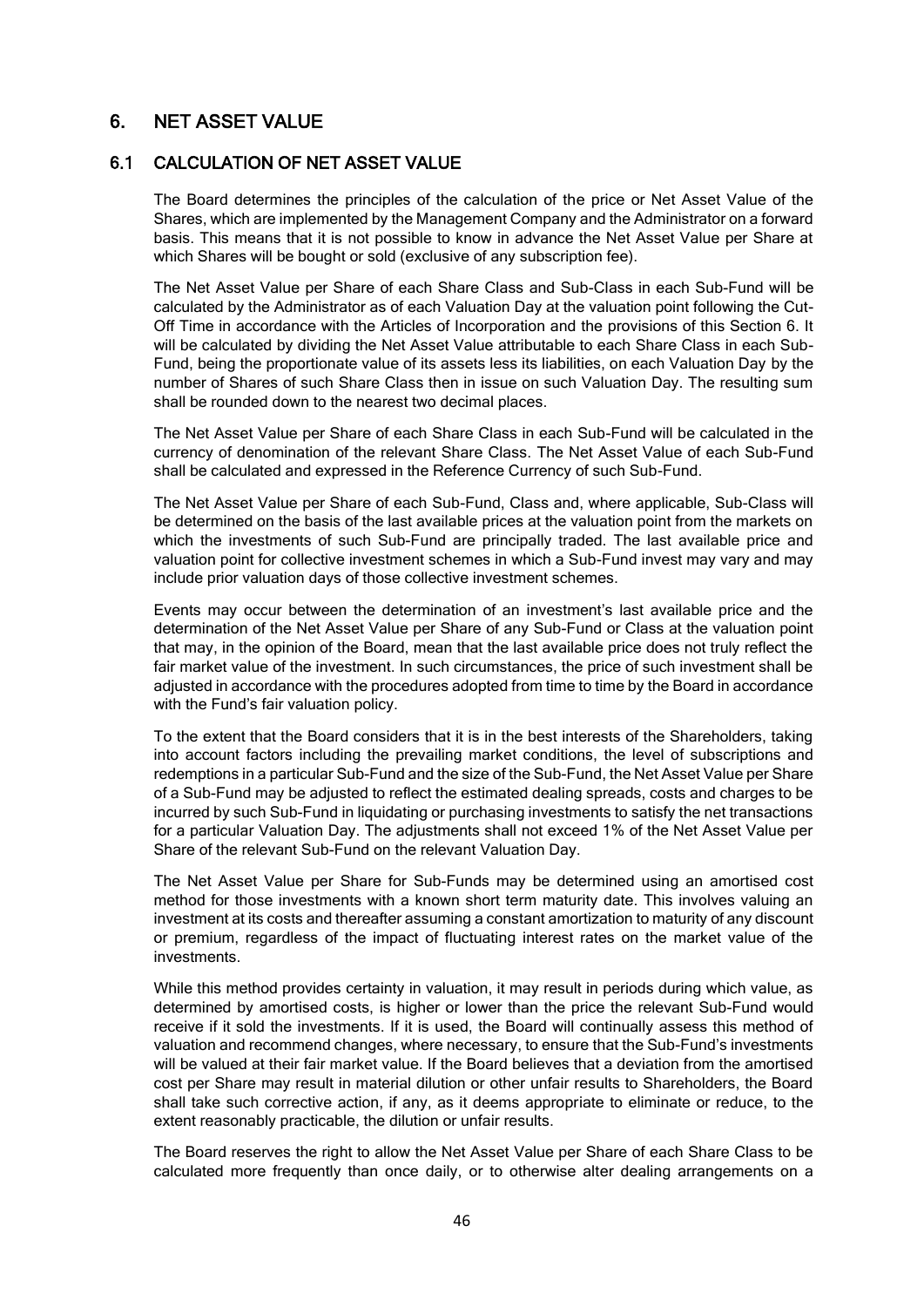permanent or a temporary basis, for example, where the Board considers that a material change to the market value of the investments in one or more Sub-Funds so demands. The Prospectus will be amended, following any such permanent alteration, and Shareholders will be informed accordingly.

In valuing total assets, the following rules will apply:

- a) The value of securities and/or financial derivative instruments is determined on the basis of the last quoted price on the relevant stock exchange or over-the-counter market or any other regulated market on which these securities are traded or admitted for trading. Where such securities are quoted or dealt on more than one stock exchange or regulated market, the Management Company in agreement with the Board or any agent appointed by them for this purpose may, at its own discretion, select the stock exchanges or regulated markets where such securities are primarily traded to determine the applicable value. If a security is not traded or admitted on any official stock exchange or any regulated market or, in the case of securities so traded or admitted, if the last quoted price does not reflect their true value, the Management Company in agreement with the Board or any agent appointed for this purpose will proceed with a valuation on the basis of the expected sale price, which shall be valued with prudence and in good faith.
- b) The financial derivative instruments which are not listed on any official stock exchange or traded on any other organised market will be valued in a reliable and verifiable manner on a daily basis and in accordance with market practice and can be sold, liquidated or closed by an offsetting transaction at any time at their fair value at the Board's initiative. The reference to fair value shall be understood as a reference to the amount for which an asset could be exchanged, or a liability be settled, between knowledgeable, willing parties in an arm's length transaction.
- c) Units or shares in open-ended UCIs and/or UCITS shall be valued on the basis of their last official net asset value, or at their last unofficial net asset values (i.e. estimates of net asset values) if more recent than their last official net asset values, provided that due diligence has been carried out by the Investment Manager, in accordance with instructions and under the overall control and responsibility of the Board, as to the reliability of such unofficial net asset values as reported by such undertakings.
- d) Units or shares in closed-ended undertakings for collective investment listed or dealt in on a regulated market shall be valued on the basis of their last available market price.
- e) Cash, bills payable on demand and other receivables and prepaid expenses will be valued at their nominal amount, unless it appears unlikely that such nominal amount is obtainable.
- f) Any assets or liabilities in currencies other than the currency of the relevant Sub-Fund will be valued using the relevant spot rate quoted by any commercial bank or other responsible financial institution.
- g) Any asset or liability which cannot be considered as being attributable to a particular Sub-Fund, shall be allocated pro rata to the Net Asset Value of each Sub-Fund. All liabilities attributable to a particular Sub-Fund shall be binding solely upon that Sub-Fund. For the purpose of the relations as between Shareholders, each Sub-Fund will be deemed to be a separate entity.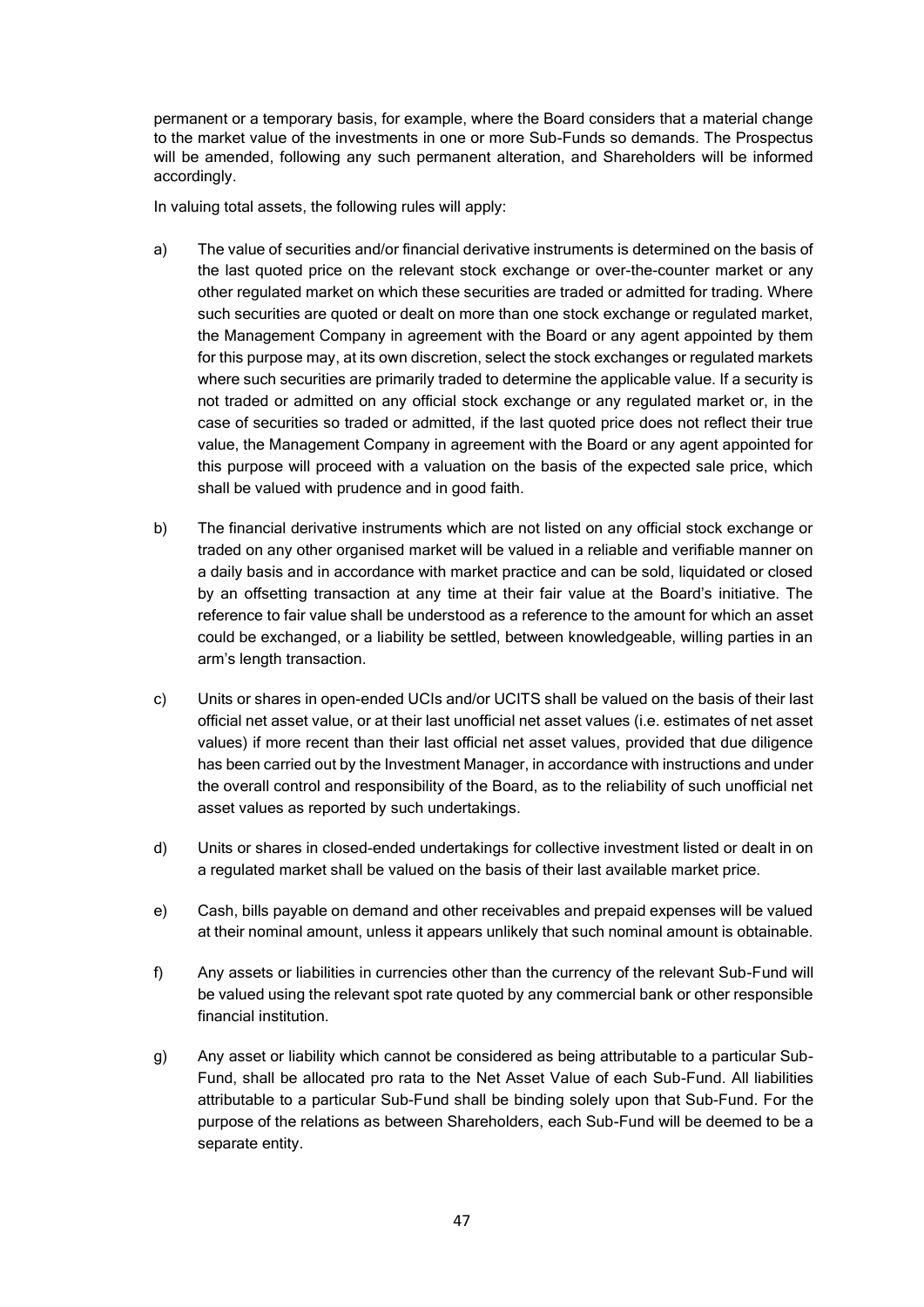- h) Interest rate swaps will be valued on the basis of their market value established by reference to the applicable interest rate curve.
- i) Liquid assets and money market instruments may be valued at nominal value plus any interest or on an amortised cost basis. All other assets, where practice allows, may be valued in the same manner.

The value of assets denominated in a currency other than the Reference Currency of a Sub-Fund shall be determined by taking into account the rate of exchange prevailing at the time of the determination of the net asset value.

The Board is authorised to apply other appropriate valuation principles for the assets of any Sub-Fund if the aforesaid valuation principles appear impossible or inappropriate due to extraordinary circumstances or events.

# 6.2 SUSPENSION OF THE CALCULATION OF THE NET ASSET VALUE

The Board may suspend the calculation of the Net Asset Value of any Share Class in any Sub-Fund and the issue and redemption of Shares of any Share Class in such Sub-Fund, as well as the right to convert Shares of any Share Class in any Sub-Fund into Shares of another Share Class of the same Sub-Fund or any other Sub-Fund:

- a) during any period when any of the principal stock exchanges or any other regulated market on which any substantial portion of the Fund's investments of the relevant Sub-Fund for the time being are quoted, is closed other than for ordinary holidays, or during which dealings are restricted or suspended; or
- b) during the existence of any state of affairs which constitutes an emergency as a result of which disposal or valuation of investments of the relevant Sub-Fund by the Fund is impracticable; or
- c) in the case of the suspension of the calculation of the Net Asset Value of one or several of the Sub-Funds in which the Fund has invested a substantial portion of its assets; or
- d) during any breakdown in the means of communication normally employed in determining the price or value of any of the Fund's investments or the current prices or values on any market or stock exchange; or
- e) during any period when the Fund is unable to repatriate funds for the purpose of making payments on the redemption of such Shares or during which any transfer of funds involved in the realization or acquisition of investments or payments due on redemption of such Shares cannot in the opinion of the Board be effected at normal rates of exchange; or
- f) if the Fund or a Sub-Fund is being or may be wound-up on or following the date on which notice is given of the meeting of Shareholders at which a resolution to wind up the Fund or a Sub-Fund is proposed; or
- g) if the Board has determined that there has been a material change in the valuations of a substantial proportion of the investments of the Fund attributable to a particular Sub-Fund in the preparation or use of a valuation or the carrying out of a later or subsequent valuation; or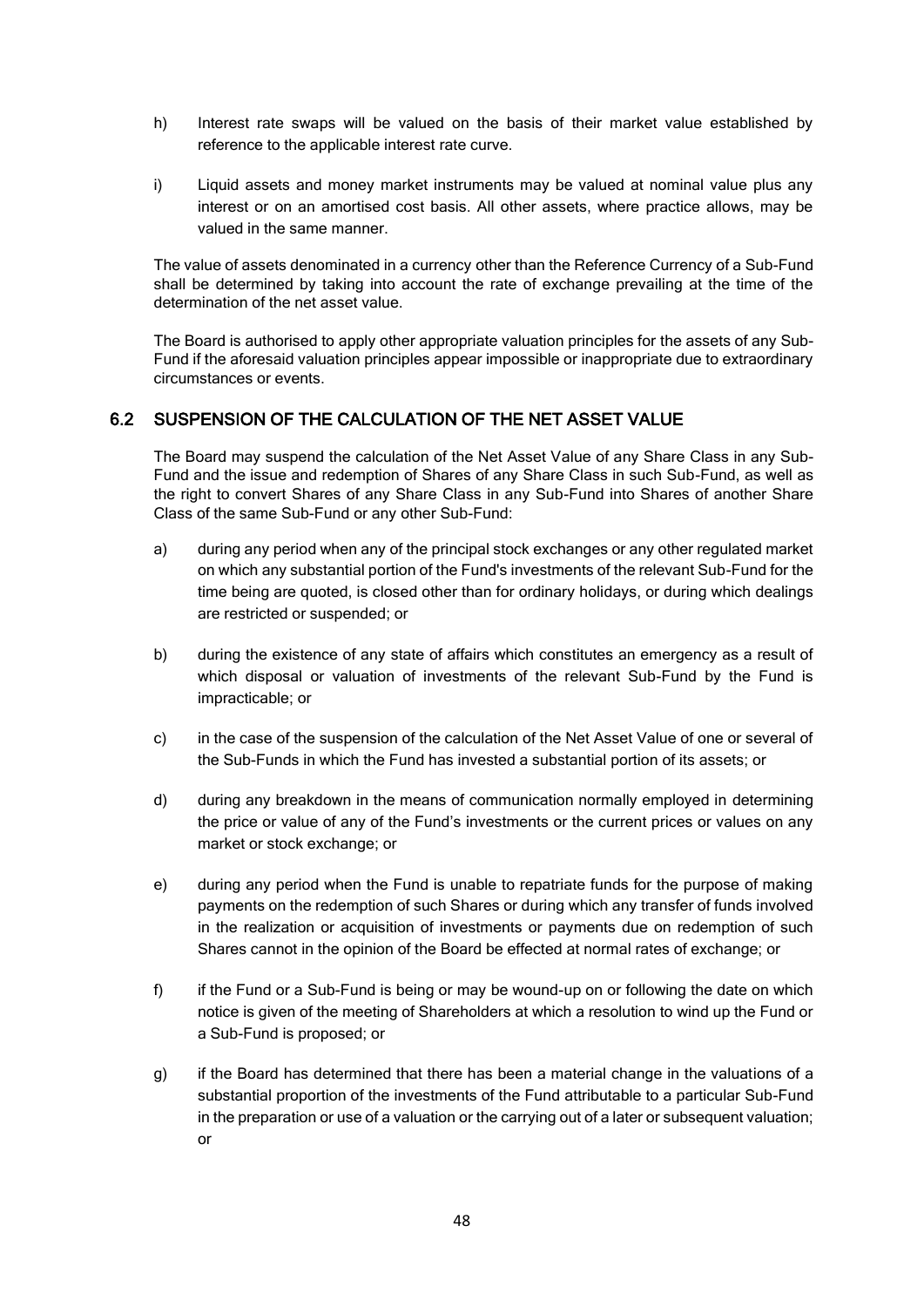- h) during any other circumstance or circumstances where a failure to do so might result in the Fund or its Shareholders incurring any liability to taxation or suffering other pecuniary disadvantages or other detriment which the Fund or its Shareholders might so otherwise have suffered; or
- i) following the suspension of the net asset value calculation and/or the issue, redemption and conversion at the level of a master fund (within the meaning of the 2010 Law) in which a Sub-Fund invests as a feeder (within the meaning of the 2010 Law).

The suspension of the calculation of the Net Asset Value of any Sub-Fund or Share Class shall not affect the valuation of other Sub-Funds or Share Classes, unless these Sub-Funds or Share Classes are also affected.

During a period of suspension, a Shareholder may withdraw his request in respect of any Shares not redeemed or converted, by notice in writing received by the Management Company before the end of such period.

Shareholders will be informed of any suspension as appropriate. Notice of the beginning and of the end of any period of suspension will be published in a Luxembourg daily newspaper and in any other newspaper(s) selected by the Management Company. Notice will likewise be given to any applicant or Shareholder as the case may be applying for purchase, conversion or redemption of Shares in the Sub-Fund(s) concerned.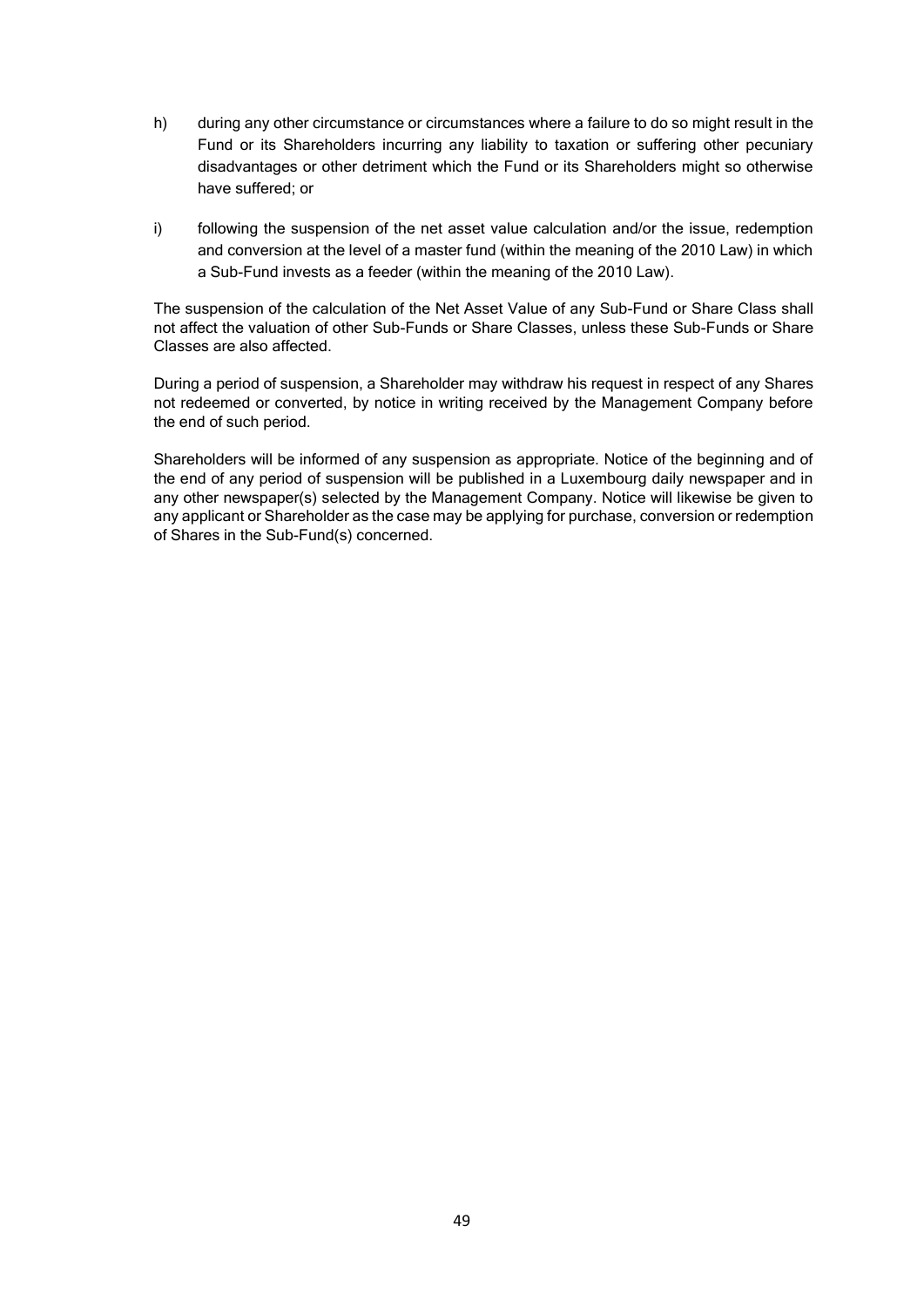# 7. CONFLICTS OF INTEREST

In the event of a conflict of interests as described below, such conflict will be fully disclosed to the Board.

In the conduct of their respective business, the Management Company, the Investment Manager and/or any duly appointed investment advisor from time to time shall identify, manage and where necessary prohibit any action or transaction that may pose a conflict between their respective various business activities and the Fund or its investors. The Management Company, the Investment Manager and/or any duly appointed investment advisor from time to time, shall strive to manage any conflicts in a manner consistent with the highest standards of integrity and fair dealing. For this purpose, the Management Company, the Investment Manager and/or any duly appointed investment advisor from time to time have implemented procedures that shall ensure that any business activities involving a conflict which may harm the interests of the Fund or its Shareholders, are carried out with an appropriate level of independence and that any conflicts are resolved fairly.

Subject to policies established by the Management Company, the Investment Manager is primarily responsible for the execution of each Sub-Fund's investment transactions and the allocation of the brokerage commissions. Neither the Fund nor the Management Company has any obligation to deal with any broker or group of brokers in execution of transactions in portfolio securities. However, the Management Company contemplates that a substantial amount of its transactions will be conducted through the Investment Manager, the Global Distributor, any subinvestment manager or any of their affiliates or through certain of the distributors appointed by the Global Distributor. Such transactions may be subject to a commission or dealer mark-up which may not be the lowest commission or spread available.

To the extent permitted under applicable laws and regulations, brokers who provide supplemental investment research and research related services to the Investment Manager may receive order for transactions by the Management Company. Information so received will be in addition to and not in lieu of the services required to be performed by the Investment Manager under the Investment Manager Agreement and the expenses of the Investment Manager will not necessarily be reduced as a result of the receipt of such supplemental information. Although each and every service rendered may not be used for the benefit of all of the Sub-Funds, the Investment Manager believes that those services are, in aggregate, of significant assistance in fulfilling its investment responsibilities to the Fund.

Securities held by a Sub-Fund also may be held by another Sub-Fund or by other sub-funds or investment advisory clients for which the Investment Manager or its affiliate act as advisor. Securities may be held by, or be an appropriate investment for, a Sub-Fund as well as other clients of the Investment Manager or their affiliates. Similarly, a Sub-Fund may hold units of other investment companies which are also managed by the same Investment Manager or its affiliates as the case may be.

Because of different objectives or other factors, a particular security may be bought for one or more such clients when one or more clients are selling the same security. If purchase or sales of securities for a Sub-Fund or other clients for which the relevant Investment Manager acts as investment manager arise for consideration at or about the same time, transactions in such securities will be made, insofar as feasible, for the respective funds and clients in a manner deemed equitable to all.

Because the Investment Manager or its affiliates may manage assets for other investment companies, pooled investment vehicles and/or other accounts (including institutional clients, pension plans and certain high net worth individuals), there may be an incentive to favour one of their clients over another resulting in potential conflicts of interest. For instance, the Investment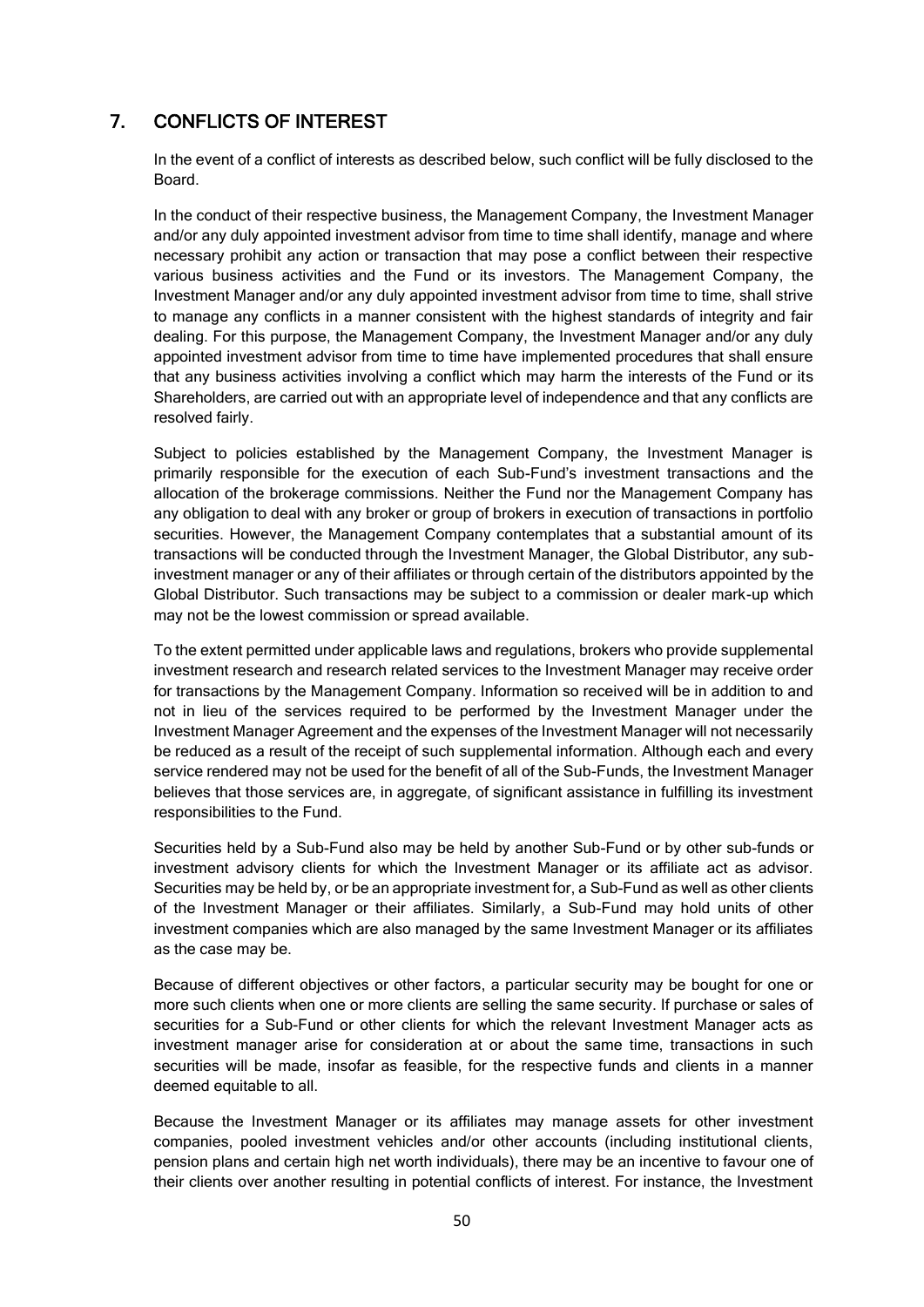Manager may receive fees from certain accounts that are higher than the fee it receives for a particular Fund, or it may receive a performance based fee on certain accounts. In those instances, the Investment Manager may have an incentive to favour the higher and/or performance –based fee accounts over a particular Sub-Fund. In addition, a potential conflict of interests could exist to the extent such Investment Manager or its affiliates has proprietary investments in certain accounts or when certain accounts are investment options in the Investment Manager's and/or its affiliate employee benefits and/or deferred compensation plans. The Management Company as well as the Investment Manager and/or their affiliates have adopted trade allocation and other policies and procedures that it believes are reasonably designed to address these and other potential conflict of interests.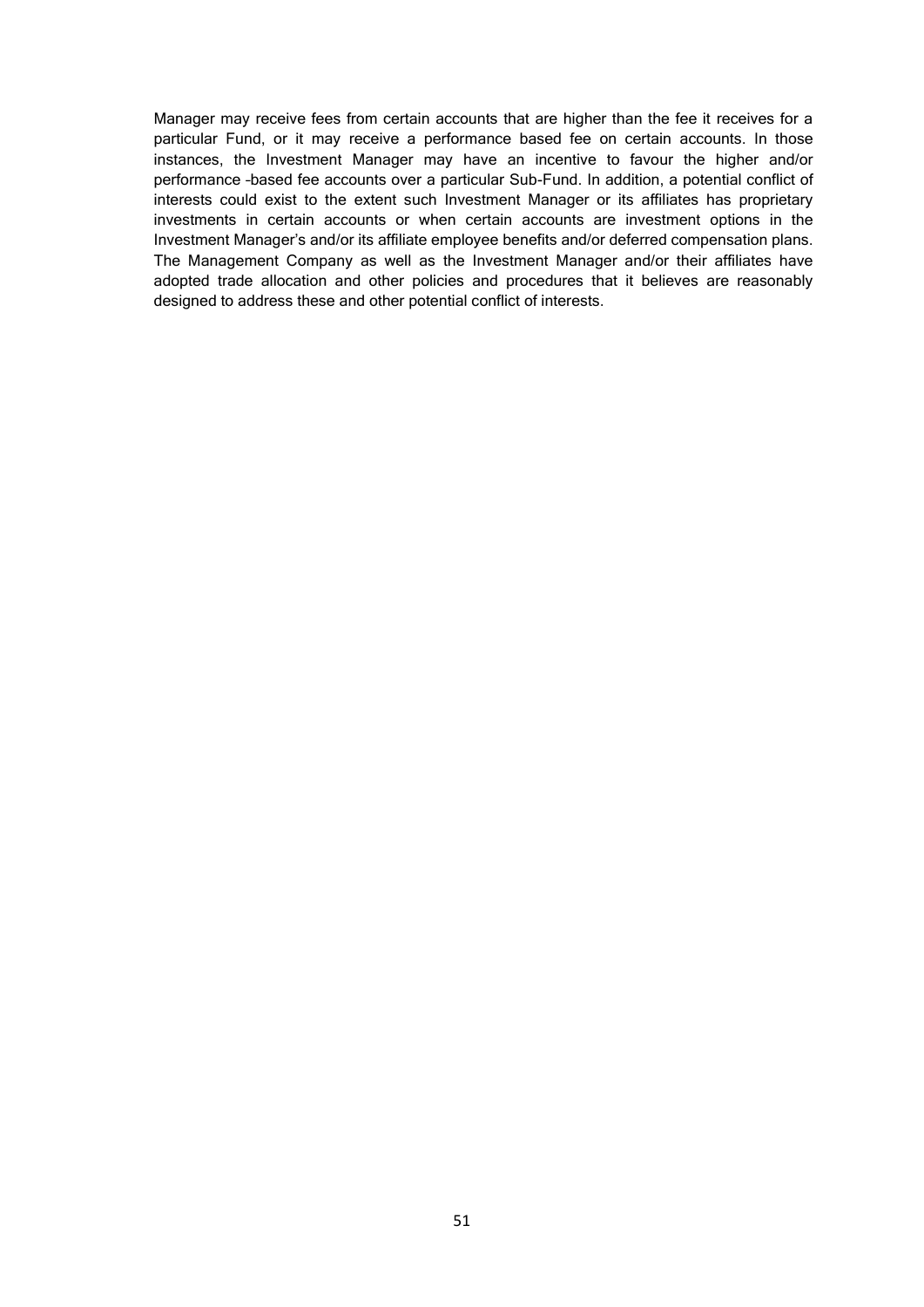# 8. GOVERNANCE AND ADMINISTRATION OF THE FUND

# 8.1 THE BOARD

The Board has the sole exclusive power to administer and manage the Fund and to determine the investment objective, investment policy and investment powers and restrictions and the course of conduct of the management and business affairs of the Fund and of the Sub-Funds, in compliance with the Articles of Incorporation and the Prospectus, and applicable laws and regulations.

Pursuant to the Articles of Incorporation, the Board shall be vested with the broadest powers to perform all acts of administration and disposition in the Fund's interest. All powers not expressly reserved by law or the Articles of Incorporation to the General Meeting of the Shareholders will fall within the competence of the Board.

The Board is also responsible for the selection and appointment of the Management Company and the Depositary, and, together with the Management Company as the case may be, for the selection and appointment of the Administrator, the Global Distributor and any Investment Manager(s).

The Board will at all times be comprised of a minimum of 3 directors (each a "Director").

As of the date of the present Prospectus, the Board is comprised of the following persons:

- ► Director: Mr. Revel Wood, Independent Non-Executive Director, 14 rue du Centre, L-3960 Ehlange, Grand-Duchy of Luxembourg;
- ► Director and Chairman: Mr. Alain Guérard, Managing Partner, Mont Blanc Consult S.à r.l, 6, Rue Kummert, L-6743, Grevenmacher, Grand-Duchy of Luxembourg; and,
- Director: Ms. Karen Zachary, Chief Executing Officer, CRUX Asset Management Limited, 48 Pall Mall, St James's, London SW1Y 5JG, the United Kingdom.

Each of the Directors shall be entitled to remuneration for his/ her directorship services at a rate determined by the Shareholders from time to time in the General Meetings. In addition, each Director may be reimbursed for his/ her reasonable expenses incurred while attending meetings of the Board or General Meetings of the Fund.

## 8.2 THE MANAGEMENT COMPANY

The Board has appointed FundRock Management Company S.A. as the Management Company of the Fund within the meaning of the 2010 Law, pursuant to a management company agreement entered into between the Fund and the Management Company on 20 March 2017, as may be amended from time to time (the "Management Company Agreement").

The Management Company is organised under the laws of the Grand-Duchy of Luxembourg as a public limited company. It is authorised by the CSSF to act as Chapter 15 Management Company pursuant to the 2010 Law.

The Management Company is registered with the Luxembourg Trade and Companies Register (Registre de Commerce et des Sociétés de Luxembourg) under number B 104.196.

The share capital of the Management Company currently amounts to ten million Euro (EUR 10,000,000.-), all fully subscribed and paid-up.

In accordance with the 2010 Law, the Management Company designated by the Fund shall exercise the following functions: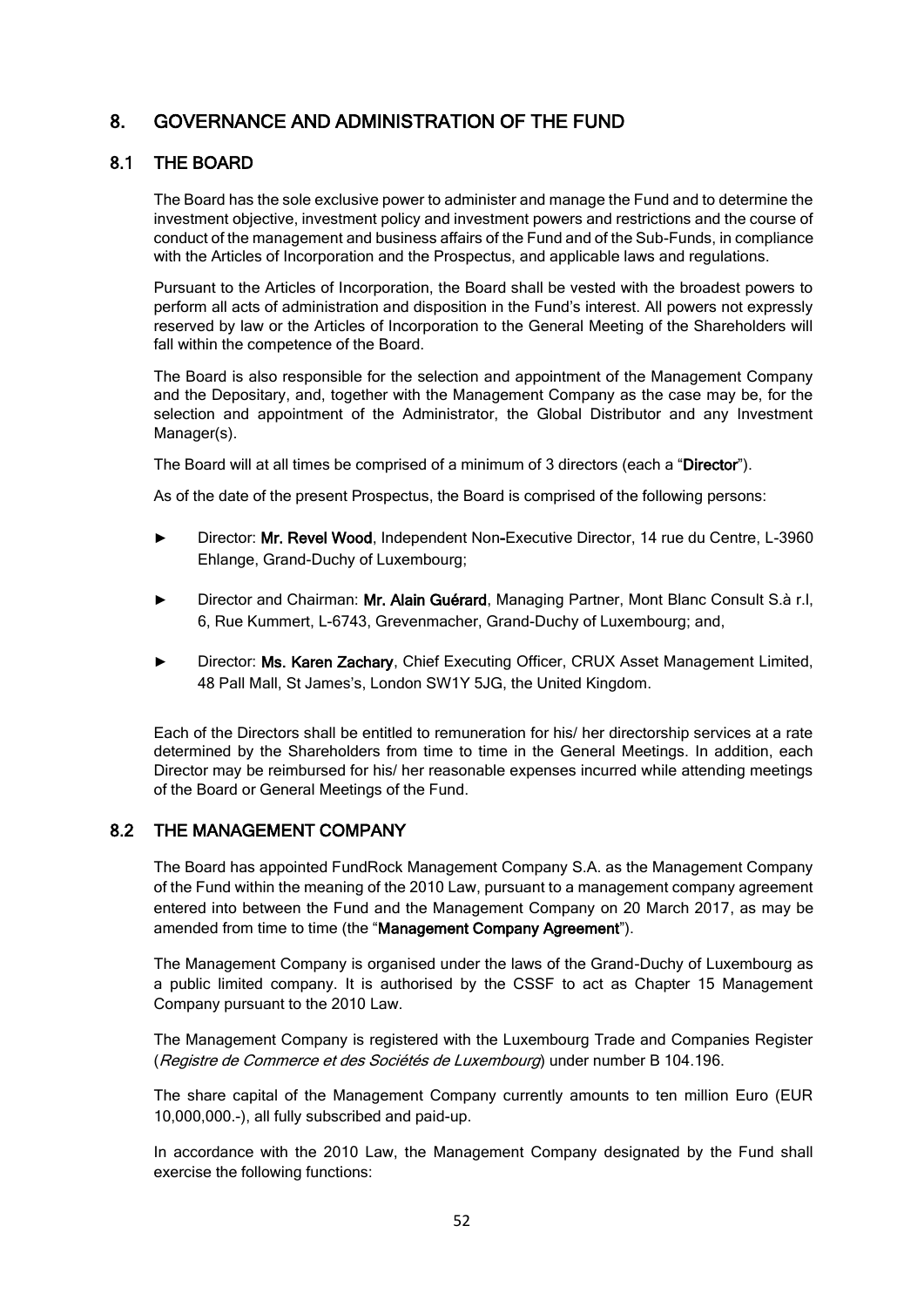- ► Investment management;
- ► Administration; and
- Marketing.

The Management Company shall be entitled to delegate all or part of the above duties to any person or entity, which it will consider appropriate, as further detailed below.

In consideration for the services rendered by the Management Company to the benefit of the relevant Sub-Fund, the Management Company shall be entitled to those management company fees as detailed in the relevant Appendix of each Sub-Fund.

The Management Company Agreement may be terminated by either party with or without cause at any time subject to giving the other party at least three (3) months' prior written notice of termination.

The Management Company has established and applies a remuneration policy in accordance with principles laid out under the UCITS Directive and any related legal and regulatory provisions applicable in Luxembourg.

The remuneration policy is aligned with the business strategy, objectives, values and interests of the Management Company and the UCITS that it manages and of the investors in such UCITS, and which includes, inter alia, measures to avoid conflicts of interest; and it is consistent with and promotes sound and effective risk management and does not encourage risk taking which is inconsistent with the risk profiles, rules or instruments of incorporation of the UCITS that the Management Company manages.

As an independent management company relying on a full-delegation model (i.e. delegation of the collective portfolio management function), the Management Company ensures that its remuneration policy adequately reflects the predominance of its oversight activity within its core activities. As such, it should be noted that the Management Company's employees who are identified as risk-takers in accordance with the UCITS Directive are not remunerated based on the performance of the UCITS under management.

The Management Company's remuneration policy, in a multi-year framework, ensures a balanced regime where remuneration both drives and rewards the performance of its employees in a measured, fair and well-thought-out fashion, which relies on the following principles:

- Identification of the persons responsible for awarding remuneration and benefits (under the supervision of the remuneration committee and subject to the control of an independent internal audit committee);
- Identification of the functions performed within the Management Company which may impact the performance of the UCITS under management;
- Calculation of remuneration and benefits based on the combination of individual and company's performance assessment;
- Determination of a balanced remuneration (fixed and variable):
- Implementation of an appropriate retention policy with regards to financial instruments used as variable remuneration;
- Deferral of variable remuneration over 3-year periods;
- Implementation of control procedures/adequate contractual arrangements on the remuneration guidelines set up by the Management Company's respective portfolio management delegates.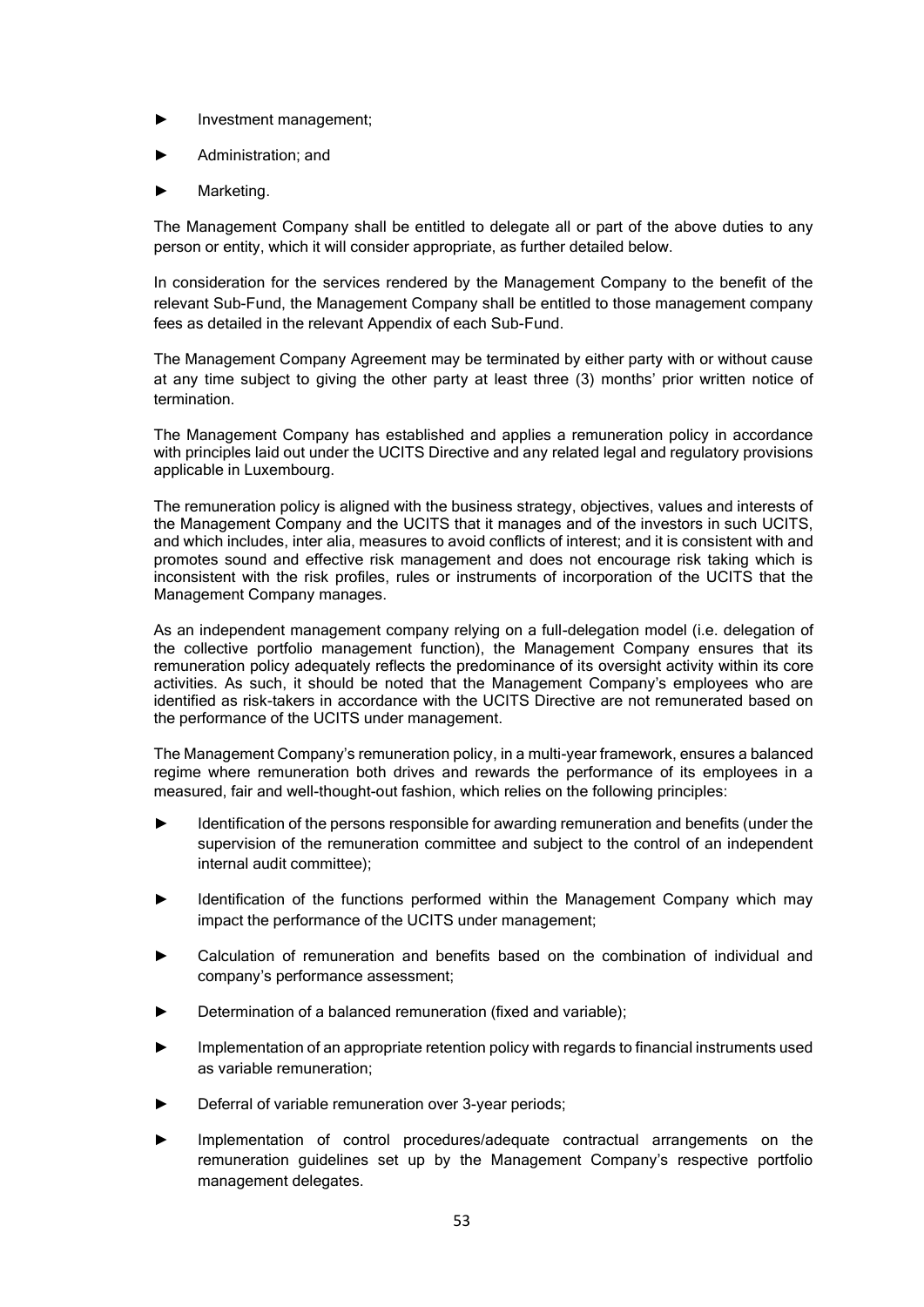It should be noted that the Management Company's remuneration policy may be subject to certain amendments and/or adjustments.

Details of the up-to-date remuneration policy of the Management Company, including a description of how remuneration and benefits are calculated and the identity of persons responsible for awarding the remuneration and benefits, including the composition of the remuneration committee, are available at: <https://www.fundrock.com/remuneration-policy/> A paper version of this remuneration policy is made available free of charge to investors upon request at the Management Company's registered office.

The Management Company acts also as management company for other investment funds and will in the future be appointed to act for other investment funds as management company. The list of the funds managed by the Management Company may be obtained, on simple request, at the registered office of the Management Company.

## 8.3 THE INVESTMENT MANAGER

The Management Company has appointed CRUX Asset Management Limited as the Investment Manager in respect of the Fund and the Sub-Fund(s) pursuant to a tri-partite investment management agreement entered into between the Management Company, the Fund and the Investment Manager on 20 March 2017, as amended and restated on 17 October 2017, with effect as of 23 October 2017 (the "Investment Management Agreement").

The Investment Manager is organised under the laws of England and Wales as a private limited company. It is authorised by the UK Financial Conduct Authority (the "FCA") with the necessary scope of permissions to act as investment manager pursuant to the Financial Services and Markets Act 2000. In particular, the Investment Manager has authorization for the following activities:

- Advising on investments (except on Pension Transfers and Pension Opt Outs);
- Arranging (bringing about deals in investments);
- Making arrangements with a view to transactions in investments; and
- Managing investments

The Investment Manager has exercised its right under the Markets in Financial Instruments Directive to passport by way of services into Luxembourg the following activities:

- Reception and transmission of orders in relation to one or more financial instruments;
- Investment management: and
- Investment advice.

The Investment Manager is registered with the FCA under number 623757.

The share capital of the Investment Manager currently amounts to four hundred fifty thousand and ten Pound Sterling (GBP 450,010.-), all fully subscribed and paid-up.

The Investment Manager will provide day-to-day management in respect of the investment and re-investment of the net assets of all Sub-Funds.

Pursuant to the Investment Management Agreement, the Investment Manager is entitled to delegate all or part of the performance of its duties to one or more sub-investment managers, under its ultimate responsibility, and/ or to appoint one or more investment advisors in respect of any Sub-Fund.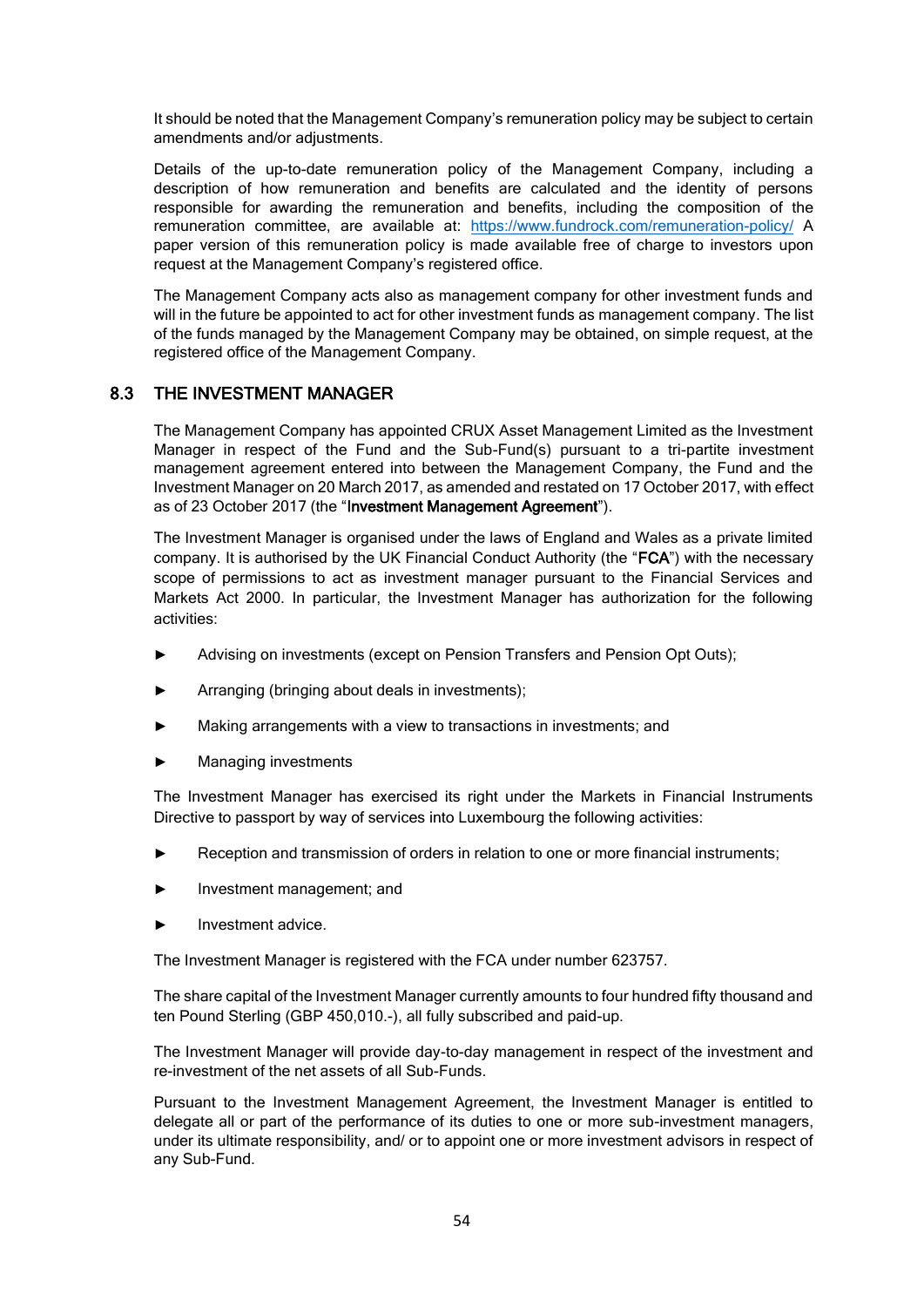In consideration for the services rendered by the Investment Manager to the benefit of the relevant Sub-Fund(s), the Investment Manager shall be entitled to those fees as detailed in the relevant Appendix of each Sub-Fund. Fees payable to the Investment Manager may include an annual investment management fee calculated as a percentage of the Net Asset Value of the relevant Sub-Fund and / or a performance fee based on the appreciation of the Net Asset Value per Share.

The Investment Management Agreement may be terminated by the Management Company or the Investment Manager at any time, subject to giving the other party at least three (3) months' prior written notice of termination.

# 8.4 THE DOMICILIARY AND ADMINISTRATION AGENT, REGISTRAR AND TRANSFER AGENT, PAYING AGENT

With the consent of the Fund, the Management Company has appointed State Street Bank International GmbH acting through its Luxembourg Branch as administrative, registrar and transfer agent and as domiciliary and paying agent of the Fund (the "Administrator") pursuant to the administration agreement entered into between the Management Company, the Fund and the Administrator on 20 March 2017, as may be amended from time to time (the "Administration Agreement").

The relationship between the Fund, the Management Company and the Administrator is subject to the terms of the Administration Agreement. Under the terms of the Administration Agreement, the Administrator will carry out all general administrative duties related to the administration of the Fund required by Luxembourg law, calculate the Net Asset Value per Share, maintain the accounting records of the Fund, as well as process all subscriptions, redemptions, conversions, and transfers of Shares, and register these transactions in the register of Shareholders. In addition, as registrar and transfer agent of the Fund, the Administrator is also responsible for collecting the required information and performing verifications on investors to comply with applicable anti-money laundering rules and regulations.

The Administrator is not responsible for any investment decisions of the Fund or the effect of such investment decisions on the performance of the Fund.

The Administration Agreement has no fixed duration and each party may, in principle, terminate the agreement on not less than ninety (90) calendar days' prior written notice. The Administration Agreement may also be terminated on shorter notice in certain circumstances, for instance where one party commits a material breach of a material clause of the Administration Agreement. The Administration Agreement may be terminated by the Management Company with immediate effect if this is deemed by the Management Company to be in the interest of the investors. The Administration Agreement contains provisions exempting the Administrator from liability and indemnifying the Administrator in certain circumstances. However, the liability of the Administrator towards the Management Company and the Fund will not be affected by any delegation of functions by the Administrator.

The Administrator is entitled to those fees, charges and commissions detailed in a fee schedule, which shall be borne by the Fund in accordance with common practice in Luxembourg. They will be comprised of a monthly fee calculated as a percentage of the relevant Sub-Fund's net assets (not exceeding 0.12% p.a.) and of transaction-based commissions payable on a monthly basis.

# 8.5 THE DEPOSITARY

The Fund has appointed State Street Bank International GmbH acting through its Luxembourg Branch to act as Depositary within the meaning of the 2010 Law, pursuant to a depositary agreement entered into between the Fund and the Depositary on 20 March 2017, as may be amended from time to time (the "Depositary Agreement").

State Street Bank International GmbH is a limited liability company organized under the laws of Germany, having its registered office at Brienner Str. 59, 80333 München, Germany and registered with the commercial register court, Munich under number HRB 42872. It is a credit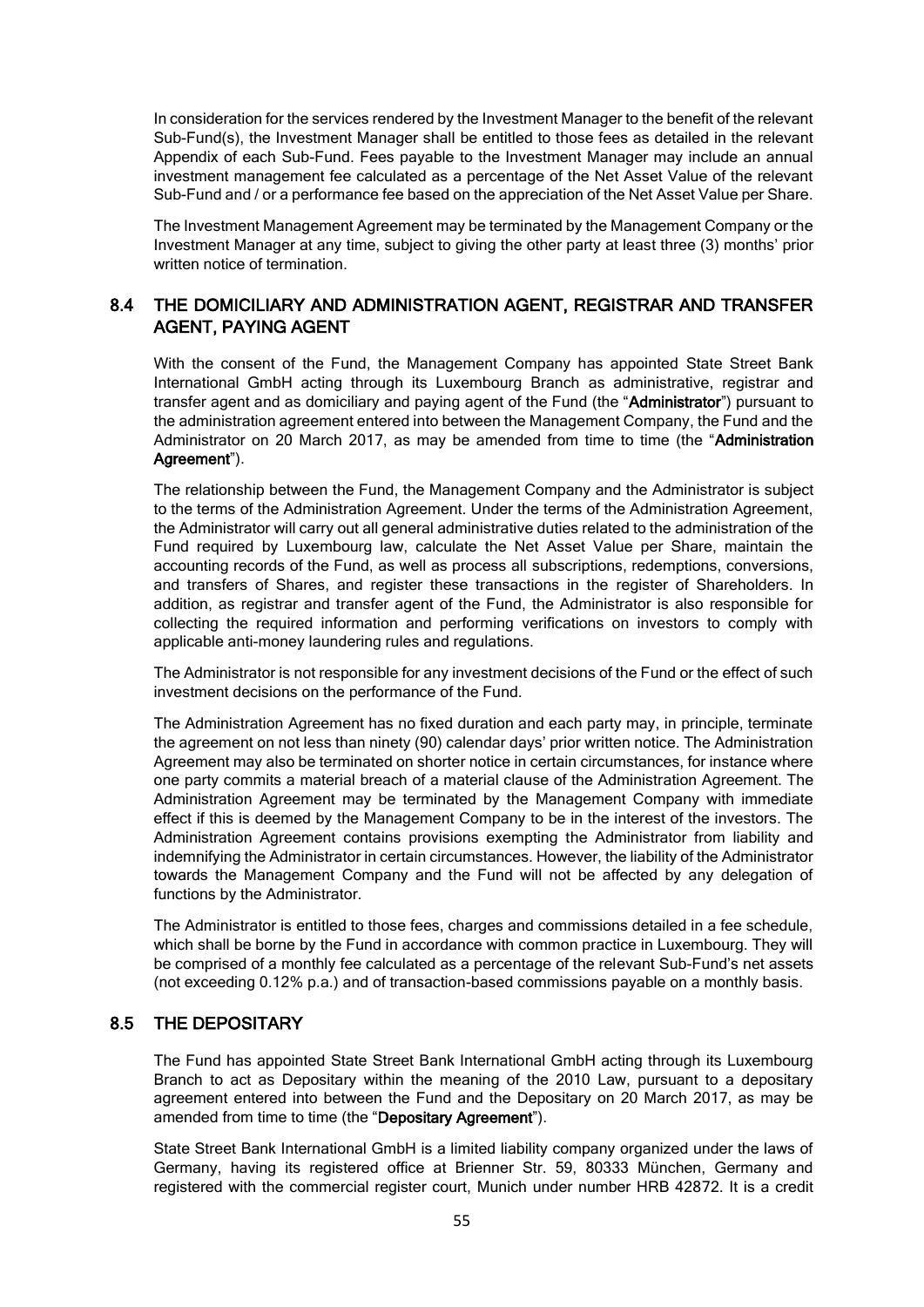institution supervised by the European Central Bank (ECB), the German Federal Financial Services Supervisory Authority (BaFin) and the German Central Bank. State Street Bank International GmbH, Luxembourg Branch is authorized by the CSSF in Luxembourg to act as depositary and is specialized in depositary, fund administration, and related services. State Street Bank International GmbH, Luxembourg Branch is registered in the Luxembourg Commercial and Companies' Register (RCS) under number B 148 186. State Street Bank International GmbH is a member of the State Street group of companies having as their ultimate parent State Street Corporation, a US publicly listed company.

The Depositary shall assume its functions and responsibilities as depositary in accordance with the provisions of the Depositary Agreement, the 2010 Law, as amended, the European Commission Delegated Regulation (EU) 2016/438 (the "UCITS Regulations") and all applicable Luxembourg law, rules and regulations regarding (i) the safekeeping of financial instruments of the Fund and record keeping and verification of ownership of other assets of the Fund and (ii) the effective and proper monitoring of the Fund's cash flows.

### Depositary's functions

Under the terms of the Depositary Agreement, the Depositary is entrusted with following main functions:

- ensuring that the sale, issue, repurchase, redemption and cancellation of Shares are carried out in accordance with applicable law and the Articles of Incorporation.
- ensuring that the value of the Shares is calculated in accordance with applicable law and the Articles of Incorporation.
- carrying out the instructions of the Fund unless they conflict with applicable law and the Articles of Incorporation.
- ensuring that in transactions involving the assets of the Fund any consideration is remitted within the usual time limits.
- ensuring that the income of the Fund is applied in accordance with applicable law and the Articles of Incorporation.
- monitoring of the Fund's cash and cash flows.
- safe-keeping of the Fund's assets, including the safekeeping of financial instruments to be held in custody and ownership verification and record keeping in relation to other assets.

#### Depositary's liability

In the event of a loss of a financial instrument held in custody, determined in accordance with the UCITS Directive, and in particular Article 18 of the UCITS Regulation, the Depositary shall return financial instruments of identical type or the corresponding amount to the Fund without undue delay.

The Depositary shall not be liable if it can prove that the loss of a financial instrument held in custody has arisen as a result of an external event beyond its reasonable control, the consequences of which would have been unavoidable despite all reasonable efforts to the contrary pursuant to the UCITS Directive.

In case of a loss of financial instruments held in custody, the Shareholders may invoke the liability of the Depositary directly or indirectly through the Fund provided that this does not lead to a duplication of redress or to unequal treatment of the Shareholders.

The Depositary will be liable to the Fund for all other losses suffered by the Fund as a result of the Depositary's negligent or intentional failure to properly fulfil its obligations pursuant to the UCITS Directive.

The Depositary shall not be liable for consequential or indirect or special damages or losses, arising out of or in connection with the performance or non-performance by the Depositary of its duties and obligations.

#### **Delegation**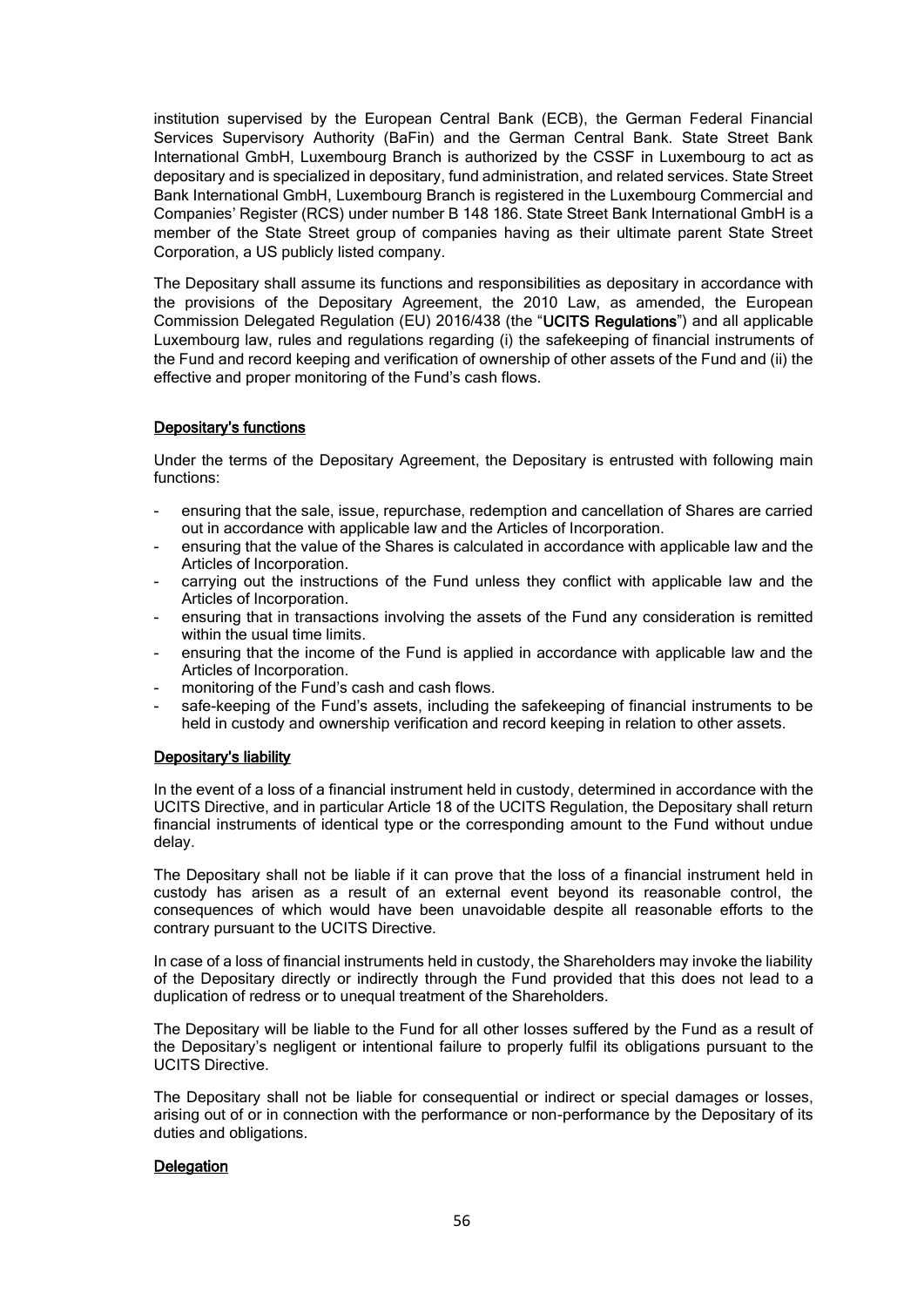The Depositary has full power to delegate the whole or any part of its safe-keeping functions but its liability will not be affected by the fact that it has entrusted to a third party some or all of the assets in its safekeeping. The Depositary's liability shall not be affected by any delegation of its safe-keeping functions under the Depositary Agreement.

The Depositary has delegated those safekeeping duties set out in Article 22(5)(a) of the UCITS Directive to State Street Bank and Trust Company with registered office at One Lincoln Street, Boston, Massachusetts 02111, USA, whom it has appointed as its global sub-custodian. State Street Bank and Trust Company as global sub-custodian has appointed local sub-custodians within the State Street Global Custody Network.

Information about the safe-keeping functions which have been delegated and the identification of the relevant delegates and sub-delegates are available at the registered office of the Fund or at the following internet site: http://www.statestreet.com/about/officelocations/luxembourg/subcustodians.html.

#### Conflicts of Interest

The Depositary is part of an international group of companies and businesses that, in the ordinary course of their business, act simultaneously for a large number of clients, as well as for their own account, which may result in actual or potential conflicts. Conflicts of interest arise where the Depositary or its affiliates engage in activities under the depositary agreement or under separate contractual or other arrangements. Such activities may include:

- i) providing nominee, administration, registrar and transfer agency, research, agent securities lending, investment management, financial advice and/or other advisory services to the Fund;
- ii) engaging in banking, sales and trading transactions including foreign exchange, derivative, principal lending, broking, market making or other financial transactions with the Fund either as principal and in the interests of itself, or for other clients.

In connection with the above activities the Depositary or its affiliates:

- i) will seek to profit from such activities and are entitled to receive and retain any profits or compensation in any form and are not bound to disclose to, the Fund, the nature or amount of any such profits or compensation including any fee, charge, commission, revenue share, spread, mark-up, mark-down, interest, rebate, discount, or other benefit received in connection with any such activities;
- ii) may buy, sell, issue, deal with or hold, securities or other financial products or instruments as principal acting in its own interests, the interests of its affiliates or for its other clients;
- iii) may trade in the same or opposite direction to the transactions undertaken, including based upon information in its possession that is not available to the Fund;
- iv) may provide the same or similar services to other clients including competitors of the Fund;
- v) may be granted creditors' rights by the Fund which it may exercise.

The Fund may use an affiliate of the Depositary to execute foreign exchange, spot or swap transactions for the account of the Fund. In such instances the affiliate shall be acting in a principal capacity and not as a broker, agent or fiduciary of the Fund. The affiliate will seek to profit from these transactions and is entitled to retain and not disclose any profit to the Fund. The affiliate shall enter into such transactions on the terms and conditions agreed with the Fund.

Where cash belonging to the Fund is deposited with an affiliate being a bank, a potential conflict arises in relation to the interest (if any) which the affiliate may pay or charge to such account and the fees or other benefits which it may derive from holding such cash as banker and not as trustee.

The Investment Manager and the Management Company may also be a client or counterparty of the Depositary or its affiliates.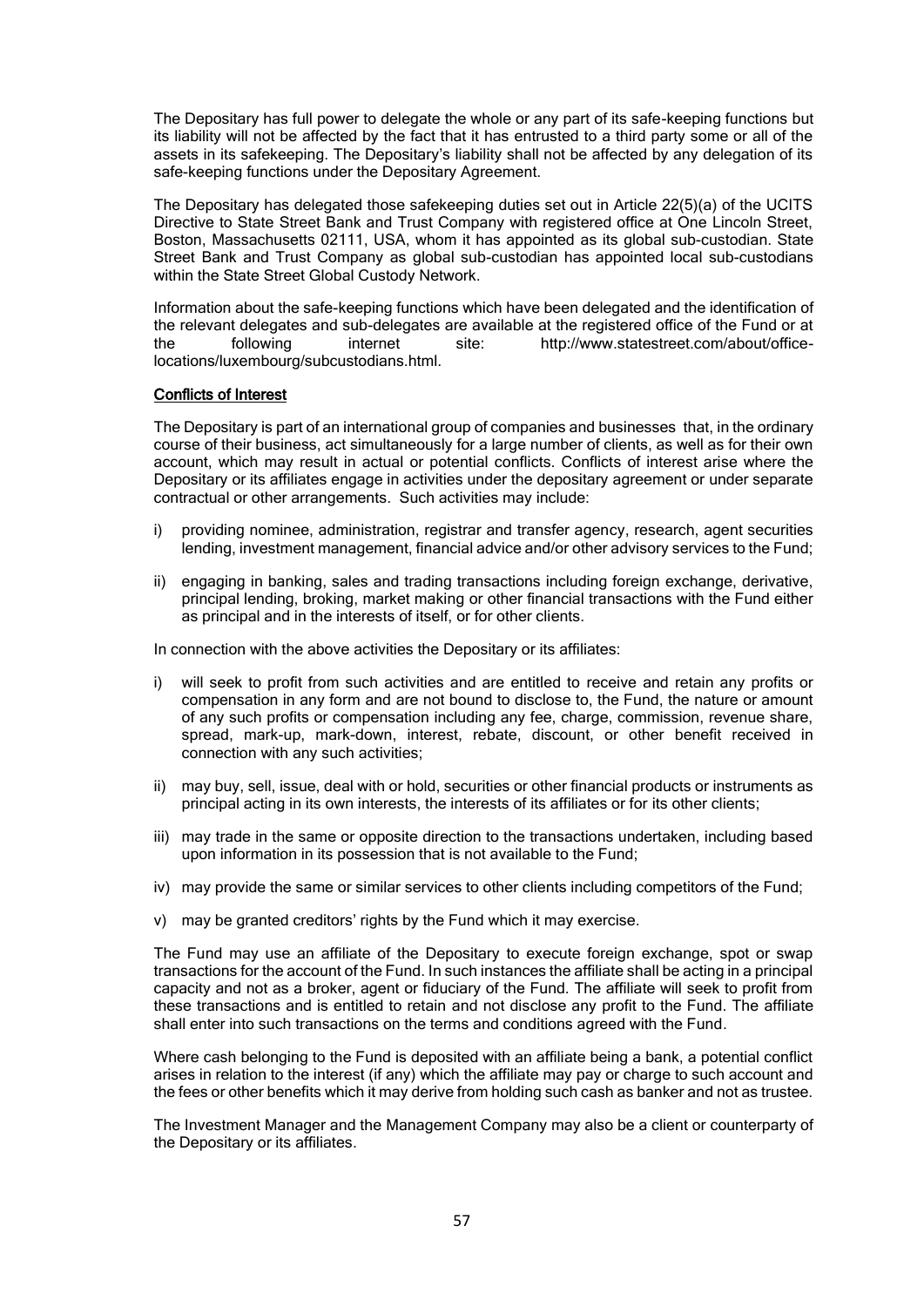Potential conflicts that may arise in the Depositary's use of sub-custodians include four broad categories:

- i) conflicts from sub-custodian selection and asset allocation among multiple sub-custodians influenced by (a) cost factors, including lowest fees charged, fee rebates or similar incentives and (b) broad two-way commercial relationships in which the Depositary may act based on the economic value of the broader relationship, in addition to objective evaluation criteria;
- ii) sub-custodians, both affiliated and non-affiliated, act for other clients and in their own proprietary interest, which might conflict with clients' interests;
- iii) sub-custodians, both affiliated and non-affiliated, have only indirect relationships with clients and look to the Depositary as its counterparty, which might create incentive for the Depositary to act in its self-interest, or other clients' interests to the detriment of clients; and
- iv) sub-custodians may have market-based creditors' rights against client assets that they have an interest in enforcing if not paid for securities transactions.

In carrying out its duties the Depositary shall act honestly, fairly, professionally, independently and solely in the interests of the Fund and its Shareholders.

The Depositary has functionally and hierarchically separated the performance of its depositary tasks from its other potentially conflicting tasks. The system of internal controls, the different reporting lines, the allocation of tasks and the management reporting allow potential conflicts of interest and the depository issues to be properly identified, managed and monitored. Additionally, in the context of the Depositary's use of sub-custodians, the Depositary imposes contractual restrictions to address some of the potential conflicts and maintains due diligence and oversight of sub-custodians to ensure a high level of client service by those agents. The Depositary further provides frequent reporting on clients' activity and holdings, with the underlying functions subject to internal and external control audits. Finally, the Depositary internally separates the performance of its custodial tasks from its proprietary activity and follows a standard of conduct that requires employees to act ethically, fairly and transparently with clients.

Up-to-date information on the Depositary, its duties, any conflicts that may arise, the safe-keeping functions delegated by the Depositary, the list of delegates and sub-delegates and any conflicts of interest that may arise from such a delegation will be made available to Shareholders on request.

### **Fees**

The fees and charges of the Depositary will be borne by the Fund in accordance with common practice in Luxembourg. They will be comprised of a monthly fee calculated as a percentage of the relevant Sub-Fund's net assets (not exceeding 0.04% p.a.) and of transaction-based commissions payable on a monthly basis.

### **Termination**

The Depositary Bank Agreement may be terminated by either the Fund or the Depositary at any time, subject to giving the other party at least three (3) months' prior written notice of termination. A new depositary must be designated within two (2) months of the termination of the Depositary's contract to carry out the duties and assume the responsibilities of the Depositary.

## 8.6 THE GLOBAL DISTRIBUTOR

The Management Company has appointed CRUX Asset Management Limited to act as Global Distributor in respect of the Fund and the Sub-Fund(s) pursuant to a tri-partite global distribution agreement entered into between the Management Company, the Fund and the Global Distributor on 20 March 2017, as may be amended from time to time (the "Global Distribution Agreement").

The Global Distributor may act as nominee for investors subscribing for Shares through their facilities. In such capacity, the Global Distributor shall effect subscriptions, redemptions and conversions in nominee name on behalf of individual investors, and request the registration of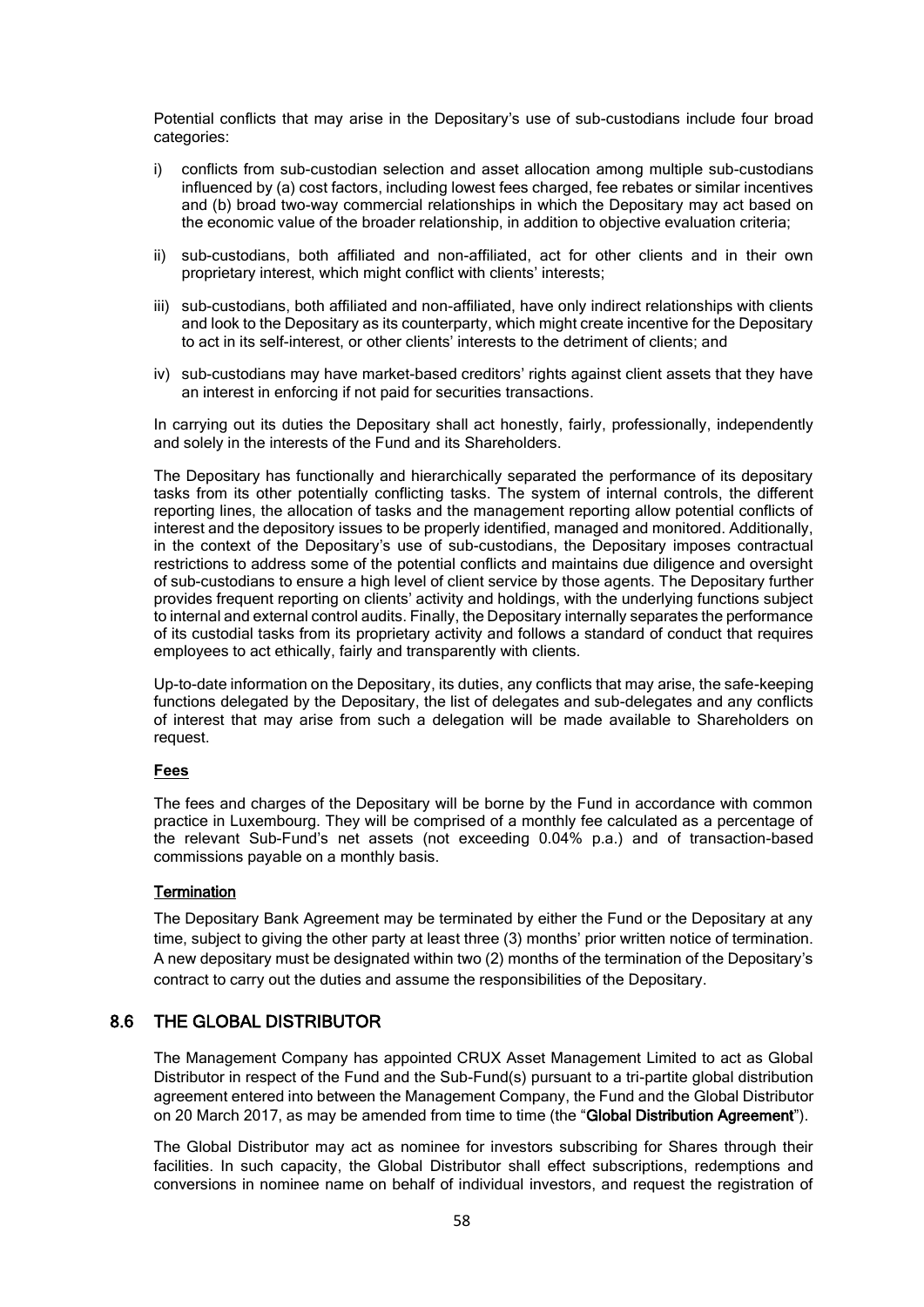such operations on the Share records of the Fund in such investors' names. The Global Distributor shall maintain its own records and shall provide the investor with individualised information with regard to its shareholdings in the Fund. Except where local law or custom prescribes the practice, investors may invest directly in the Fund and not avail themselves of a nominee service. Unless otherwise provided by local law, any Shareholders holding Shares in a nominee account with the Global Distributor has a direct claim to the particular Shares subscribed for on its behalf by its nominee.

The Global Distribution Agreement shall be subject to the provisions of anti-money laundering as further detailed in Section 5.2.9.

Pursuant to, and in accordance with, the Global Distribution Agreement, the Global Distributor may delegate all or part of the performance of its duties to one or more sub-distributors and/ or placement agents, under its ultimate responsibility and at its own costs.

The Board draws the investors' attention to the fact that any investor will only be able to fully exercise his investor rights directly against the Fund, notably the right to participate in General Meetings of Shareholders, if the investor is registered himself and in his own name in the register of Shareholders for the Fund. In cases where an investor invests in the Fund through an intermediary investing into the Fund in his own name but on behalf of the investor, it may not always be possible for the investor to exercise certain shareholder rights directly against the Fund. Investors are advised to take advice on their rights.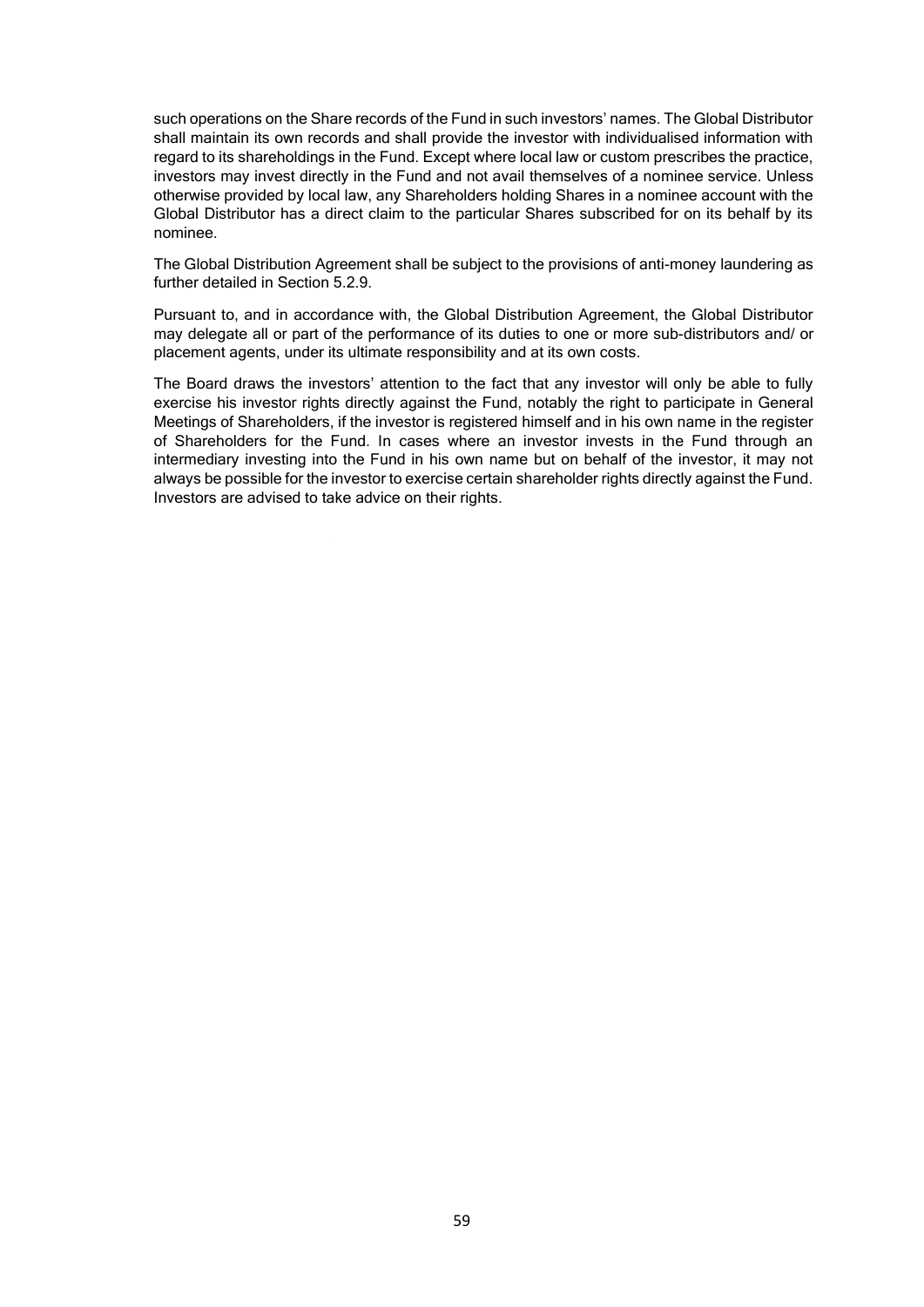# 9. CHARGES AND EXPENSES OF THE FUND

## 9.1 FUND SET-UP COSTS

All costs and expenses related to the structuring, regulatory approval and launch of the Fund amounting to one hundred fifty thousand Euro (EUR 150,000.-) were borne by the Fund and split equally between the 2 initial Sub-Funds, namely "CRUX (Lux) Pan-European Growth Fund" and "CRUX (Lux) European Special Situations Fund" (formerly named "CRUX European Special Situations Feeder Fund"), and will be amortised over a period of maximum five (5) years.

Each new Sub-Fund created subsequently will bear its own set-up costs and expenses.

## 9.2 FUND OPERATING COSTS

The Fund's operating expenses ("Operating Costs") include, among other things, taxes, expenses for legal and auditing services, costs of printing proxies, stock certificates, Shareholders' reports and notices, prospectuses and KIIDs and other promotional expenses, fees and charges of the Depositary and its correspondents, of the Administrator and of any paying agent, expenses of the issue and redemption of Shares, registration fees and expenses in various jurisdictions, listing fees, fees of unaffiliated directors of the Fund, expenses of the Directors and officers of the Fund relating to attendance at meetings of the Board and of the Shareholders of the Fund, translation costs, accounting and pricing costs (including the calculation of NAV per share), insurance (such as D&O insurance cover), litigation and other extraordinary or non-recurring expenses, and all other expenses properly payable by the Fund. The Operating Costs also include the service fee payable to the Management Company and the Investment Manager, and the fees and expenses incurred in obtaining investment research, as applicable.

Certain Sub-Funds and Share Classes may also pay specific additional costs including, without limitation, taxe d'abonnement, additional custody fees applicable to investment in emerging markets, hedging expenses and the costs relating to subsidiaries, as further described in the relevant Appendix for each Sub-Fund.

The Management Company may pay an amount of the fees and charges it receives to distributors, dealers or other entities that assist the Management Company in the performance of its duties or provide services, directly or indirectly to the Sub-Fund(s) or their Shareholders, provided such distributors, dealers or other entities are not prohibited from receiving any fees and commissions under applicable laws and regulations. Subject to the same conditions, as applicable, the Management Company may instruct the Fund to pay a proportion of any fee, charge or cost directly out of the assets of the Fund to any service providers. In such case the fee, charge or cost is reduced accordingly. Where required by applicable laws and regulations, (sub-)distributors shall inform their clients and any other applicable party about the nature and amount of any remuneration received.

To the extent permitted by applicable laws and regulations, the Management Company, the Investment Manager and/or the Global Distributor may choose to waive or rebate all of their fees and charges with respect to any Sub-Fund or Share Class or any portion thereof at their absolute discretion for an indefinite period.

All fees, charges and costs are payable calculated on the average daily net assets (before the deduction of any fees, charges and costs).

Each Sub-Fund bears its own costs and expenses of buying and selling portfolio securities and financial instruments, brokerage fees and commissions, interest or taxes payable, and other transaction related expenses. These transaction fees are accounted for on a cash basis and are paid when incurred or invoiced from the net assets of the Sub-Fund to which they are attributable. Transaction fees are allocated across each Sub-Fund's Share Classes.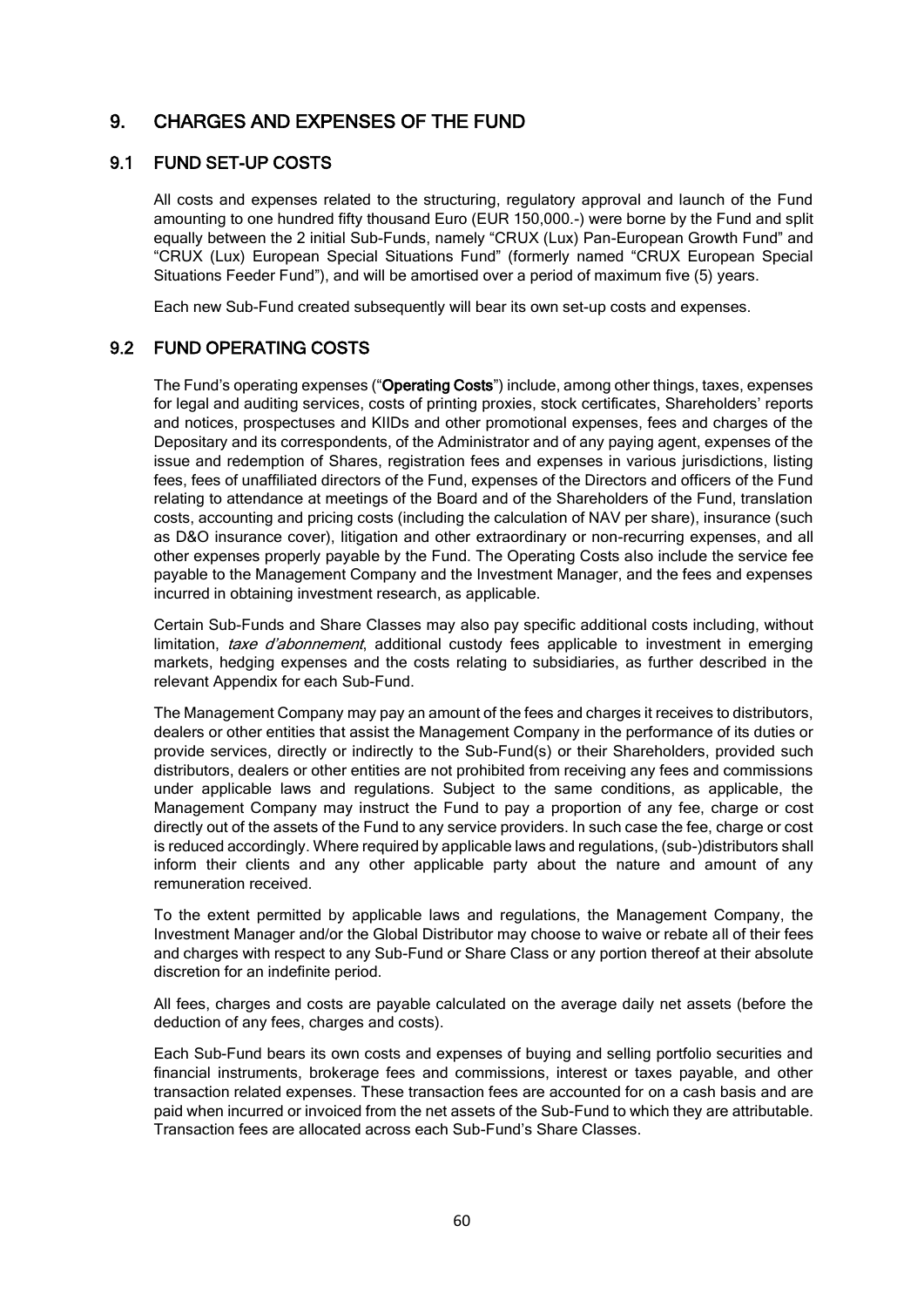The Fund bears any extraordinary expenses including, without limitation, litigation expenses and the full amount of any tax, levy, duty or similar charge and any unforeseen charges imposed in the fund or its assets.

The Fund is subject to charges and expenses. These charges and expenses may vary depending on, among other factors, the size of the assets of a Sub-Fund, the location where the investments are made, and the volume of investment transactions. In certain cases, these charges are calculated based on a reducing scale as the size of the assets increases and may be subject to temporary waivers, maximum limits or, in limited circumstances where the assets of a Sub-Fund are below a certain minimum threshold, minimum limits. Charges and expenses reduce the potential growth of your investment. Further details regarding such charges can be found in sections 8 and 9 of this Prospectus. Where applicable, the amounts of any minimum fees can be obtained at the registered office of the Fund.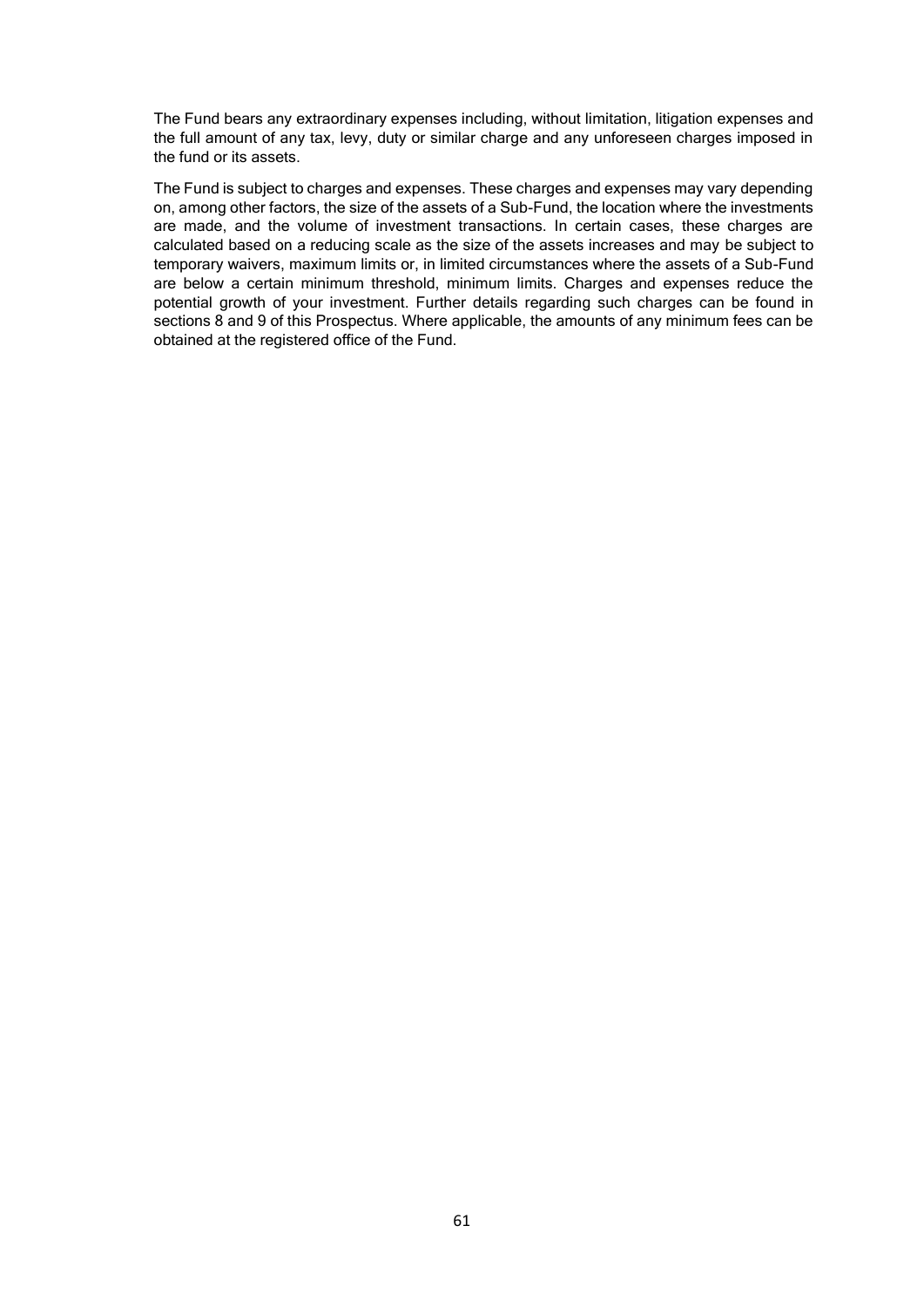# 10. TAXATION

# 10.1 GENERAL

The following is a summary of certain material Luxembourg tax consequences of purchasing, owning and disposing of Shares. It does not purport to be a complete analysis of all possible tax situations that may be relevant to a decision to purchase, own or sell Shares. It is included herein solely for preliminary information purposes. It is not intended to be, nor should it be construed to be, legal or tax advice. This summary does not allow any conclusion to be drawn with respect to issues not specifically addressed. The following description of Luxembourg tax law is based on the Luxembourg law and regulations in effect and as interpreted by the Luxembourg tax authorities on the date of the Prospectus. These laws and interpretations are subject to change that may occur after such date, even with retroactive or retrospective effect.

Prospective purchasers of the Shares should consult their own tax advisers as to the particular tax consequences of subscribing, purchasing, holding and disposing of the Shares, including the application and effect of any federal, state or local taxes under the tax laws of the Grand Duchy of Luxembourg and each country of which they are residents or citizens.

Please be aware that the residence concept used under the respective headings below applies for Luxembourg income tax assessment purposes only. Any reference in the present section to a tax, duty, levy impost or other charge or withholding of a similar nature refers to Luxembourg tax law and/or concepts only. Also, please note that a reference to Luxembourg income tax generally encompasses corporate income tax (*impôt sur le revenu des collectivités*), municipal business tax (impôt commercial communal), a solidarity surcharge (contribution au fonds pour l'emploi), personal income tax (*impôt sur le revenu des personnes physiques*) as well as a temporary equalisation tax (*impôt d'équilibrage budgétaire temporaire*). Corporate taxpayers may further be subject to net wealth tax (impôt sur la fortune), as well as other duties, levies and taxes. Corporate income tax, municipal business tax and the solidarity surcharge invariably apply to most corporate taxpayers resident in Luxembourg for tax purposes. Individual taxpayers are generally subject to personal income tax, solidarity surcharge and temporary equalisation tax, it being noted that such temporary equalisation tax should, in principle, be abolished as from 2017. Under certain circumstances, where individual taxpayers act in the course of the management of a professional or business undertaking, municipal business tax may apply as well.

# 10.2 TAXATION OF THE FUND

### Income tax

Under current law and practice, the Fund is not liable to any Luxembourg income tax.

#### Subscription tax

The Fund is subject to a subscription tax (taxe d'abonnement) of 0.05% per annum levied on the Net Asset Value at the last day of each calendar quarter in accordance with the 2010 Law. A reduced tax rate of 0.01% per annum of the net assets however applies to:

- (a) undertakings whose exclusive object is the collective investment in money market instruments and the placing of deposits with credit institutions;
- (b) undertakings whose exclusive object is the collective investment in deposits with credit institutions; and
- (c) individuals compartments of UCIs with multiple compartments referred to in the 2010 Law as well as to individual classes of securities issued within a UCI or within a compartment of a UCI with multiple compartments, provided that the securities of such compartments or classes are reserved to one or more institutional investors.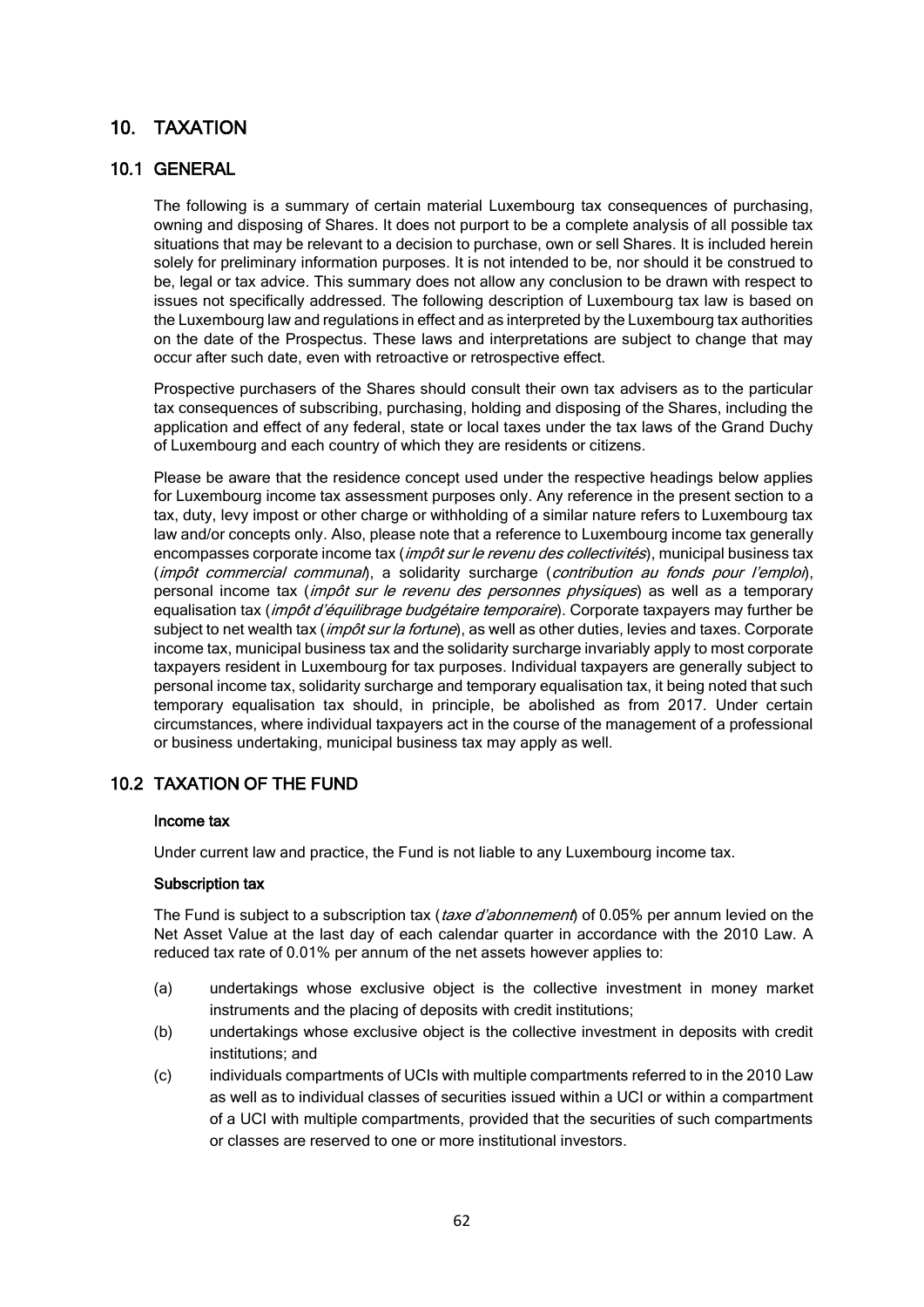Are further exempt from the subscription tax:

- (a) the value of the assets represented by units held in other UCIs, provided such units have already been subject to the subscription tax provided for in Article 174 of the 2010 Law or in Article 68 of the Luxembourg law of 13 February 2007 on specialised investment funds ("SIFs"), as amended, or in Article 46 of the Luxembourg law of 23 July 2016 on reserved alternative investment funds ("RAIFs");
- (b) UCIs as well as individual compartments of UCIs with multiple compartments:
	- (i) whose securities are reserved for institutional investors, and
	- (ii) whose exclusive object is the collective investment in money market instruments and the placing of deposits with credit institutions, and
	- (iii) whose weighted residual portfolio maturity does not exceed ninety (90) days, and
	- (iv) which have obtained the highest possible rating from a recognised rating agency.

Where several classes of securities exist within the UCI or the compartment, the exemption only applies to classes whose securities are reserved for institutional investors;

- (c) UCIs whose securities are reserved for (i) institutions for occupational retirement pension or similar investments vehicles, set up on one or more employers' initiative for the benefit of their employees and (ii) companies of one or more employers investing funds they hold, to provide retirement benefits to their employees;
- (d) UCIs as well as individual compartments of UCIs with multiple compartments whose main objective is the investment in microfinance institutions;
- (e) UCIs as well as individual compartments of UCIs with multiple compartments:
	- (i) whose securities are listed or traded on at least one stock exchange or another regulated market operating regularly, recognised and open to the public; and
	- (ii) whose exclusive object is to replicate the performance of one or more indices.

If several classes of securities exist within the UCI or the compartment, the exemption only applies to classes fulfilling the condition of sub-point (i).

For the avoidance of doubt, this subscription tax forms part of the Operating Costs.

### Value added tax

The Fund is considered in Luxembourg as a taxable person for value added tax ("VAT") purposes without any input VAT deduction right. A VAT exemption applies in Luxembourg for services qualifying as fund management services. Other services supplied to the Fund could potentially trigger VAT and require the VAT registration of the Fund in Luxembourg. As a result of such VAT registration, the Fund will be in a position to fulfil its duty to self-assess the VAT regarded as due in Luxembourg on taxable services (or goods to some extent) purchased from abroad.

No VAT liability arises in principle in Luxembourg in respect of any payments by the Fund to its Shareholders, to the extent such payments are linked to their subscription of the Shares and do, therefore, not constitute the consideration received for taxable services supplied.

### Other taxes

No stamp duty or other tax is payable in Luxembourg on the issue of Shares in the Fund against cash, except a fixed registration duty of EUR 75 which is paid upon the incorporation of the Fund and any subsequent modification of its articles of incorporation.

The Fund is exempt from net wealth tax.

The Fund may be subject to withholding tax on dividends and interest and to tax on capital gains in the country of origin of its investments. As the Fund itself is exempt from income tax, withholding tax levied at source, if any, is not refundable in Luxembourg. It is not certain whether the Fund itself would be able to benefit from Luxembourg's double tax treaties network. Whether the Fund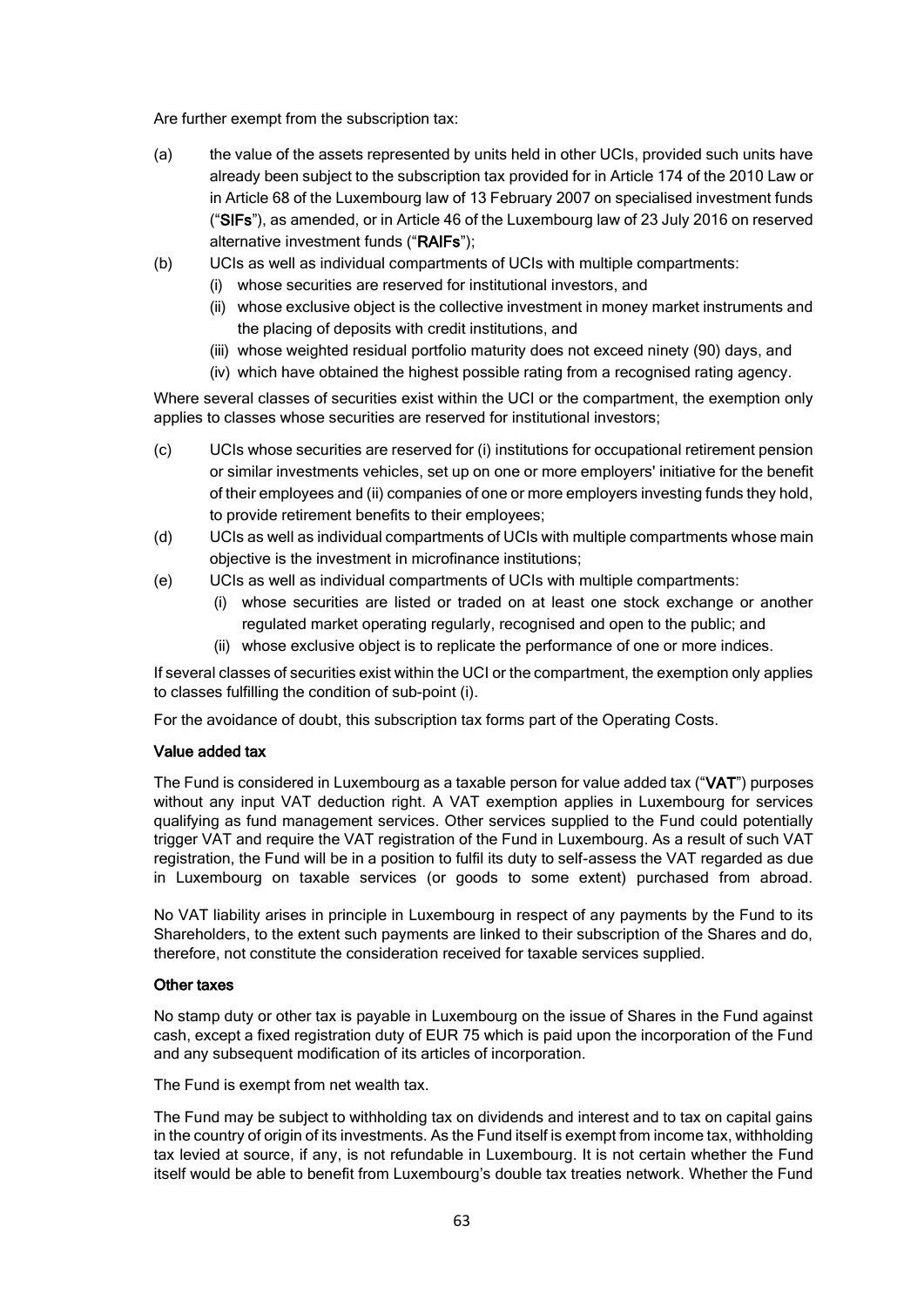may benefit from a double tax treaty concluded by Luxembourg must be analysed on a case-bycase basis. Indeed, as the Fund is structured as an investment company (as opposed to a mere co-ownership of assets), certain double tax treaties signed by Luxembourg may directly apply to the Fund.

# 10.3 TAXATION OF THE SHAREHOLDERS

#### Luxembourg tax residency of the Shareholders

A Shareholder will not become resident, nor be deemed to be resident, in Luxembourg by reason only of the holding and/or disposing of the Shares or the execution, performance or enforcement of his/her rights thereunder.

#### Luxembourg resident Shareholders

A Luxembourg resident Shareholder is not liable to any Luxembourg income tax on reimbursement of the share capital contributed to the Fund.

#### Luxembourg resident individual Shareholders

Any dividends and other payments derived from the Shares received by Luxembourg resident individuals, who act in the course of the management of either their private wealth or their professional / business activity are subject to income tax at the progressive ordinary rate.

Capital gains realised upon the sale, disposal or redemption of Shares by Luxembourg resident individual Shareholders acting in the course of the management of their private wealth are not subject to Luxembourg income tax unless said capital gains qualify either as speculative gains or as gains on a substantial participation. Capital gains are deemed to be speculative and are thus subject to income tax at ordinary rates if the Shares are disposed of within 6 months of their acquisition, or if their disposal precedes their acquisition. A shareholding is considered as substantial shareholding in limited cases, in particular if (i) the shareholder has held, either alone or together with his/her spouse or partner and/or his/her minor children, either directly or indirectly, at any time within the 5 years preceding the realisation of the gain, more than 10% of the share capital of the Fund or (ii) the taxpayer acquired free of charge, within the 5 years preceding the transfer, a participation that was constituting a substantial participation in the hands of the alienator (or the alienators in case of successive transfers free of charge within the same 5-year period). Capital gains realised on a substantial participation more than 6 months after the acquisition thereof are subject to income tax according to the half-global rate method, (i.e. the average rate applicable to the total income is calculated according to progressive income tax rates and half of the average rate is applied to the capital gains realised on the substantial participation). A disposal may include a sale, an exchange, a contribution or any other kind of alienation of the shareholding.

Capital gains realised on the disposal of the Shares by a resident individual Shareholder, who acts in the course of the management of his/her professional/business activity, are subject to income tax at ordinary rates. Taxable gains are determined as being the difference between the sale, repurchase or redemption price and the lower of the cost or book value of the Shares sold or redeemed.

#### Luxembourg resident corporate Shareholders

Luxembourg resident corporate Shareholders (sociétés de capitaux) must include any profits derived, as well as any gain realised on the sale, disposal or redemption of Shares, in their taxable profits for Luxembourg income tax assessment purposes. Taxable gains are determined as being the difference between the sale, repurchase or redemption price and the lower of the cost or book value of the Shares sold or redeemed.

#### Luxembourg resident Shareholders benefiting from a special tax regime

Luxembourg resident Shareholders which benefit from a special tax regime, such as (i) UCIs governed by the 2010 Law (ii) SIFs governed by the law of 13 February 2007, as amended (iii)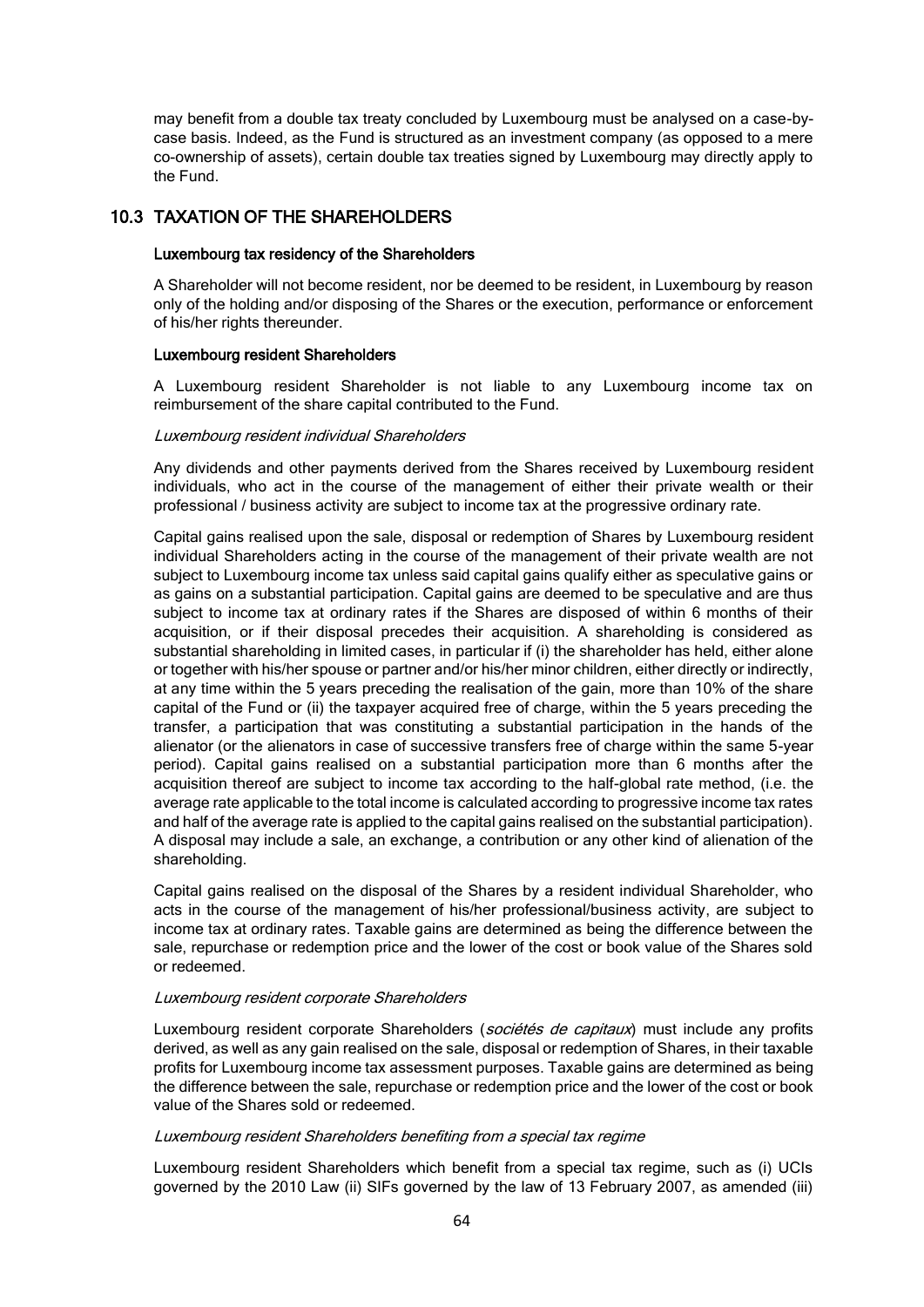family wealth management companies governed by the law of 11 May 2007 as amended, and (iv) RAIFs treated as SIFs for Luxembourg tax purposes governed by the law of 23 July 2016, are tax exempt entities in Luxembourg, and are thus not subject to any Luxembourg income tax.

#### Luxembourg non-residents Shareholders

Shareholders, who are non-residents of Luxembourg and who have neither a permanent establishment nor a permanent representative in Luxembourg to which or whom the Shares are attributable, are generally not subject to any Luxembourg income tax on income received and capital gains realised upon the sale, disposal or redemption of the Shares.

Corporate Shareholders which are non-resident of Luxembourg but which have a permanent establishment or a permanent representative in Luxembourg to which or whom the Shares are attributable must include any income received, as well as any gain realised on the sale, disposal or redemption of Shares, in their taxable income for Luxembourg tax assessment purposes. The same inclusion applies to individuals, acting in the course of the management of a professional or business undertaking, who have a permanent establishment or a permanent representative in Luxembourg, to which or whom the Shares are attributable. Taxable gains are determined as being the difference between the sale, repurchase or redemption price and the lower of the cost or book value of the Shares sold or redeemed.

Shareholders should consult their professional advisors regarding the possible tax or other consequences of buying, holding, transferring or selling Shares under the laws of their countries of citizenship, residence or domicile.

### Net wealth tax

A Luxembourg resident Shareholder, as well as a non-resident Shareholder having a permanent establishment or a permanent representative in Luxembourg to which or whom the Shares are attributable, are subject to Luxembourg net wealth tax on such Shares, except if the Shareholder is (i) a resident or non-resident individual taxpayer, (ii) a UCI governed by the 2010 Law, (iii) a securitization company governed by the law of 22 March 2004 on securitization, as amended, (iv) a company governed by the law of 15 June 2004 on venture capital vehicles, as amended, (v) a SIF governed by the law of 13 February 2007, as amended, (vi) a family wealth management company governed by the law of 11 May 2007, as amended, (vii) a professional pension institution governed by the law of 13 July 2005, as amended, or (viii) a RAIF governed by the law of 23 July 2016.

However, (i) a securitization company governed by the law of 22 March 2004 on securitization, as amended, (ii) a company governed by the law of 15 June 2004 on venture capital vehicles, as amended, (iii) a professional pension institution governed by the law of 13 July 2005, as amended, and (iv) a RAIF treated as a venture capital vehicle for Luxembourg tax purposes and governed by the law of 23 July 2016 remain subject to the minimum net wealth tax.

#### Other taxes

Under Luxembourg tax law, where an individual Shareholder is a resident of Luxembourg for tax purposes at the time of his/her death, the Shares are included in his/her taxable basis for inheritance tax purposes. On the contrary, no estate or inheritance tax is levied on the transfer of the Shares upon death of an individual Shareholder in cases where the deceased was not a resident of Luxembourg for inheritance tax purposes at the time of his/her death.

Luxembourg gift tax may be levied on a gift or donation of the Shares if embodied in a Luxembourg notarial deed or otherwise registered in Luxembourg.

# 10.4 FOREIGN ACCOUNT TAX COMPLIANCE ACT ("FATCA")

Capitalised terms used in this section should have the meaning as set forth in the IGA (as defined below), unless provided otherwise herein.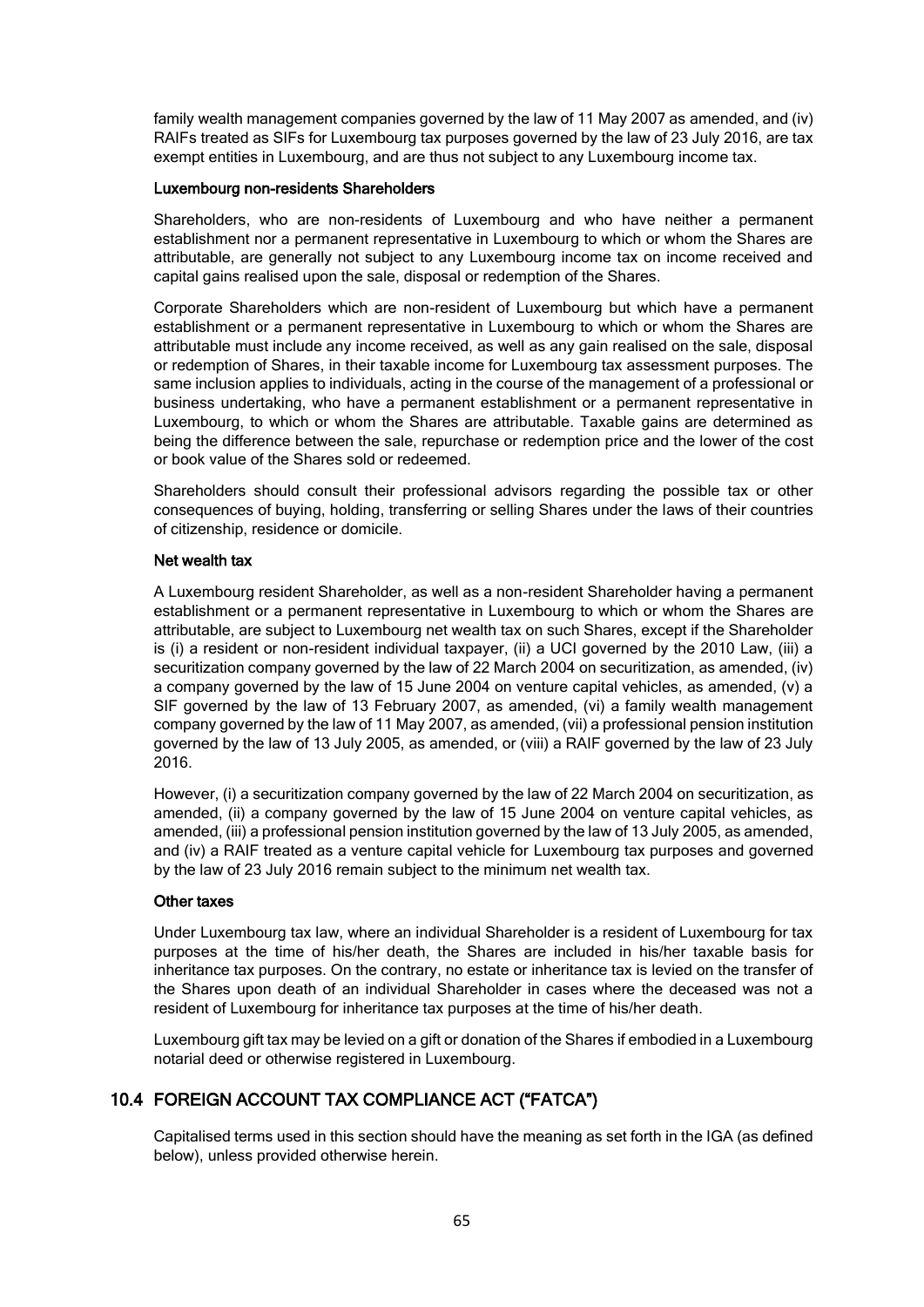As part of the process of implementing FATCA, Luxembourg entered into a Model 1 Intergovernmental Agreement with the US on 28 March 2014(the "IGA") implemented by the Luxembourg Law of 24 July 2015 (the "FATCA Law") which requires Financial Institutions located in Luxembourg to report, when required, information on Financial Accounts held by US Specified Persons and non-US financial institutions that do not comply with FATCA and, if any, to the competent authorities.

Being established in Luxembourg, the Fund will be treated as a Foreign Financial Institution.

This status includes the obligation of the Fund to regularly obtain and verify information on all of its Shareholders. Upon request of the Fund, each Shareholder shall agree to provide certain information, including, in case of a passive Non-Financial Foreign Entity ("NFFE"), the direct or indirect owners above a certain threshold of ownership of such NFFE, along with the required supporting documentation. Similarly, each Shareholder shall agree to actively provide to the Fund within thirty days any information that would affect its status, as for instance a new mailing address or a new residency address.

Under the IGA, the Fund is required to report to the Luxembourg tax authorities certain direct holdings of equity or debt interests in the Fund by and payments made to a) US investors that are Specified US Persons, b) certain US controlled foreign entity investors, i.e. entities that are to be treated as Passive NFFEs that have one or more Controlling Persons who is/are Specified US Persons, and c) non-US financial institutional investors that comply neither with the terms of an applicable IGA nor with the US Treasury FATCA Regulations (Nonparticipating Financial Institutions).

The information to be reported with respect to the above reportable holders of equity or debt interests in the Fund and persons who control a passive NFFE that is a holder of an equity or debt interest in the Fund, would include the name, address, country (or countries) of tax residence, US and other tax identification number(s) of such persons, their date and place of birth in the case of individuals, the aggregate year-end value of the equity and/or debt interest held in the Fund (or the fact that it was disposed of during the year) and the aggregate amount paid by the Fund, during the year being reported, to each such holder with respect to the equity and/or debt interest in the Fund. Under the IGA, such information will be onward reported by the Luxembourg tax authorities to the US Internal Revenue Service under the general information exchange provisions of the multilateral Convention on Mutual Administrative Assistance in Tax Matters, to which both the US and Luxembourg are parties.

Additionally, as further detailed under Fund's privacy policy available at http://cruxam.com/SICAV-Privacy-Policy, the Fund is responsible for the processing of personal data and each Shareholder has notably a right to access the data communicated to the Luxembourg tax authorities and to correct such data (if necessary). Any data obtained by the Fund are to be processed in accordance with the Data Protection Law.

Although the Fund will attempt to satisfy any obligation imposed on it to avoid imposition of FATCA withholding tax and of the Luxembourg fines, no assurance can be given that the Fund will be able to satisfy these obligations. If the Fund becomes subject to a withholding tax or fine as result of the FATCA regime, the value of the Shares held by the Shareholders may suffer material losses. A failure for the Fund to obtain such information from each Shareholder and to transmit it to the Luxembourg tax authorities may trigger the 30% withholding tax to be imposed on payments of US source income and on proceeds from the sale of property or other assets that could give rise to US source interest and dividends as well as fines.

Any Shareholder that fails to comply with the Fund's documentation requests may be charged with any taxes and/or fines imposed on the Fund and attributable to such Shareholder's failure to provide the information and the Fund may, in its sole discretion, redeem the Shares of such Shareholder.

Shareholders who invest through intermediaries are reminded to check if and how their intermediaries will comply with this US withholding tax and reporting regime.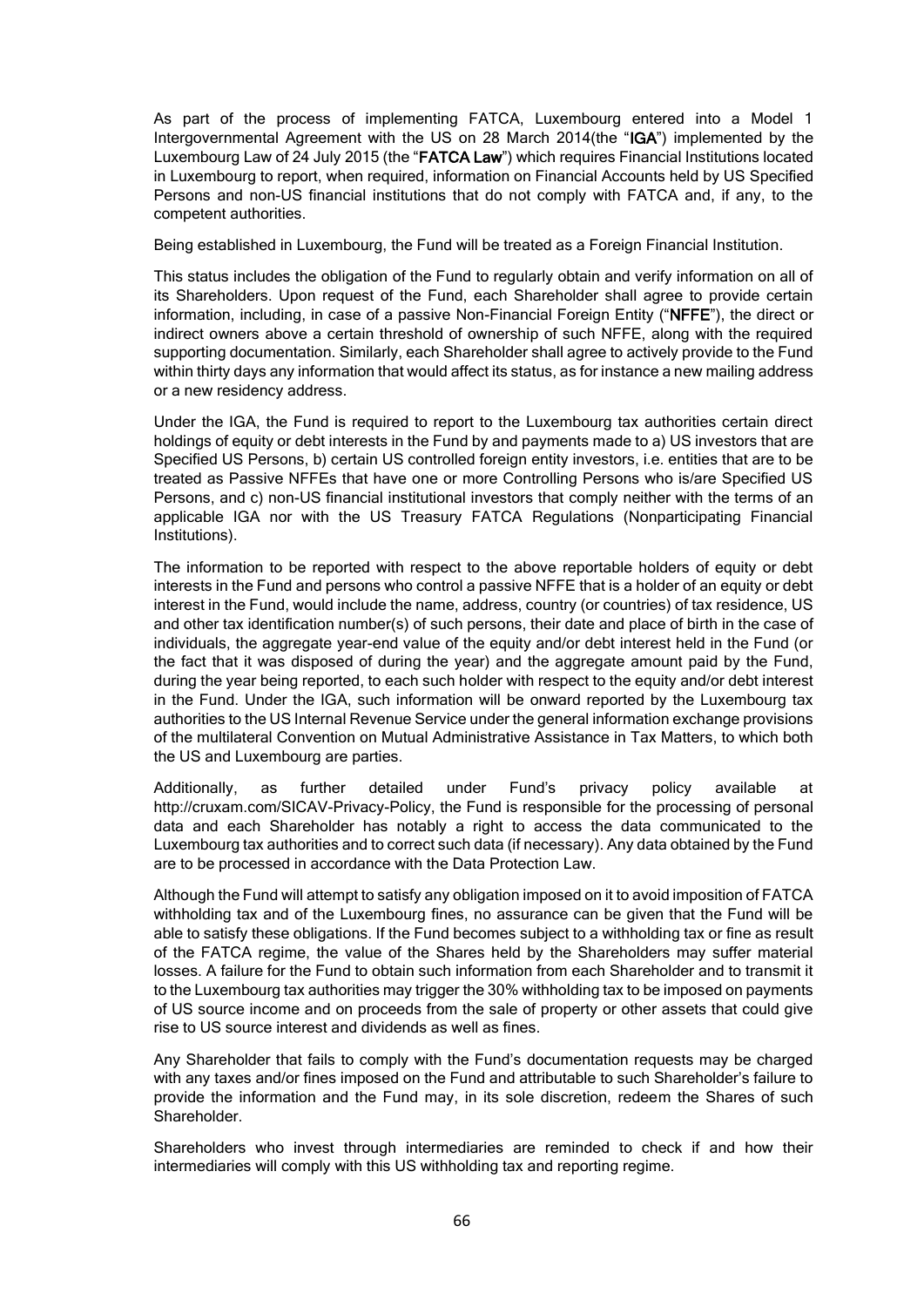The scope and application of FATCA withholding and information reporting pursuant to the terms of FATCA and the intergovernmental agreements conclude by the US are subject to review by the US, Luxembourg and other governments having concluded an intergovernmental agreement with the US, and rules may change. Investors should contact their own tax advisers regarding the application of FATCA to their particular circumstances.

The Fund intends, within its rules as included within this Prospectus, to be fully compliant with the terms of the IGA.

# 10.5 COMMON REPORTING STANDARD ("CRS")

Capitalised terms used in this section should have the meaning as set forth in the CRS Law as defined below, unless provided otherwise herein.

On 9 December 2014, the Council of the European Union adopted the Directive 2014/107/EU amending the Directive 2011/16/EU of 15 February 2011 on administrative cooperation in the field of taxation which now provides for an automatic exchange of financial account information between EU Member States ("DAC Directive"). The adoption of the aforementioned directive implements CRS and generalizes the automatic exchange of information within the European Union as of 1 January 2016.

In addition, Luxembourg signed the OECD's multilateral competent authority agreement ("Multilateral Agreement") to automatically exchange information under the CRS. Under this Multilateral Agreement, Luxembourg will automatically exchange financial account information with other participating jurisdictions as of 1 January 2016. The Luxembourg law of 18 December 2015 implements this Multilateral Agreement, jointly with the DAC Directive introducing the CRS in Luxembourg law (the "CRS Law").

Under the CRS Law, the Fund may qualify as a Luxembourg Financial Institution and be required to apply due diligence procedures to determine the identity, country or countries of tax residence and CRS status of each investor (holder of a direct equity interest or of a direct debt interest, if any, in the Fund) and of Controlling Persons of passive non-financial entities ("NFEs") and to report annually to the Luxembourg tax authorities, as of 30 June 2017 and without prejudice to other applicable data protection provisions, information with respect to investors qualifying as Reportable Persons and Controlling Persons of certain NFEs which are themselves Reportable Persons.

The information to be reported with respect to such Reportable Persons (, would include the name, address, country (or countries) of tax residence, tax identification number(s) of such persons, their date and place of birth in the case of individuals, the aggregate year-end value of the equity and/or debt interest held in the Fund (or the fact that it was disposed of during the year) and the aggregate amount paid by the Fund, during the year being reported, to each such person with respect to the equity and/or debt interest held in the Fund. This information, as exhaustively set out in Annex I of the CRS Law (the "Information"), will include personal data related to the Reportable Persons.

The Luxembourg tax authorities will forward such information to the competent authorities of the relevant CRS participating jurisdictions in accordance with the DAC Directive or the Multilateral Agreement, under the general information exchange provisions of the multilateral Convention on Mutual Administrative Assistance in Tax Matters.

Additionally, the Fund is responsible for the processing of personal data and each Shareholder has a right to access the data communicated to the Luxembourg tax authorities and to correct such data (if necessary). Any data obtained by the Fund are to be processed in accordance with the Data Protection Law.

The Fund's ability to satisfy its reporting obligations under the CRS Law will depend on each Shareholder providing the Fund with the Information, including information regarding direct or indirect owners of each Shareholder, along with the required supporting documentary evidence. Upon request of the Fund, each Shareholder shall agree to provide the Fund such information.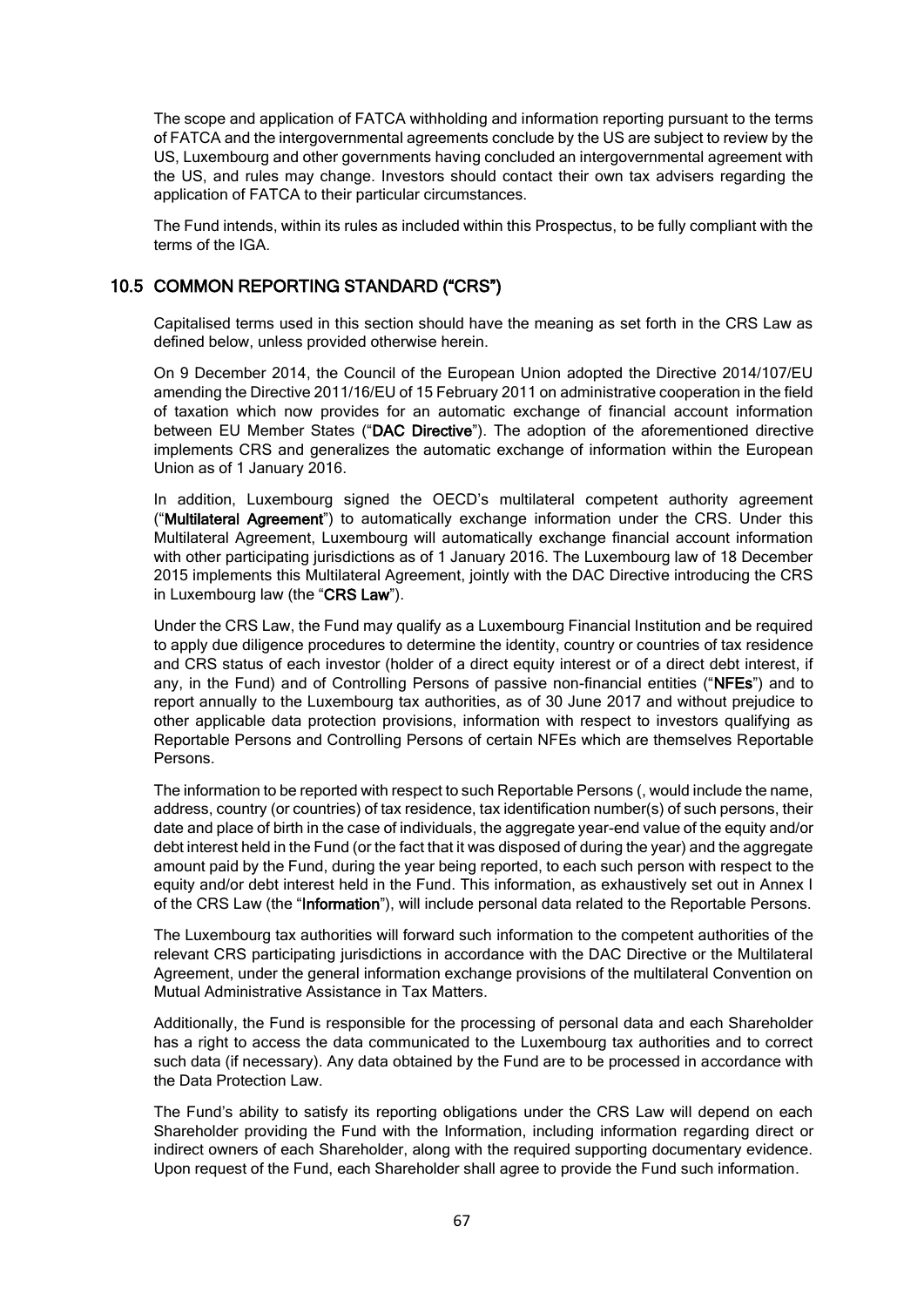Although the Fund will attempt to satisfy any obligation imposed on it and to avoid imposition of Luxembourg fines, no assurance can be given that the Fund will be able to satisfy these obligations. If the Fund becomes subject to a fine as result of the CRS Law, the value of the Shares held by the Shareholders may suffer material losses.

Any Shareholder that fails to comply with the Fund's documentation requests may be held liable for fines imposed on the Fund and attributable to such Shareholder's failure to provide the Information and the Fund may, in its sole discretion, redeem the Shares of such Shareholder.

Investors should consult their own tax advisor or otherwise seek professional advice regarding the impact of the CRS Law on their investment.

### 10.6 EU MANDATORY DISCLOSURE REGIME: DAC6

On 25 May 2018, the EU Council adopted a directive (2018/822 amending Directive 2011/16/EU as regards mandatory automatic exchange of information in the field of taxation) that imposes a reporting obligation on parties involved in transactions that may be associated with aggressive tax planning ("DAC6"). DAC6 has been implemented in Luxembourg by the law of 25 March 2020 (the "DAC6 Law").

More specifically, the reporting obligation will apply to cross-border arrangements that, among others, meet one or more "hallmarks" provided for in the DAC6 Law that is coupled in certain cases, with the main benefit test (the "Reportable Arrangements").

In the case of a Reportable Arrangement, the information that must be reported includes inter-alia the name of all relevant taxpayers and intermediaries as well as an outline of the Reportable Arrangement, the value of the Reportable Arrangement and identification of any member states likely to be concerned by the Reportable Arrangement.

The reporting obligation rests in principle with the persons that design, market or organise the Reportable Arrangement or provide assistance or advice in relation thereto (the so-called "Intermediaries"). However, in certain cases, the taxpayer him/her/it-self can be subject to the reporting obligation.

Intermediaries (or the case maybe, the taxpayer) may be required to report a Reportable Arrangement as soon as 30 January 2021.

The information reported will be automatically exchanged between the tax authorities of all Member States.

In light of the broad scope of the DAC6 Law, transactions carried out by the Fund may fall within the scope of the DAC6 Law and thus be reportable.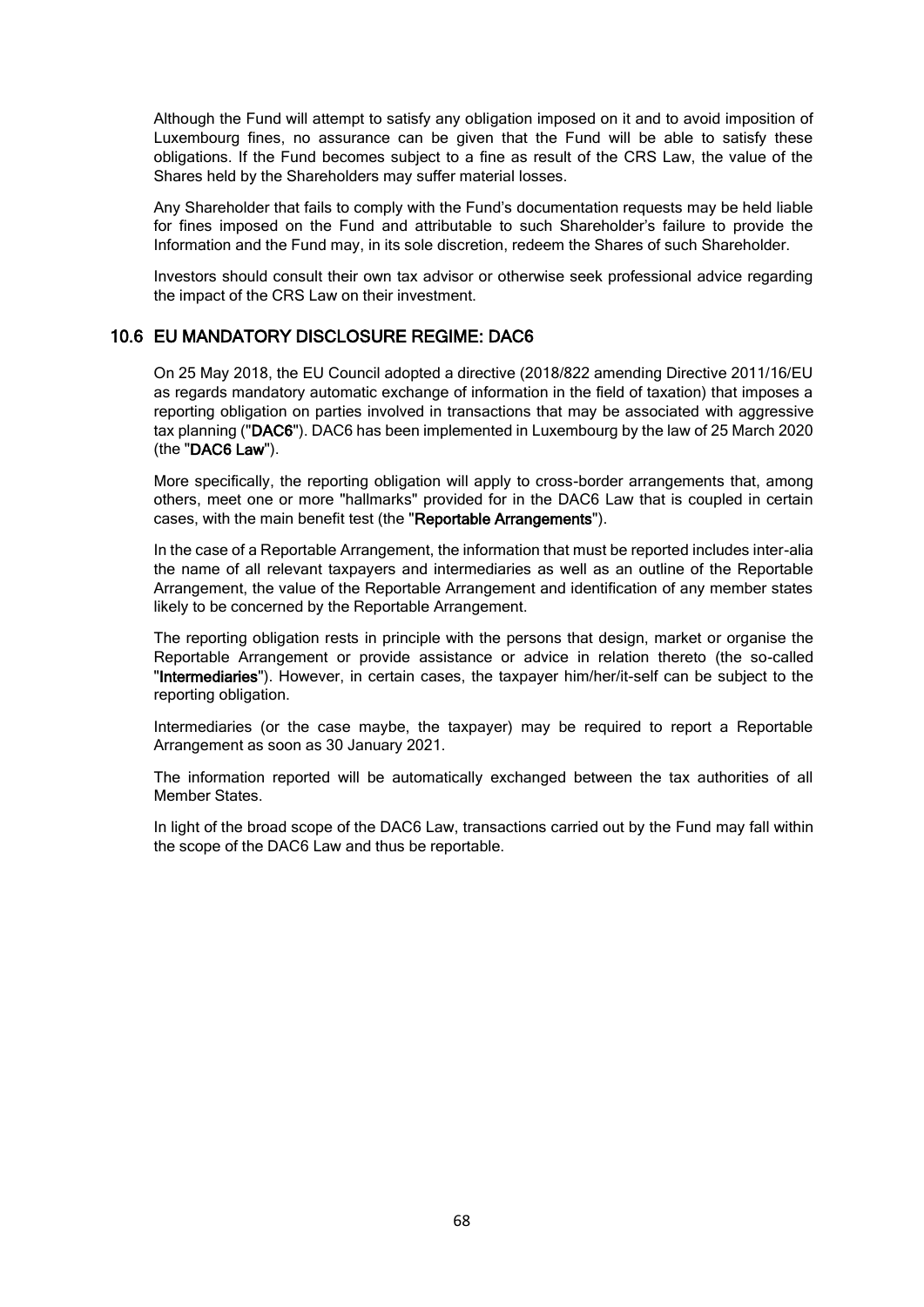# 11. FINANCIAL YEAR, GENERAL MEETINGS AND FINANCIAL REPORTS

### 11.1 FINANCIAL YEAR

The first financial year of the Fund starts on the Fund's date of incorporation and ends on 30 September 2017.

Any subsequent financial year of the Fund starts on 1 October of each calendar year and ends on 30 September in the following calendar year.

### 11.2 GENERAL MEETINGS

The annual General Meeting of the Fund is held in Luxembourg each year and for the first time in 2018, on the third Wednesday of January at the time and place indicated in the relevant convening notices or, if such day is not a Business Day in Luxembourg, on the next Business Day.

General Meetings shall be called by the Board, or by Shareholders holding a minimum of ten percent (10%) of the Fund's share capital, subject to the provisions of the Articles of Incorporation.

Notices of all General Meetings are sent by mail to all registered Shareholders at their registered address at least eight days prior to the meeting or, if the Shareholders have individually accepted to receive the convening notices by another means of communication ensuring access to the information, by such other means of communication. Such notice will indicate the time and place of the meeting, the conditions of admission thereto, will contain the agenda and refer to the requirements of Luxembourg law with regard to the necessary quorum and majorities at the meeting. To the extent required by law, further notices will be published in the Recueil électronique des sociétés et associations (RESA) and in Luxembourg newspaper(s) and in any such other newspaper as the Directors may decide.

The legal requirements as to notice, quorum and voting at all General Meetings of Shareholders of the Fund, a Sub-Fund or a Class are included in the Articles of Incorporation. General Meetings of Shareholders of any given Sub-Fund or Class shall decide upon matters relating to that Sub-Fund or Share Class only.

### 11.3 FINANCIAL REPORTS

The Fund will issue audited annual reports and unaudited semi-annual reports. Those reports will be prepared in accordance with Luxembourg General Accepted Accounting Principles (GAAP).

Audited annual reports shall be published within four (4) months following the end of the accounting year and unaudited semi-annual reports shall be published within two (2) months following the period to which they refer.

Copies of annual reports and semi-annual reports can be downloaded from the Investment Manager's website at https://www.cruxam.com/, or may be obtained, free of charge, on request at the registered office of the Fund or the Management Company. Such reports form an integral part of this Prospectus.

The Net Asset Value per Share of each Class within each Sub-Fund is made public at the registered office of the Fund. The Fund will arrange for the Net Asset Value per Share of each Class within each Sub-Fund to be published as required. Neither the Fund nor the Management Company can accept any responsibility for any error or delay in publication or for inaccurate or non-publication of prices. Shareholders may view the Net Asset Value per Share on the Investment Manager's web-site at https://www.cruxam.com/.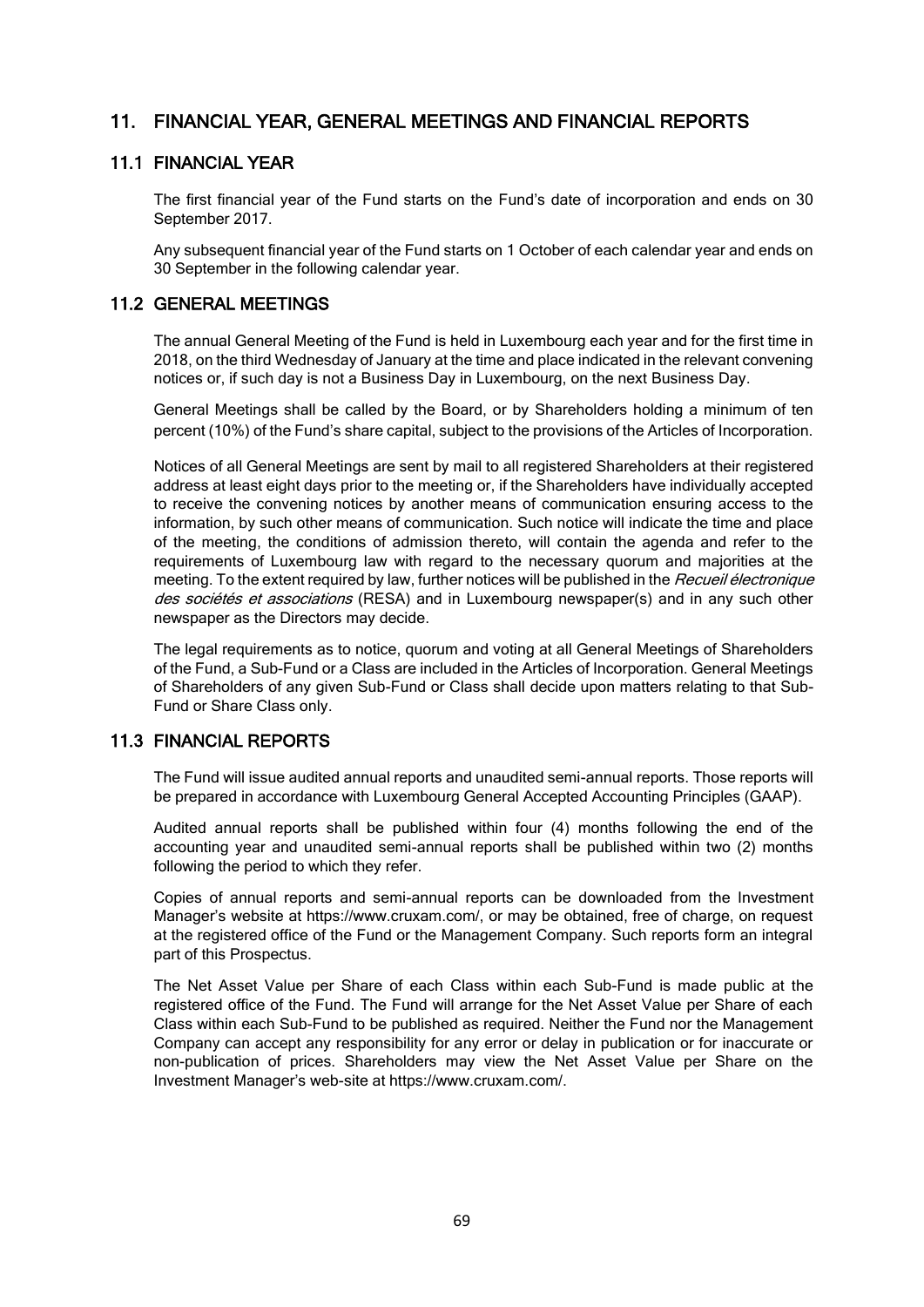# 12. DISTRIBUTIONS

The distribution rights attached to the Shares available within each Sub-Fund are specified in the relevant Appendix.

For any Sub-Fund or Class entitled to distribution, the General Meeting of Shareholders of the relevant Sub-Fund or Class issued in respect of any Sub-Fund shall, upon proposal from the Board and within the limits provided by law, determine how the results of a Sub-Fund or Class shall be disposed of, and may from time to time declare, or authorise the Board to declare, distributions.

For any Sub-Fund or Class entitled to distributions, the Board may furthermore decide at any time to pay interim dividends in compliance with the conditions set forth by law.

Where Shareholders hold their Shares through Clearstream or Euroclear, reinvestment of distributions will not be possible and distributions (if any) regardless of the value will be paid to Shareholders. Shares are calculated to two decimal places and the resulting cash fraction remainder (whose value is less than two decimals of a Share) is returned to the relevant Fund for inclusion in subsequent distributions.

In any case, distributions may only be made provided that, after the distribution, the net assets of the Fund do not fall below the minimum set forth by law, i.e. one million two hundred fifty thousand Euro (EUR 1,250,000.-) or any then equivalent amount in any other currency converted into Euro.

Distributions will be made in cash, in the Reference Currency of the relevant Class or, where applicable, Sub-Class, and at such time and place that the Board shall determine from time to time.

All distributions will be made net of any income, withholding and similar taxes payable by the Fund, including, for example, any withholding taxes on interest or dividends received by the Fund and capital gains taxes.

Dividends which are not claimed within five (5) years of their payment date will be forfeited for their respective beneficiaries and will return to the relevant Sub-Fund, Class and, where applicable, Sub-Class.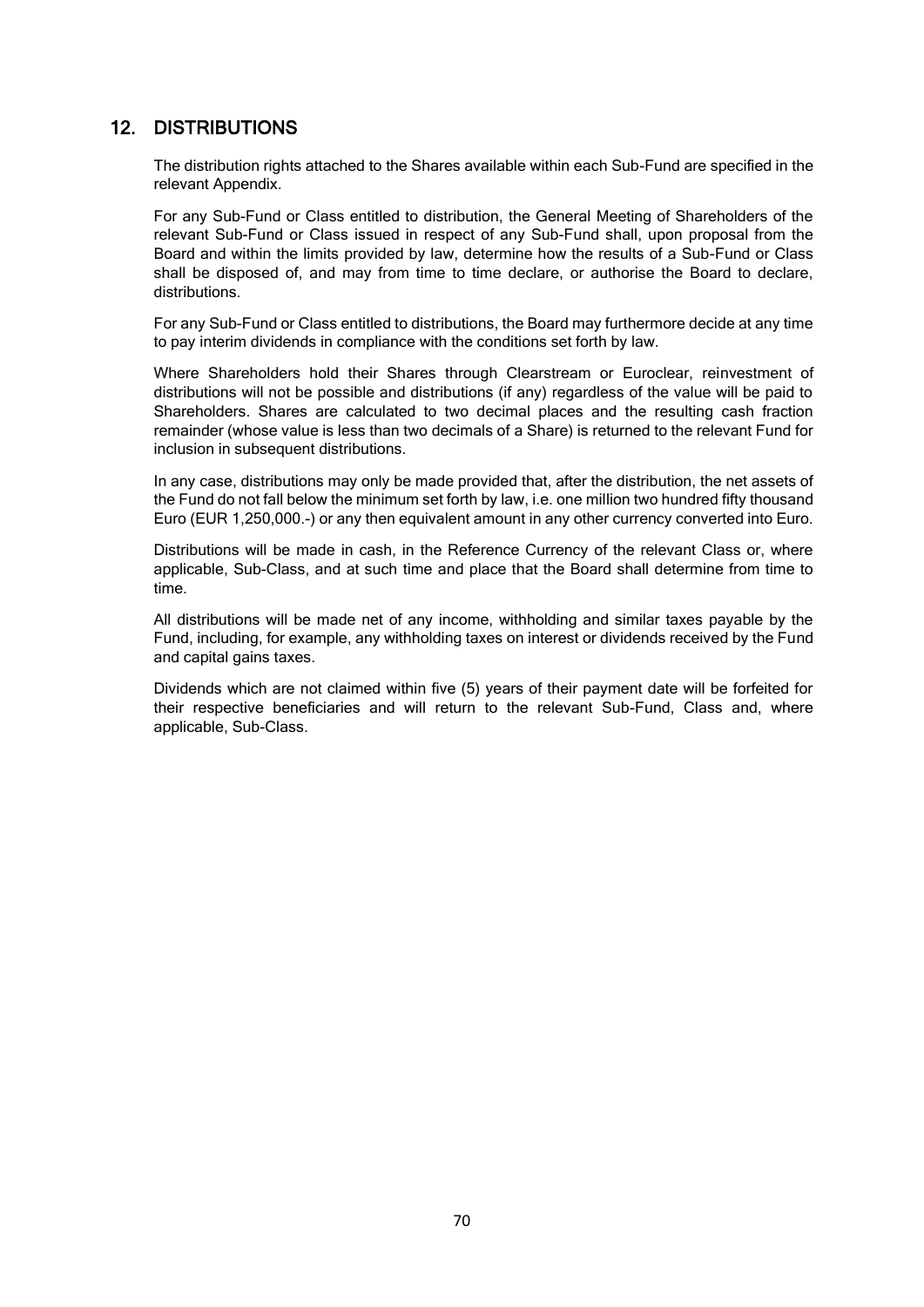# 13. DISSOLUTION – LIQUIDATION – MERGERS

### 13.1 DISSOLUTION

The Fund has been established for an unlimited period of time. The duration of each Sub-Fund is specified in the relevant Appendix.

The Fund may at any time be dissolved by a resolution taken by the General Meeting of Shareholders subject to the quorum and majority requirements as defined in the Articles of Incorporation of the Fund.

Whenever the capital falls below two thirds of the legal minimum capital, the Board must submit the question of the dissolution of the Fund to the General Meeting of Shareholders. The General Meeting, for which no quorum shall be required, shall decide on simple majority of the votes of the Shares present and represented at the meeting.

The question of the dissolution of the Fund shall also be referred to the General Meeting of Shareholders whenever the capital falls below one quarter of the minimum capital. In such event, the General Meeting shall be held without quorum requirements, and the dissolution may be decided by the Shareholders holding one quarter of the votes present and represented at that meeting.

The meeting must be convened so that it is held within a period of forty (40) days from when it is ascertained that the net assets of the Fund have fallen below two thirds or one quarter of the legal minimum as the case may be.

In the event that for any reason the value of the total net assets in any Sub-Fund or the value of the net assets of any Class of Shares within a Sub-Fund has decreased to, or has not reached, an amount determined by the Board to be the minimum level for such Sub-Fund to be operated in an economically efficient manner, or in case of substantial modification in the political, economic or monetary situation or as a matter of economic rationalization, the Board may decide to compulsorily redeem all the Shares of the relevant Classes issued in such Sub-Fund at the Net Asset Value per Share (taking into account actual realisation prices of investments and realisation expenses), calculated at the valuation point at which such decision shall take effect. The Fund shall serve a notice to the holders of the relevant Classes of Shares in writing prior to the effective date for the compulsory redemption, which will indicate the reasons for, and the procedure of, the redemption operations.

In addition, the General Meeting of Shareholders of the Classes of Shares issued in any Sub-Fund may, upon proposal from the Board, redeem all the Shares of the relevant Classes issued in such Sub-Fund and refund to the Shareholders the net asset value of their Shares (taking into account actual realisation prices of investments and realisation expenses) calculated at the valuation point at which such decision shall take effect.

There shall be no quorum requirements for such general meeting of Shareholders which shall decide by resolution taken by simple majority of those present or represented.

All redeemed Shares shall be cancelled.

# 13.2 LIQUIDATION

In the event of dissolution, one or more liquidators, approved by the CSSF, shall be appointed by the General Meeting of Shareholders to realize the assets of the Fund, subject to the supervision of the relevant supervisory authority in the best interests of the Shareholders. The proceeds of the liquidation of each Sub-Fund, net of all liabilities and liquidation expenses, shall be distributed by the Depositary upon instruction given by the liquidator(s) among the holders of Shares in each Class in accordance with their respective rights. The amounts not claimed by Shareholders at the end of the liquidation process shall be deposited, in accordance with Luxembourg law, with the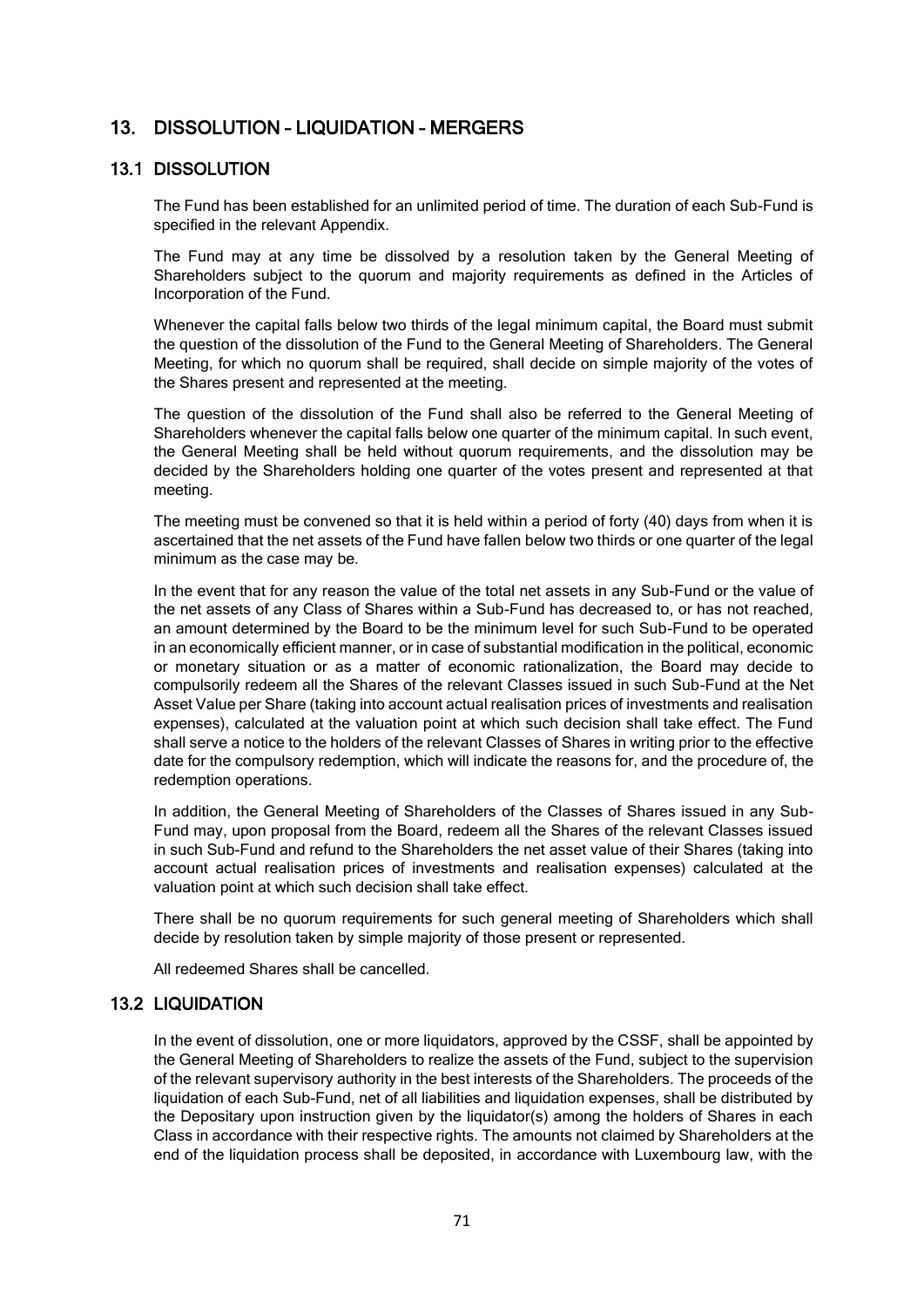Caisse de Consignation in Luxembourg until the statutory limitation period has lapsed. If an event requiring liquidation arises, issue, redemption, exchange or conversion of the Shares is void.

# 13.3 MERGERS

Any merger of a Sub-Fund with another Sub-Fund of the Fund or with another UCITS (whether subject to Luxembourg law or not) shall be decided by the Board unless the Board decides to submit the decision for such merger to the General Meeting of Shareholders of the relevant Sub-Fund. In the latter case, no quorum is required for such meeting and the decision for such merger is taken by a simple majority of the votes cast. In case of a merger of a Sub-Fund where, as a result, the Fund ceases to exist, the merger shall, notwithstanding the foregoing, be decided by a General Meeting of Shareholders resolving in accordance with the quorum and majority requirements for the amendment of the Articles of Incorporation.

Under the same circumstances as for the liquidation of Sub-Funds or Classes as described above, the Board may also decide (i) upon the reorganization of any Sub-Fund by means of a division into two or more separate Sub-Funds or (ii) to reorganize the Shares of a Sub-Fund into two or more Classes or combine two or more Classes into a single Class providing in each case it is in the interests of the Shareholders of the relevant Sub-Fund. The publication or notification of reorganization of any Sub-Fund by means of a division into two or more separate Sub-Funds will, in addition, contain information in relation to the two or more separate Sub-Funds resulting from the reorganization.

Where the Board does not have the authority to do so or where the Board determines that the decision should be put for Shareholders' approval, the decision to reorganize a Sub-Fund or to merge a Class may be taken at a General Meeting of Shareholders of the Sub-Fund or Class to be merged or reorganised instead of being taken by the Board. At such general Class meeting, no quorum shall be required and the decision to merge or reorganize must be approved by Shareholders holding at least a simple majority of the Shares present or represented.

These merger and reorganization events will be notified to the relevant Shareholders or published, as required by applicable laws and regulations, at least thirty (30) days before the last date for requesting the redemption or conversion free of charge in order to enable the Shareholders to request redemption or conversion of their Shares, free of charge, before the merger or reorganization becomes effective.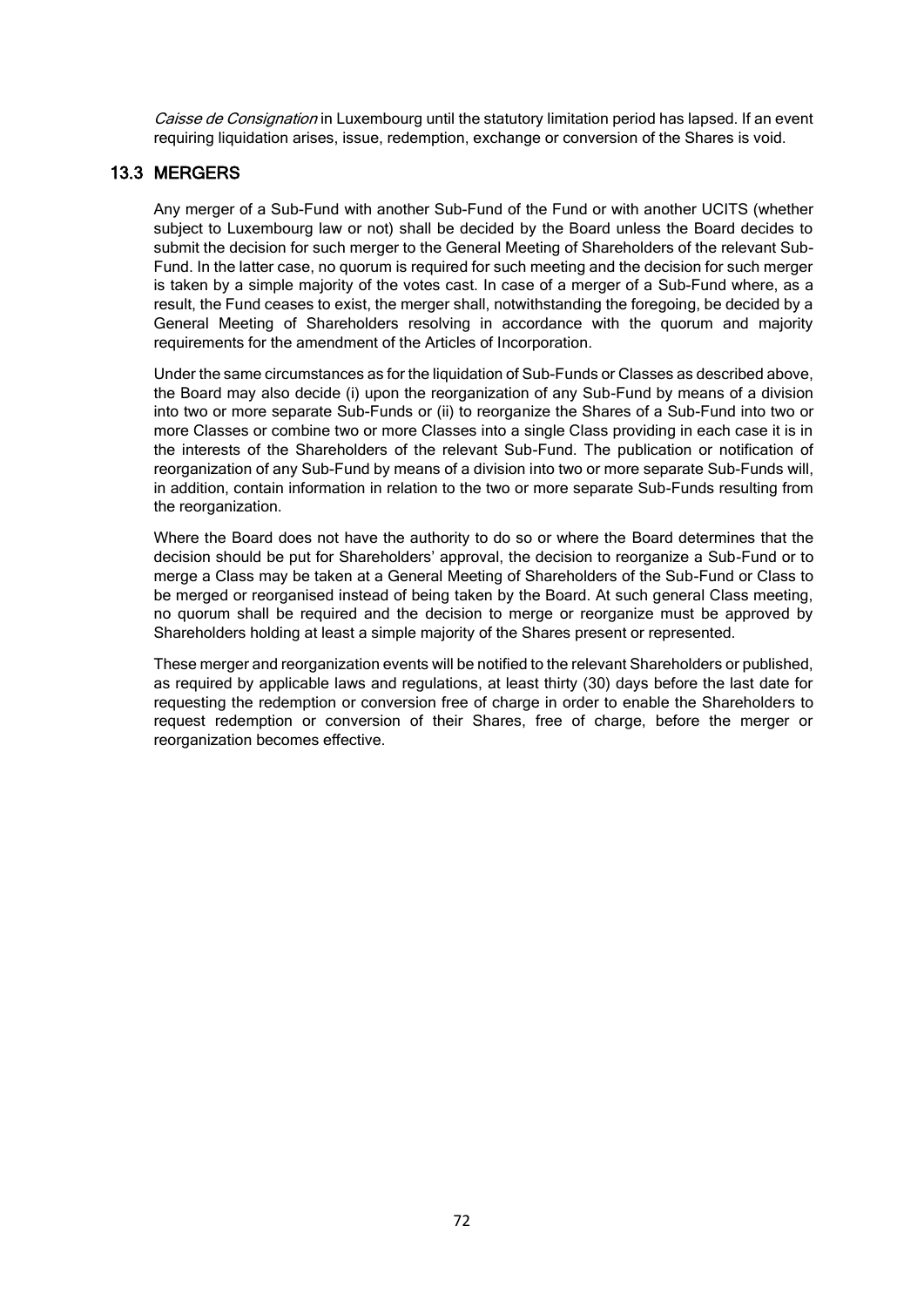# 14. SUSTAINABLE FINANCE

Pursuant to EU Regulation (EU) 2019/2088 on sustainability-related disclosures in the financial services sector (the "SFDR"), the Sub-Funds are required to disclose the manner in which Sustainability Risks (as defined in section [4](#page-26-0) of this Prospectus) are integrated into the investment decision and the results of the assessment of the likely impacts of Sustainability Risks on the returns of the Sub-Funds.

Unless specified in the relevant investment policy, the Sub-Funds are considered as falling within the scope of Article 6 of the SFDR as they do not promote Sustainability Factors (as defined below) and do not maximize portfolio alignment with Sustainability Factors. The Sub-Funds however remain exposed to Sustainability Risks. Such Sustainability Risks are integrated into the investment decision making and risk monitoring to the extent that they represent a potential or actual material risks and/or opportunities to maximizing the long-term risk-adjusted returns.

The impacts following the occurrence of a Sustainability Risk, as defined in article 2 of SFDR, may be numerous and vary depending on the specific risk, region and asset class. The Sustainability Risks generally revolve around the following themes:

- corporate governance malpractices (e.g. board structure, executive remuneration);
- shareholder rights (e.g. election of directors, capital amendments);
- changes to regulation (e.g. greenhouse gas emissions restrictions, governance codes);
- physical threats (e.g. extreme weather, climate change, water shortages);
- brand and reputational issues (e.g. poor health & safety records, cyber security breaches);
- supply chain management (e.g. increase in fatalities, lost time injury rates, labour relations); and
- work practices (e.g. observation of health, safety and human rights provisions).

In general, where a sustainability risk occurs in respect of an asset, there will be a negative impact on, or entire loss of, its value. As such, for a company in which a Sub-Fund invests, this may be because of damage to its reputation resulting in a consequential fall in demand for its products or services, loss of key personnel, exclusion from potential business opportunities, increased costs of doing business and/or increased cost of capital. A company may also suffer the impact of fines and other regulatory sanctions. The time and resources of the company's management team may be diverted from furthering its business into dealing with the Sustainability Risk event, including changes to business practices and dealing with investigations and litigation. Sustainability Risks events may also give rise to loss of assets and/or physical loss including damage to real estate and infrastructure. The utility and value of assets held by companies to which the relevant Sub-Fund is exposed may also be adversely impacted by a Sustainability Risk event.

A Sustainability Risk event may arise and impact a specific investment or may have a broader impact on an economic sector, geographical or political region or country. Sector and geographic Sustainability Risk events may have an impact on the investment value of the exposure of a Sub-Fund.

At the date of this Prospectus, the Management Company continues to review and consider its obligations with respect to whether it considers principal adverse impacts of investment decisions on sustainability factors as set out in Article 4 of the SFDR. In particular, the Management Company awaits the further consultation and/or guidance on the Level 2 regulatory technical standards (the "RTS"), and the finalisation of the RTS, which is expected to enter into force during 2022. The decisions and disclosures in relation to Articles 4 and 7 will be made taking into account the deadlines of the SFDR and similarly any disclosures will be included in a future version of the Prospectus and/or published on the Investment Manager's website at https://www.cruxam.com as required.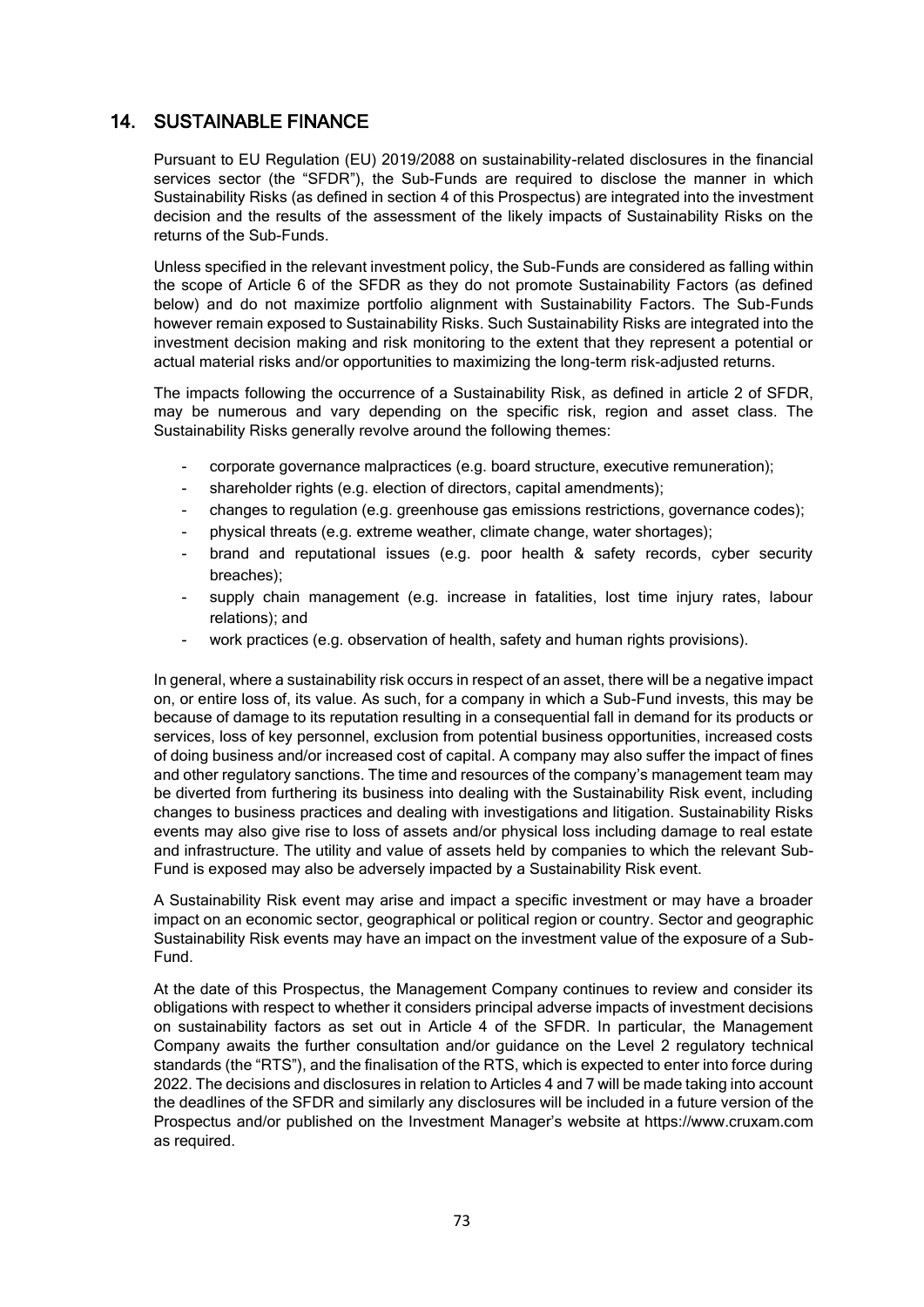Principal adverse impacts of investment decisions on sustainability factors are not currently considered due to the lack of available and reliable data. The situation will however be reviewed going forward.

At the date of this Prospectus, the sub-funds and their underlying investments do not take into account the EU criteria for environmentally sustainable economic activities.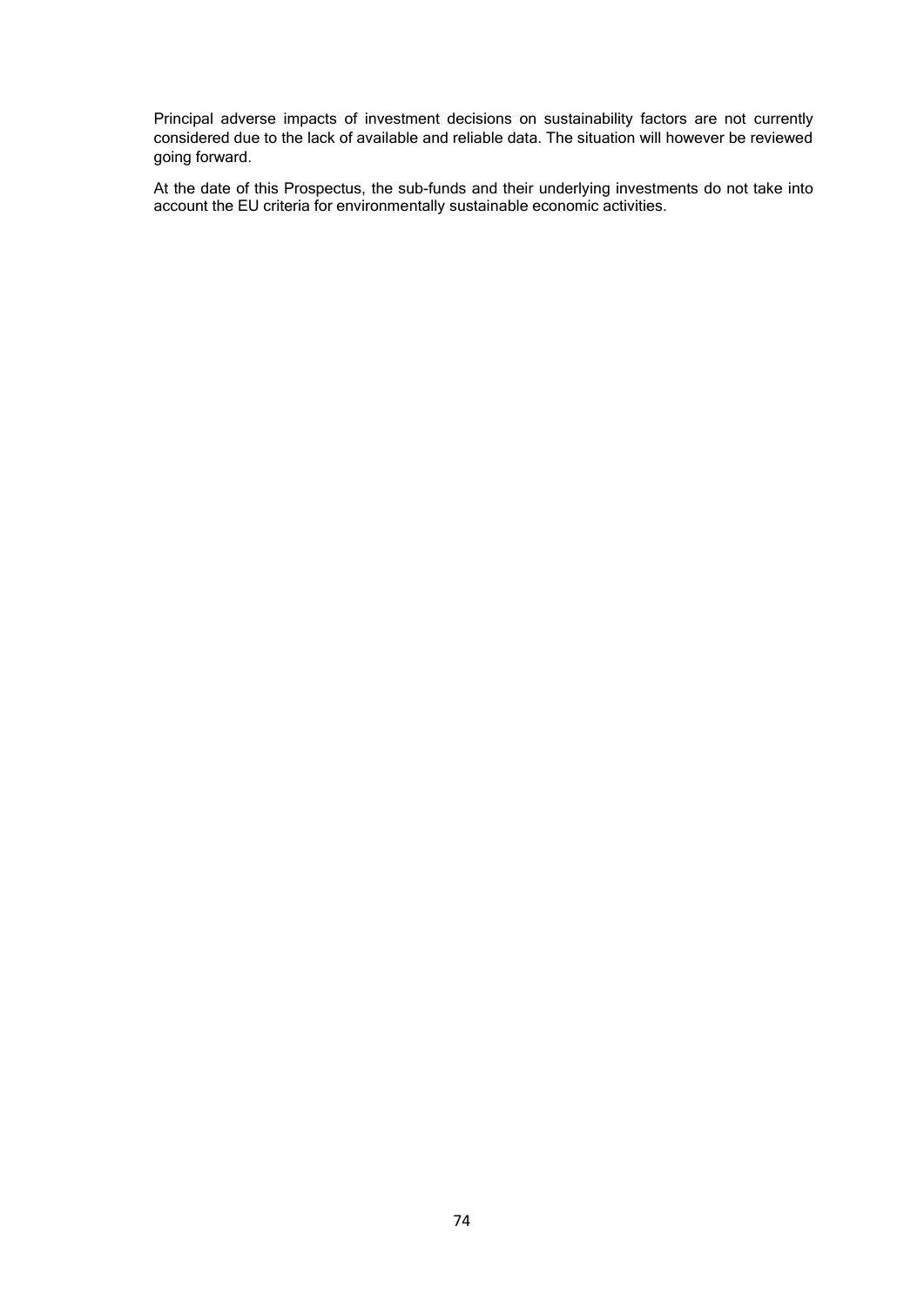# PART II: APPENDICES – SPECIFIC INFORMATION IN RELATION TO THE SUB-FUND(S)

As of the date of the present Prospectus, the following Sub-Funds have been created within the Fund:

- 1. CRUX (Lux) Pan-European Growth Fund
- 2. CRUX (Lux) European Special Situations Fund
- 3. CRUX Asia ex-Japan Fund
- 4. CRUX China Fund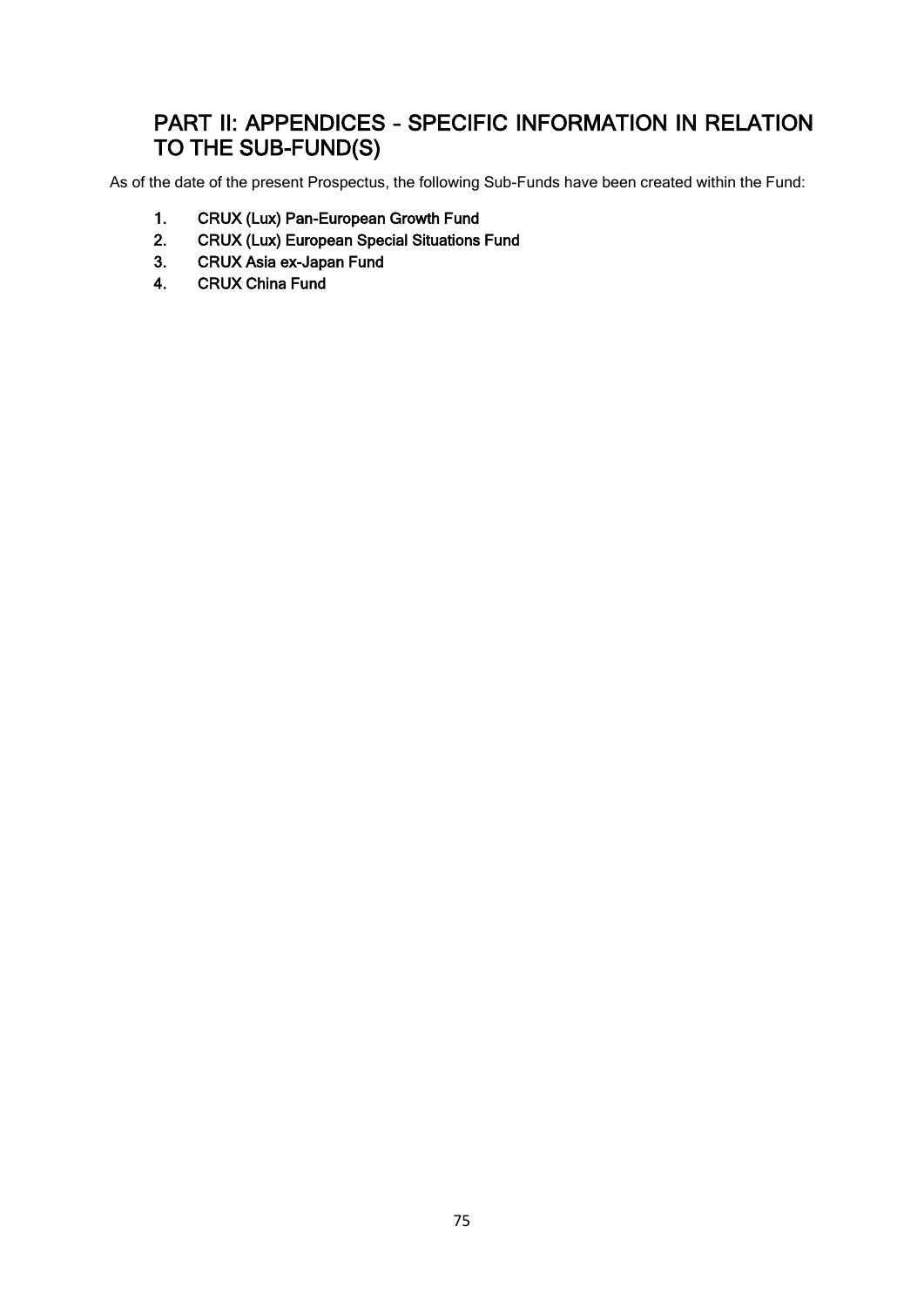# APPENDIX I – CRUX (Lux) Pan-European Growth Fund

### 1. Duration

The Sub-Fund is created for an unlimited duration.

### 2. Investment Objective and Policy

### 2.1 Investment Objective

In accordance with the general investment objective of the Fund, the investment objective of the Sub-Fund is to achieve long term capital growth. The Sub-Fund has no benchmark index and is not managed in reference to a benchmark index.

### 2.2 Investment Policy

The Sub-Fund is actively managed. This means the Investment Manager is taking investment decisions with the intention of achieving the Sub-Fund's investment objective; this will include decisions regarding asset selection, regional allocation, sector views and overall level of exposure to the market.

The Sub-Fund aims to achieve its investment objective primarily through investment in equity securities and equity related instruments of companies that are listed and/or domiciled in Europe including the UK or derive the majority of their revenue from business activities in this region.

Exposure to securities of companies that are listed and/or domiciled in the UK is unlikely to exceed one third (1/3) of the assets of the Sub-Fund.

If the Investment Manager believes it to be beneficial to the Sub-Fund, some limited exposure to transferable securities outside Europe or the UK may be undertaken.

On an ancillary basis or pending investment or reinvestment, the Sub-Fund may furthermore hold cash or cash equivalents as well as other liquid financial assets, including inter alia bank deposits, time deposits, liquid money market instruments or investment grade debt securities issued by governments or supra-national organizations, and shares/units of money market funds, for distribution, redemption and for cash management purposes consistent with the investment objective and investment policy of the Sub-Fund.

The Sub-Fund may use exchange-traded financial derivative instruments for efficient portfolio management purposes (including hedging).

The Sub-Fund will not invest in OTC derivatives.

Investors should note that while the investment objective of the Sub-Fund is to achieve long term capital growth there may be situations in which an income return is also achieved.

### 2.3 Investment Strategy

The Sub-Fund will follow an investment strategy based on the Investment Manager's analysis of fundamentals of companies and their future earnings and cash-flows.

The Sub-Fund will have a concentrated portfolio of exposures in Europe including the UK.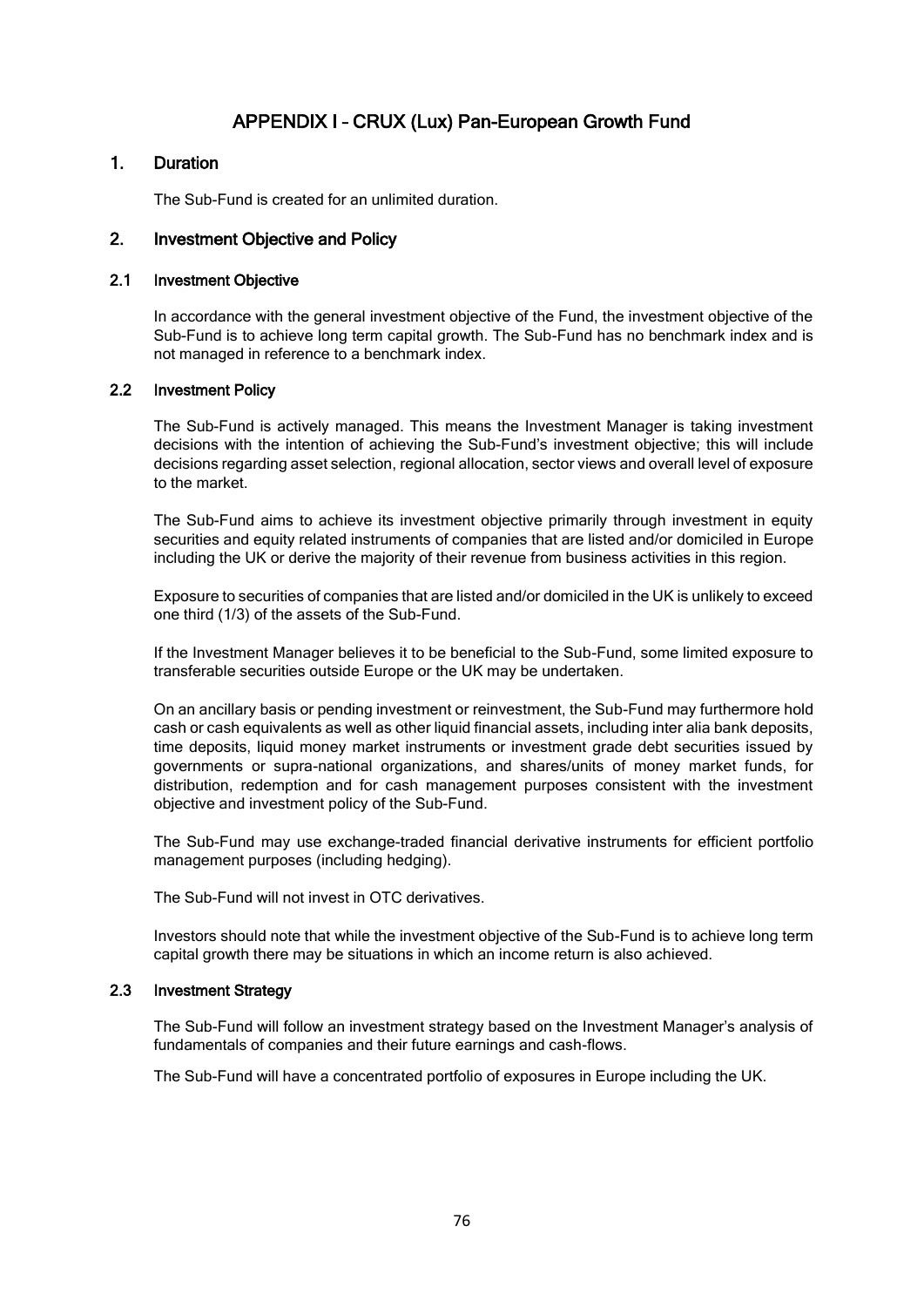### 3. Methodology for Calculating the Global Exposure

In accordance with Section 3 of Part I, the Management Company has selected, and will calculate the global exposure of the Sub-Fund according to, the commitment approach.

### 4. Reference Currency

The Reference Currency of the Sub-Fund is the Euro (EUR).

### 5. Share Classes and Sub-Classes

As of the date of the present Prospectus, the Sub-Fund offers Shares in the following 3 Share Classes, which differentiate from each other by their eligible investors, currency of denomination, distribution policy, and fee structure:

| <b>Share Class</b> | Eligible investors      | Currency of<br>denomination | <b>Distribution policy</b> | <b>Currency Hedging</b><br>Policy |
|--------------------|-------------------------|-----------------------------|----------------------------|-----------------------------------|
| I Acc FUR          | Institutional Investors | <b>EUR</b>                  | Accumulation               | Unhedged                          |
| A Acc FUR          | All investors           | EUR                         | Accumulation               | Unhedged                          |
| l Acc GBP          | Institutional Investors | GBP                         | Accumulation               | Unhedged                          |

Share Classes with the attribute "I" are reserved to Institutional Investors and have a minimum initial subscription of one thousand Euro (EUR 1,000.-) and subsequent minimum holding amount of one hundred Euro (EUR 100.-) (or an equivalent amount in the Share Class denomination currency).

Share Classes with the attribute "A" are offered to all investors and have a minimum initial subscription of one thousand Euro (EUR 1,000.-) and subsequent minimum holding amount of one hundred Euro (EUR 100.-) (or an equivalent amount in the Share Class denomination currency).

As described under Section 5.2.6 of the Prospectus, these minima may be waived or varied, in any particular case or generally, by the Board or by the Investment Manager, in their respective discretion.

Share Classes with the attribute "Acc" issue Accumulation Shares only.

Share Class with the attribute "EUR" are denominated in EUR.

Share Class with the attribute "GBP" are denominated in GBP.

Where the Management Company in its absolute discretion determines that an investor does not qualify as an Institutional Investor, including where an investor has ceased to qualify as an Institutional Investor after its initial subscription, the Management Company and/or the Board may, upon providing such investor with one month's written notice, elect to either compulsorily redeem their holding or convert their holding into another Share Class of the Sub-Fund that is not restricted to Institutional Investors.

If the Net Asset Value of an investor's holding of a Share Class falls below the minimum holding amount applicable to such Class, the Management Company and/or the Board may, upon providing such investor with one month's written notice, elect to either compulsorily redeem their holding or convert their holding into another Share Class of the Sub-Fund with a lower minimum holding requirement, if available.

The Management Company and/or the Board may, in its discretion, create additional Share Classes with different eligible investors, denomination currencies, distribution policies, hedging policies, and/or other features. This Appendix will be updated as new Share Classes or Sub-Classes become available.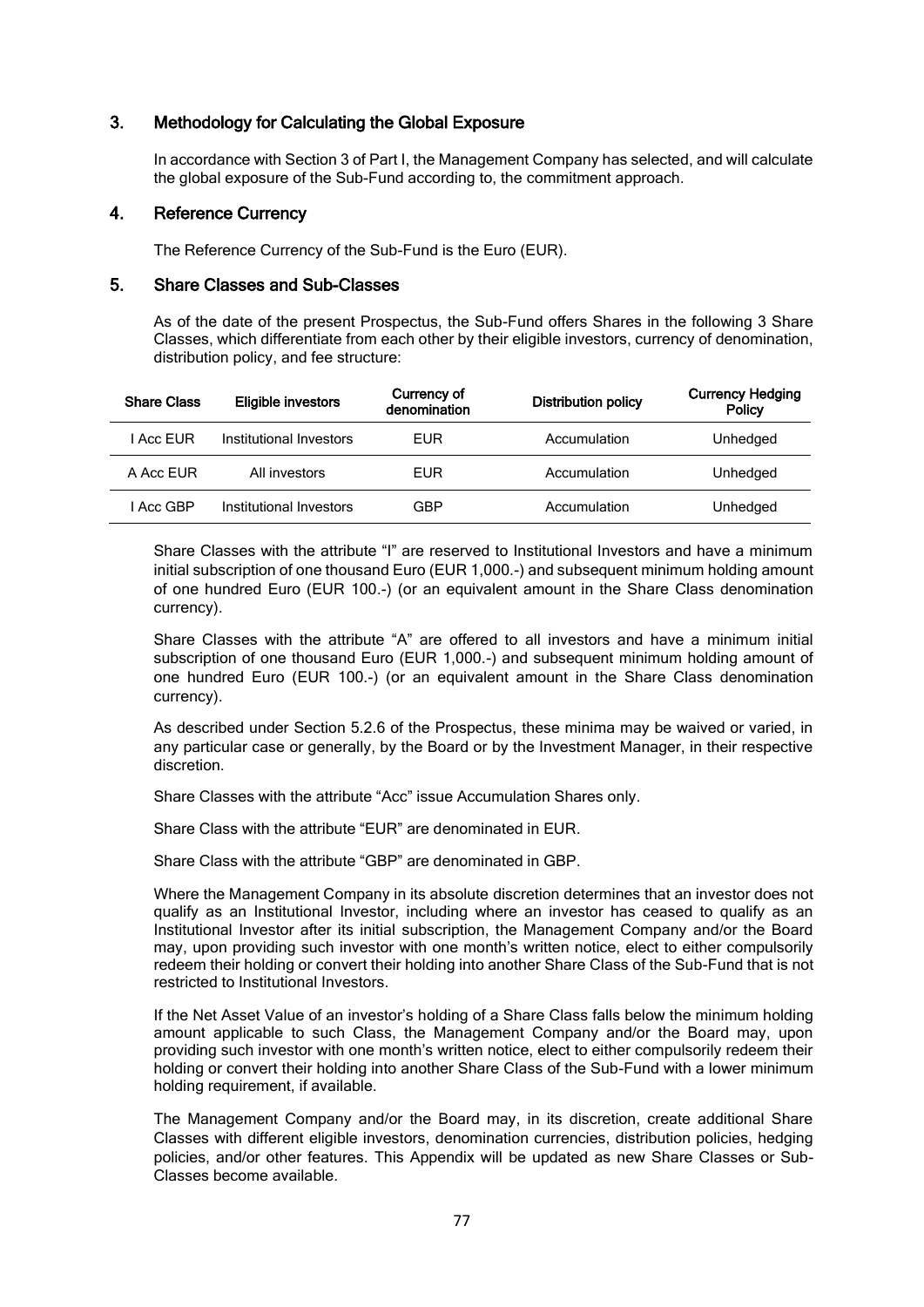### 6. Subscriptions, Redemptions and Conversions

Subscriptions, redemptions and conversions of Shares shall be made in accordance with Section 5 of Part I.

### 7. Valuation Day and Net Asset Value Calculation

The Net Asset Value per Share of each Class and Sub-Class of the Sub-Fund will be determined as of each Business Day after the Cut-off Time (each a "Valuation Day") by the Administrator in accordance with the Articles of Incorporation and the provisions of Section 6.1 of Part I.

The Management Company may decide to perform additional Net Asset Value calculations.

### 8. Investor Profile

This is an equity Sub-Fund designed to give broad market exposure to European stock markets.

Because the Sub-Fund is diversified across a number of markets, it may be suitable for investors who are looking for an equity investment to sit at the heart of their portfolio, or as a standalone investment aimed at producing long-term capital growth. Investors in this Sub-Fund should also have at least a five (5) year investment horizon.

### 9. Specific Risk Factors

In addition to the general risk factors set out in Section 4 of Part I, the following specific risk factors should be taken into account when considering investment into the CRUX (Lux) Pan-European Growth Fund:

- ► As the Sub-Fund will invest in equity or equity related instruments of companies that are listed and/or domiciled in Europe, such concentration in a particular geographical region may lead to higher volatility than more diversified funds. The value of the assets of the Sub-Fund may also be affected by uncertainties such as changes in government policies, taxation, fluctuations in foreign exchange rates, political, economic or other developments in the law or regulations of Europe which could adversely impact the Sub-Fund and/or the interests of investors.
- ► The increasing regulatory requirements in Europe that results, directly or indirectly, from the process of adjustment towards a lower-carbon and more environmentally sustainable economy may result in significant Sustainability Risks that might impede the Sub-Fund's assets business models, revenues and overall value. Such financial loss may be due to, for example, the changes in the regulatory framework like carbon pricing mechanisms, stricter energy efficiency standards, or policy and legal risks related to litigation claims or the transition to a low-carbon economy which may also negatively impact organizations via technological evolutions leading to the substitution of existing products and services by lower emissions options or the potential unsuccessful investment in companies made by the Sub-Fund. In Europe the raising awareness of sustainability issues exposes the Sub-Fund to reputational risk linked to Sustainability that can affect the Sub-Fund's assets, for examples through name and shame campaigns by NGOs or consumer organizations. Stigmatization of an industry sector, shift in consumer preferences and increased shareholder concern/negative feedback resulting from growing concerns over climate change may negatively impact the Sub-Fund and the value of its investments. However, the Sub-Fund's investment process assesses Sustainability Risks and avoids investing in companies where the business model or profitability may be at risk from changes to regulations. The Sub-Fund's investment process usually avoids capital-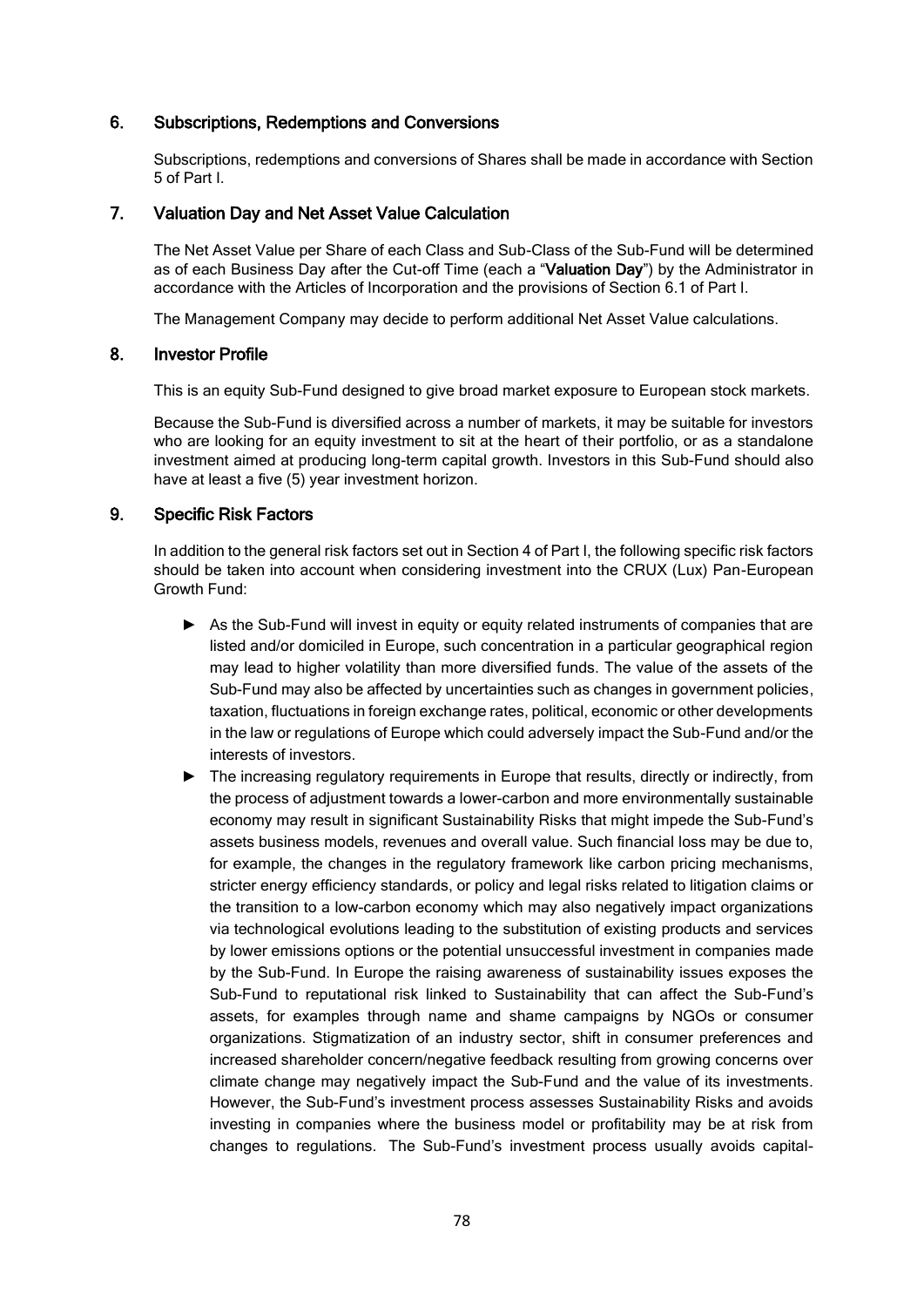intensive, energy-intensive or high polluting industries and this further mitigates Sustainability Risks.

### 10. Fees and Cost Structure

#### 10.1 Management Company Fee

In consideration for the services rendered by the Management Company for the benefit of the Fund, the Management Company is entitled to receive annual fees from the Fund in accordance with the terms of the Management Company Agreement (the "Management Company Fee"), in an amount not exceeding 0.05% p.a. of the Fund's NAV.

The Management Company Fee will be payable monthly and calculated on the last NAV of the month of the Sub-Fund.

In addition, the Management Company will be entitled to be reimbursed out of the assets of the Fund for the reasonable out-of-pocket expenses and disbursements in the performance of its duties towards the Fund.

#### 10.2 Investment Management Fee

In consideration for its services for the benefit of the Sub-Fund under the Investment Management Agreement, the Investment Manager is entitled to the payment of an annual investment management fee (the "Investment Management Fee") equal to:

| <b>Share Class</b> | <b>Annual Investment Management Fee</b><br>(as a % of the relevant Share Class NAV) |
|--------------------|-------------------------------------------------------------------------------------|
| I Acc EUR          | $0.8\%$ p.a.                                                                        |
| A Acc EUR          | 1.5% $p.a.$                                                                         |
| I Acc GBP          | $0.8\%$ p.a.                                                                        |

The Investment Management Fee shall accrue on a daily basis based on the relevant Share Class's NAV and will be payable on a monthly basis by the relevant Sub-Fund, out of the assets of the relevant Share Class.

In addition, the Investment Manager will be entitled to be reimbursed out of the assets of the Sub-Fund for the reasonable out-of-pocket expenses and disbursements incurred by it in relation to the performance of its services to the Sub-Fund.

For the avoidance of doubt, the Investment Manager will not be entitled to any performance fee.

#### 10.3 Other charges

#### Structuring and Operating costs

In accordance with Section 9.1 of Part I, all costs and expenses related to the structuring, regulatory approval and launch of the Fund and the Sub-Funds up to a maximum amount of one hundred fifty thousand Euro (EUR 150,000.-) will be borne equally by each of the Sub-Funds and will be amortised over a period of maximum 5 years.

The Sub-Fund will bear all customary operating fees and expenses (central administration, auditor, legal and tax advisers) as described in Section 9.2 of Part I.

#### Transaction fees

Each Sub-Fund bears the costs and expenses of buying and selling portfolio securities and financial instruments, brokerage fees and commissions, interest or taxes payable, and other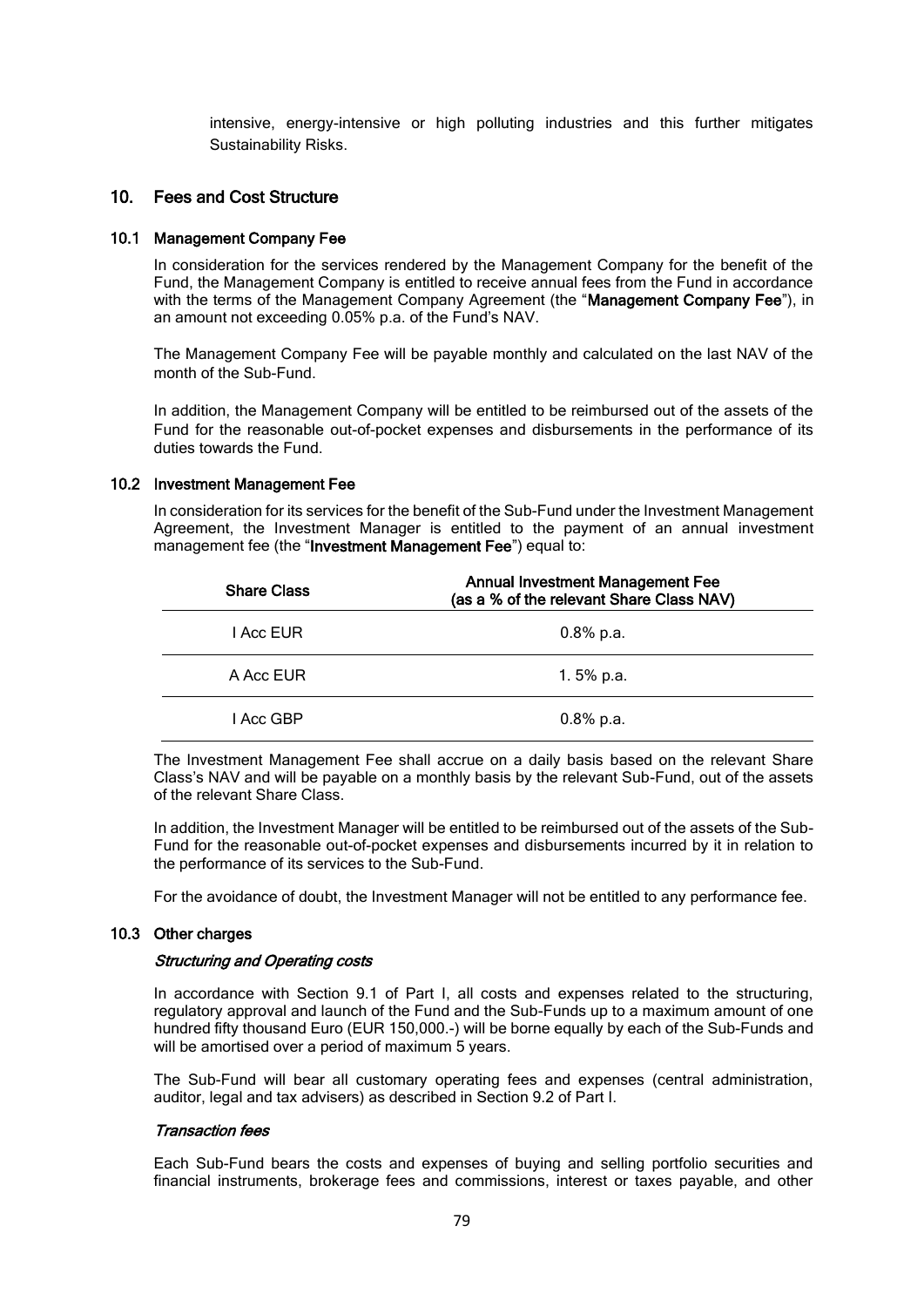transaction related expenses. These transaction fees are accounted for on a cash basis and are paid when incurred or invoiced from the net assets of the Sub-Fund to which they are attributable. Transaction fees are allocated across each Sub-Fund's Share Classes.

### Taxe d'abonnement

| <b>Share Sub-Class</b> | Taxe d'abonnement    |
|------------------------|----------------------|
| I Acc EUR              | $0.01\%$ p.a. of NAV |
| A Acc EUR              | $0.05\%$ p.a. of NAV |
| I Acc GBP              | 0.01% p.a. of NAV    |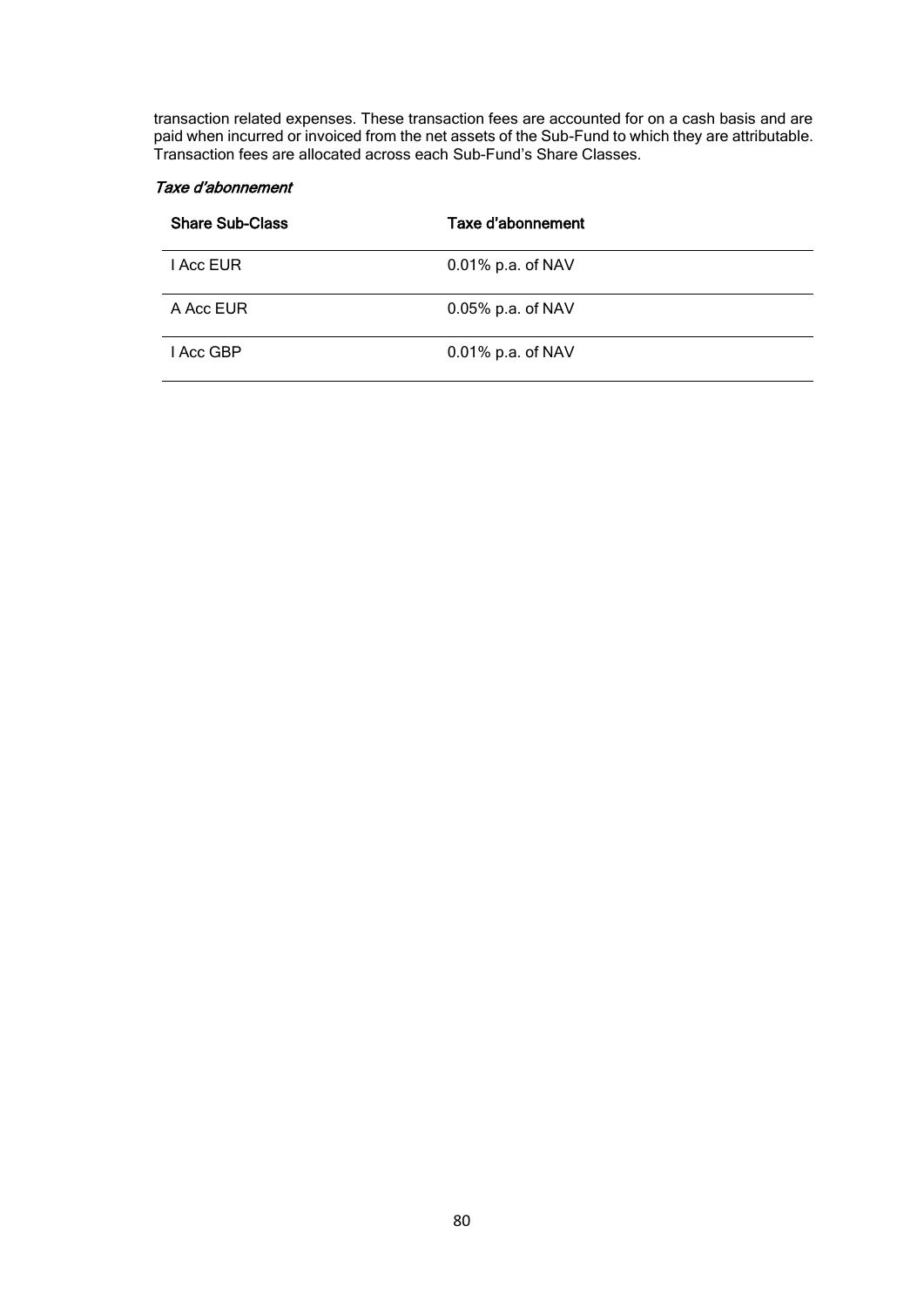# APPENDIX II – CRUX (Lux) European Special Situations Fund

### 1. Duration

The Sub-Fund is created for an unlimited duration.

### 2. Investment Objective and Policy

### 2.1 Investment Objective

The investment objective of the Sub-Fund is to achieve long term capital growth by investing in European (excluding the UK) equities of companies in special situations (as defined below). The Sub-Fund has no benchmark index and is not managed in reference to a benchmark index.

### 2.2 Investment Policy

The Sub-Fund is actively managed. This means the Investment Manager is taking investment decisions with the intention of achieving the Sub-Fund's investment objective; this will include decisions regarding asset selection, regional allocation, sector views and overall level of exposure to the market.

The Sub-Fund will seek to achieve its investment objective by investing in European (excluding the UK) equities of companies in special situations, where it believes the company is considered undervalued. The Sub-Fund will also invest in other European (excluding the UK) equities to mitigate the volatility of the Sub-Fund. The Sub-Fund's portfolio will be managed on a concentrated basis. The Sub-Fund will be able to invest without restriction by market cap or sector. The Sub-Fund may also invest in other transferable securities, units or shares in collective investment schemes, money market instruments, and cash and near cash, and deposits.

The use of derivatives is permitted by the Sub-Fund for efficient portfolio management purposes (including hedging), and borrowing will be permitted under the terms of the 2010 Law. It is not intended that the use of derivatives in this way will change the risk profile of the Sub-Fund.

In addition, the Sub-Fund may hold up to 10% of its assets in ancillary liquid assets such as cash and cash equivalents, including time deposits and money market instruments having an initial or residual maturity of less than 12 months or, pursuant to the conditions of issue governing such securities, with an interest adapted at least annually according to market conditions.

The Sub-Fund will not invest in OTC derivatives.

For the purpose of this Sub-Fund, "special situations" includes, but is not limited to:

- − companies that have high barriers to entry and strong pricing power, enabling them to generate robust earnings with growth potential;
- − businesses that are not highly capital intensive where the return on capital employed exceeds the cost of capital;
- − companies with strong free cash flow and higher dividend yields than usual;
- − businesses that have relatively conservative valuations against their peer group and the market, because if valuations are high, it is considerably harder to exceed expectation; and
- businesses where management has its own money invested.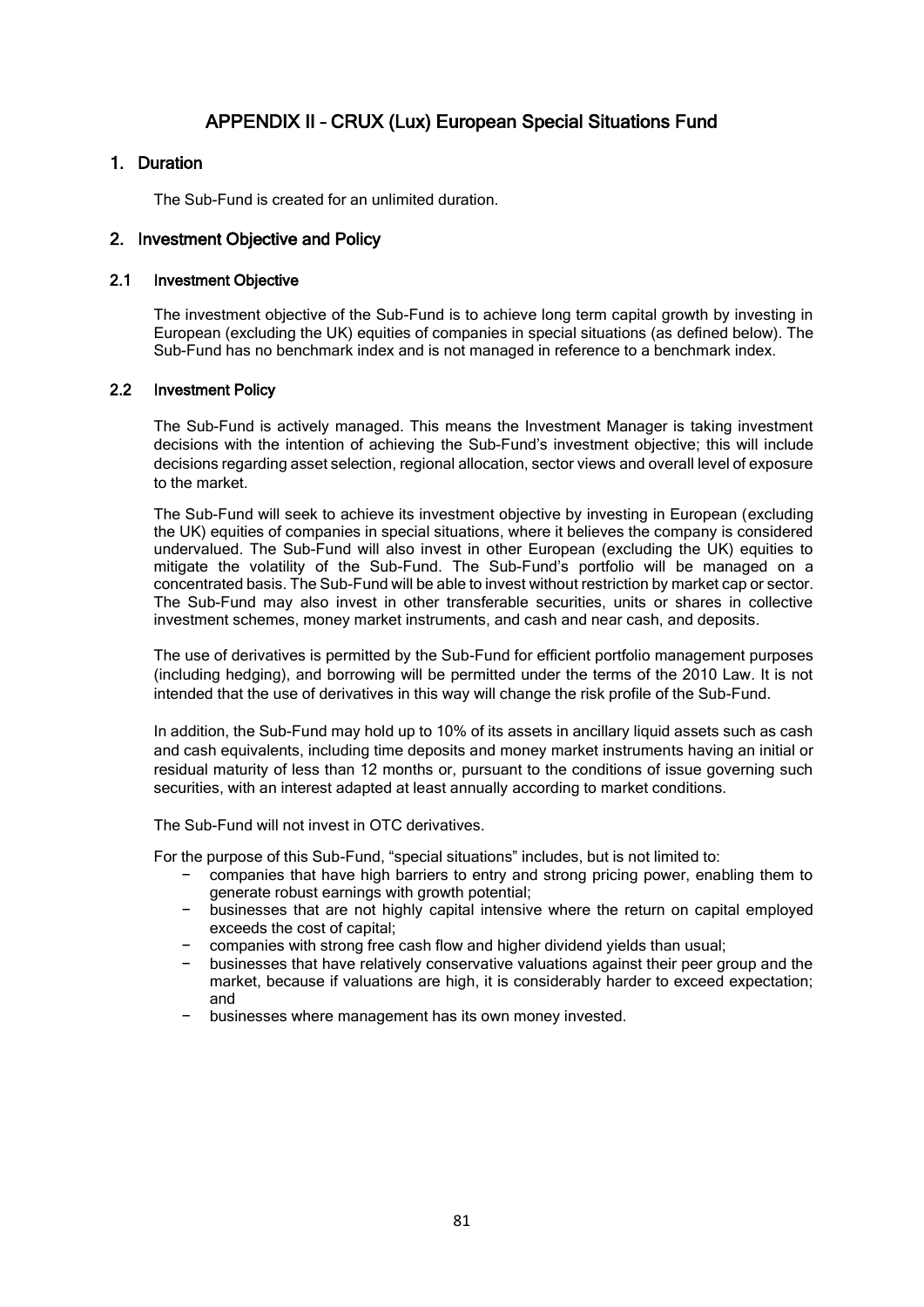### 3. Methodology for Calculating the Global Exposure

In accordance with Section 3 of Part I the Management Company has selected, and will calculate the global exposure of the Sub-Fund according to the commitment approach in compliance with requirements set out by the 2010 Law.

### 4. Reference Currency

The Reference Currency of the Sub-Fund is the Euro (EUR).

### 5. Share Classes and Sub-Classes

As of the date of the present Prospectus, the Sub-Fund offers Shares in the following 4 Share Classes, which differentiate from each other by their eligible investors, currency of denomination and fee structure:

| <b>Share Class</b> | <b>Eligible investors</b> | Currency of<br>denomination | <b>Distribution policy</b> | <b>Currency Hedging Policy</b> |
|--------------------|---------------------------|-----------------------------|----------------------------|--------------------------------|
| I Acc FUR          | Institutional Investors   | EUR                         | Accumulation               | Unhedged                       |
| A Acc FUR          | All investors             | EUR                         | Accumulation               | Unhedged                       |
| I Acc GBP          | Institutional Investors   | <b>GBP</b>                  | Accumulation               | Unhedged                       |
| A Acc GBP          | All investors             | <b>GBP</b>                  | Accumulation               | Unhedged                       |

Share Classes with the attribute "I" are reserved to Institutional Investors and have a minimum initial subscription of one thousand Euro (EUR 1,000.-) and subsequent minimum holding amount of one hundred Euro (EUR 100.-) (or an equivalent amount in the Share Class denomination currency).

Share Classes with the attribute "A" are offered to all investors and have a minimum initial subscription of one thousand Euro (EUR 1,000.-) and subsequent minimum holding amount of one hundred Euro (EUR 100.-) (or an equivalent amount in the Share Class denomination currency).

As described under Section 5.2.6 of the Prospectus, these minima may be waived or varied, in any particular case or generally, by the Board or by the Investment Manager, in their respective discretion.

Share Classes with the attribute "Acc" issue Accumulation Shares only.

Share Class with the attribute "EUR" are denominated in EUR.

Share Class with the attribute "GBP" are denominated in GBP.

Where the Management Company and/or the Board in its absolute discretion determines that an investor does not qualify as an Institutional Investor, including where an investor has ceased to qualify as an Institutional Investor after its initial subscription, the Management Company and/or the Board may, upon providing such investor with one month's written notice, elect to either compulsorily redeem their holding or convert their holding into another Share Class of the Sub-Fund that is not restricted to Institutional Investors.

If the Net Asset Value of an investor's holding of a Share Class falls below the minimum holding amount applicable to such Class, the Management Company and/or the Board may, upon providing such investor with one month's written notice, elect to either compulsorily redeem their holding or convert their holding into another Share Class of the Sub-Fund with a lower minimum holding requirement, if available.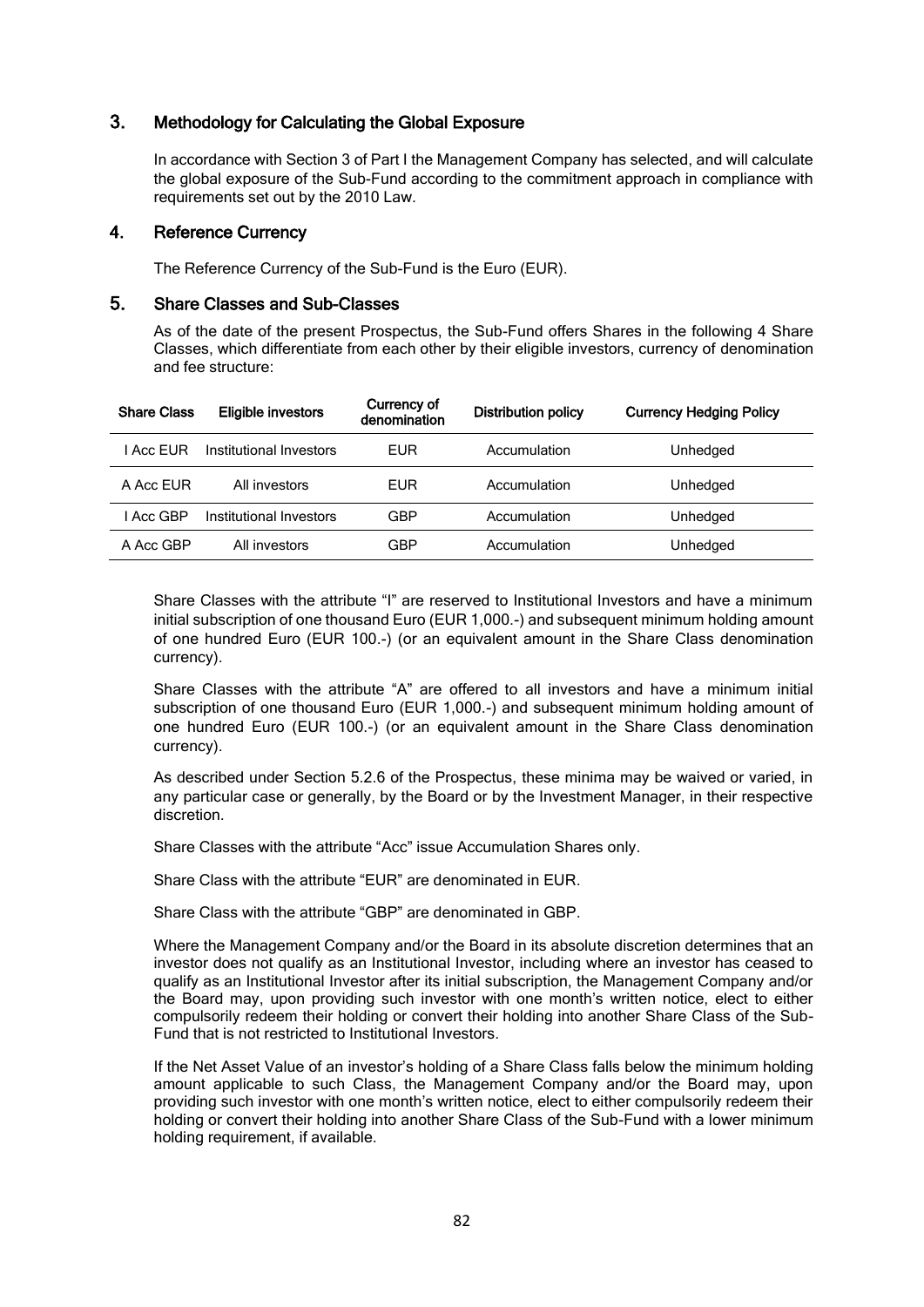The Management Company and/or the Board may, in its discretion, create additional Share Classes with different eligible investors, denomination currencies, distribution policies, hedging policies, and/or other features. This Appendix will be updated as new Share Classes or Sub-Classes become available.

### 6. Subscriptions, Redemption and Conversions

Unless otherwise specified below, subscriptions, redemptions and conversions of Shares shall be made in accordance with Section 5 of Part I.

Investors may only subscribe by indicating in the Subscription Form the amount they are subscribing for.

Redemption proceeds shall be paid in a Reference Currency of the relevant Class within four (4) Business Days from the relevant Redemption Day.

### 7. Valuation Day and Net Asset Value Calculation

The Net Asset Value per Share of each Class and Sub-Class of the Sub-Fund will be determined as of each Business Day after the Cut-off time (each a "Valuation Day") by the Administrator in accordance with the Articles of Incorporation and the provisions of Section 6.1 of Part I.

The Management Company may decide to perform additional Net Asset Value calculations.

### 8. Distribution

Accumulation Shares are not entitled to distributions. Instead, the income due to them will be rolled up to enhance their value.

### 9. Investor Profile

This is an equity Sub-Fund designed to give broad market exposure to European stock markets.

Because the Sub-Fund is diversified across a number of markets, an investment in the Sub-Fund may be suitable for investors who are looking for an equity investment to sit at the heart of their portfolio, or as a standalone investment aimed at producing long-term capital growth. Investors in the Sub-Fund should therefore also have at least a five (5) year investment horizon.

### 10. Specific Risk Factors

In addition to the general risk factors set out in Section 4 of Part I, the following specific risk factors should be taken into account when considering an investment into the CRUX (Lux) European Special Situations Fund:

- As the Sub-Fund will invest in equity or equity related instruments of companies that are located in Europe, such concentration in a particular geographical region may lead to higher volatility than more diversified funds. The value of the assets of the Sub-Fund may also be affected by uncertainties such as changes in government policies, taxation, fluctuations in foreign exchange rates, political, economic or other developments in the law or regulations of Europe which could adversely impact the Sub-Fund and/or the interests of investors.
- ► The increasing regulatory requirements in Europe that results, directly or indirectly, from the process of adjustment towards a lower-carbon and more environmentally sustainable economy may result in significant Sustainability Risks that might impede the Sub-Fund's assets business models, revenues and overall value. Such financial loss may be due to, for example, the changes in the regulatory framework like carbon pricing mechanisms, stricter energy efficiency standards, or policy and legal risks related to litigation claims or the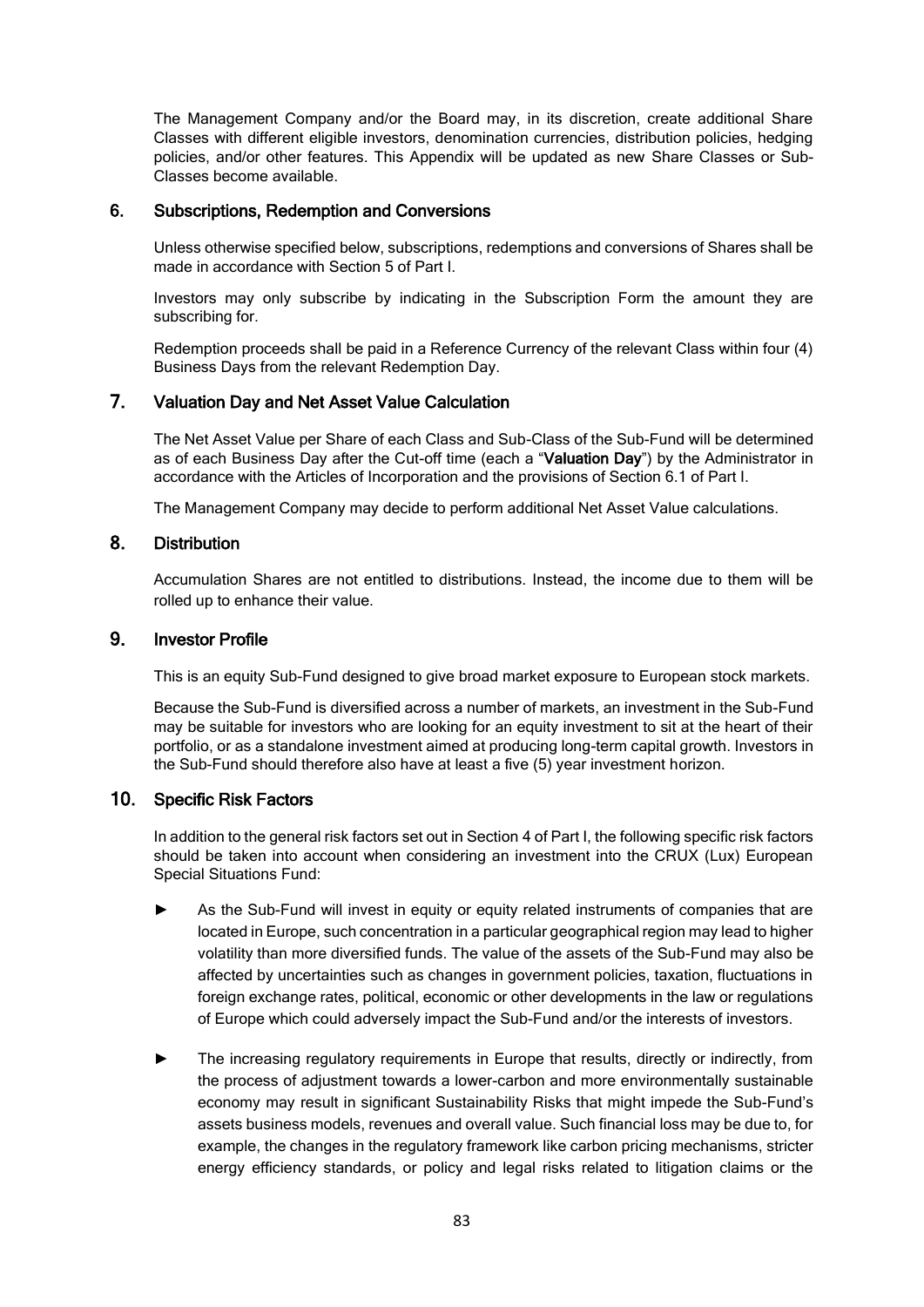transition to a low-carbon economy which may also negatively impact organizations via technological evolutions leading to the substitution of existing products and services by lower emissions options or the potential unsuccessful investment in companies made by the Sub-Fund. In Europe the raising awareness of sustainability issues exposes the Sub-Fund to reputational risk linked to Sustainability that can affect the Sub-Fund's assets, for examples through name and shame campaigns by NGOs or consumer organizations. Stigmatization of an industry sector, shift in consumer preferences and increased shareholder concern/negative feedback resulting from growing concerns over climate change may negatively impact the Sub-Fund and the value of its investments. However, the Sub-Fund's investment process assesses Sustainability Risks and avoids investing in companies where the business model or profitability may be at risk from changes to regulations. The Sub-Fund's investment process usually avoids capital-intensive, energyintensive or high polluting industries and this further mitigates Sustainability Risks.

### 11. Fees and Cost Structure of the Sub-Fund

#### 11.1 Management Company Fee

In consideration for the services rendered by the Management Company for the benefit of the Fund, the Management Company is entitled to receive annual fees from the Fund in accordance with the terms of the Management Company Agreement (the "Management Company Fee"), in an amount not exceeding 0.05% p.a. of the Sub-Fund's NAV.

The Management Company Fee will be payable monthly and calculated on the last NAV of the month of the Sub-Fund.

In addition, the Management Company will be entitled to be reimbursed out of the assets of the Fund for the reasonable out-of-pocket expenses and disbursements in the performance of its duties towards the Fund.

#### 11.2 Investment Management Fee

In consideration for its services for the benefit of the Sub-Fund under the Investment Management Agreement, the Investment Manager is entitled to the payment of an annual investment management fee (the "Investment Management Fee") equal to:

| <b>Share Class</b> | <b>Annual Investment Management Fee</b><br>(as a % of the relevant Share Class NAV) |
|--------------------|-------------------------------------------------------------------------------------|
| I Acc EUR          | $0.75%$ p.a.                                                                        |
| A Acc EUR          | 1.5% $p.a.$                                                                         |
| l Acc GBP          | $0.75%$ p.a.                                                                        |
| A Acc GBP          | $1.5%$ p.a.                                                                         |

The Investment Management Fee shall accrue on a daily basis based on the relevant Share Class's NAV and will be payable on a monthly basis by the relevant Sub-Fund, out of the assets of the relevant Share Class.

In addition, the Investment Manager will be entitled to be reimbursed out of the assets of the Sub-Fund for the reasonable out-of-pocket expenses and disbursements incurred by it in relation to the performance of its services to the Sub-Fund.

For the avoidance of doubt, the Investment Manager will not be entitled to any performance fee.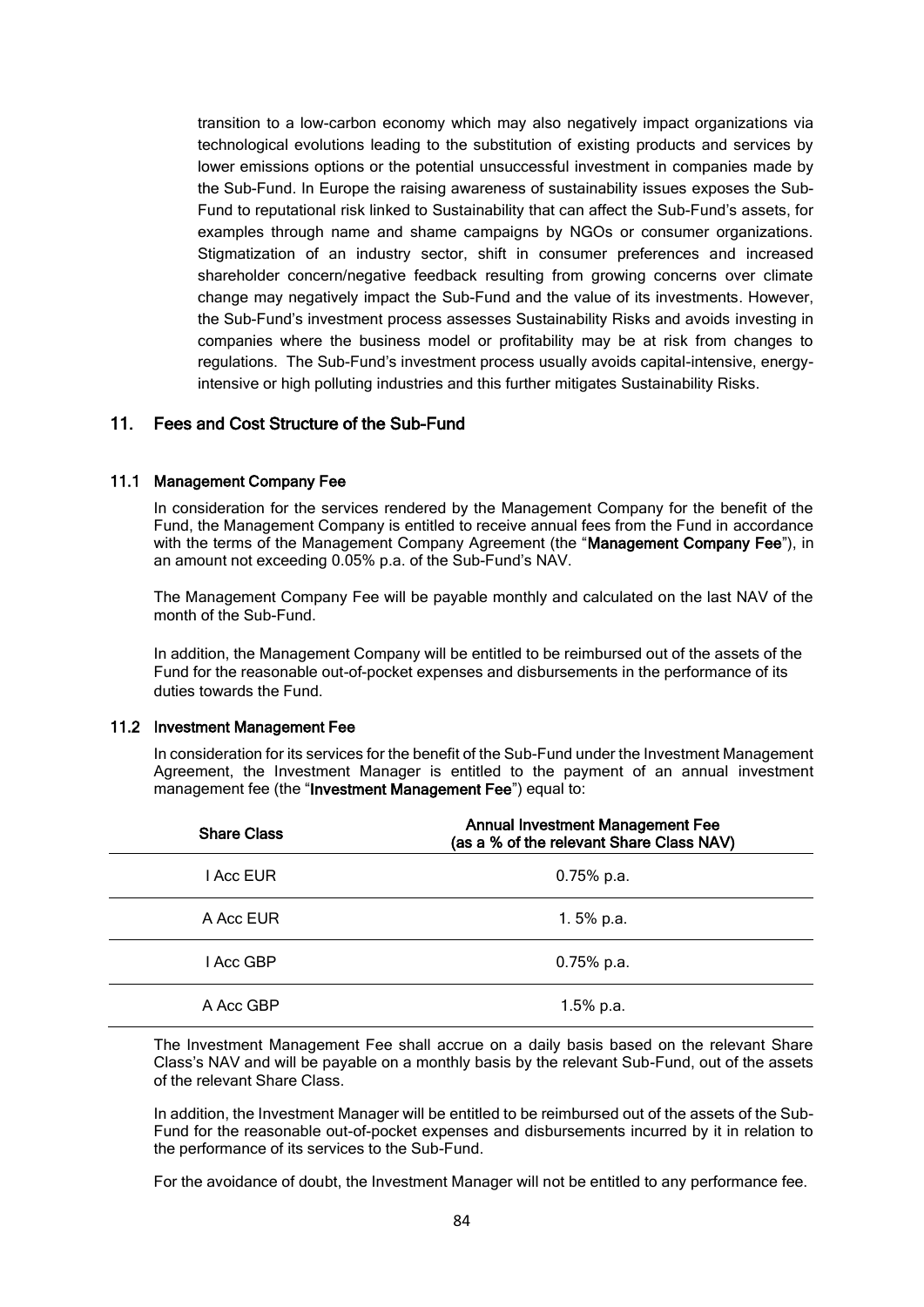#### 11.3 Other charges of the Sub-Fund

#### Structuring and Operating costs

In accordance with Section 9.1 of Part I, all costs and expenses related to the structuring, regulatory approval and launch of the Fund and the Sub-Funds up to a maximum amount of one hundred fifty thousand Euro (EUR 150,000.-) will be borne equally by each of the Sub-Funds and will be amortised over a period of maximum 5 years.

The Sub-Fund will bear all customary operating fees and expenses (central administration, auditor, legal and tax advisers) as further in Section 9.2 of Part I.

#### Transaction fees

Each Sub-Fund bears the costs and expenses of buying and selling portfolio securities and financial instruments, brokerage fees and commissions, interest or taxes payable, and other transaction related expenses. These transaction fees are accounted for on a cash basis and are paid when incurred or invoiced from the net assets of the Sub-Fund to which they are attributable. Transaction fees are allocated across each Sub-Fund's Share Classes.

#### Taxe d'abonnement

| <b>Share Sub-Class</b> | Taxe d'abonnement    |
|------------------------|----------------------|
| I Acc EUR              | 0.01% p.a. of NAV    |
| A Acc EUR              | $0.05\%$ p.a. of NAV |
| I Acc GBP              | $0.01\%$ p.a. of NAV |
| A Acc GBP              | 0.05% p.a. of NAV    |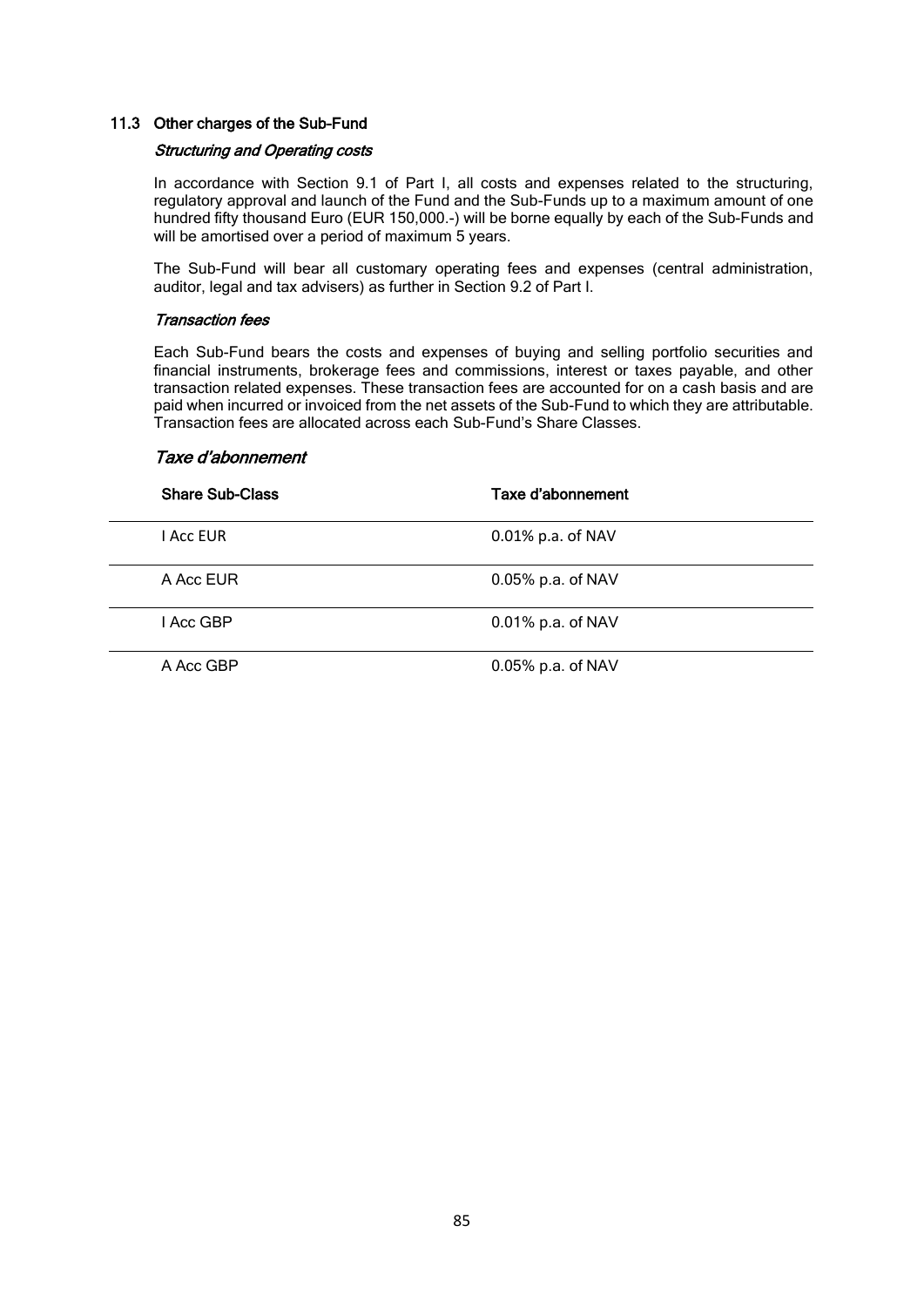# APPENDIX III – CRUX Asia ex-Japan Fund

### 1. Duration

The Sub-Fund is created for an unlimited duration.

### 2. Investment Objective and Policy

### 2.1 Investment Objective

In accordance with the general investment objective of the Fund, the investment objective of the Sub-Fund is to produce returns and achieve long term capital growth through investment primarily in equity securities in Asia (excluding Japan) and Australasia. The Sub-Fund will not concentrate its investments in any country, market or sector.

Benchmark : MSCI All country Asia ex Japan Index

The benchmark is a comparator against which the Fund's performance can be measured. The index has been chosen as the Fund's benchmark as it best reflects the scope of the Fund's investment policy. The benchmark is used solely to measure the Fund's performance and does not constrain the Fund's portfolio construction.

The Fund is actively managed. The Investment Manager has complete freedom in choosing which investments to buy, hold and sell in the Fund. The Fund's holdings may deviate significantly from the benchmark's constituents.

The benchmark is shown in the share class currency.

#### 2.2 Investment Policy

The Sub-Fund seeks to achieve its investment objective by investing at least 90% of its net assets directly or indirectly in equity securities and equity related instruments of companies that are listed and/or domiciled in Asia (excluding Japan) and Australasia or derive the majority of their revenues from business activities in this region. The Sub-Fund investments in the Asian region also include investments in China through Stock Connect, representing up to 70% of the total investments, if the manager considers it opportune. Investments in China may include investment in China A shares and in depositary receipts.

The Sub-Fund is actively managed and will invest of companies of any size and in any sector. This means that the Investment Manager is taking investment decisions with the intention of achieving long term capital growth without focussing on a particular asset selection, regional allocation, sector views and overall level of exposure to the market.

The indirect investment will be made through investments in collective investment schemes. As from 7 January 2022, the Sub-Fund may not invest in aggregate more than 10% of its net assets in the units of other UCITS or other UCIs.

If the Investment Manager believes it to be beneficial to the Sub-Fund, some limited exposure to transferable securities outside Asia may be undertaken up to 10% of its net asset value.

On an ancillary basis or pending investment or reinvestment, the Sub-Fund may furthermore hold cash or cash equivalents as well as other liquid financial assets, including inter alia bank deposits, time deposits, liquid money market instruments or investment grade debt securities issued by governments or supra-national organizations, and shares/units of money market funds, for distribution, redemption and for cash management purposes consistent with the investment objective and investment policy of the Sub-Fund.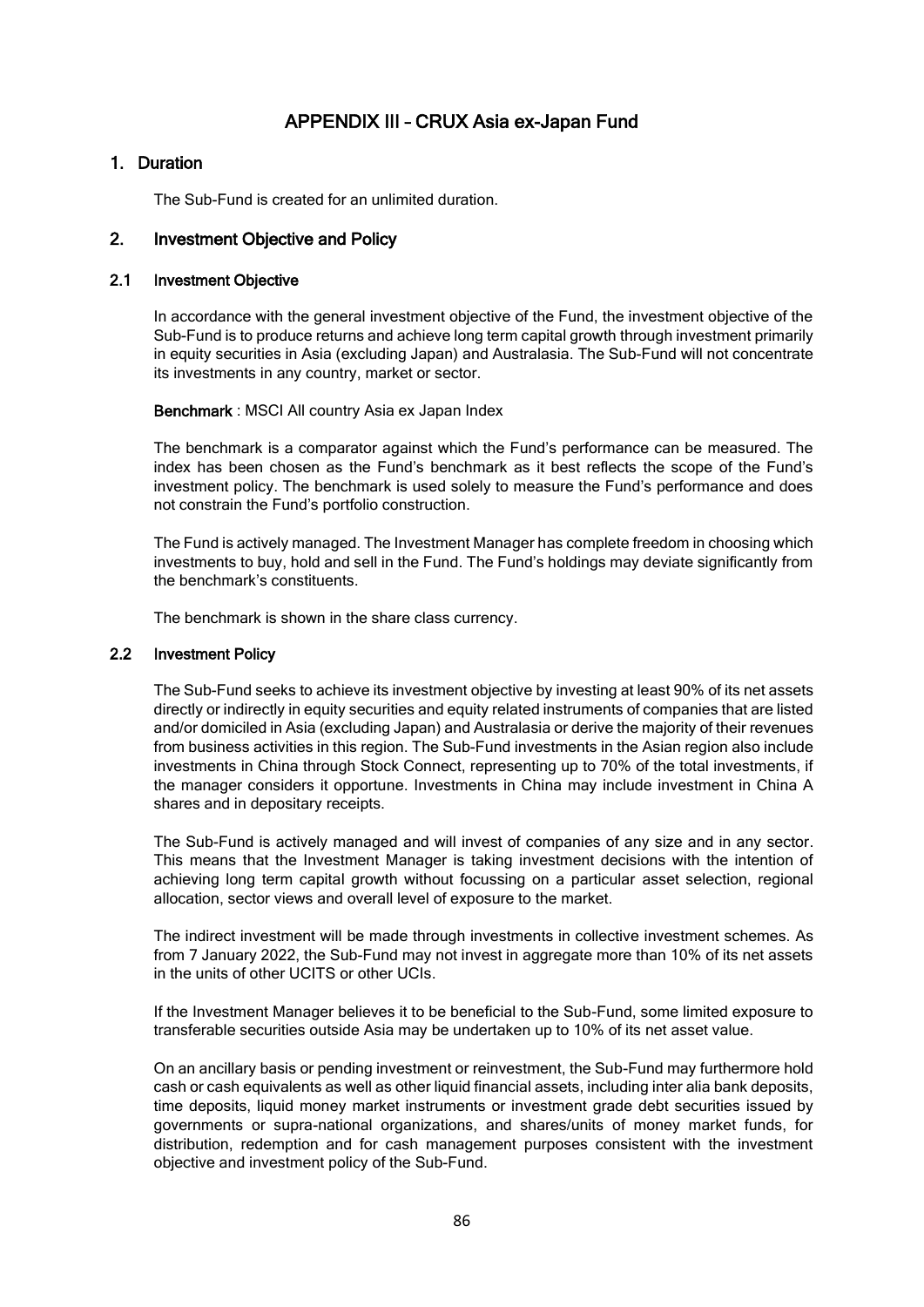The Sub-Fund may use exchange-traded financial derivative instruments for efficient portfolio management purposes (including hedging).

The Sub-Fund will not invest in OTC derivatives.

Investors should note that while the investment objective of the Sub-Fund is to achieve long term capital growth there might be situations in which an income return is also achieved.

### 2.3 Investment Strategy

The Sub-Fund will follow an investment strategy based on the Investment Manager's analysis of fundamentals of companies and their future earnings and cash-flows. The Investment Manager aims to identify rapidly growing companies that will outperform over a 3 to 5 years' time horizon or more.

The Investment Manager is focusing its management on growth by selecting what he believes provide the best long-term Asian (excluding Japan) and Australasian investments for the Sub-Fund irrespective of their country or sector.

The Sub-Fund will have a diversified portfolio of exposures concentrated in the Asia (excluding Japan) and the Australasia regions.

### 3. Methodology for Calculating the Global Exposure

In accordance with Section 3 of Part I, the Management Company has selected, and will calculate the global exposure of the Sub-Fund according to the commitment approach.

### 4. Reference Currency

The Reference Currency of the Sub-Fund is the GBP.

### 5. Share Classes and Sub-Classes

As of the date of the present Prospectus, the Sub-Fund offers Shares in the following Share Classes, which differentiate from each other by their eligible investors, currency of denomination, distribution policy, and fee structure:

| <b>Share Class</b> | Eligible investors      | Currency of<br>denomination | <b>Distribution policy</b> | <b>Currency Hedging</b><br><b>Policy</b> |
|--------------------|-------------------------|-----------------------------|----------------------------|------------------------------------------|
| A Acc USD          | All investors           | <b>USD</b>                  | Accumulation               | Unhedged                                 |
| <b>B Acc USD</b>   | Institutional investors | <b>USD</b>                  | Accumulation               | Unhedged                                 |
| <b>B</b> Inc USD   | Institutional investors | <b>USD</b>                  | Income                     | Unhedged                                 |
| F Acc USD          | Institutional investors | <b>USD</b>                  | Accumulation               | Unhedged                                 |
| F Inc USD          | Institutional investors | <b>USD</b>                  | Income                     | Unhedged                                 |
| A Acc EUR          | All investors           | <b>EUR</b>                  | Accumulation               | Unhedged                                 |
| <b>B Acc EUR</b>   | Institutional investors | <b>EUR</b>                  | Accumulation               | Unhedged                                 |
| <b>B</b> Inc EUR   | Institutional investors | <b>EUR</b>                  | Income                     | Unhedged                                 |
| F Acc EUR          | Institutional investors | <b>EUR</b>                  | Accumulation               | Unhedged                                 |
| F Inc EUR          | Institutional investors | <b>EUR</b>                  | Income                     | Unhedged                                 |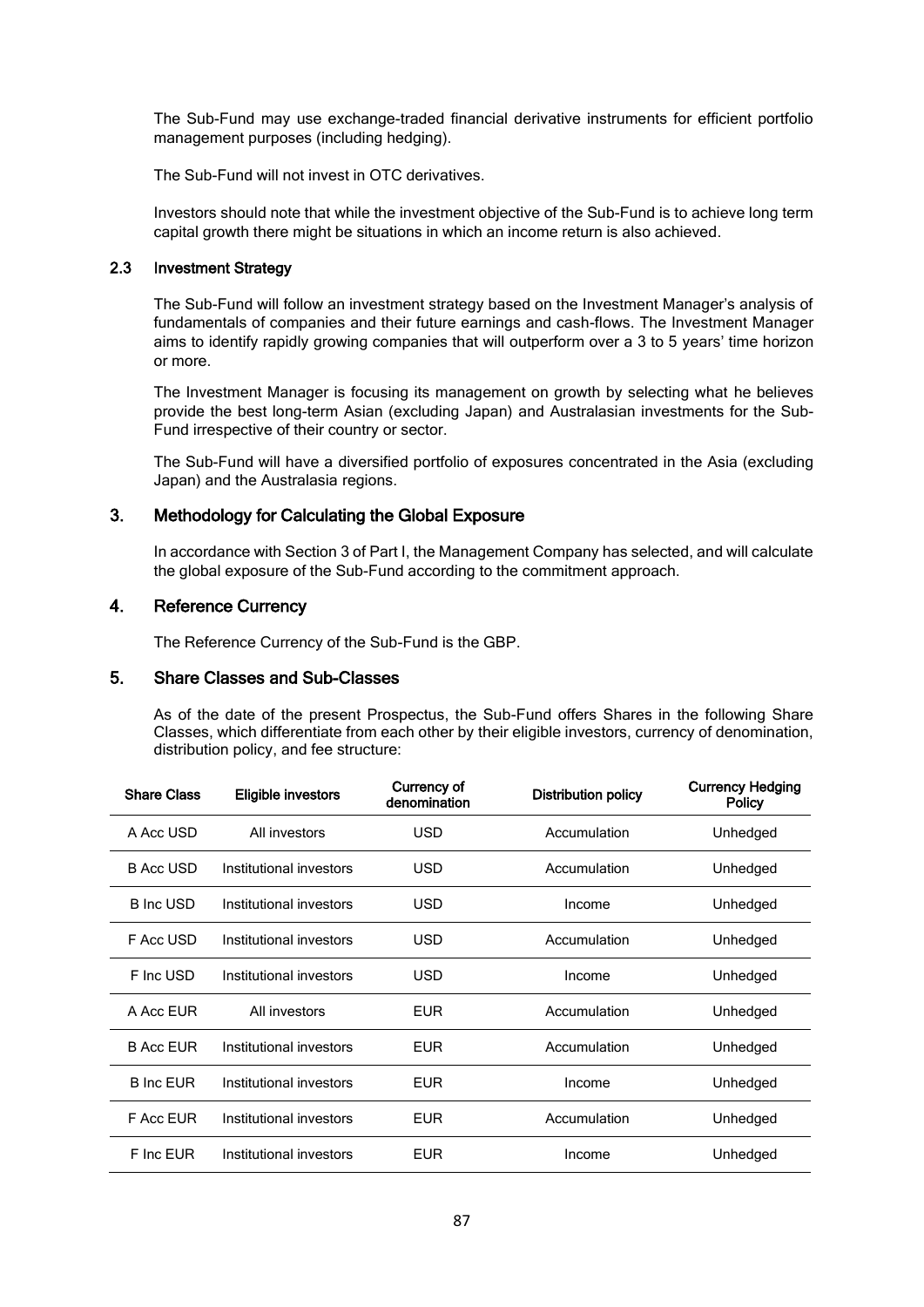| A Acc GBP        | All investors           | GBP | Accumulation | Unhedged |
|------------------|-------------------------|-----|--------------|----------|
| B Acc GBP        | Institutional investors | GBP | Accumulation | Unhedged |
| <b>B</b> Inc GBP | Institutional investors | GBP | Income       | Unhedged |
| F Acc GBP        | Institutional investors | GBP | Accumulation | Unhedged |
| F Inc GBP        | Institutional investors | GBP | Income       | Unhedged |

#### Share Classes Characteristics

|                               | Share Classes with<br>attribute "A" | Classes with<br>Share<br>attribute "B" | Share Classes<br>with<br>attribute "F"                                                                                                                                                                     |
|-------------------------------|-------------------------------------|----------------------------------------|------------------------------------------------------------------------------------------------------------------------------------------------------------------------------------------------------------|
| Type of investor              | All                                 | Institutional                          | Institutional                                                                                                                                                                                              |
| Minimum initial subscription  | EUR 1,000. -                        | EUR 1,000. -                           | EUR 8,000,000. -                                                                                                                                                                                           |
| Subscription deadline         |                                     |                                        | Subscriptions orders<br>must be received on<br>or before 17<br>December 2021<br>If no subscriptions have<br>been received as of 17<br>December, 2021, the F<br>Class will be removed<br>from the offering. |
| Minimum redemption<br>amounts | EUR 500.-                           |                                        |                                                                                                                                                                                                            |
| Minimum holding               | EUR 1,000. -                        | EUR 1,000. -                           | EUR 8,000,000. -                                                                                                                                                                                           |

As described under Section 5.2.6 of the Prospectus, these minima may be waived or varied, in any particular case or generally, by the Board or by the Investment Manager, in their respective discretion.

Share Classes with the attribute "Acc" issue Accumulation Shares only.

Share Classes with attribute "Inc" issue Income Shares only.

Share Classes with the attribute "USD" are denominated in USD.

Share Class with the attribute "EUR" are denominated in EUR.

Share Class with the attribute "GBP" are denominated in GBP.

Share Class with the attribute "F" will only be available to subscription from new investors until17 December 2021. After17 December 2021, only investors already invested in the F Class will be able to apply for new subscriptions.

Where the Management Company in its absolute discretion determines that an investor does not qualify as an Institutional Investor, including where an investor has ceased to qualify as an Institutional Investor after its initial subscription, the Management Company and/or the Board may, upon providing such investor with one month's written notice, elect to either compulsorily redeem their holding or convert their holding into another Share Class of the Sub-Fund that is not restricted to Institutional Investors.

If the Net Asset Value of an investor's holding of a Share Class falls below the minimum holding amount applicable to such Class, the Management Company and/or the Board may, upon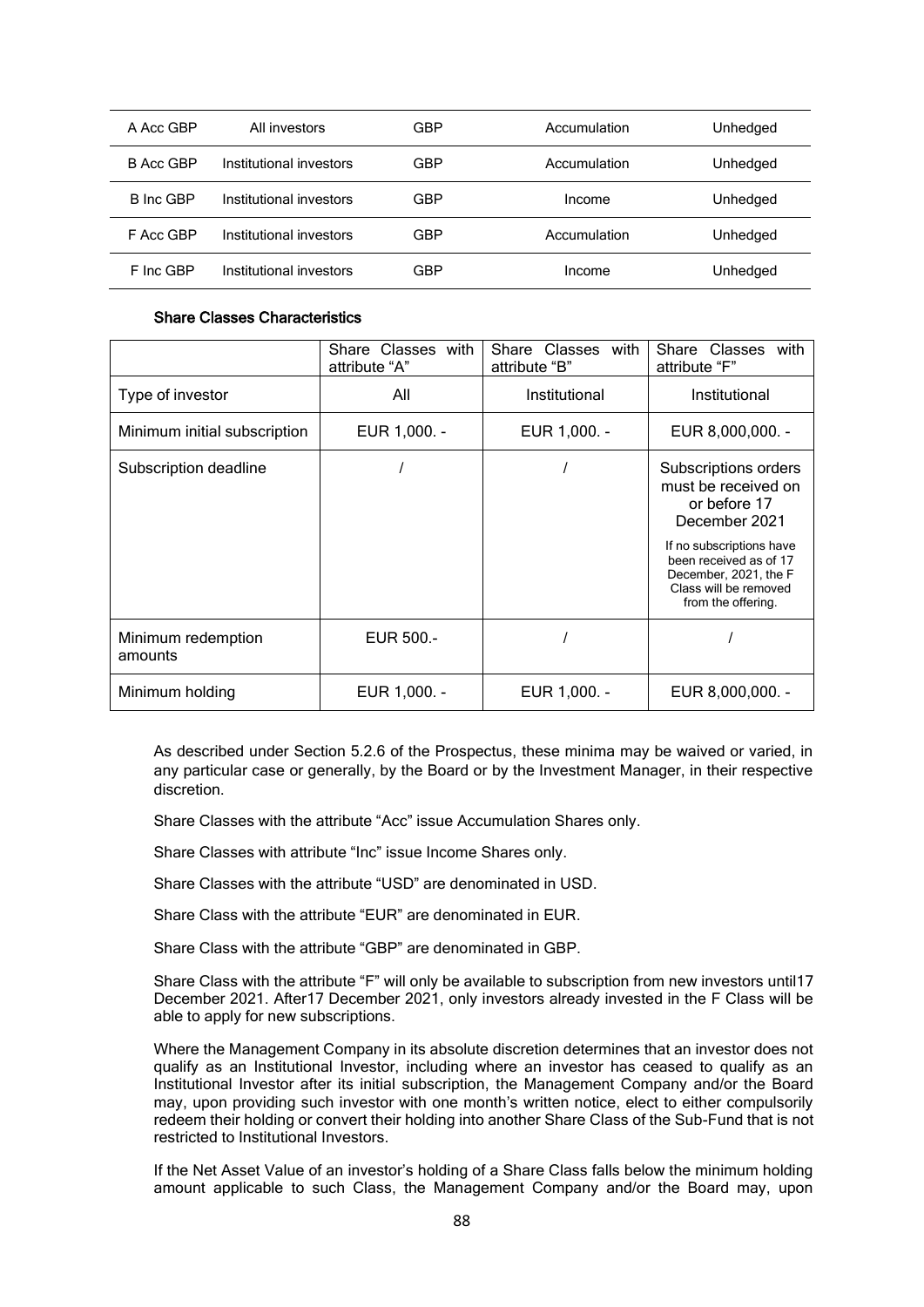providing such investor with one month's written notice, elect to either compulsorily redeem their holding or convert their holding into another Share Class of the Sub-Fund with a lower minimum holding requirement, if available.

The Management Company and/or the Board may, in its discretion, create additional Share Classes with different eligible investors, denomination currencies, distribution policies, hedging policies, and/or other features. This Appendix will be updated as new Share Classes or Sub-Classes become available.

### 6. Subscriptions, Redemptions and Conversions

Subscriptions, redemptions and conversions of Shares shall be made in accordance with Section 5 of Part I.

Payment for subscriptions is to be received in the Reference Currency of the relevant Class for good value no later than two (2) Business Days after the relevant Valuation Day.

Redemption proceeds shall be paid in the Reference Currency of the relevant Class within two (2) Business Days from the relevant Redemption Day.

### 7. Valuation Day and Net Asset Value Calculation

The Net Asset Value per Share of each Class and Sub-Class of the Sub-Fund will be determined as of each Business Day after the Cut-off Time (each a "Valuation Day") by the Administrator in accordance with the Articles of Incorporation and the provisions of Section 6.1 of Part I.

The Management Company may decide to perform additional Net Asset Value calculations.

### 8. Investor Profile

This is an equity Sub-Fund designed to give broad market exposure to Asian (excluding Japan) and Australasian stock markets.

Because the Sub-Fund is diversified across a number of markets, it may be suitable for investors who are looking for an equity investment to sit at the heart of their portfolio, or as a standalone investment aimed at producing long-term capital growth. Investors in this Sub-Fund should also have at least a five (5) year investment horizon.

### 9. Specific Risk Factors

In addition to the general risk factors set out in Section 4 of Part I, the following specific risk factors should be taken into account when considering investment into the CRUX Asian ex-Japan Fund:

- ► Geographic concentration. As the Sub-Fund will invest in equity or equity related instruments of companies that are listed and/or domiciled in Asia, such concentration in a particular geographical region may lead to higher volatility than more diversified funds. The value of the assets of the Sub-Fund may also be affected by uncertainties such as changes in government policies, taxation, fluctuations in foreign exchange rates, political, economic or other developments in the law or regulations of Europe which could adversely impact the Sub-Fund and/or the interests of investors.
- ► Emerging markets. Investments in emerging markets may involve a risk that is higher than average. An investor should consider whether or not investment in the Sub-Fund is either suitable for or should constitute a substantial part of his portfolio. As the Sub-Fund is investing in emerging markets these investments may carry risks associated with failed or delayed settlement of market transactions and with the registration and custody of securities. Prevailing custody and trade settlement practices (e.g., the requirement to pay for securities prior to receipt) may expose the Sub-Fund to credit and other risks. Similarly,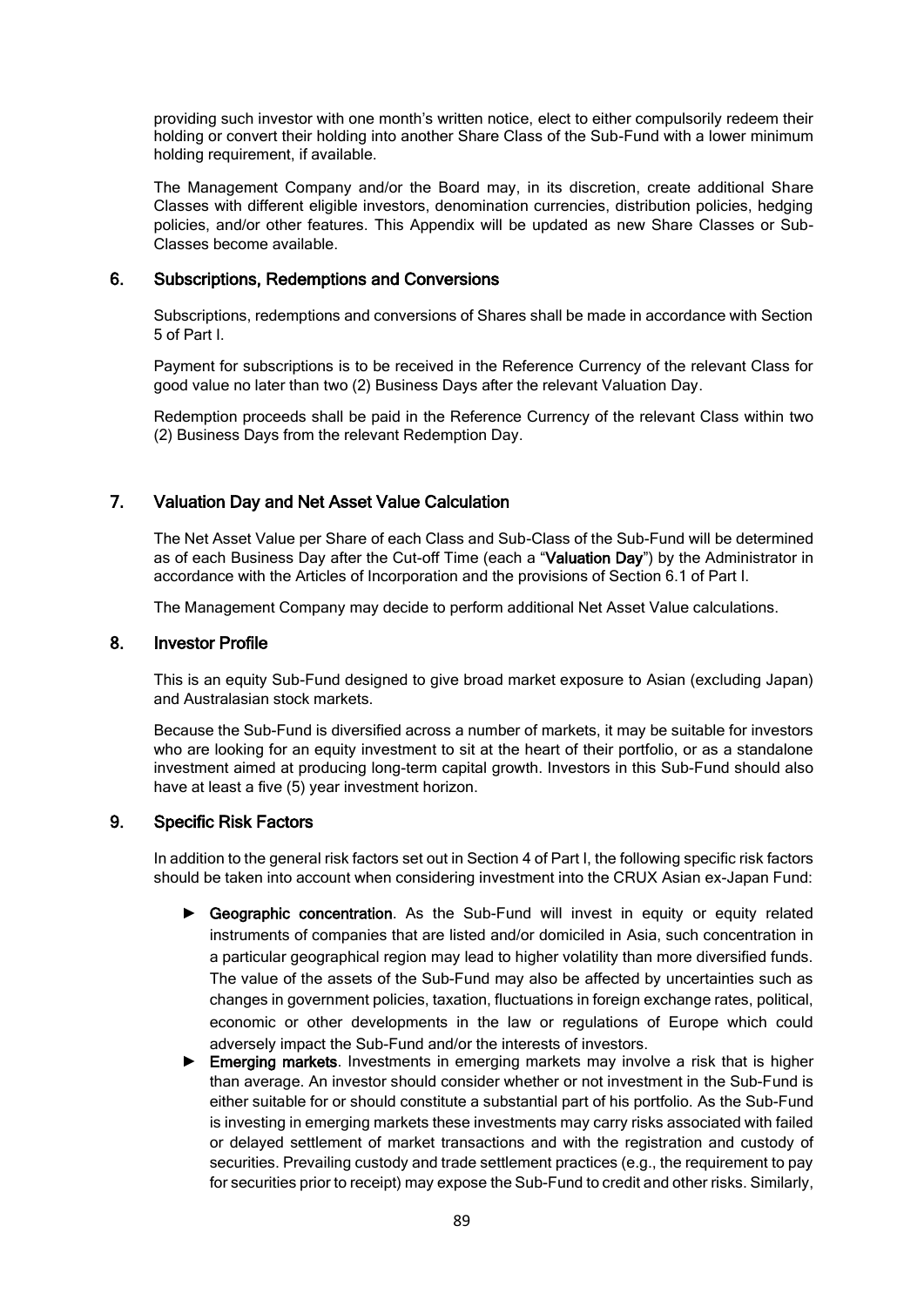the reliability of trading and settlement systems in some emerging markets may not be equal to that available in more developed markets which may result in problems in realising investments.

- ► Participation notes. When the Sub-Fund is unable to invest directly in securities (for example as a result of regulatory constraints in a particular jurisdiction), the Sub-Fund may invest in participation notes ("P-Notes") to gain exposure to those securities. The Sub-Fund may only invest in P-Notes that are classified as transferable securities for the purposes of the 2010 Law.
- ► China risk. Several risks are linked to investments in Chinese equities and are further detailed under Part I of the Prospectus, General Risks Section. Those risks include PRC political, economic and social risk, PRC legal system risk, PRC accounting and reporting standards risk, RMB currency risk, Shanghai-Hong Kong Stock Connect and the Shenzhen-Hong Kong Stock Connect risk and China tax risk.

### 10. Fees and Cost Structure

#### 10.1 Management Company Fee

In consideration for the services rendered by the Management Company for the benefit of the Fund, the Management Company is entitled to receive annual fees from the Fund in accordance with the terms of the Management Company Agreement (the "Management Company Fee") in an amount not exceeding 0.05% p.a. of the Sub-Fund's NAV.

The Management Company Fee will be payable monthly and calculated on the last NAV of the month of the Sub-Fund.

In addition, the Management Company will be entitled to be reimbursed out of the assets of the Fund for the reasonable out-of-pocket expenses and disbursements in the performance of its duties towards the Fund.

#### 10.2 Investment Management Fee

In consideration for its services for the benefit of the Sub-Fund under the Investment Management Agreement, the Investment Manager is entitled to the payment of an annual investment management fee (the "Investment Management Fee") equal to:

| <b>Share Class</b>             | <b>Annual Investment Management Fee</b><br>for the first 24 months after the launch | <b>Annual Investment Management</b><br><b>Fee</b><br>after the 24 months period<br>following the launch |
|--------------------------------|-------------------------------------------------------------------------------------|---------------------------------------------------------------------------------------------------------|
| Attribute "A"<br><b>Shares</b> | 1% p.a.                                                                             | 1% p.a.                                                                                                 |
| Attribute "B"<br><b>Shares</b> | $0.45%$ p.a.                                                                        | $0.65%$ p.a.                                                                                            |
| Attribute "F"<br><b>Shares</b> | $0.35\%$ p.a.                                                                       | $0.35\%$ p.a.                                                                                           |

The Investment Management Fee is calculated as a percentage of the relevant Share Class NAV.

The Investment Management Fee shall accrue on a daily basis based on the relevant Share Class's NAV and will be payable on a monthly basis by the relevant Sub-Fund, out of the assets of the relevant Share Class.

In addition, the Investment Manager will be entitled to be reimbursed out of the assets of the Sub-Fund for the reasonable out-of-pocket expenses and disbursements incurred by it in relation to the performance of its services to the Sub-Fund.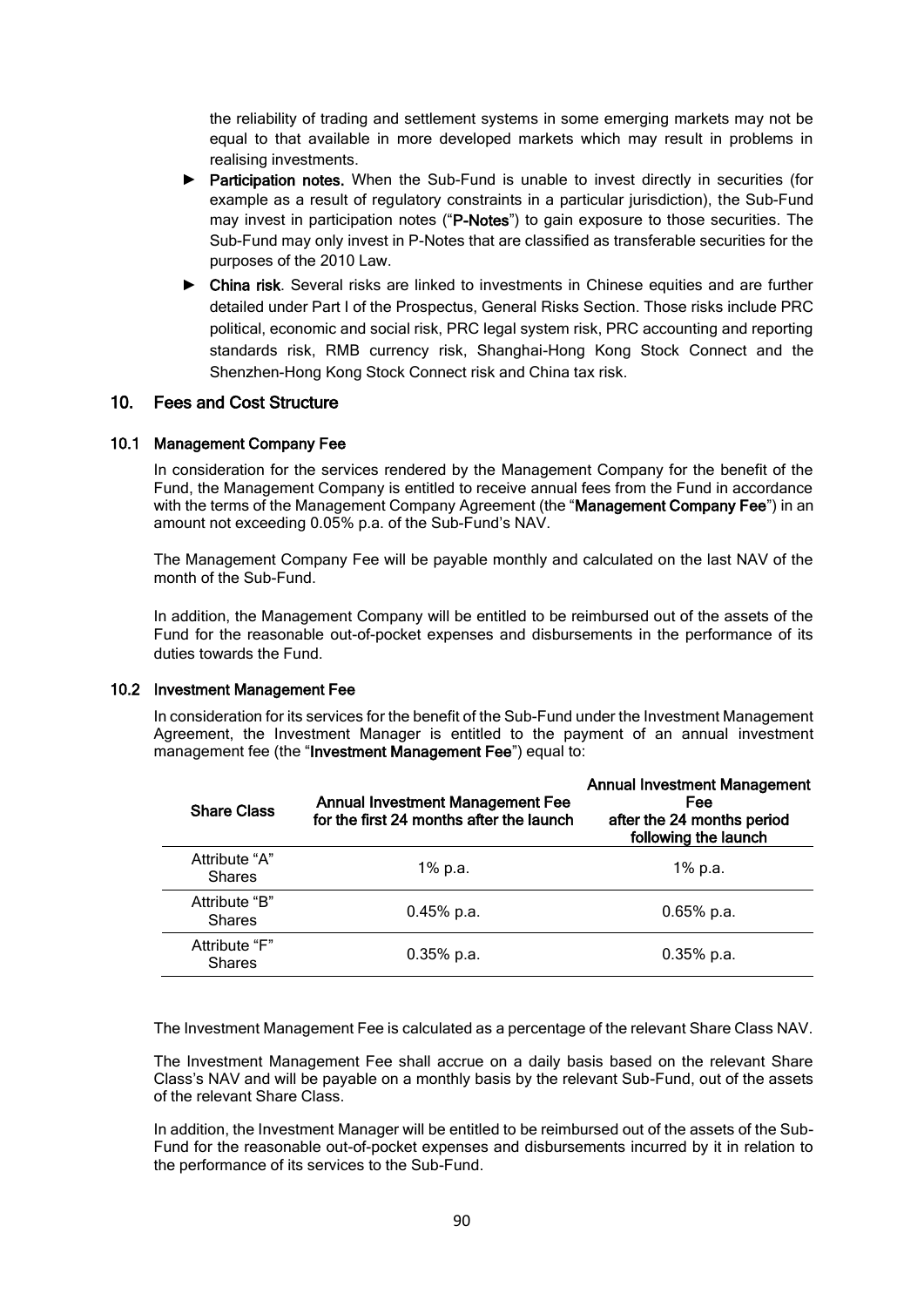For the avoidance of doubt, the Investment Manager will not be entitled to any performance fee.

### 10.3 Other charges

### Structuring and Operating costs

The Sub-Fund will bear all expenses related to its structuring, regulatory approval and launch. It will also bear all customary operating fees and expenses (central administration, auditor, legal and tax advisers) as described in Section 9.2 of Part I.

#### Transaction fees

Each Sub-Fund bears the costs and expenses of buying and selling portfolio securities and financial instruments, brokerage fees and commissions, interest or taxes payable, and other transaction related expenses. These transaction fees are accounted for on a cash basis and are paid when incurred or invoiced from the net assets of the Sub-Fund to which they are attributable. Transaction fees are allocated across each Sub-Fund's Share Classes.

#### Taxe d'abonnement

| <b>Share Sub-Class</b> | Taxe d'abonnement    |
|------------------------|----------------------|
| Attribute "A" Shares   | $0.05\%$ p.a. of NAV |
| Attribute "B" Shares   | $0.01\%$ p.a. of NAV |
| Attribute "F" Shares   | $0.01\%$ p.a. of NAV |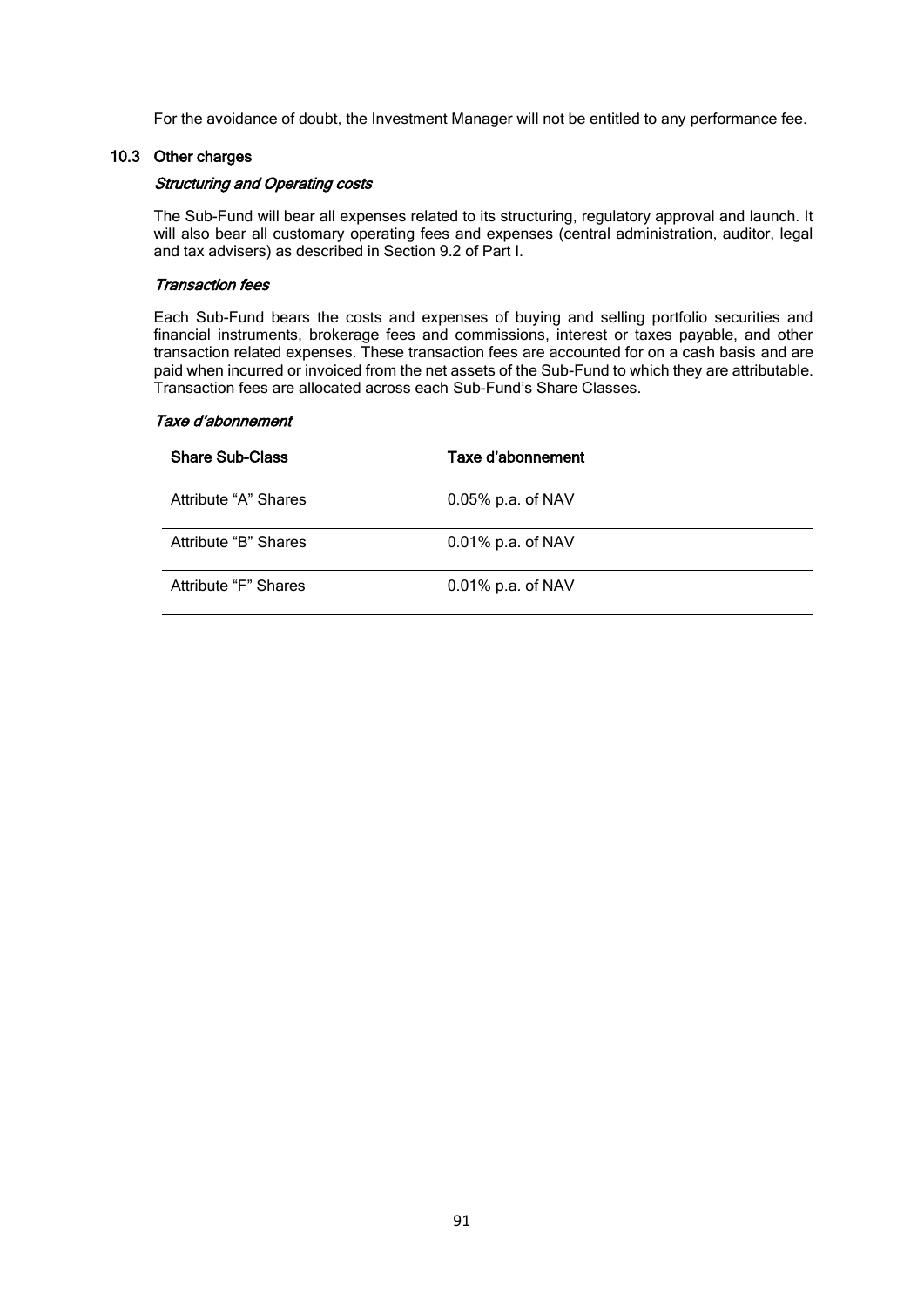# APPENDIX IV – CRUX China Fund

### 1. Duration

The Sub-Fund is created for an unlimited duration.

### 2. Investment Objective and Policy

### 2.1 Investment Objective

In accordance with the general investment objective of the Fund, the investment objective of the Sub-Fund is to produce returns comprising capital growth over the long term through investment primarily in equity securities in China.

#### Benchmark : MSCI China All Share Index

The benchmark is a comparator against which the Fund's performance can be measured. The index has been chosen as the Fund's benchmark as it best reflects the scope of the Fund's investment policy. The benchmark is used solely to measure the Fund's performance and does not constrain the Fund's portfolio construction.

The Fund is actively managed. The Investment Manager has complete freedom in choosing which investments to buy, hold and sell in the Fund. The Fund's holdings may deviate significantly from the benchmark's constituents.

The benchmark is shown in the share class currency.

### 2.2 Investment Policy

The Sub-Fund is actively managed. This means the Investment Manager is taking investment decisions with the intention of achieving the Sub-Fund's investment objective; this will include decisions regarding asset selection, regional allocation, sector views and overall level of exposure to the market.

The Sub-Fund seeks to achieve its objective primarily through investment in a diversified portfolio of equity securities of, or depositary receipts representing the shares of Chinese companies which are listed, traded or quoted on regulated markets worldwide with the aim of seeking exposure to growth investments over the long term. These investments include China A shares and transactions through Stock Connect. Chinese companies are companies that have their headquarters or a significant part of their operations in China. The Sub-Fund may also invest up to 10% of its net assets in cash and cash equivalents as well as other liquid financial assets, including inter alia bank deposits, time deposits, liquid money market instruments or investment grade debt securities issued by governments or supra-national organizations, and shares/units of money market funds, for distribution, redemption and for cash management purposes consistent with the investment objective and investment policy of the Sub-Fund. The Sub-Fund may, under exceptional circumstances (for example in an uncertain market environment), hold cash or cash equivalent in excess of 10%.

If the Investment Manager believes it to be beneficial to the Sub-Fund, some limited exposure to transferable securities other than Chinese companies may be undertaken up to 10% of its net asset value.

The Sub-Fund will have exposure to permissible People's Republic of China ("PRC") shares directly via the Stock Connect and/or through the FII Scheme or indirectly via investments in eligible undertakings for collective investment that invest primarily in permissible PRC shares and similar financial instruments where the underlying assets consist of securities issued by companies quoted on regulated markets in China, and/or the performance of which is linked to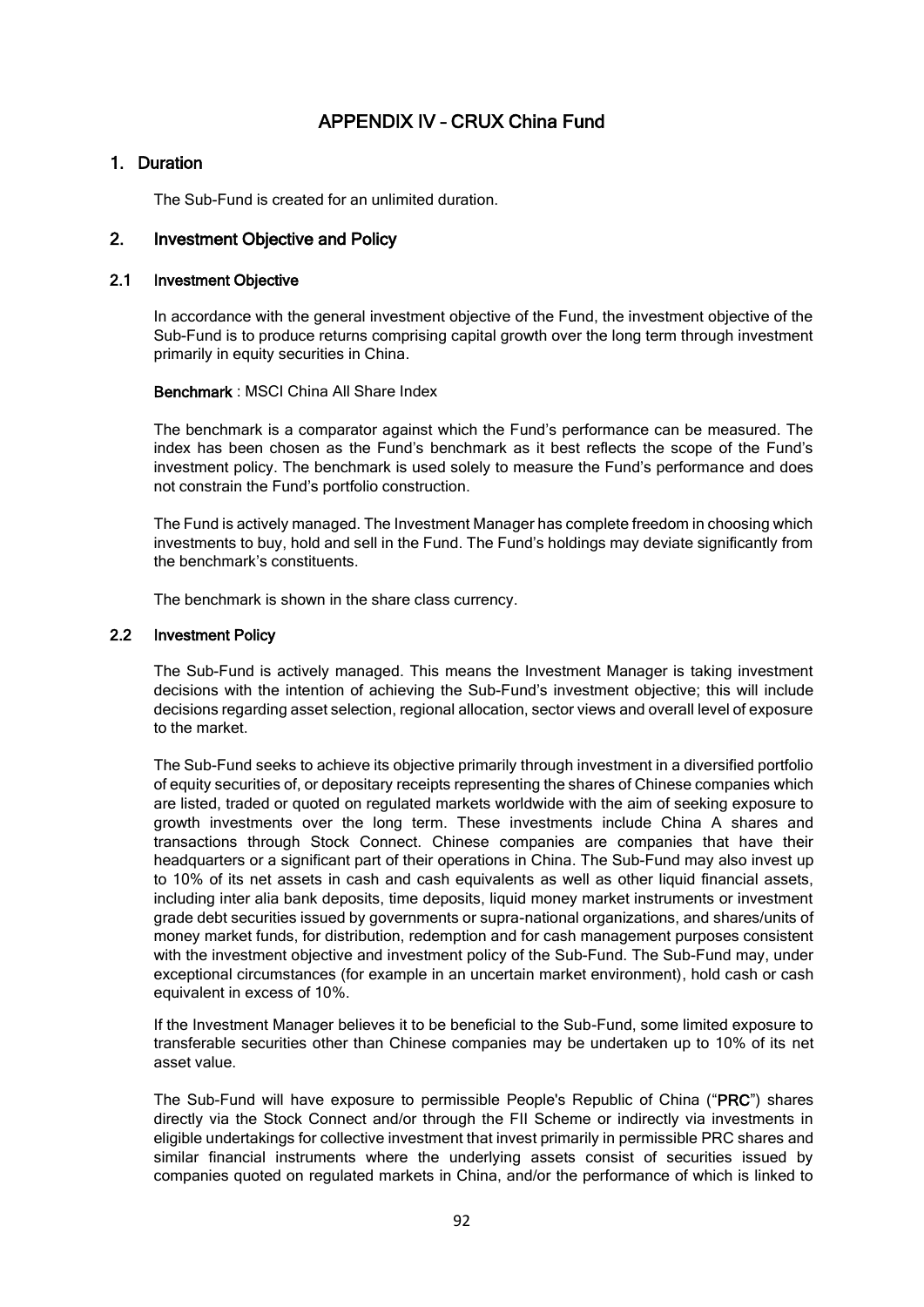the performance of securities issued by companies quoted on regulated markets in China and/or securities issued by companies which in the Investment Manager's opinion have significant assets, business, production activities, trading or other business interests in China or the majority of whose value or income is linked to their Chinese business.

The Sub-Fund will not invest more than 10% of its net assets in units or shares of a single eligible undertakings for collective investment (including exchange trading funds).

The Sub-Fund may use exchange-traded financial derivative instruments for efficient portfolio management purposes (including hedging).

The Sub-Fund will not invest in OTC derivatives.

### 2.3 Investment Strategy

The Sub-Fund will follow an investment strategy based on the Investment Manager's analysis of fundamentals of companies and their future earnings and cash-flows. The Investment Manager aims to identify rapidly growing companies that will outperform over a 3 to-5-year time horizon or more.

The Investment Manager is focusing its management on growth by selecting what he believes provide the best long-term Chinese investments for the Sub-Fund.

### 3. Methodology for Calculating the Global Exposure

In accordance with Section 3 of Part I, the Management Company has selected, and will calculate the global exposure of the Sub-Fund according to the commitment approach.

### 4. Reference Currency

The Reference Currency of the Sub-Fund is the GBP.

### 5. Share Classes and Sub-Classes

As of the date of the present Prospectus, the Sub-Fund offers Shares in the following Share Classes, which differentiate from each other by their eligible investors, currency of denomination, distribution policy, and fee structure:

| <b>Share Class</b> | <b>Eligible investors</b> | Currency of<br>denomination | <b>Distribution policy</b> | <b>Currency Hedging</b><br>Policy |
|--------------------|---------------------------|-----------------------------|----------------------------|-----------------------------------|
| A Acc USD          | All investors             | <b>USD</b>                  | Accumulation               | Unhedged                          |
| <b>B Acc USD</b>   | Institutional investors   | <b>USD</b>                  | Accumulation               | Unhedged                          |
| <b>B</b> Inc USD   | Institutional investors   | USD                         | Income                     | Unhedged                          |
| F Acc USD          | Institutional investors   | <b>USD</b>                  | Accumulation               | Unhedged                          |
| F Inc USD          | Institutional investors   | <b>USD</b>                  | Income                     | Unhedged                          |
| A Acc EUR          | All investors             | <b>EUR</b>                  | Accumulation               | Unhedged                          |
| <b>B Acc EUR</b>   | Institutional investors   | <b>EUR</b>                  | Accumulation               | Unhedged                          |
| <b>B</b> Inc EUR   | Institutional investors   | <b>EUR</b>                  | Income                     | Unhedged                          |
| F Acc EUR          | Institutional investors   | <b>EUR</b>                  | Accumulation               | Unhedged                          |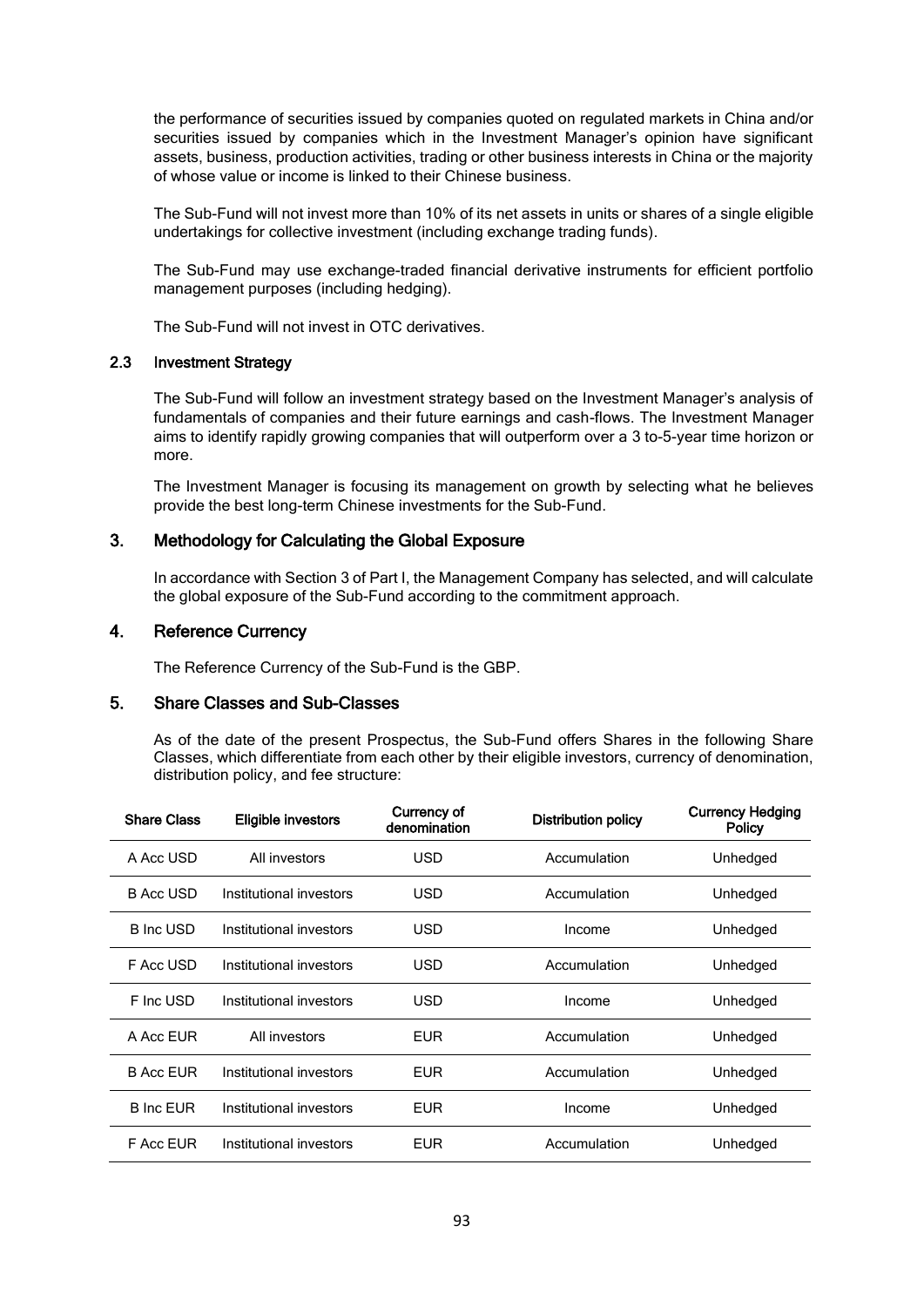| F Inc FUR        | Institutional investors | EUR | Income       | Unhedged |
|------------------|-------------------------|-----|--------------|----------|
| A Acc GBP        | All investors           | GBP | Accumulation | Unhedged |
| B Acc GBP        | Institutional investors | GBP | Accumulation | Unhedged |
| <b>B</b> Inc GBP | Institutional investors | GBP | Income       | Unhedged |
| F Acc GBP        | Institutional investors | GBP | Accumulation | Unhedged |
| F Inc GBP        | Institutional investors | GBP | Income       | Unhedged |

#### Share Classes Characteristics

|                               | Share Classes with<br>attribute "A" | Share<br>Classes<br>with<br>attribute "B" | Share Classes<br>with<br>attribute "F"                                        |
|-------------------------------|-------------------------------------|-------------------------------------------|-------------------------------------------------------------------------------|
| Type of investor              | All                                 | Institutional                             | Institutional                                                                 |
| Minimum initial subscription  | EUR 1.000. -                        | EUR 1.000. -                              | EUR 8,000,000. -                                                              |
| Subscription deadline         |                                     |                                           | Subscriptions orders<br>must be received on<br>or before 30<br>September 2022 |
| Minimum redemption<br>amounts | EUR 500.-                           |                                           |                                                                               |
| Minimum holding               | EUR 1,000. -                        | EUR 1,000. -                              | EUR 8,000,000. -                                                              |

As described under Section 5.2.6 of the Prospectus, these minima may be waived or varied, in any particular case or generally, by the Board or by the Investment Manager, in their respective discretion.

Share Classes with the attribute "Acc" issue Accumulation Shares only.

Share Classes with attribute "Inc" issue Income Shares only.

Share Classes with the attribute "USD" are denominated in USD.

Share Class with the attribute "EUR" are denominated in EUR.

Share Class with the attribute "GBP" are denominated in GBP.

Share Class with the attribute "F" will only be available to subscription from new investor until 30 September 2022. After 30 September 2022, only investors already invested in the F Class will be able to apply for new subscriptions.

Where the Management Company in its absolute discretion determines that an investor does not qualify as an Institutional Investor, including where an investor has ceased to qualify as an Institutional Investor after its initial subscription, the Management Company and/or the Board may, upon providing such investor with one month's written notice, elect to either compulsorily redeem their holding or convert their holding into another Share Class of the Sub-Fund that is not restricted to Institutional Investors.

If the Net Asset Value of an investor's holding of a Share Class falls below the minimum holding amount applicable to such Class, the Management Company and/or the Board may, upon providing such investor with one month's written notice, elect to either compulsorily redeem their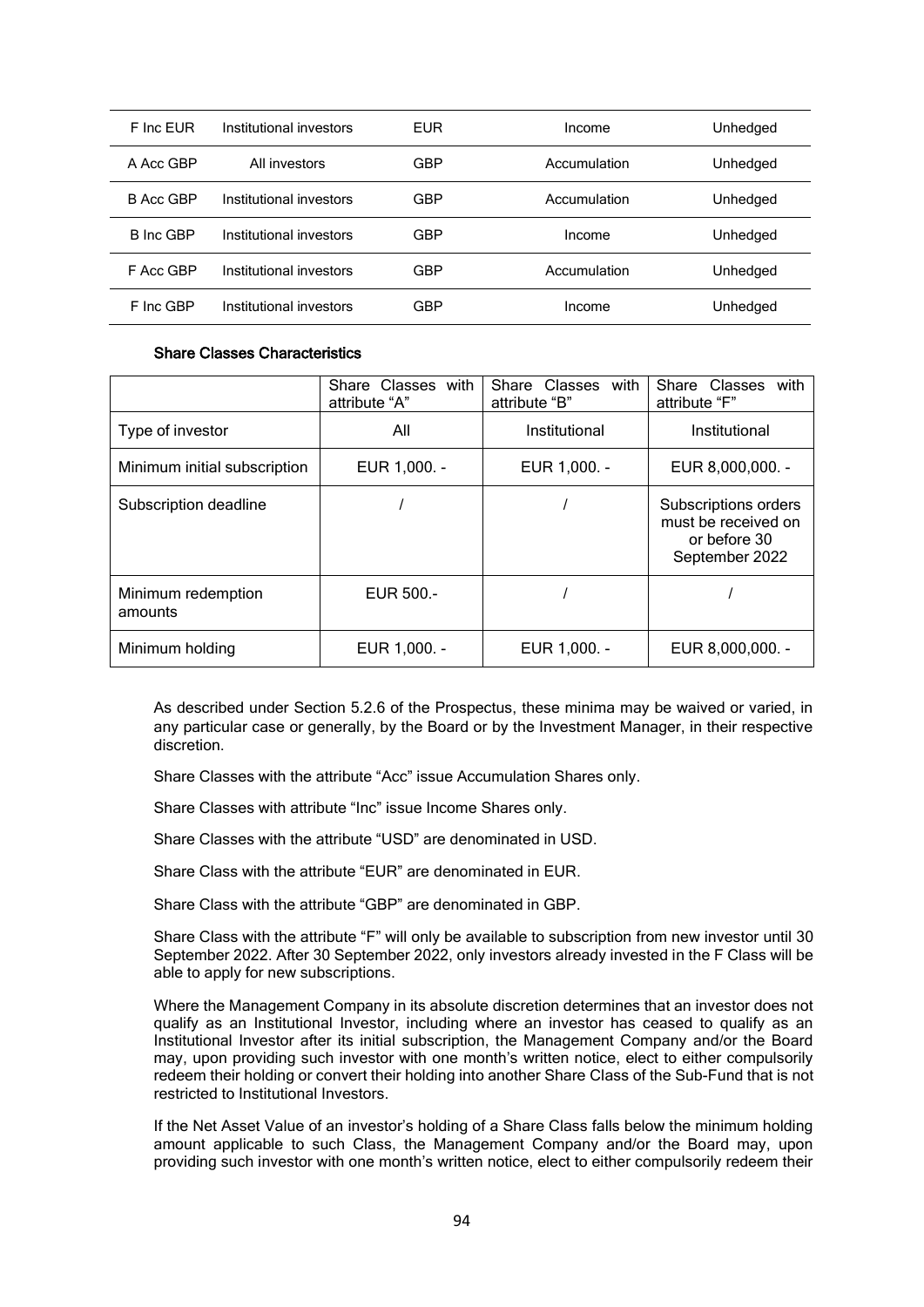holding or convert their holding into another Share Class of the Sub-Fund with a lower minimum holding requirement, if available.

The Management Company and/or the Board may, in its discretion, create additional Share Classes with different eligible investors, denomination currencies, distribution policies, hedging policies, and/or other features. This Appendix will be updated as new Share Classes or Sub-Classes become available.

### 6. Subscriptions, Redemptions and Conversions

Subscriptions, redemptions and conversions of Shares shall be made in accordance with Section 5 of Part I.

Payment for subscriptions is to be received in the Reference Currency of the relevant Class for good value no later than two (2) Business Days after the relevant Valuation Day.

Redemption proceeds shall be paid in the Reference Currency of the relevant Class within two (2) Business Days from the relevant Redemption Day.

### 7. Valuation Day and Net Asset Value Calculation

The Net Asset Value per Share of each Class and Sub-Class of the Sub-Fund will be determined as of each Business Day after the Cut-off Time (each a "Valuation Day") by the Administrator in accordance with the Articles of Incorporation and the provisions of Section 6.1 of Part I.

The Management Company may decide to perform additional Net Asset Value calculations.

### 8. Investor Profile

This Sub-Fund is suitable for investors seeking an investment that aims to deliver capital growth over a long-term investment horizon. Investors should be prepared to bear losses. The Sub-Fund may not be suitable for investors who are concerned about short-term volatility and performance, seeking a regular source of income and investing for less than five years. The Sub-Fund does not offer capital protection and investors may lose all or part of their investment.

### 9. Specific Risk Factors

In addition to the general risk factors set out in Section 4 of Part I, the following specific risk factors should be taken into account when considering investment into the CRUX China Fund:

- ► Emerging markets. Investments in emerging markets may involve a risk that is higher than average. An investor should consider whether or not investment in the Sub-fund is either suitable for, or should constitute a substantial part of, his portfolio. As the Sub-fund is investing in emerging markets these investments may carry risks associated with failed or delayed settlement of market transactions and with the registration and custody of securities. Prevailing custody and trade settlement practices (e.g., the requirement to pay for securities prior to receipt) may expose the Sub-fund to credit and other risks. Similarly, the reliability of trading and settlement systems in some emerging markets may not be equal to that available in more developed markets which may result in problems in realising investments.
- ► Participation notes. When the Sub-fund is unable to invest directly in securities (for example as a result of regulatory constraints in a particular jurisdiction), the Sub-fund may invest in participation notes ("P-Notes") to gain exposure to those securities. The Subfund may only invest in P-Notes that are classified as transferable securities for the purposes of the 2010 Law.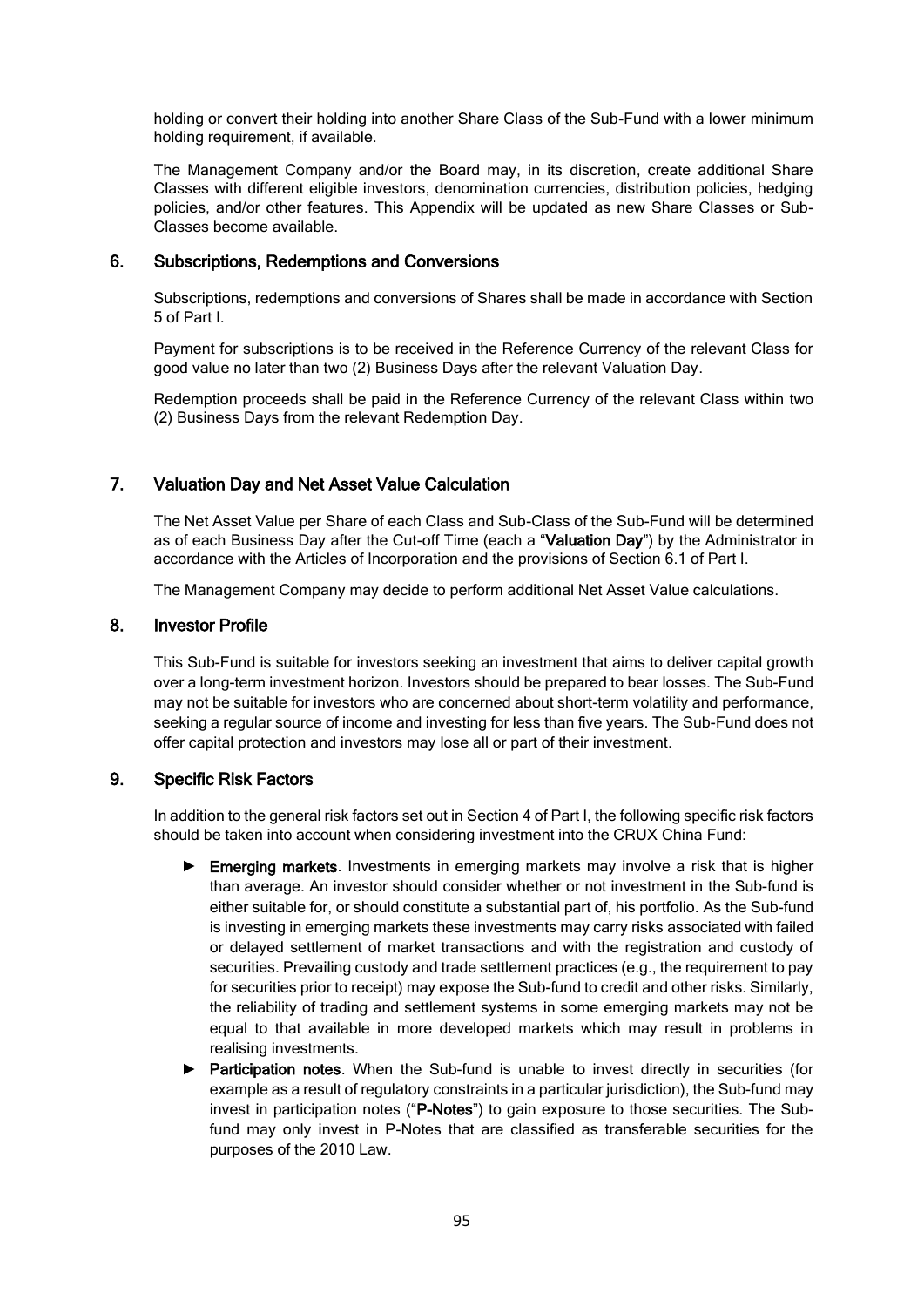- ► Single country. The Sub-fund is invested in a single country and should be considered as higher risk than funds that are invested more widely as the Sub-Fund is exposed to the fluctuations of a single market and currency. In addition, shares of companies in a single country may become less liquid in certain market conditions which only apply to the single country. As a result, share price fluctuations may be greater.
- ► Use of Derivatives for Hedging (including Efficient Portfolio Management). Derivatives and forwards may be used for the purposes of hedging (including EPM). This may include reducing risk and in a rising market, there is a risk that potential gains may be restricted. The use of any derivative includes several risks, one of which is counterparty credit risk. This risk arises following the selection of a counterparty with whom a derivative transaction will be undertaken. However, there are specific risk management arrangements in place, some of which are required by regulations, to appropriately manage counterparty credit risk exposures. This includes measures such as the payment or receipt of collateral or margin. In addition, the Board exercises due care and diligence in the selection of counterparties, with arrangements in place to monitor their capital strength. When selecting counterparties, consideration is given to the credit ratings published by external credit rating agencies. There is, however, the possibility, no matter how remote, of counterparty default occurring and that sums due to a Sub-fund will not be paid.
- ► China risk. Several risks are linked to investments in Chinese equities and are further detailed under Part I of the Prospectus, General Risks Section. Those risks include PRC political, economic and social risk, PRC legal system risk, PRC accounting and reporting standards risk, RMB currency risk, Shanghai-Hong Kong Stock Connect and the Shenzhen-Hong Kong Stock Connect risk and China tax risk.

### 10. Fees and Cost Structure

### 10.1 Management Company Fee

In consideration for the services rendered by the Management Company for the benefit of the Fund, the Management Company is entitled to receive annual fees from the Fund in accordance with the terms of the Management Company Agreement (the "Management Company Fee") in an amount not exceeding 0.05% p.a. of the Sub-Fund's NAV.

The Management Company Fee will be payable monthly and calculated on the last NAV of the month of the Sub-Fund.

In addition, the Management Company will be entitled to be reimbursed out of the assets of the Fund for the reasonable out-of-pocket expenses and disbursements in the performance of its duties towards the Fund.

#### 10.2 Investment Management Fee

In consideration for its services for the benefit of the Sub-Fund under the Investment Management Agreement, the Investment Manager is entitled to the payment of an annual investment management fee (the "Investment Management Fee") equal to:

| <b>Share Class</b>             | <b>Annual Investment Management Fee</b><br>for the first 24 months after the launch | <b>Annual Investment Management</b><br><b>Fee</b><br>after the 24 months period<br>following the launch |
|--------------------------------|-------------------------------------------------------------------------------------|---------------------------------------------------------------------------------------------------------|
| Attribute "A"<br><b>Shares</b> | 1.00% p.a.                                                                          | 1% p.a.                                                                                                 |
| Attribute "B"<br><b>Shares</b> | $0.50\%$ p.a.                                                                       | $0.70\%$ p.a.                                                                                           |